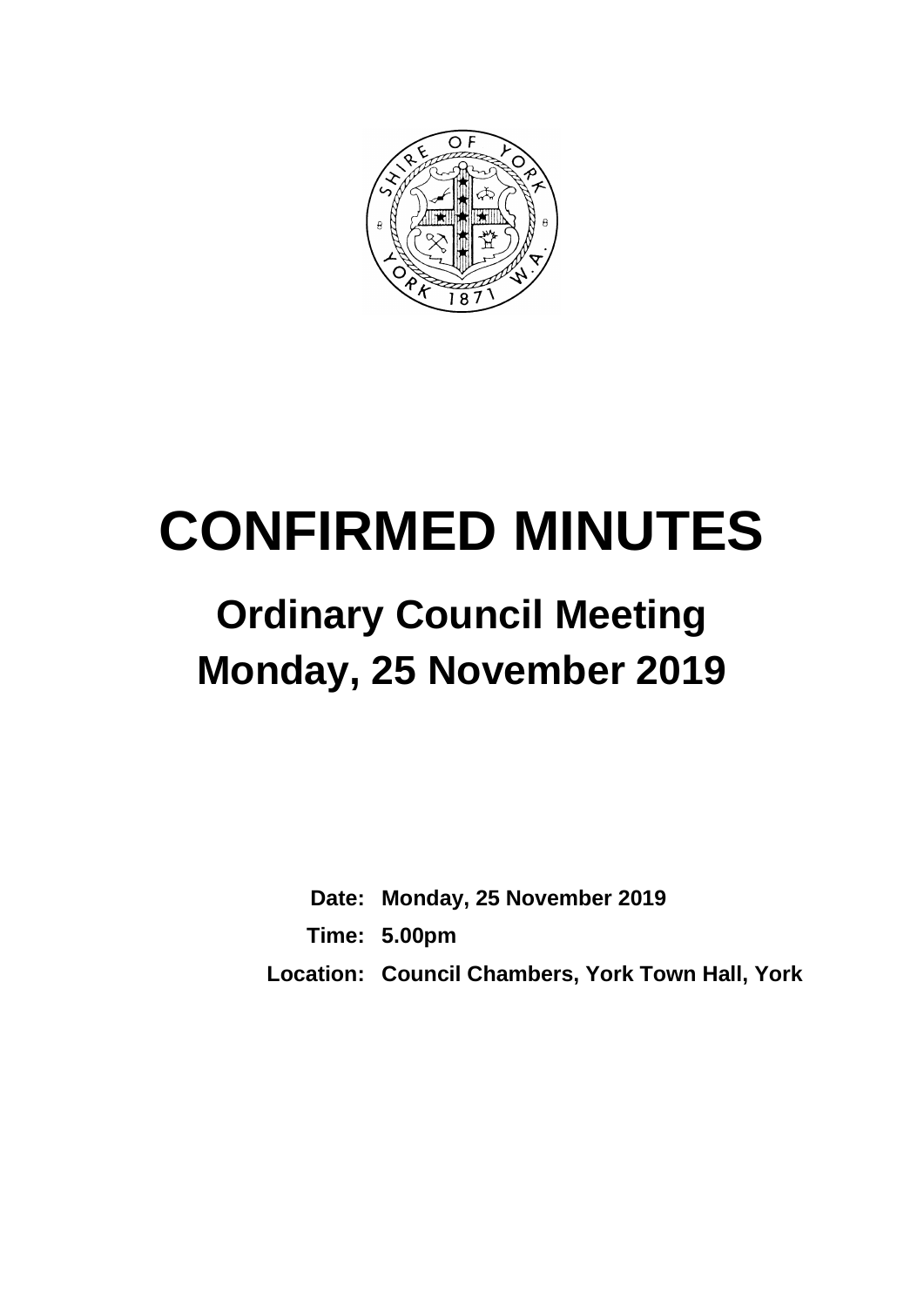## **Order Of Business**

| 1            |             |  |                                                                                   |  |  |  |
|--------------|-------------|--|-----------------------------------------------------------------------------------|--|--|--|
|              | 1.1         |  |                                                                                   |  |  |  |
|              | 1.2         |  |                                                                                   |  |  |  |
|              | 1.3         |  |                                                                                   |  |  |  |
|              | 1.4         |  |                                                                                   |  |  |  |
|              | 1.5         |  |                                                                                   |  |  |  |
|              | 1.6         |  |                                                                                   |  |  |  |
|              | 1.7         |  |                                                                                   |  |  |  |
| $\mathbf{2}$ |             |  |                                                                                   |  |  |  |
|              | 2.1         |  |                                                                                   |  |  |  |
|              | 2.2         |  |                                                                                   |  |  |  |
|              | 2.3         |  |                                                                                   |  |  |  |
|              | 2.4         |  |                                                                                   |  |  |  |
|              | 2.5         |  |                                                                                   |  |  |  |
| 3            |             |  |                                                                                   |  |  |  |
|              | 3.1         |  |                                                                                   |  |  |  |
|              | 3.2         |  |                                                                                   |  |  |  |
| 4            |             |  |                                                                                   |  |  |  |
|              | 4.1         |  |                                                                                   |  |  |  |
|              | 4.2         |  |                                                                                   |  |  |  |
| 5            |             |  |                                                                                   |  |  |  |
| 6            |             |  |                                                                                   |  |  |  |
|              | 6.1         |  |                                                                                   |  |  |  |
|              | 6.2         |  |                                                                                   |  |  |  |
|              | 6.3         |  |                                                                                   |  |  |  |
|              | 6.4         |  |                                                                                   |  |  |  |
| 7            |             |  |                                                                                   |  |  |  |
| 8            |             |  |                                                                                   |  |  |  |
| 9            |             |  |                                                                                   |  |  |  |
|              |             |  | SY163-11/19 Local Heritage Survey, Heritage List, Heritage Areas & Local Planning |  |  |  |
|              | SY164-11/19 |  | Development Application: Oversized Outbuilding at Lot 121 (205) North             |  |  |  |
|              |             |  |                                                                                   |  |  |  |
|              |             |  |                                                                                   |  |  |  |
|              | SY167-11/19 |  | Appointment of Members to Council Committees and Working Groups 35                |  |  |  |
|              |             |  |                                                                                   |  |  |  |
|              |             |  | SY169-11/19 Adoption of Policy Manual with Minor Amendments - 201952              |  |  |  |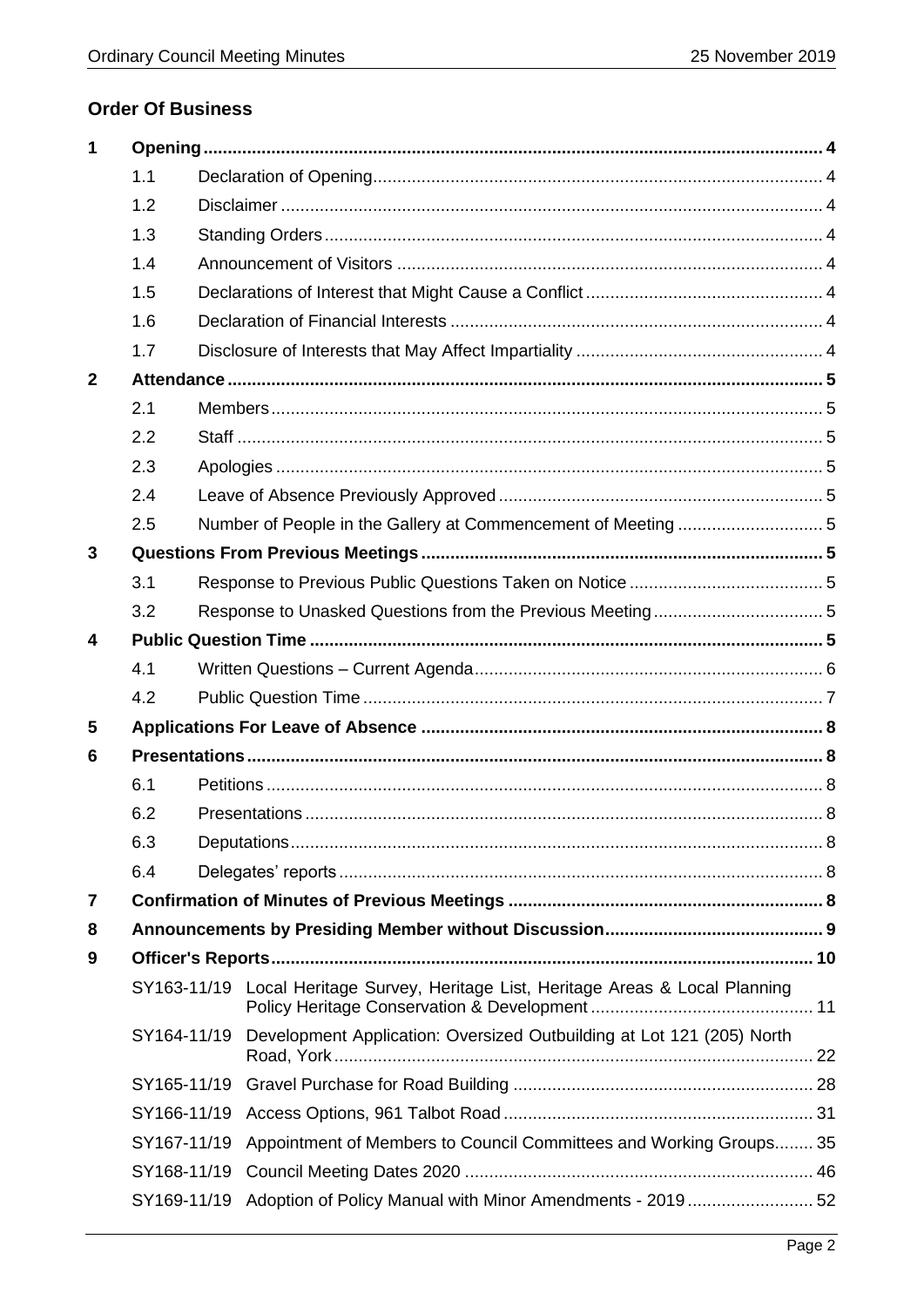|    |                                                                       | SY170-11/19 Annual Review of the Shire of York Register of Delegated Authority 56                                                           |  |
|----|-----------------------------------------------------------------------|---------------------------------------------------------------------------------------------------------------------------------------------|--|
|    |                                                                       |                                                                                                                                             |  |
|    |                                                                       |                                                                                                                                             |  |
|    |                                                                       |                                                                                                                                             |  |
|    |                                                                       |                                                                                                                                             |  |
|    |                                                                       |                                                                                                                                             |  |
|    |                                                                       |                                                                                                                                             |  |
| 10 |                                                                       |                                                                                                                                             |  |
| 11 |                                                                       |                                                                                                                                             |  |
|    | Business of an Urgent Nature Introduced by Decision of the Meeting 85 |                                                                                                                                             |  |
| 12 |                                                                       |                                                                                                                                             |  |
|    |                                                                       | Australia Day Awards 2020 & Request for Free Entry to the York Memorial<br>Swimming Pool & Moving the Australia Day Community BBQ Breakfast |  |
|    |                                                                       |                                                                                                                                             |  |
| 13 |                                                                       |                                                                                                                                             |  |
|    | 13.1                                                                  |                                                                                                                                             |  |
|    | 13.2                                                                  |                                                                                                                                             |  |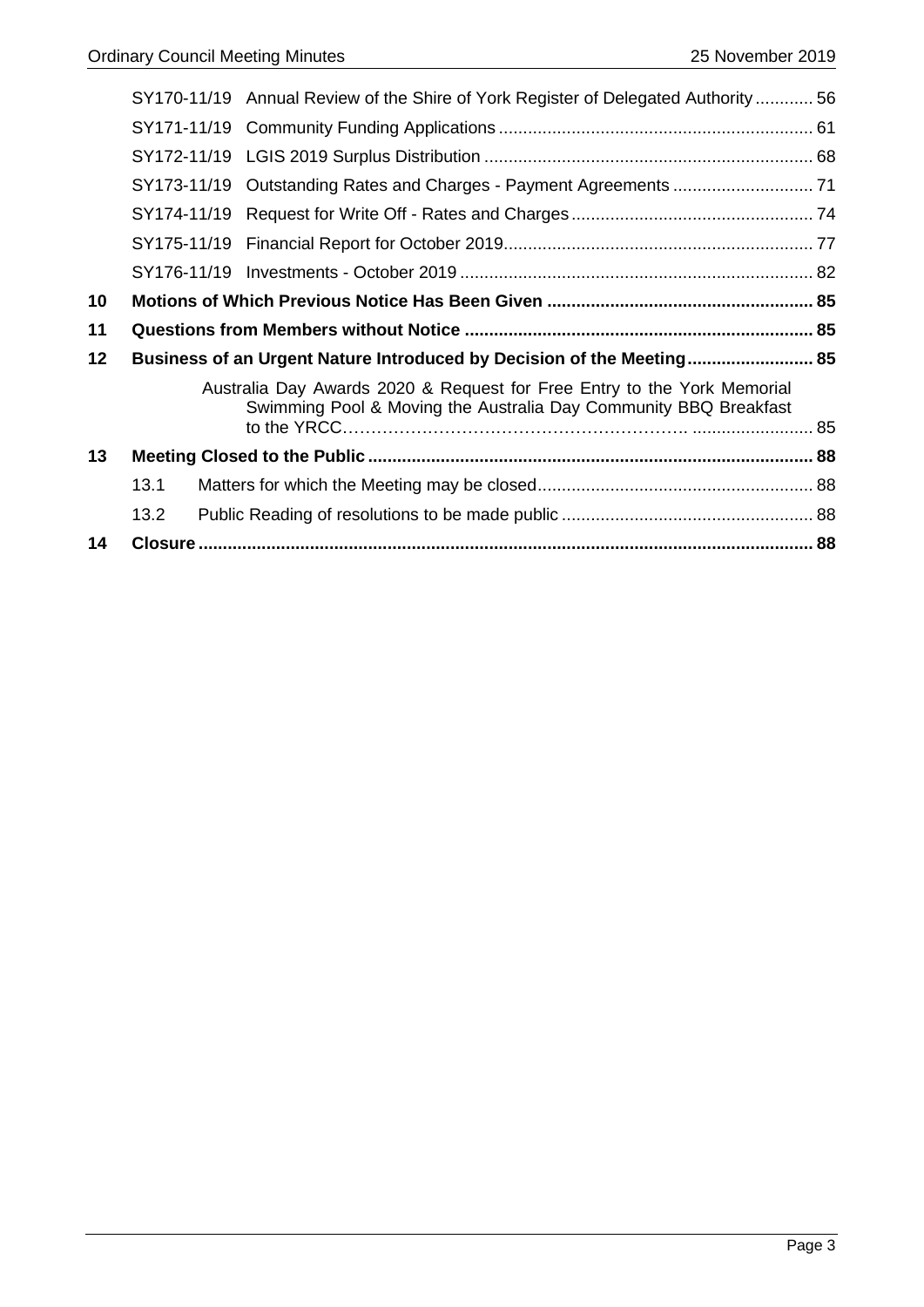## **MINUTES OF SHIRE OF YORK ORDINARY COUNCIL MEETING HELD AT THE COUNCIL CHAMBERS, YORK TOWN HALL, YORK ON MONDAY, 25 NOVEMBER 2019 AT 5.00PM**

The York Shire Council acknowledges the traditional owners of the land on which this meeting is held.

## <span id="page-3-0"></span>**1 OPENING**

<span id="page-3-1"></span>1.1 Declaration of Opening

*Cr Denese Smythe, Shire President, declared the meeting open at 5.00pm*.

<span id="page-3-2"></span>1.2 Disclaimer

The Shire President advised the following:

*"I wish to draw attention to the Disclaimer Notice contained within the agenda document and advise members of the public that any decisions made at the meeting today, can be revoked, pursuant to the Local Government Act 1995.*

*Therefore members of the public should not rely on any decisions until formal notification in writing by Council has been received. Any plans or documents in agendas and minutes may be subject to copyright. The express permission of the copyright owner must be obtained before copying any copyright material."*

<span id="page-3-3"></span>1.3 Standing Orders

*Nil*

<span id="page-3-4"></span>1.4 Announcement of Visitors

*Nil*

<span id="page-3-5"></span>1.5 Declarations of Interest that Might Cause a Conflict

*Cr Stephen Muhleisen – SY163-11/19 – Local Heritage Survey List; Heritage Areas and Local Planning - Proximity*

*Cr Kevin Trent – SY163-11/19 – Local Heritage Survey, Heritage List, Heritage Areas & Local Planning Policy Heritage Conservation & Development - Proximity*

*Cr David Wallace – SY163-11/19 – Local Heritage Survey, Heritage List, Heritage Areas & Local Planning Policy Heritage Conservation & Development - Proximity*

<span id="page-3-6"></span>1.6 Declaration of Financial Interests

*Cr Denis Warnick – SY163-11/19 – Local Heritage Survey, Heritage List, Heritage Areas & Local Planning Policy Heritage Conservation & Development*

<span id="page-3-7"></span>1.7 Disclosure of Interests that May Affect Impartiality

*Cr Kevin Trent – SY163-11/19 – Local Heritage Survey, Heritage Areas, Local Planning Policy Heritage Conservation & Development*

*Cr Kevin Trent – SY163-11/19 – Local Heritage Survey, Heritage Areas, Local Planning Policy Heritage Conservation & Development*

*Cr Kevin Trent – SY168-11/19 – Adoption of Policy Manual with Minor Amendments 2019*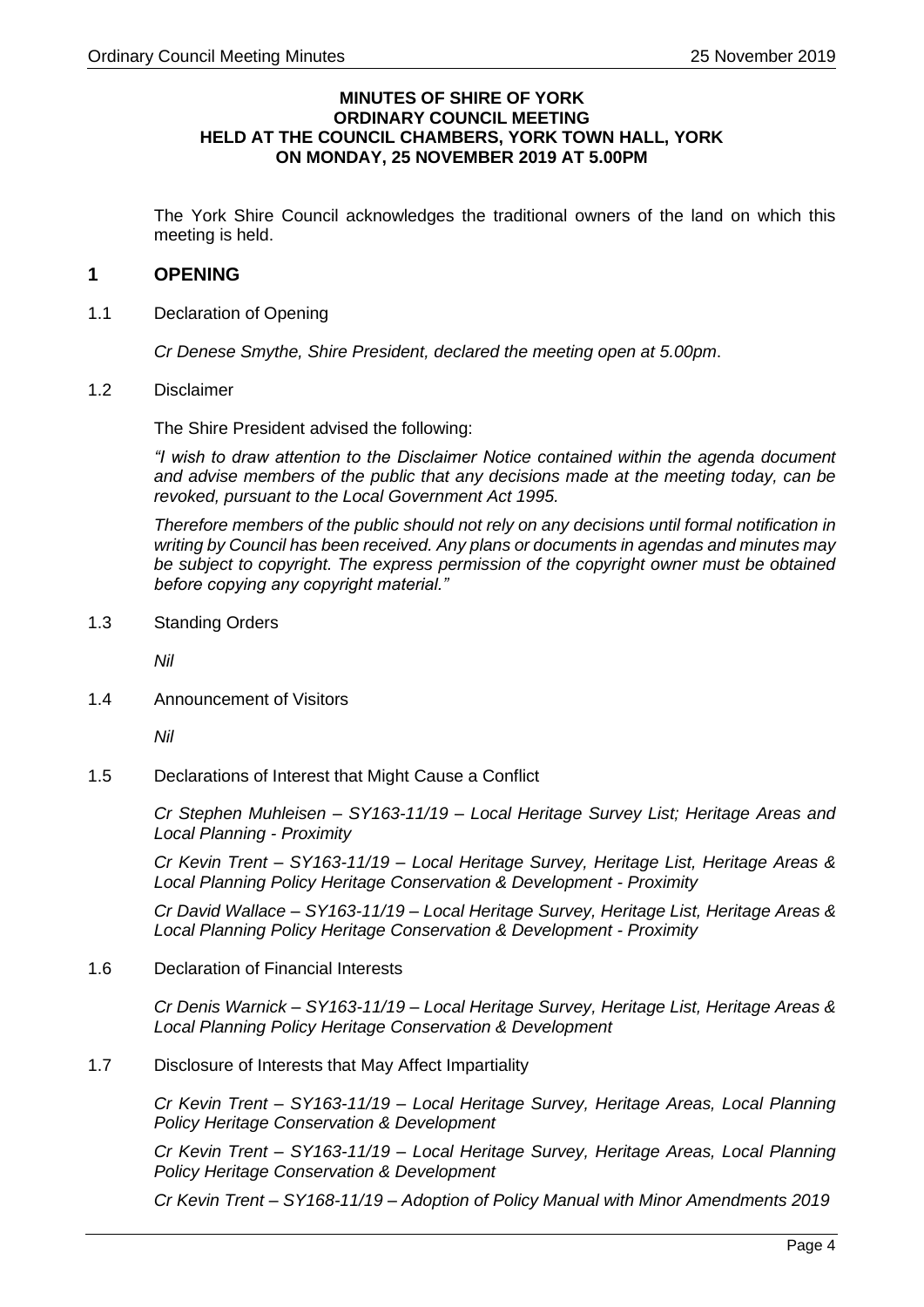*Cr Denese Smythe – SY171-11/19 – Community Funding Applications Cr Ashley Garratt – SY171-11/19 – Community Funding Applications*

*Cr Pam Heaton – SY171 – Community Funding Applications*

*Cr Kevin Trent – SY171-11/19 – Community Funding Applications*

## <span id="page-4-0"></span>**2 ATTENDANCE**

<span id="page-4-1"></span>2.1 Members

*Cr Denese Smythe, Shire President; Cr Denis Warnick, Deputy Shire President Cr Ashley Garratt; Cr Pam Heaton; Cr Stephen Muhleisen; Cr Kevin Trent; Cr David Wallace*

<span id="page-4-2"></span>2.2 Staff

*Allen Cooper, Acting Chief Executive Officer; Suzie Haslehurst, Executive Manager, Corporate & Community Services; Darren Wallace, Executive Manager, Infrastructure & Development Services; Helen D'Arcy-Walker, Council & Executive Support Officer*

<span id="page-4-3"></span>2.3 Apologies

*Nil*

<span id="page-4-4"></span>2.4 Leave of Absence Previously Approved

*Nil*

<span id="page-4-5"></span>2.5 Number of People in the Gallery at Commencement of Meeting

*There were eight (8) people in the Gallery at the commencement of the meeting.*

## <span id="page-4-6"></span>**3 QUESTIONS FROM PREVIOUS MEETINGS**

<span id="page-4-7"></span>3.1 Response to Previous Public Questions Taken on Notice

*Nil*

<span id="page-4-8"></span>3.2 Response to Unasked Questions from the Previous Meeting

*Nil*

## <span id="page-4-9"></span>**4 PUBLIC QUESTION TIME**

Public Question Time is conducted in accordance with the Act and Regulations. In addition to this the Shire's Council Meetings Local Law 2016 states –

## **6.7 Other procedures for question time for the public**

- (1) A member of the public who wishes to ask a question during question time must identify themselves and register with a Council Officer immediately prior to the meeting.
- (2) A question may be taken on notice by the Council for later response.
- (3) When a question is taken on notice the CEO is to ensure that—
	- (a) a response is given to the member of the public in writing; and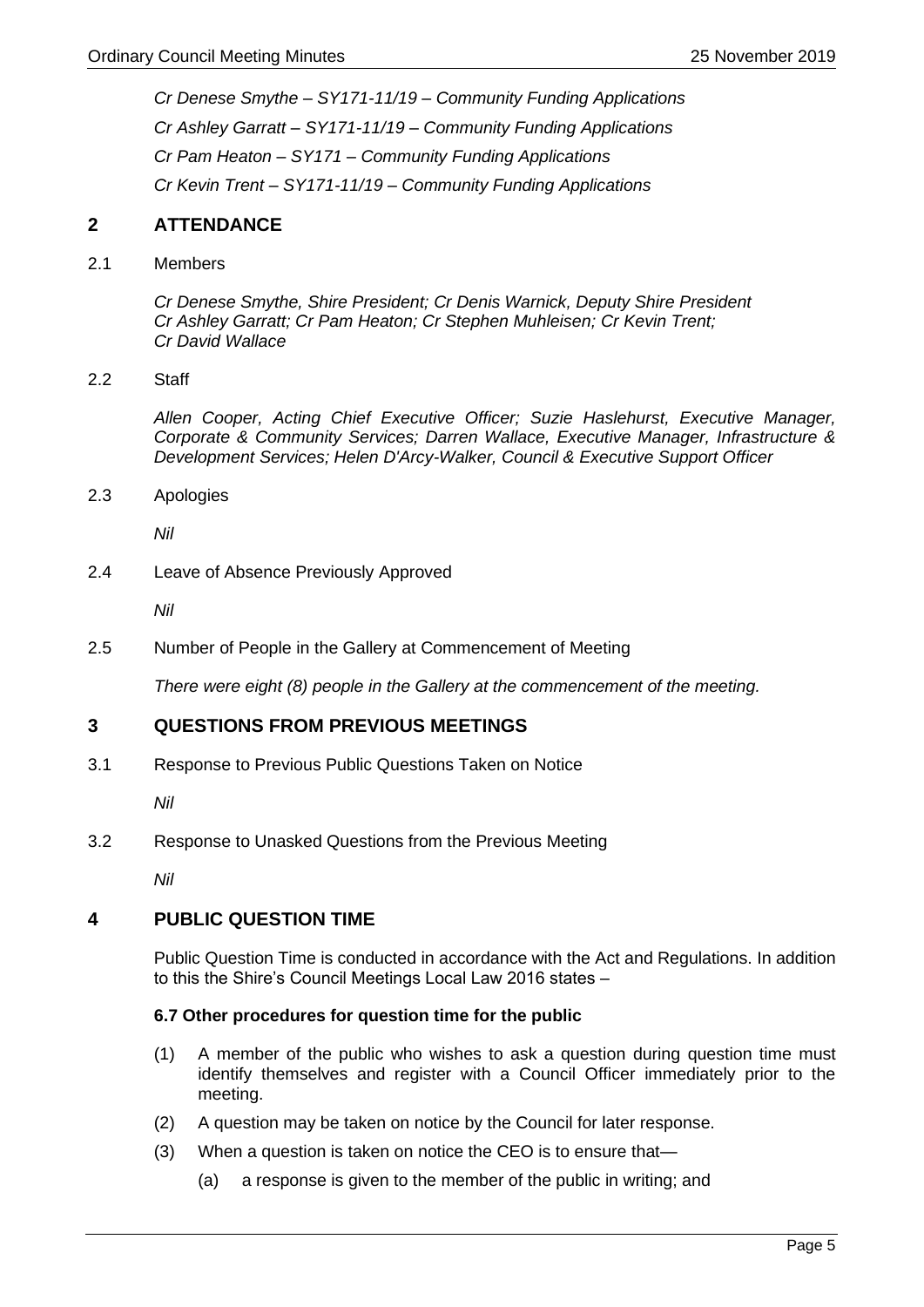- (b) a summary of the response is included in the agenda of the next meeting of the Council.
- (4) Where a question relating to a matter in which a relevant person has an interest is directed to the relevant person, the relevant person is to—
	- (a) declare that he or she has an interest in the matter; and
	- (b) allow another person to respond to the question.
- (5) Each member of the public with a question is entitled to ask up to 2 questions before other members of the public will be invited to ask their questions.
- (6) Where a member of the public provides written questions then the Presiding Member may elect for the questions to be responded to as normal business correspondence.
- (7) The Presiding Member may decide that a public question shall not be responded to where—
	- (a) the same or similar question was asked at a previous meeting, a response was provided and the member of the public is directed to the minutes of the meeting at which the response was provided;
	- (b) the member of the public uses public question time to make a statement, provided that the Presiding Member has taken all reasonable steps to assist the member of the public to phrase the statement as a question; or
	- (c) the member of the public asks a question that is offensive or defamatory in nature, provided that the Presiding Member has taken all reasonable steps to assist the member of the public to phrase the question in a manner that is not offensive or defamatory.
- (8) A member of the public shall have 2 minutes to submit a question.
- (9) The Council, by resolution, may agree to extend public question time.
- (10) Where any questions remain unasked at the end of public question time they may be submitted to the CEO who will reply in writing and include the questions and answers in the agenda for the next ordinary Council meeting.
- (11) Where an answer to a question is given at a meeting, a summary of the question and the answer is to be included in the minutes.

Public Question Time Commenced at: 5.03pm.

<span id="page-5-0"></span>4.1 Written Questions – Current Agenda

## **Mr Simon Saint**

## **Question 1:**

- (a) What is the annual cost of insurance premiums, and
- (b) What insurance company(s) are used; and
- (c) Has the Shire compared or tested the market for comparisons; and
- (d) If the answer to (c) is no, why not?

## **Response provided by the Acting Chief Executive Officer:**

## **(a) What is the annual cost of insurance premiums**

|                             | For the 19/20 financial year it is \$273,793.23 |
|-----------------------------|-------------------------------------------------|
| Made up of the following:   |                                                 |
| <b>LGIS Scheme Policies</b> |                                                 |
| <b>LGIS Bushfire</b>        | \$22,163.63                                     |
| <b>LGIS Liability</b>       | \$51,721.14                                     |
| Crime                       | \$1,608.75                                      |
| <b>LGIS Property</b>        | \$108,285.66                                    |
| <b>LGIS WorkCare</b>        | \$78,296.64                                     |
| <b>Less Scheme Credit</b>   | \$19,170.27                                     |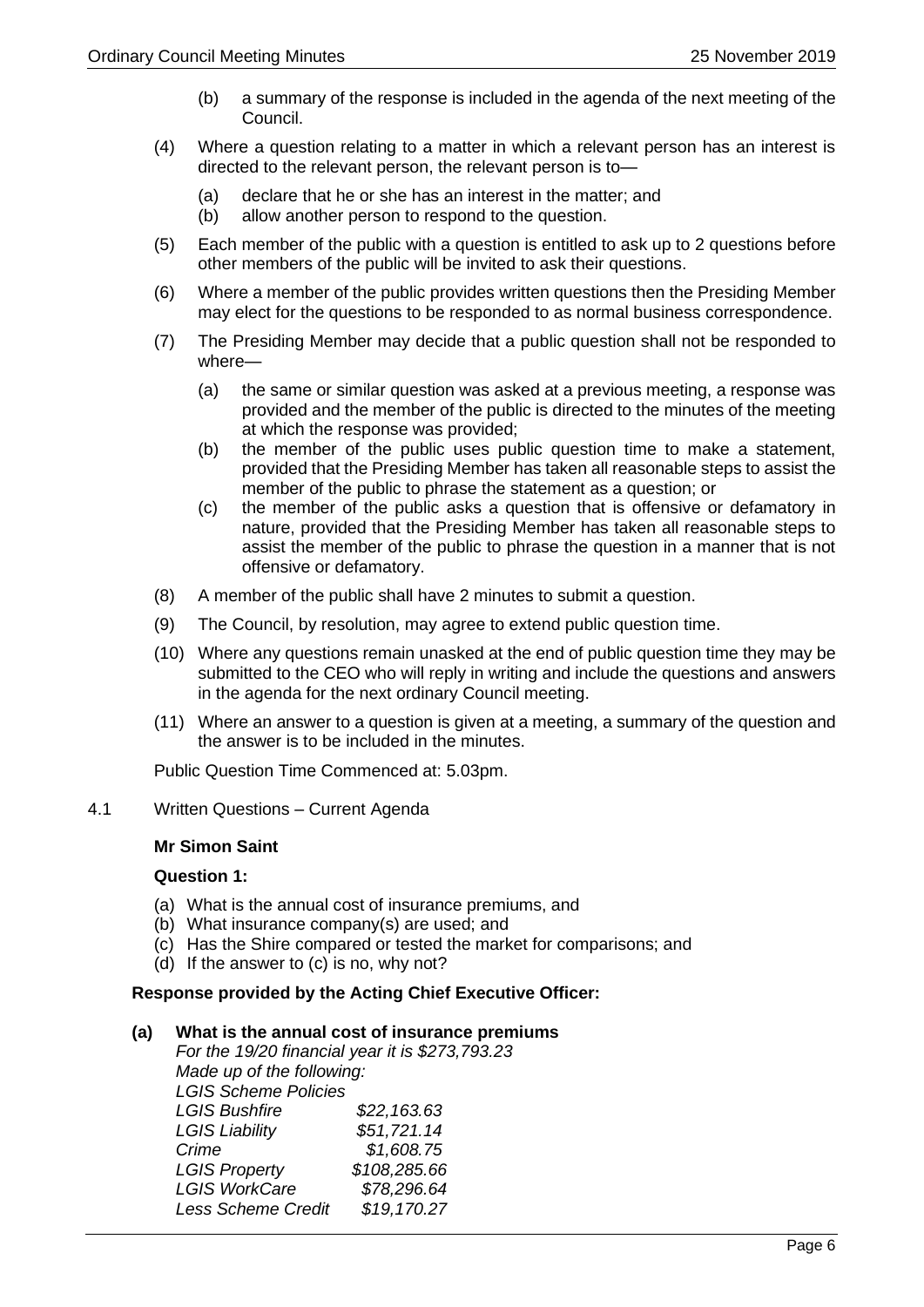*Total Premiums \$242,905.55*

*Non-Scheme Policies Corporate Travel \$825.00 Chubb Insurance Australia Limited Cyber Liability \$1,650.00 Chubb Insurance Australia Limited Management Liability* \$10,190.20 *Marine Cargo \$677.50 QBE Insurance Motor Vehicle \$17,077.48 Zurich Australia Insurance Limited Personal Accident – Volunteers, Councillors \$467.50 Chubb Insurance Australia Limited*

*Total Premiums \$30,887.68*

- **(b) What insurance company(s) are used** *Detailed above*
- **(c) Has the Shire compared or tested the market for comparisons** Not that I have been able to ascertain

## **(d) If the answer to (c) is no, why not**

I cannot answer "why not" or if it has been considered in the past, but some background:

LGIS is a predominantly a self insurance scheme representing most Local Governments throughout the state, of the 139 local governments in the state 137 are members of the scheme.

*"LGISWA was created when the WA local government sector decided to work together in financing and managing their risks. LGISWA is a not-for-profit industry based, jointly owned by the participating local governments, and providing a superior long-term alternative to the traditional insurance market."* 

*Brochure – "Your Self Insurance Scheme" by LGISWA*

<span id="page-6-0"></span>4.2 Public Question Time

## **Mr John Tapper**

## **Question - To the Shire of York C.E.O.**

Re: Making the easement at 957, 959 & 961 Talbot Rd into a road instead of opening road number 3979 from Talbot Road.

For those that may not be aware it involves myself as well as Angus Jones as it passes through lot number 7522.

Are you aware that any land taken from me will be fully compensated as well as fenced to 20.12 metres?

I am totally against this option, I look forward to the Shire seeing the light and opening up road number 3979.

## **Response provided by the Acting Chief Executive Officer**

The question was Taken on Notice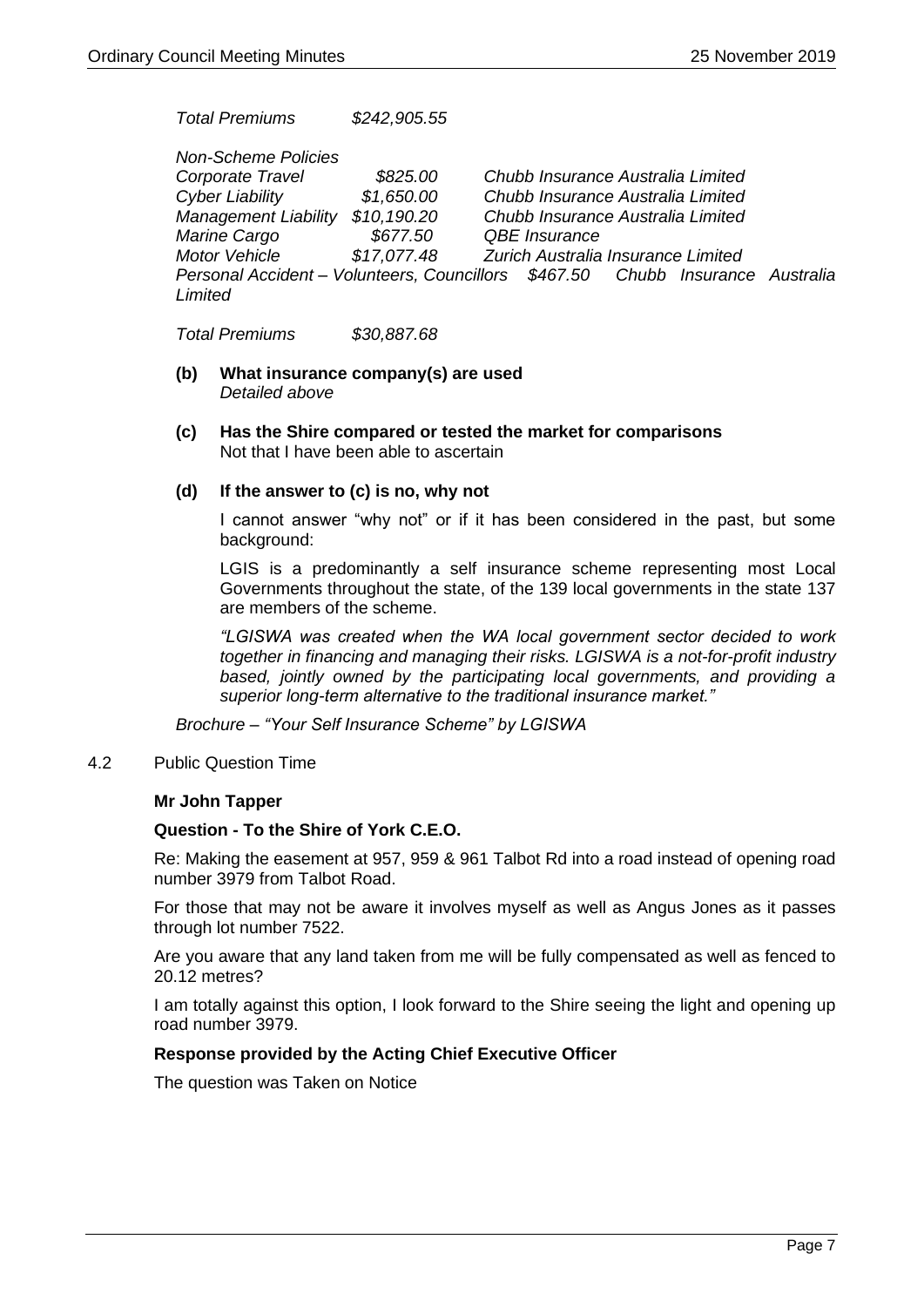## **Mr Simon Saint**

I would like to point out that the following question has been put to the administration department, but to date no response has been provided.

## **Question:**

Where is the logic in the SOY 'events committee' (which consists of SOY staff) holding a meeting just one working day before an event to discuss whether or not there is any need to write to adjoining land owners, clearly this leaves insufficient time for adjoining landowners to be notified, certainly it leaves insufficient time for adjoining landowners to make any comments?

## **Response provided by the Acting Chief Executive Officer:**

The question was Taken on Notice.

As there were no further questions – Public Question Time concluded at: 5.10pm.

## <span id="page-7-0"></span>**5 APPLICATIONS FOR LEAVE OF ABSENCE**

*Nil*

## <span id="page-7-1"></span>**6 PRESENTATIONS**

<span id="page-7-2"></span>6.1 Petitions

*Nil*

<span id="page-7-3"></span>6.2 Presentations

*Nil*

<span id="page-7-4"></span>6.3 Deputations

*Nil*

<span id="page-7-5"></span>6.4 Delegates' reports

*Nil*

## <span id="page-7-6"></span>**7 CONFIRMATION OF MINUTES OF PREVIOUS MEETINGS**

7.1 Minutes of the Special Council Meeting held 21 October 2019

## **RESOLUTION 041119 Moved: Cr Kevin Trent Seconded: Cr Pam Heaton**

**That the minutes of the Special Council Meeting held on 21 October 2019 be confirmed as a correct record of proceedings.**

*CARRIED: 7/0*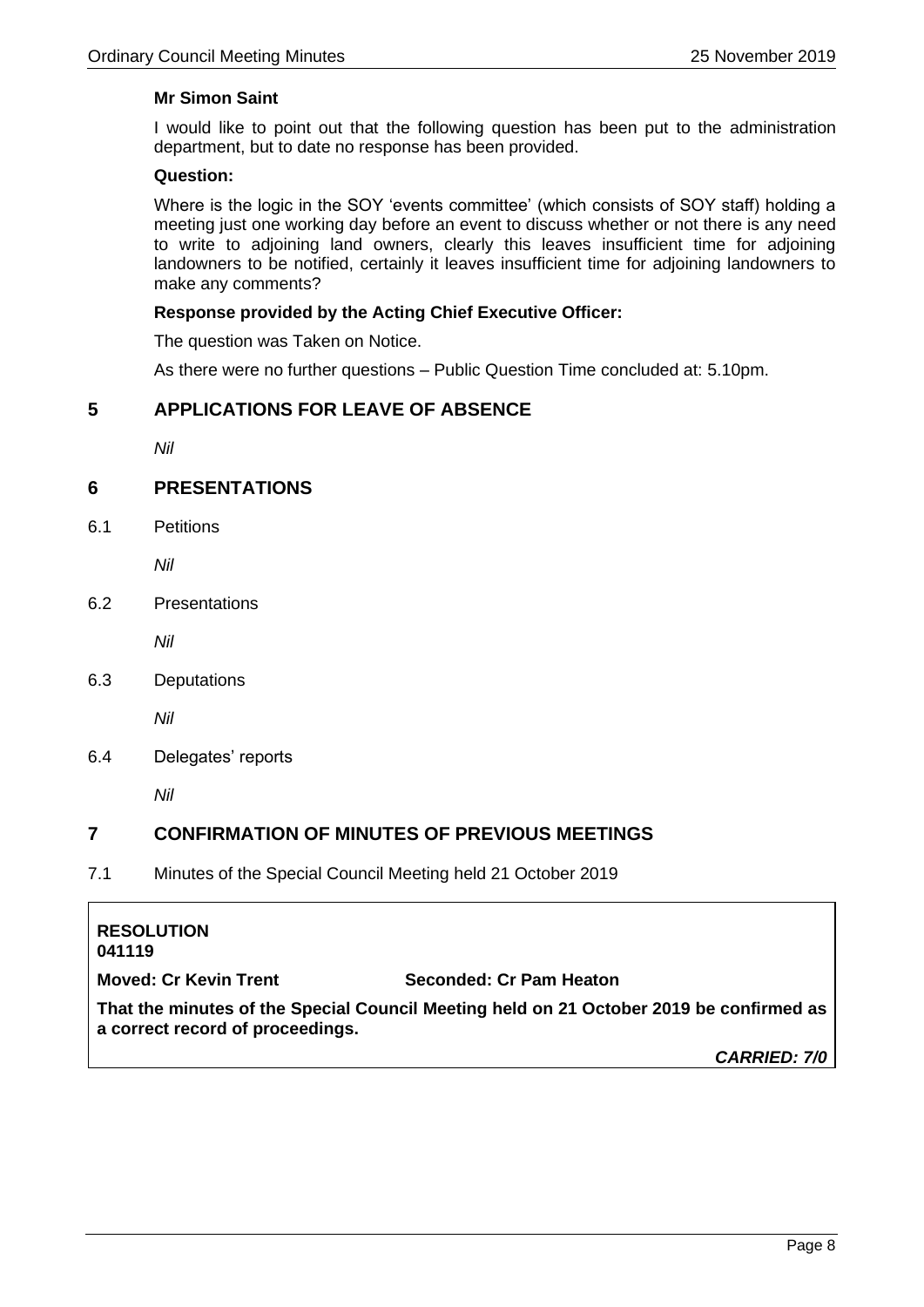## 7.2 Minutes of the Special Council Meeting held 24 October 2019

| <b>RESOLUTION</b><br>051119                                |                                                                                         |  |  |
|------------------------------------------------------------|-----------------------------------------------------------------------------------------|--|--|
| <b>Moved: Cr Kevin Trent</b><br>Seconded: Cr Denis Warnick |                                                                                         |  |  |
| a correct record of proceedings.                           | That the minutes of the Special Council Meeting held on 24 October 2019 be confirmed as |  |  |
|                                                            | <b>CARRIED: 7/0</b>                                                                     |  |  |
| 7.3                                                        | Minutes of the Ordinary Council Meeting held 28 October 2019                            |  |  |

**RESOLUTION 061119 Moved: Cr Kevin Trent Seconded: Cr Pam Heaton That the minutes of the Ordinary Council Meeting held on 28 October 2019 be confirmed as a correct record of proceedings.** *CARRIED: 7/0*

## <span id="page-8-0"></span>**8 ANNOUNCEMENTS BY PRESIDING MEMBER WITHOUT DISCUSSION**

*Nil*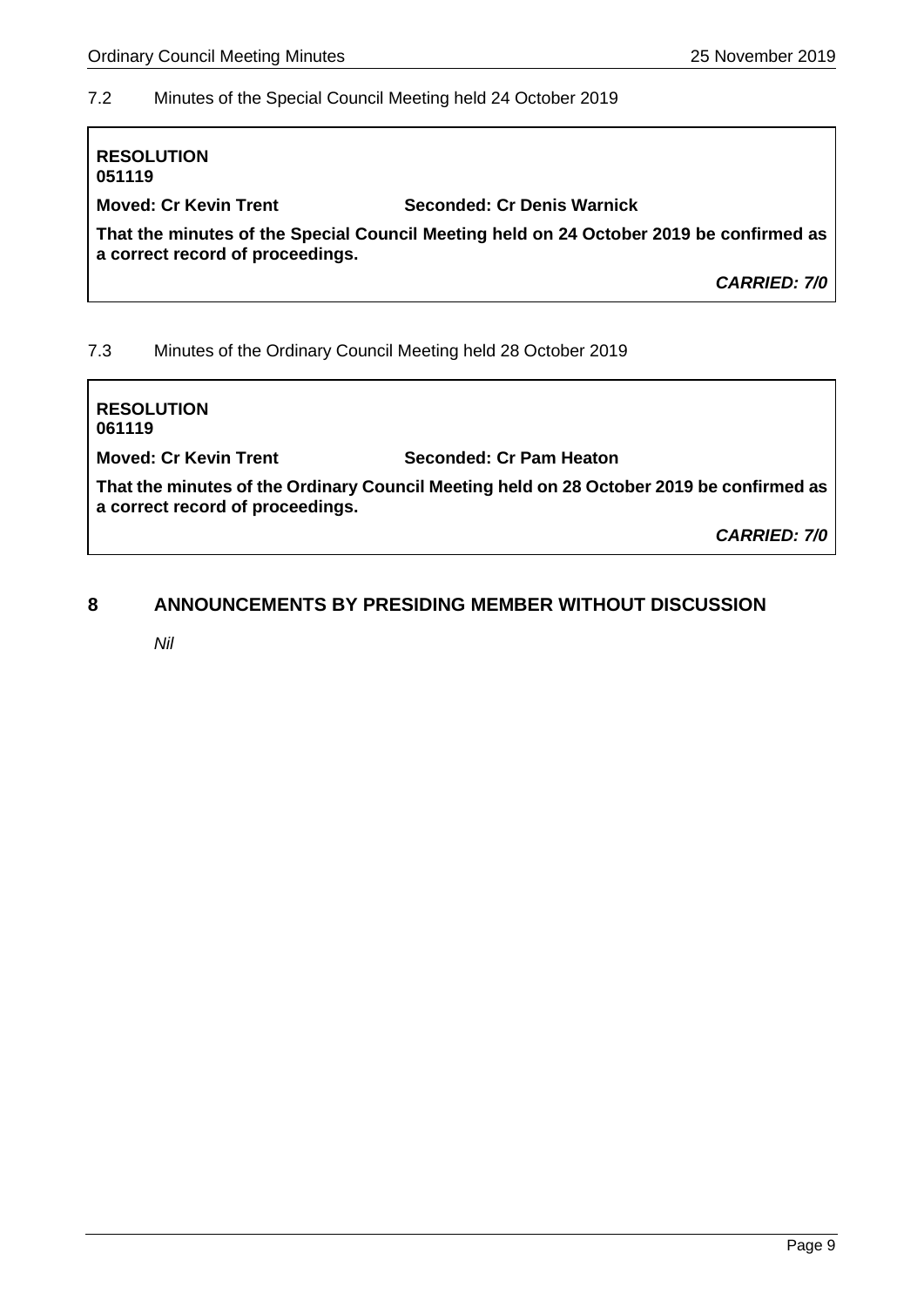## <span id="page-9-0"></span>**9 OFFICER'S REPORTS**

**Declarations of Interest:**

**Cr Denis Warnick – Financial – Several land holders on the list are clients of my business**

**Cr David Wallace – Proximity – my property I own adjoins another property on the list "Arnold Park House"**

**Cr Kevin Trent – Proximity – I live at 11 William Street, in the Blandstown Heritage Area**

**Cr Stephen Muhleisen – Proximity – Owner property with wife in area covered by the survey**

**Cr Kevin Trent – Impartial – I am the Chairperson of the York Uniting Church, Church Council in Centennial Avenue**

## **Cr Kevin Trent – Impartial – I am President of the York Sub-Branch RSL**

*The Shire President read the following letter received from the Department of Local Government, Sport and Cultural Industries dated 22 November 2019:*

*Dear Mr Cooper – I refer to your correspondence dated 19 November 2019 and advise that, in accordance with authority delegated by the Minister for Local Government, the Deputy Director General – Regulation has approved your application, under section 5.69(3)(a) of the Local Government Act 1995 (the Act).*

*This approval allows disclosing members Cr David Wallace, Cr Stephen Muhleisen, Cr Kevin Trent and Cr Warnick to fully participate in the discussion and decision making relating to the following agenda item at the Shire's Ordinary Council Meeting on 25 November 2019:*

## *SY163-11/19 – Local Heritage Survey, Heritage List, Heritage Areas and Local Planning Heritage Conservation and Development*

*Subject to the following conditions:*

- *1. The approval is only valid for the 25 November 2019 Ordinary Council Meeting when agenda item SY163-11/19 is considered;*
- *2. The abovementioned Councillors must declare the nature and extent of their interests at the abovementioned meeting when the matter is considered, together with the approval provided;*
- *3. The CEO is to provide a copy of the Department's letter of approval to the abovementioned Councillors;*
- *4. The CEO is to ensure that the declarations, including the approval given and any conditions imposed, are recorded in the minutes of the abovementioned meeting, when the item is considered;*
- *5. The CEO is to provide a copy of the confirmed minutes of the abovementioned meeting to the Department, to allow the Department to verify compliance with the conditions of this approval, and*
- *6. The approval granted is based solely on the interests disclosed by the abovementioned Councillors, made in accordance with the application. Should other interests be identified, these interests will not be included in this approval and the financial interest provisions of the Act will apply.*

*Michael Connolly, Deputy Director General - Regulation*

<span id="page-9-1"></span>Councillors can now consider the item.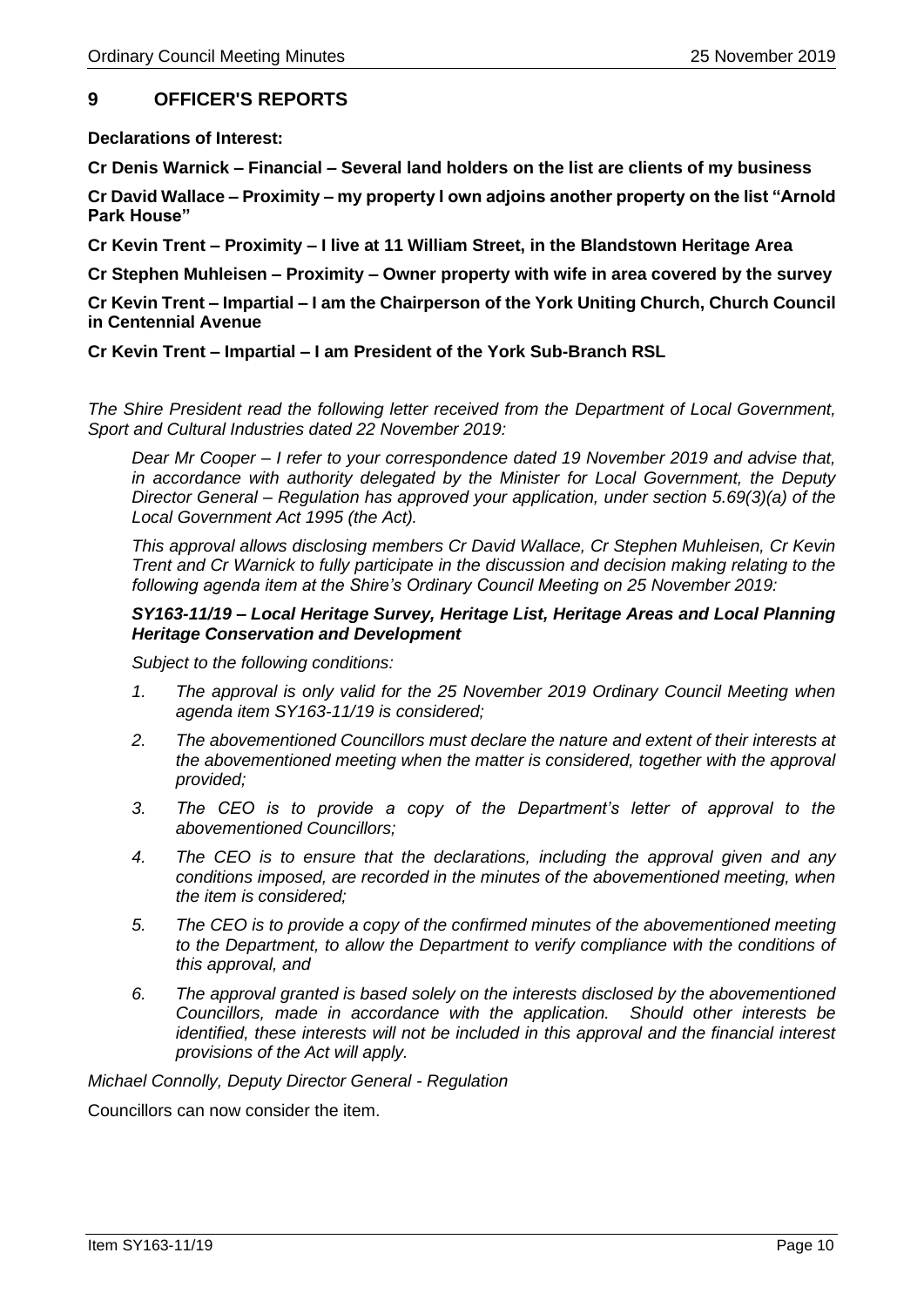## **SY163-11/19 LOCAL HERITAGE SURVEY, HERITAGE LIST, HERITAGE AREAS & LOCAL PLANNING POLICY HERITAGE CONSERVATION & DEVELOPMENT**

| <b>File Number:</b>                         | CS.INF.3                                                                                                                                                                                                                                                                                                                         |  |  |
|---------------------------------------------|----------------------------------------------------------------------------------------------------------------------------------------------------------------------------------------------------------------------------------------------------------------------------------------------------------------------------------|--|--|
| <b>Author:</b>                              | <b>Carly Rundle, Senior Planner</b>                                                                                                                                                                                                                                                                                              |  |  |
| <b>Authoriser:</b>                          | Darren Wallace, Executive Manager, Infrastructure & Development<br><b>Services</b>                                                                                                                                                                                                                                               |  |  |
| <b>Previously before</b><br><b>Council:</b> | SY064-06/18 Engagement and Consultation Plan<br>SY102-07/19 Draft Local Heritage Survey, Heritage List and Local<br><b>Planning Policy Heritage Conservation &amp; Development</b><br>SY149-10/19 Local Heritage Survey, Heritage List, Heritage Areas &<br><b>Local Planning Policy Heritage Conservation &amp; Development</b> |  |  |
| <b>Appendices:</b>                          | <b>Submissions Received</b><br>1.<br>2.<br><b>Schedule of Submissions</b><br>3.<br><b>Local Heritage Survey</b><br><b>Heritage List and Heritage Areas</b><br>4.<br>5.<br><b>Local Planning Policy: Heritage Conservation and Development</b>                                                                                    |  |  |

## **NATURE OF COUNCIL'S ROLE IN THE MATTER**

Executive & Legislative.

## **PURPOSE OF REPORT**

For Council to consider submissions received from the consultation period and to adopt the Local Heritage Survey, Heritage List, Heritage Areas and Local Planning Policy Heritage Conservation and Development.

## **BACKGROUND**

In accordance with Part 8 of the *Heritage Act 2018* and the *Planning and Development (Local Planning Schemes) Regulations 2015 (*Regulations*)*, the Shire, in conjunction with Heritage Intelligence has completed a review of its existing Municipal Heritage Inventory (updated term is now Local Heritage Survey), Heritage List, Heritage Areas and associated local planning policy.

It is a requirement of the *Heritage Act 2018* that the Shire prepares and maintains a survey of places within its district that in its opinion are, or may become, of cultural heritage significance. Cultural heritage significance is defined as *'means aesthetic, historic, scientific, social or spiritual value for individuals or groups within Western Australia'*.

The purposes of a local heritage survey include:

- *(a) identifying and recording places that are, or may become, of cultural heritage significance in its district; and*
- *(b) assisting the local government in making and implementing decisions that are in harmony with cultural heritage values; and*
- *(c) providing a cultural and historical record of its district; and*
- *(d) providing an accessible public record of places of cultural heritage significance to its district; and*
- *(e) assisting the local government in preparing a heritage list or list of heritage areas under a local planning.*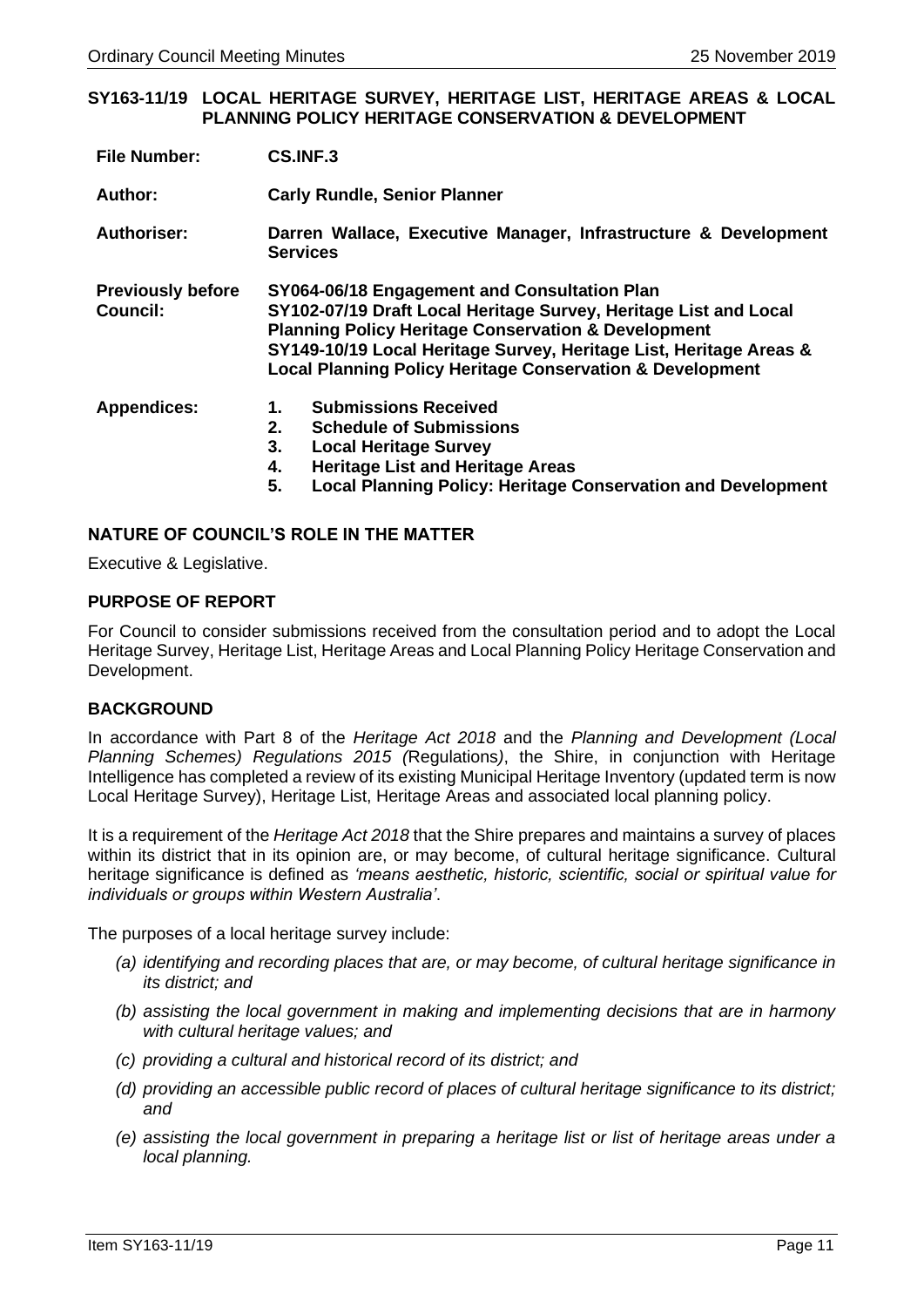In preparing, reviewing or updating a local heritage survey, a local government must have regard to the purposes listed above, and guidelines for local heritage surveys published by the Heritage Council, although this does not derogate from the duty of the local government to exercise its discretion in a particular case or preclude the local government from taking into account matters not set out in the guidelines.

The survey itself does not have statutory force and effect in terms of planning controls, although provides guidance to the Shire as to the importance of a place's cultural heritage significance and thereby providing information on which places may be worthy of built heritage conservation and should be afforded statutory protection for conservation and retention by inclusion on a heritage list or within a heritage area under a local planning scheme. Inclusion of a place in the heritage list or within a heritage area, adopted under a local planning scheme means that a local government can consider the heritage of a place as part of its decision-making process for proposed development.

The Shire's Municipal Heritage Inventory (now called Local Heritage Survey by the *Heritage Act 2018*), adopted by Council in 2008 identified 145 places and two heritage precincts containing 69 places identified as having significance to the precinct (216 places in total). The 2008 inventory replaced the 1995 inventory which identified 142 places and 'Objectives and Guidelines' established in 2000 identifying five heritage precincts covering a much larger area than the two precincts adopted in 2008. In accordance with clause 5.1.2.2 of the Scheme, the Inventory is also the Heritage List. The Shire's Local Planning Policy Heritage Precincts and Places, adopted by Council at its Ordinary Meeting on 22 September 2008, includes assessment criteria and standards to guide appropriate development within heritage precincts and heritage places on development applications received. Minor updates occurred to the 2008 MHI in 2009 and 2019, which has resulted in 145 places currently being identified, and a further 68 places recognised as having significance to a precinct.

The review of the above documents resulted in a revised Local Heritage Survey, Heritage List, Heritage Areas and Local Planning Policy Heritage Conservation and Development, which Council considered at its ordinary meeting 29 July 2019, where it was resolved that it:

- *1. Adopts the Draft Local Heritage Survey 2019 for consultation in accordance with the endorsed Consultation and Engagement Plan (May 2018).*
- *2. Pursuant to clause 8 of Schedule 2 – Deemed Provisions of the Planning and Development (Local Planning Schemes) Regulations 2015 adopts the draft Heritage List for consultation in accordance with the Consultation and Engagement Plan (May 2018), with the following modification - the level of significance of 34 Clifford Street, York is to be changed from 'B' to 'C'.*
- *3. Pursuant to clause 9 of Schedule 2 – Deemed Provisions of the Planning and Development (Local Planning Schemes) Regulations 2015 adopts the draft heritage areas for consultation in accordance with the Consultation and Engagement Plan (May 2018).*
- *4. Pursuant to clauses 3, 4 and 9 of Schedule 2 – Deemed Provisions of the Planning and Development (Local Planning Schemes) Regulations 2015 adopts the draft Local Planning Policy Heritage Conservation and Development for consultation in accordance with the Consultation and Engagement Plan.*
- *5. Requests the Chief Executive Officer to investigate options for incentives for properties on the heritage list and report back to Council prior to formulation of the 2020/21 annual budget.*

Detailed background of the review and drafts is outlined in the previous Council minutes SY102- 07/19.

Advertising of the draft documents in accordance with the resolution has been completed.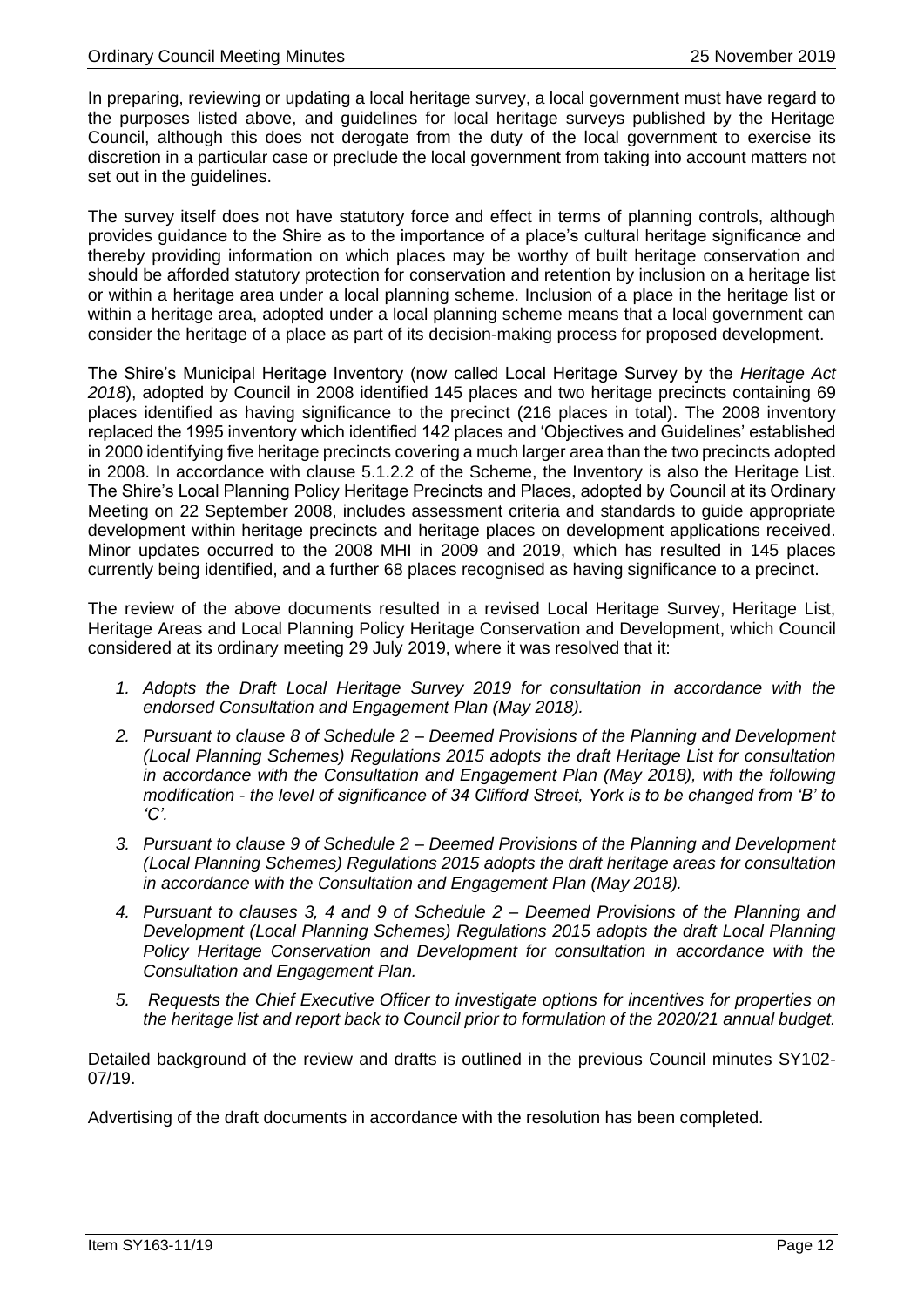A total of 28 submissions have been recorded, which relate to 35 places. This includes both submissions received in writing, and submissions which have been included by officers to document the outcomes of meetings held with the Heritage Advisor and Senior Planner where no written submission was received, but modifications were requested.

Of the 28 submissions, seven (7) objections were received to the proposed listing of seven places. All other submissions were either in support of the proposed listing(s), raised general matters for consideration and/or provided additional information to correct and update the relevant place records.

Council is requested to consider the submissions received and resolve to either:

- Adopt the documents without modification
- Adopt the documents with modification; or
- Not proceed with the local heritage survey, heritage list, designation as a heritage area or local planning policy. This option is not recommended as there is a statutory requirement under the *Heritage Act 2018* and Regulations that the Shire adopts and maintains both a Local Heritage Survey and Heritage List.

It is officers' recommendation that Council adopts the documents with modification in response to submissions.

## **COMMENTS AND DETAILS**

Detailed information on the review and summary of changes is set out in the previous council minutes and draft Local Heritage Survey, although broadly resulted in the following changes being proposed in the draft:

- Identification of 300 places that have or may become of cultural heritage significance in the Local Heritage Survey;
- Grading of places to assign levels of significance (current and new) in accordance with State Heritage Office Guidelines. This also involved establishing a grading criterion and grading the significance of places within heritage areas, which had not previously been completed in the 2008 inventory;
- Modification to the Heritage Area boundaries to:
	- o Extend the boundary of the York Central Heritage Area to Grey Street including properties south of Ford Street, the intent being that this represents a logical extension incorporating a number of places on the State Heritage Register and better aligns with the boundaries of the place 'Mongers Precinct'.
	- o Change the boundary between the York Central Heritage Area, and Blandstown Heritage Area to align with Balladong Street.
	- o Creation of a new York Town Centre Heritage Protection Area which has been excised from the existing York Central Heritage Precinct on Avon Terrace between South Street and Macartney Street recognising the distinct historical building form of this section of Avon Terrace from the broader York Central Heritage Precinct.
- Identification of a total of 108 places within the heritage areas as making a contribution to the significance of the heritage areas.
- Identification of 145 places on the Heritage List, of which 21 places are also included within a Heritage Area but have been included in the Heritage List representing they are listed as Grade A (and on or recommended for inclusion on the State Heritage Register). The Local Heritage Survey recommends that all places graded as having an 'A' and 'B' significance are worthy of built heritage conservation under the Scheme and should be included on the Heritage List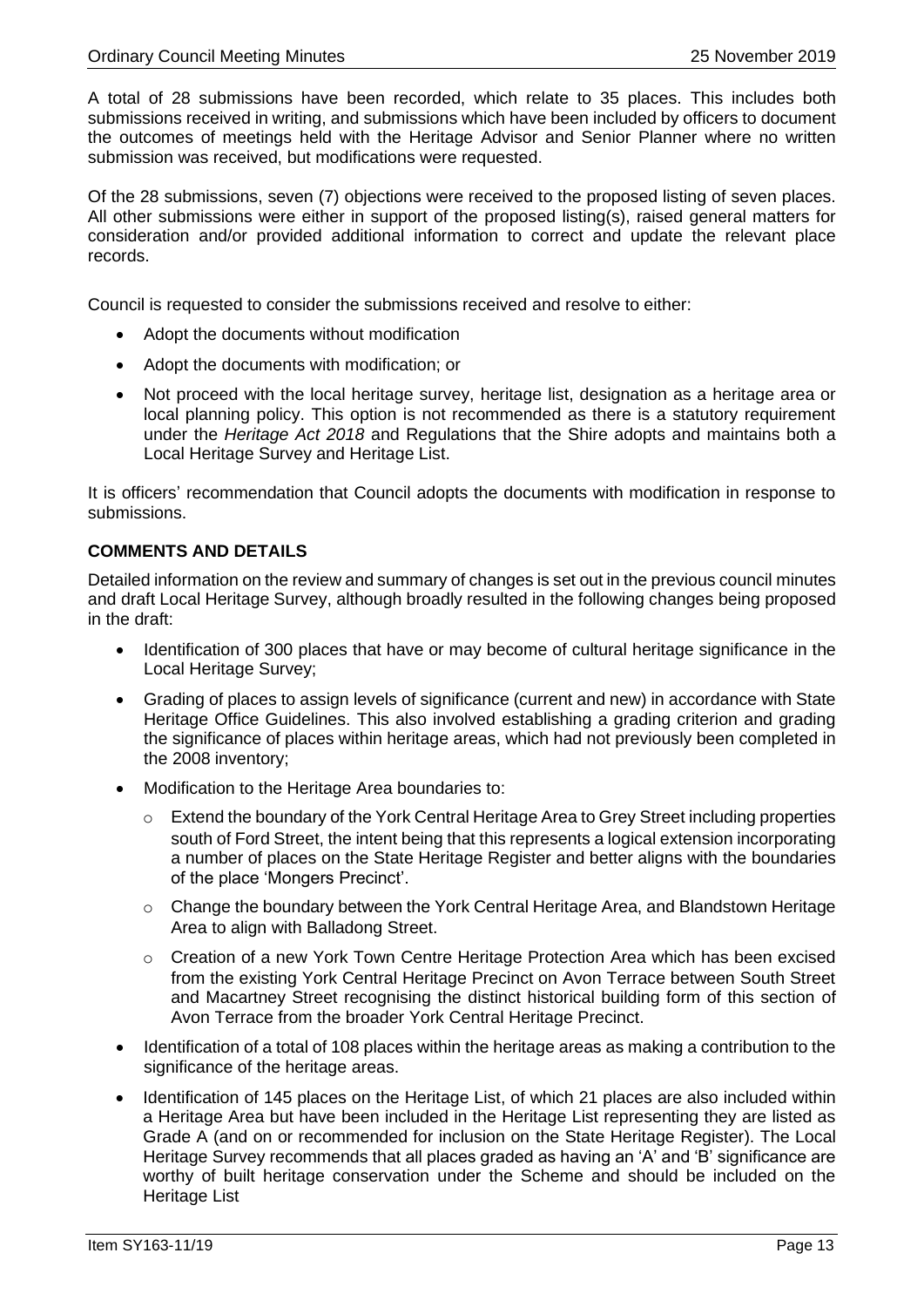• A revised Local Planning Policy: Heritage Conservation and Development being prepared which reflects the above changes and includes exemptions and provisions for minor works which pose a low risk of impact to the heritage character of the area and places such as boundary fencing and signage types in certain instances to reduce red tape.

## **Consultation**

Consultation on the draft documents was undertaken generally in accordance with the Consultation and Engagement Plan (May 2018) endorsed by Council and in accordance with statutory requirements of the *Planning and Development (Local Planning Schemes) Regulations 2015* and with due regard given to guidelines issued by the Heritage Council under the *Heritage Act 2018*. This involved the following:

- Letters were sent to Stakeholders (York Society, National Trust etc) and those who have requested to be placed on the Shire's consultation list.
- Notices were placed in a prominent location within affected heritage areas.
- A notice was published in the York and Districts Community Matters, Avon Valley Advocate, Shire office and the Shire's website.
- A letter was sent to each owner and occupier of places identified on the Local Heritage Survey, Heritage List and each place within Heritage Areas inviting submissions to be made. Each letter was sent with:
	- o a 'frequently asked questions' information sheet;
	- $\circ$  a copy of the relevant 'place record' setting out why the place had been identified as having significance and its recommended listing (i.e local heritage survey, heritage list or heritage area).
	- $\circ$  Information on where full copies of draft documents and draft policies could be viewed; and
	- o an offer made for owners/occupiers to meet with the Shire's Heritage Advisor to further discuss their listing should they choose to.

A total of ten meetings were held with owners/occupiers of places, Heritage Intelligence and the Senior Planner. Whilst the meetings were informal and in some instances were followed up with a submission by the owner/occupier of a place, in other instances changes to place records were discussed although no written submission was received. To reflect the outcomes of these discussions which have not been captured by a written submission being made, officers have included the meetings and their outcomes in the schedule of submissions for Council's consideration and to inform modifications.

## **Submissions**

28 submissions were received in response to the advertising period relating to 35 places. 17 of these were submitted in writing. Other submissions related to owners/occupiers who attended meetings with the Shire's Heritage Advisor and Senior Planner. Of the submissions received:

- 7 written submissions were received objecting to the inclusion of a place on the Heritage List, within a Heritage Area, Local Heritage Survey, or the category assigned to a place;
- 21 were either in support of their listing or provided further information to correct or update the relevant place record. Two submissions provided that further guidance for development of heritage places and incentives for places on the heritage list should be provided. Main Roads Western Australia also gave an overview of potential future works for places within its jurisdiction.

A copy of submissions received is included in **Appendix 1** and a Schedule of Submissions providing responses to each submission is provided in **Appendix 2**.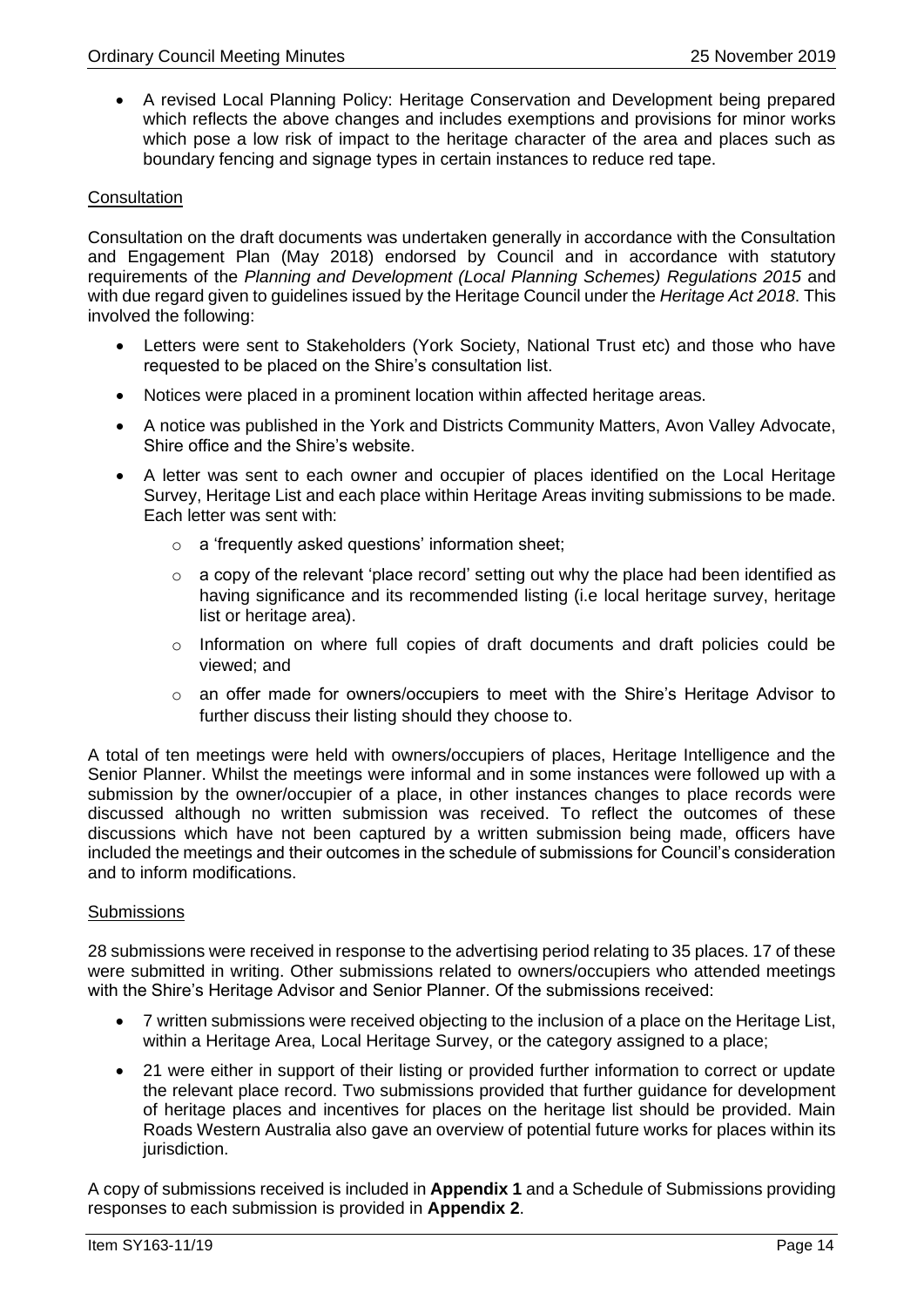In response to the submissions providing additional information to update/correct place records and outcomes of meetings:

- The relevant place records have been updated accordingly.
- Five places (PN 88, 123, 273, 274 and 270) on larger properties identified for inclusion on the Heritage List have been amended to reflect that the listing applies to a portion of the property which encompasses the relevant buildings and curtilage rather than the whole property.
- Council has already resolved to investigate options for incentives for places on the heritage list and report back to Council prior to formulation of the 2020/21 annual budget and has allowed budget for a further review of Local Planning Policy Heritage Conservation and Development to be undertaken.
- Main Roads comments were noted. It is recommended the Blands Brook Bridge be retained on the heritage list/heritage area (as a place making some contribution to the Blandstown Heritage Area) as proposed to ensure regard is given to the cultural heritage significance of this place.

A summary of objections received, and recommendations is provided below:

• Place No. 37 – 117 Avon Tce, York (Butchers Shop & Café)

Objection on the basis of the place not being of significance and concerns regarding insurance and resale.

## **Recommendation: No change.**

The property is located centrally within York Town Centre Heritage Protection Area and is identified as making '**little'** contribution to the significance of the area. This means that the property may have some elements of historical interest but otherwise minimal, where the desired outcome is that any new development, demolition or new built form must respond to the immediate historical context and heritage area. The proposed designation allows for substantial works to occur on the property (redevelopment/demolition) subject to development complying and being compatible with the heritage area within which it is located. Removal of the place from the heritage area is not supported or recommended by officers given its central location within the heritage area and potential to result in development which may be incompatible affecting significance of the surrounding area.

• Place No. 67 – 2 Bland Road, York (cnr Ulster Rd) (Residence – Daisy Hill),

Place No. 124 – 44 Henry Road, York (Residence)

Place No. 244 – 100 Ulster Road, York (Residence)

Place No. 283 – 2500 Spencers Brook – York Rd, Wilberforce (Rivoli)

The above places were recommended for inclusion on the Local Heritage Survey as a category B and identified for inclusion on the Heritage List.

The objection received for place no. 67 related to its proposed inclusion on both the Heritage List and Local Heritage Survey. All other objections submitted specifically referred to an objection to the inclusion on the Heritage List. The submission received for place no. 244 requested to be amended to a category C (Local Heritage Survey only). It is also understood that on review of the agenda from the Ordinary Council Meeting held on 28 October 2019, that further information submitted to Council from the owner of Place No. 283 and 244 has since indicated an objection to being identified on the Local Heritage Survey as a Grade C (recommended modification).

The objections were on the basis of alterations being undertaken which has affected significance of places, additional information on properties for consideration, concerns regarding insurance and impact of listing on property.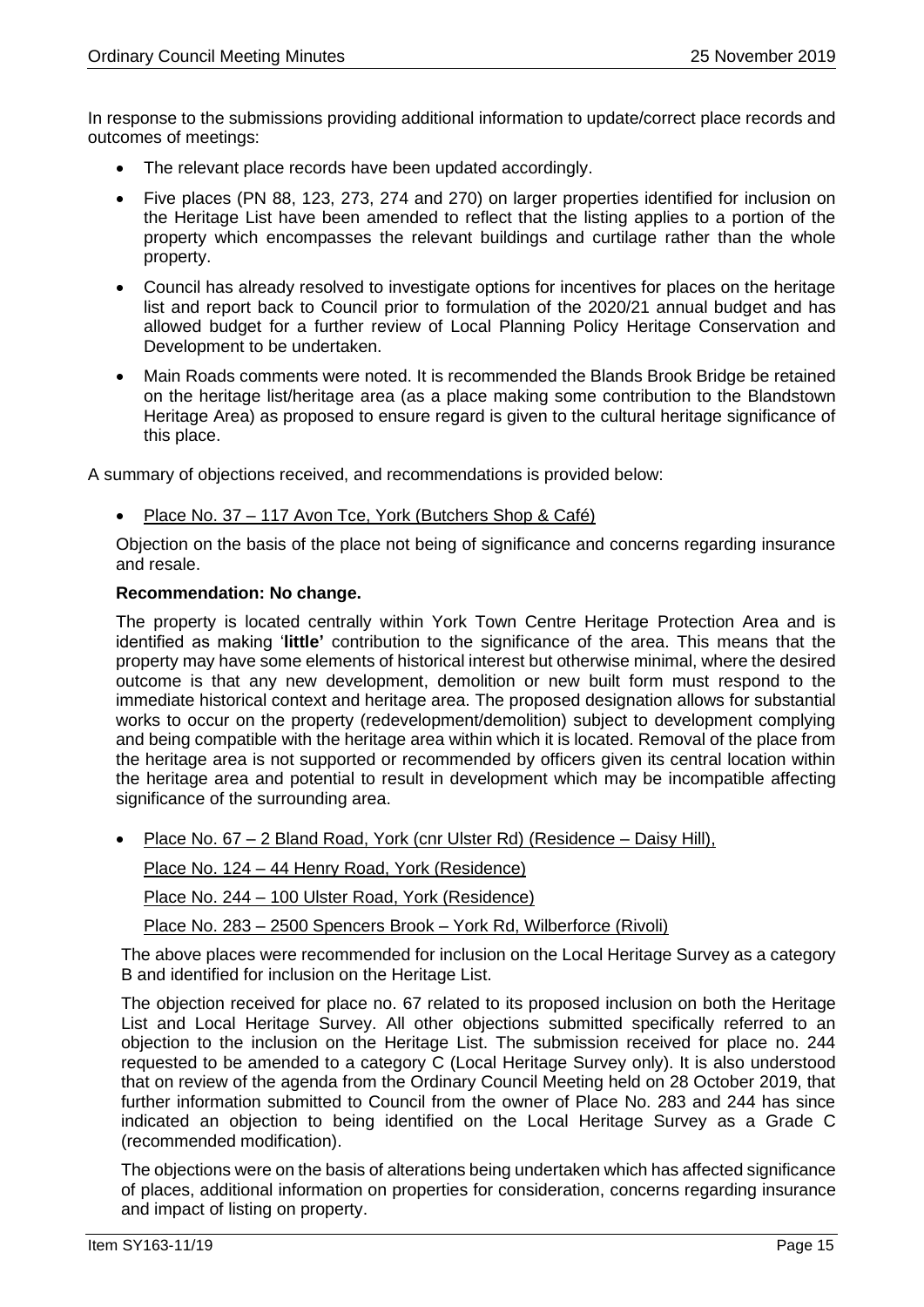## **Recommendation(s): Amend to Grade C – Local Heritage Survey only**

The above places were recommended for Grade B in the advertised version. The Heritage Advisor has reviewed submissions and additional information provided and recommended that the places be amended to Grade C on the basis that the places were either not supported by historical information which undermines the level of cultural heritage significance of the place and/or the advised changes to original fabric of a place have impacted the grading to be applied.

Identification as a Grade C resolves the basis for objections, as identification as a Category C and being listed on the Local Heritage Survey only means no statutory implications. The Local Heritage Survey is simply a public record of historical places, which provides a source of information that can have a variety of purposes (informing historical research, trail development, public interest, and just a general public record informing of the Shire's history). Whilst the Local Heritage Survey does have a purpose of informing the heritage list, identification as a Category C in the Local Heritage Survey clearly sets out that whilst the place is considered to have cultural heritage significance, it has not been identified as requiring built heritage conservation and protection through inclusion on a heritage list under the scheme.

The Guidelines for Local Heritage Surveys issued by the Heritage Council refer that the inclusion or exclusion of places should be on the basis of cultural heritage significance through a recognised assessment process. On this basis, as the places have been assessed as having cultural heritage significance via a recognised assessment process, and grade C has no statutory implications officers are recommending that the above places which also objected to inclusion on the Local Heritage Survey (place no. 67, 244 and 283) remain on the Local Heritage Survey. Removal of places for reasons other than cultural heritage significance take away from the purpose and comprehensiveness of the local heritage survey and listing as a Grade C (local heritage survey only) has no statutory implications.

Council, if it disagrees with the officer's recommendation has the option of retaining the places as a Grade B (and on Heritage list) or removing places from the Local Heritage Survey.

Whilst the Heritage Council provides for an objective assessment of the cultural heritage significance of places(and the guidelines recommend inclusion or exclusion occur on the basis of a recognised assessment process), the definition of cultural heritage significance refers to the **'value' for individuals or groups** and identification of places on local heritage survey is to include places which **in the opinion** of the local government, are or may become of cultural heritage significance. As such there is also subjective influence in determining the cultural heritage significance of a place. When undertaking a review it is intended that the identification of places reflect the current understanding of its community and local governments values with regard to heritage. The draft Local Heritage Survey, Heritage List and Heritage Areas has been prepared by officers giving regard to the Strategic Community Plan, where the protection, conservation and promotion of heritage buildings was identified as a specific desired outcome.

As per the *Heritage Act 2018*, the guidelines/purposes of a Local Heritage Survey do not restrict Council from exercising its discretion in a particular case and it is open to the Council to remove a place for any other reason (noting future applications for removal/modification can be received and Council should consider consistency in decision making).

## • Place No. 84 – 34 Clifford Street, York (Residence)

Objection to being identified on any heritage related document on the basis that the place is not of cultural heritage significance to the district, Council resolved in March 2019 to remove the place from the Municipal Heritage Inventory, listing impedes positive works being undertaken to property, place record contains anomalies, that the listing shows lack of consideration and regard for residents of property, Council process and bias.

## **Recommendation: No Change - retain as Grade C - Local Heritage Survey only**

As a result of the Council resolution at Ordinary Meeting 29 July 2019, the place is identified as a Grade C for inclusion on the Local Heritage Survey only, which does not have statutory implications or would result in any development restrictions applying as a result of heritage considerations. The place has been identified by the Shire's Heritage Advisor as having cultural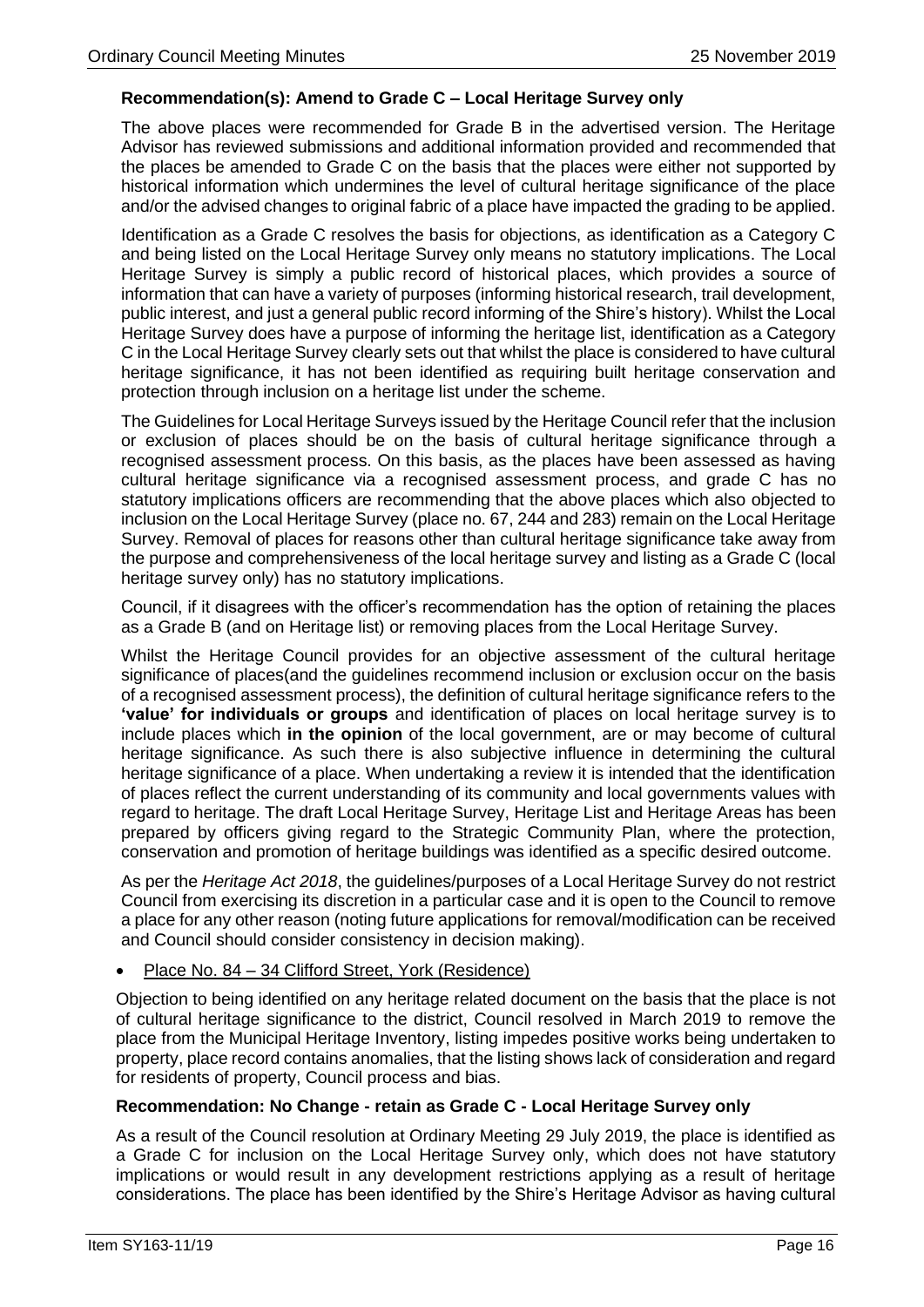heritage significance to the Shire of York worthy of inclusion on the Local Heritage Survey and officers are recommending that it remain as a Grade C for the same reasons as identified in discussion of the previous objections.

• Place No. 208 – 3 Redmile Rd, York (Balladong House)

Objection on the basis that the physical description is incorrect and that alterations have occurred which impact the original character of the place, which is why the property has not previously been identified.

## **Recommendation: No Change – retain as 'considerable contribution' to Blandstown Heritage Area**

The Heritage Advisor after reviewing the submission, has advised that the alterations have not affected the significance of the place to the heritage area and recommended that that it remain listed as proposed (a place of considerable significance to the Blandstown Heritage Area).

Should Council disagree with the officer's recommendation or consider that it makes a lesser contribution to the area it could be altered to be a place of 'some' or 'no/little' significance to the heritage area.

Removal of the place from the heritage area is not supported or recommended by officers given its central location within the heritage area and location adjoining properties on the State Heritage Register, where removal from the heritage area has potential to result in development which may be incompatible affecting significance of the surrounding area

The recommended modifications have been undertaken as 'track changes' in **Appendices 3,4 and 5.** Minor administrative updates have also been undertaken. The Heritage Advisor has recommended further modification to place records within the York Town Centre Heritage Protection Area to update these to more recent assessments (integrity, condition and authenticity was carried over from the 2008 MHI, rather than a recent assessment). Whilst the modifications do not impact the proposed listing of the places, they are proposed after public consultation has concluded and are not in response to submissions. It is recommended that these modifications be deferred to the next annual update to allow for further consultation with affected owners and occupiers of places.

## **OPTIONS**

The following options, in addition to officers recommendation, are also available to Council:

1. Adopt the draft Local Heritage Survey, Heritage List and Local Planning Policy Heritage Conservation and Development with further or alternate modifications in response to submissions. This may involve altering categories of a place, or removal of a place from either/or the Local Heritage Survey, Heritage List or Heritage Area.

It is recommended that Council consider the following in proposing alternate modifications:

- o That removal of a place from a Heritage List or Heritage Area removes the statutory requirement of that place to consider heritage in any development application and would mean that local planning policy: heritage conservation and development (if adopted as revised) has no application to that place.
- $\circ$  That the documents are interlinked, and any modification to one document may require modification to another to ensure they are consistent.
- $\circ$  That significant modifications not in response to submissions (such as removal of all category C listings from the Local Heritage Survey) should consider whether further advertising should be undertaken and opportunity for submissions to be made and considered prior to adoption. Additional consultation is outside the scope of the project, and would require additional budget allocation, as well as not being covered in the approved Consultation and Engagement Plan.

A resolution for modification and readvertising should be accompanied by consideration of budgetary implications, as well as confirmation of consultation to be undertaken.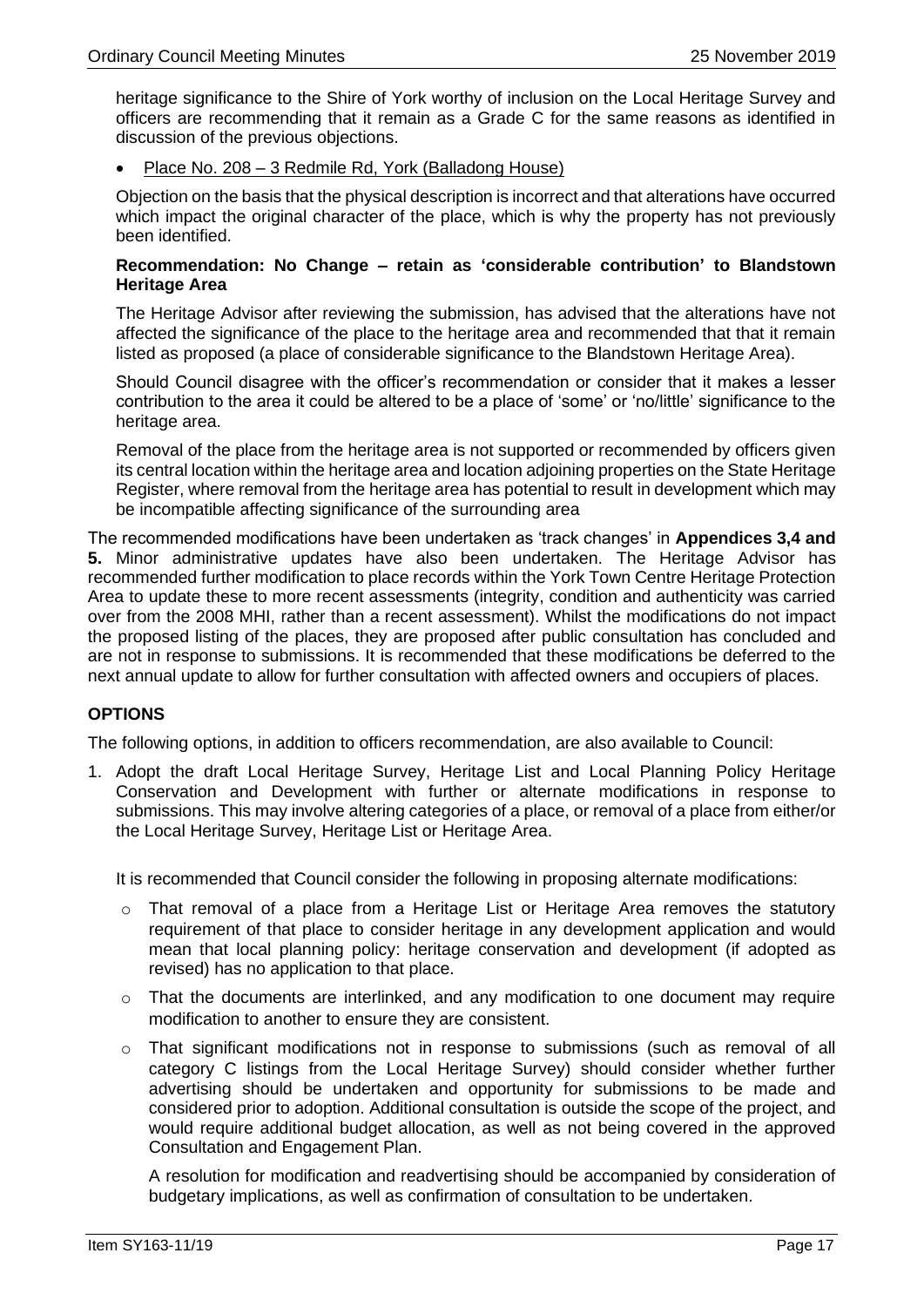The removal of all Category C's from the Local Heritage Survey, is not recommended by officers unless Council considers places being removed do not, or may not have cultural heritage significance. Places identified as category C have no statutory implications, and are simply a public record of historical places, which provides a source of information that can have a variety of purposes (informing historical research, trail development, public interest, and just a general public record informing of the Shire's history). Adopting the information on a local heritage survey allows the Shire to publish its historical record on the Heritage Council 'Inherit' website, which is a well-known Western Australian database of all places of interest. Identification of category C and maintaining a public record of places of historical interest is consistent with the Shire of York's Strategic Community Plan, which lists community aspirations as 'a leader in cultural heritage and environment' to be a place which is renowned for its cultural heritage and the quality of its natural environment, and the care taken by the community of both.

- 2. Not adopt the draft Local Heritage Survey, Heritage List and Local Planning Policy Heritage Conservation and Development. Not proceeding with a review is not recommended by officers, given the reasons previously listed for undertaking the review.
- 3. Determine that additional consultation is required prior to adopting the documents. Additional consultation is outside the scope of the review and will require additional budget allocation.

## **IMPLICATIONS TO CONSIDER**

## **Consultative**

A consultation and engagement plan for the review was endorsed by Council at the 25 June 2018 Ordinary Council Meeting, which identified the review would be undertaken in stages.

Information on consultation undertaken and submissions received as part of 'stage 2' is outlined above.

Should Council resolve to adopt the Local Heritage Survey, Heritage List, Heritage Areas and Local Planning Policy: Heritage Conservation and Development 'stage 3' consultation – notification will occur.

This involves making the information publicly available and notifying affected parties of the adoption. Stage 3 consultation will be undertaken to comply with guidelines and statutory requirements of the *Heritage Act 2018* and Regulations. Officers also intend to include the updated information on 'Inherit', the State Heritage Office's online database of places of cultural heritage.

## **Strategic**

## 2018-2028 Strategic Community Plan

*Theme 2: A Leader in Cultural Heritage and Environment*

*To be a place which is renowned for its cultural heritage and the quality of its natural environment, and the care taken by the community of both.* 

*Particular desired outcomes:*

*2.2: Public and privately-owned heritage buildings and adequately maintained and protected for the future and the Shire leads the way in innovative promotion of the historic character.* 

*2.3 New development is carried out at a scale and in style which retains, is compatible with and does not overshadow, the historic feel and heritage character of the town of York and other settlements.*

*2.9 There is a high level of community involvement in heritage and environmental protection and restoration.*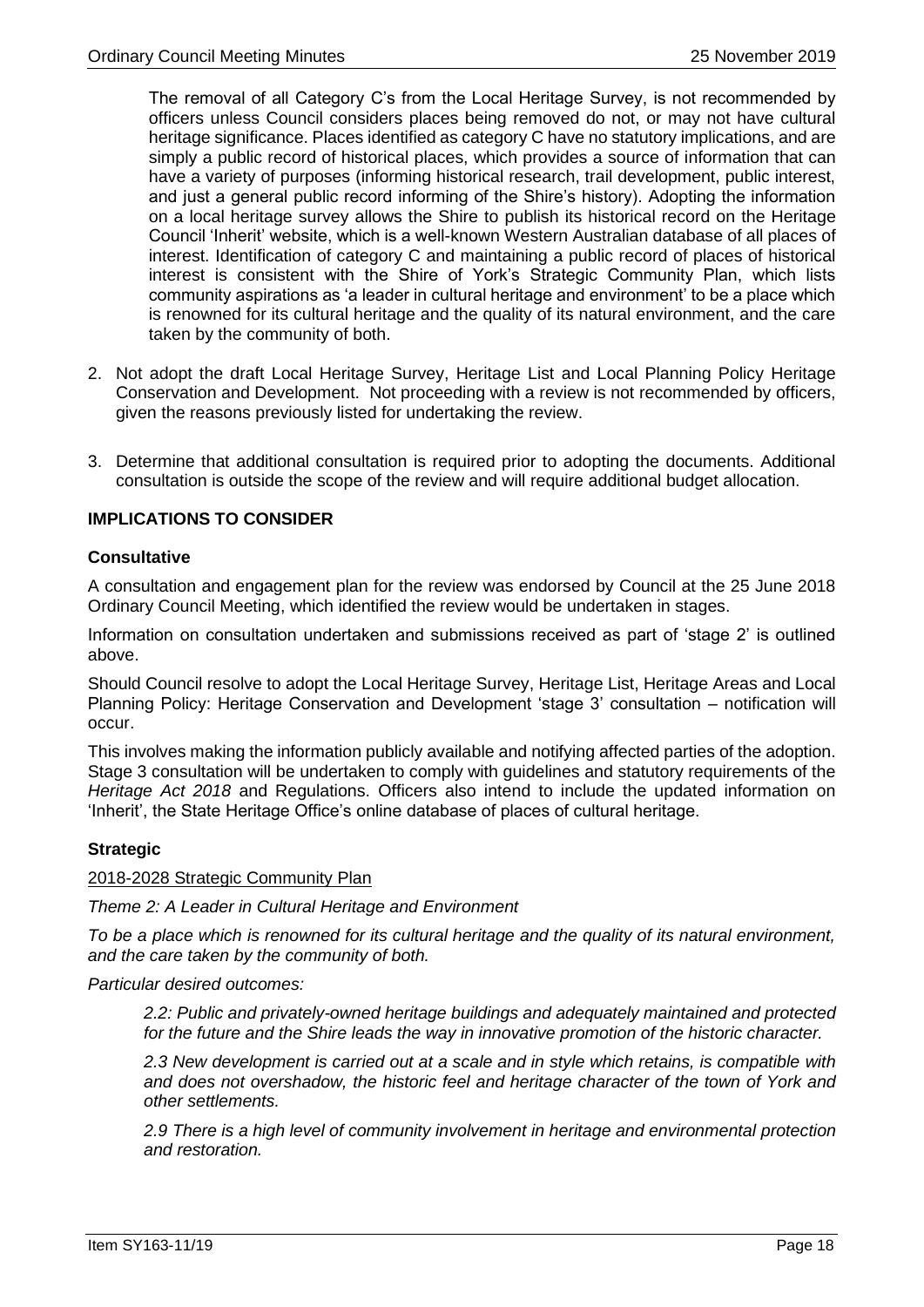## *Theme 3 Driving the York Economy Forward:*

*To have a vibrant, diverse and prosperous local economy which is sustainable in the long term, makes sustainable use of its natural and built heritage and community assets and delivers benefit in the form of local jobs, business opportunities and a positive image for the Shire.* 

Heritage was identified as a key priority area, where projects should be initiated focused on upgrading and protecting heritage buildings.

## 2018-2022 Corporate Business Plan

Identifies heritage buildings and characters to be protected, maintained and promoted.

An audit of the Municipal Heritage Inventory was identified as an action in the Corporate Business Plan.

## Draft Local Planning Strategy

Heritage is identified as a strategic priority in the draft Local Planning Strategy, building on the Strategic Community Plan outcomes. The review and update of the Municipal Inventory and Heritage List was identified as an action to support the protection of important heritage sites, while remove onerous development requirements on sites of lesser significance.

The draft Local Planning Strategy advises that the local planning policy whilst necessary may regulate minor development unnecessarily, where a policy review undertaken by a qualified heritage architect is recommended to identify minor, low impact development that could be exempted from development approval (such as anti-bird pest spikes) whilst respecting heritage values.

Updates have been undertaken to the policy which identifies development exemptions of low risk (dividing fences and minor signage in certain circumstances).

## **Policy Related**

There are no other known policy implications.

## **Financial**

Financial implications as a result of officer's recommendations relate to advertising costs. Sufficient budget allocation to implement the officer's recommendation is proposed to be included within the 2019/2020 financial year.

## **Legal and Statutory**

*Heritage Act 2018*

*Planning and Development Act 2005*

*Planning and Development (Local Planning Schemes) Regulations 2015*

Shire of York Town Planning Scheme No. 2

## **Risk Related**

Heritage protection and conservation has been identified as a high priority to the community. Not listing properties identified as having a high level of significance to the cultural heritage significance of York on the Heritage List or within a Heritage Area may result in these places being demolished, modified or development occur which is detrimental to heritage conservation and the community's values.

Similarly, inclusion of a place on the heritage list or within a heritage area, gives a statutory requirement to consider any developments impact on the heritage of that place, which may not align with the interests of the landowner for their property. Although inclusion of a place on a heritage list does not mean a property may not be developed, rather requiring development to occur in a way that conserves the elements significant to that place and new development being sympathetic to the heritage values of that place.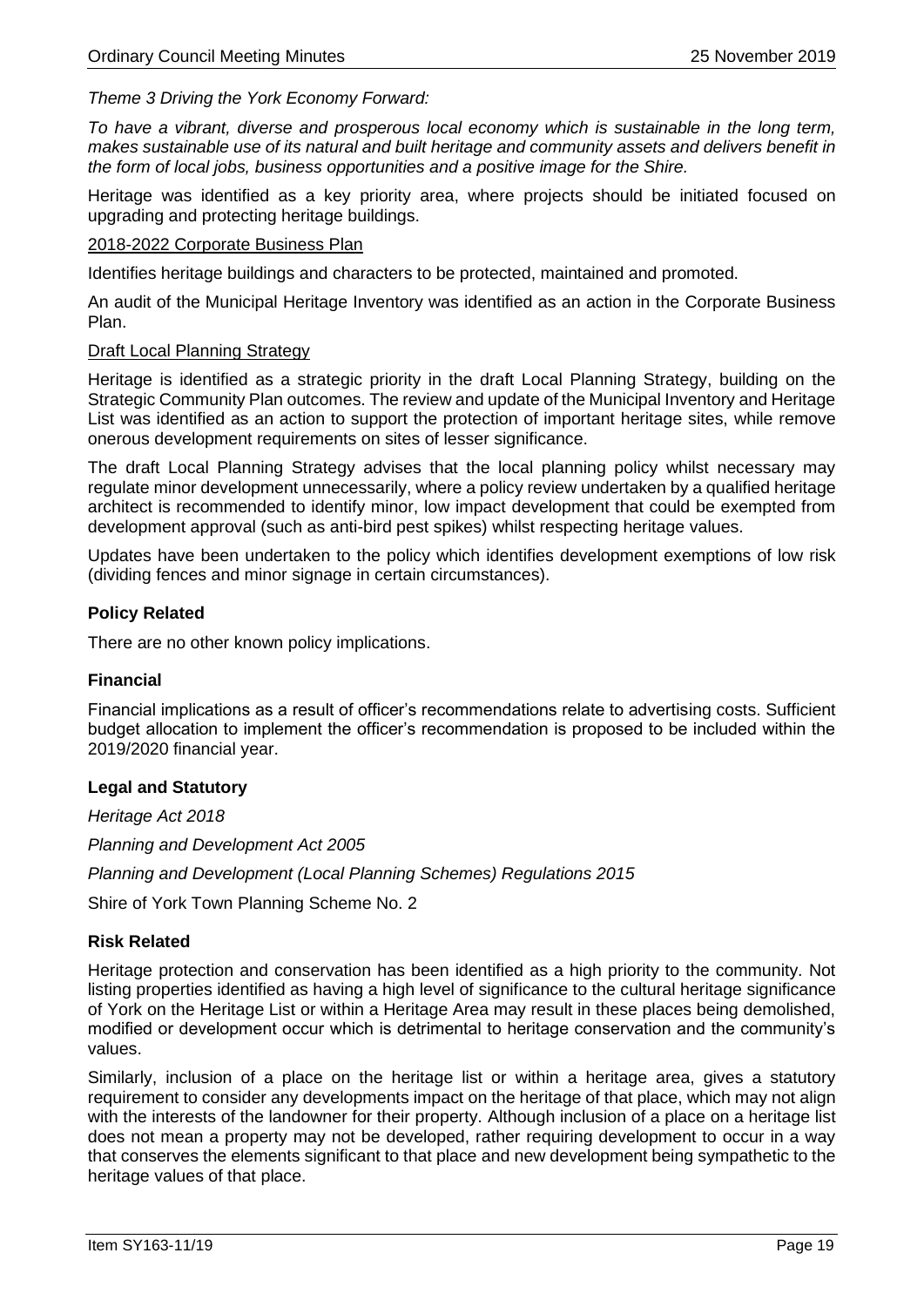## **Workforce**

There are no immediate implications as a result of the recommendation.

## **VOTING REQUIREMENTS**

## **Absolute Majority: No**

## **RECOMMENDATION**

That Council:

- 1. Pursuant to the *Heritage Act 2018*, adopts the Local Heritage Survey with modification as shown in Appendix 3.
- 2. Pursuant clause 8 and 9 of Schedule 2 Deemed Provisions of the *Planning and Development (Local Planning Schemes) Regulations 2015* adopts the Heritage List and designates the Heritage Areas with modification as shown in Appendix 4.
- 3. Pursuant to clauses 3, 4 and 9 of Schedule 2 Deemed Provisions of the *Planning and Development (Local Planning Schemes) Regulations 2015 adopts* the Local Planning Policy Heritage Conservation and Development with modification as shown in Appendix 5, which replaces Local Planning Policy Heritage Precincts and Places.
- 4. Requests the CEO to provide notification of the adoption of the Local Heritage Survey, Heritage List, Heritage Areas and Local Planning Policy: Heritage Conservation and Development in accordance with the *Heritage Act 2018* and *Planning and Development (Local Planning Schemes) Regulations 2015*.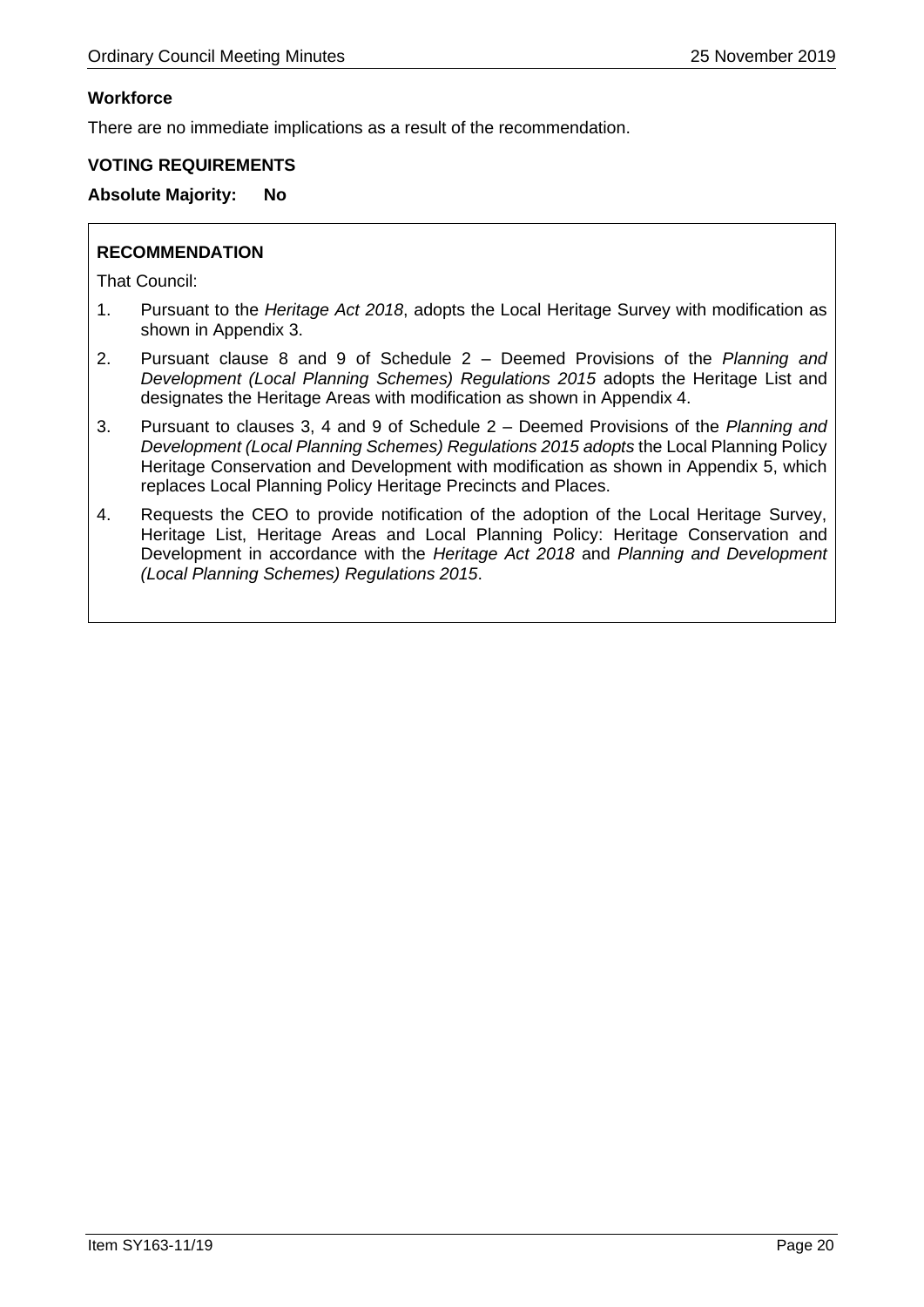## **MOTION**

r

|                | <b>RESOLUTION</b><br>071119                                                                                                                                                                                                                                                                                                                                                                                                                    |                               |                                                                                                                                                                        |                     |  |
|----------------|------------------------------------------------------------------------------------------------------------------------------------------------------------------------------------------------------------------------------------------------------------------------------------------------------------------------------------------------------------------------------------------------------------------------------------------------|-------------------------------|------------------------------------------------------------------------------------------------------------------------------------------------------------------------|---------------------|--|
|                | <b>Moved: Cr David Wallace</b><br><b>Seconded: Cr Kevin Trent</b>                                                                                                                                                                                                                                                                                                                                                                              |                               |                                                                                                                                                                        |                     |  |
|                | <b>That Council.</b>                                                                                                                                                                                                                                                                                                                                                                                                                           |                               |                                                                                                                                                                        |                     |  |
| $\mathbf{1}$ . |                                                                                                                                                                                                                                                                                                                                                                                                                                                |                               | Pursuant to the <i>Heritage Act 2018</i> , adopts the Local Heritage Survey with modification<br>as shown in Appendix 3, and with the following further modificaitons: |                     |  |
|                | (a)                                                                                                                                                                                                                                                                                                                                                                                                                                            |                               | Deletion of Place No. 67 - Residence - 2 Bland Road, York;                                                                                                             |                     |  |
|                | (b)                                                                                                                                                                                                                                                                                                                                                                                                                                            |                               | Deletion of Place No. 84 - Residence - 34 Clifford Street, York;                                                                                                       |                     |  |
|                | (c)                                                                                                                                                                                                                                                                                                                                                                                                                                            |                               | Deletion of Place No. 124 - Residence - 44 Henry Road, York;                                                                                                           |                     |  |
|                | (d)                                                                                                                                                                                                                                                                                                                                                                                                                                            |                               | Deletion of Place No. 244 - Residence - 100 Ulster Road, York;                                                                                                         |                     |  |
|                | (e)                                                                                                                                                                                                                                                                                                                                                                                                                                            | Wilberforce; and              | Deletion of Place No. 283 - Rivoli - 2500 Spencers Brook-York Road,                                                                                                    |                     |  |
|                | (f)                                                                                                                                                                                                                                                                                                                                                                                                                                            | administrative modifications. | as a result of 1(a) to 1(e) above, the subsequent re-numbering of places and                                                                                           |                     |  |
| 2.             | Pursuant to clause 8 and 9 of Schedule 2 – Deemed Provisions of the Planning and<br>Development (Local Planning Schemes) Regulations 2015 adopts the Heritage List<br>and designates the Heritage Areas with modification as shown in Apendix 4 and with<br>modification to reflect te re-numbering of places as a result of resolution No. 1.                                                                                                 |                               |                                                                                                                                                                        |                     |  |
| 3.             | Pursuant to clauses 3, 4 and 9 of Schedule 2 - Deemed Provisions of the Planning<br>and Development (Local Planning Schemes) Regulations 2015 adopts the Local<br>Planning Policy Heritage Conservation and Development with modificaiton as shown<br>in Appendix 5, and further modification to reflect the re-numbering of places as a<br>result of resolution No. 1, which replaces Local Planning Policy Heritage Precincts<br>and Places. |                               |                                                                                                                                                                        |                     |  |
| 4.             | Requests the Chief Executive Officer to provide notification of the adoption of the<br>Local Heritage Survey, Heritage List, Heritage Areas and Local Planning Policy:<br>Heritage Conservation and Development in accordance with the Heritage Act 2018<br>and Planning and Development (Local Planning Schemes) Regulations 2015.                                                                                                            |                               |                                                                                                                                                                        |                     |  |
|                |                                                                                                                                                                                                                                                                                                                                                                                                                                                |                               |                                                                                                                                                                        | <b>CARRIED: 7/0</b> |  |

*Reason – To remove places owned by the people who took the time to write into the Shire and requested their properties to be removed from the list.*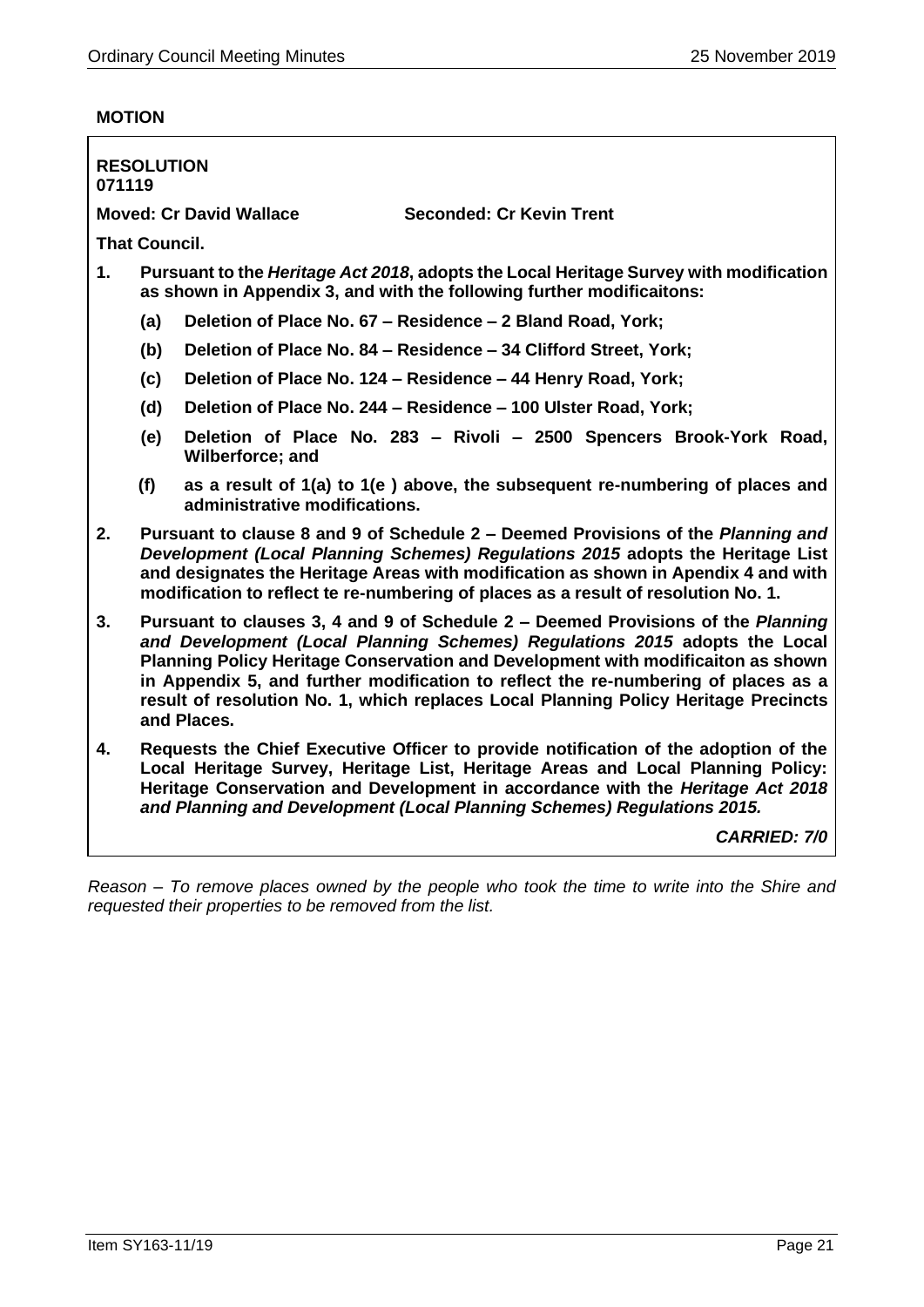## <span id="page-21-0"></span>**SY164-11/19 DEVELOPMENT APPLICATION: OVERSIZED OUTBUILDING AT LOT 121 (205) NORTH ROAD, YORK**

| <b>File Number:</b>                         | NO2.12970                                                                                                          |  |  |
|---------------------------------------------|--------------------------------------------------------------------------------------------------------------------|--|--|
| Author:                                     | <b>Carly Rundle, Senior Planner</b>                                                                                |  |  |
| <b>Authoriser:</b>                          | <b>William Nunn, Co-Ordinator Development Services</b>                                                             |  |  |
| <b>Previously before</b><br><b>Council:</b> | <b>Not Applicable</b>                                                                                              |  |  |
| <b>Appendices:</b>                          | <b>Location Plan</b><br>1.<br><b>Site Plan</b><br>2.<br>3.<br><b>Site Photos</b><br><b>Development Plans</b><br>4. |  |  |

## **NATURE OF COUNCIL'S ROLE IN THE MATTER**

Quasi-judicial.

## **PURPOSE OF REPORT**

For Council to make a determination on a development application for an oversized outbuilding (cumulative) at Lot 121 (Hse 205) North Road, York.

## **BACKGROUND**

Lot 121 (Hse 205) North Road, York is 4.07ha in area and contains an existing single house, ancillary dwelling and outbuildings. The property is zoned Rural Residential, is located within the Equine Precinct and surrounded by land similarly zoned. The land is located on a ridge, sloping downwards to North Road and to, east, south and west.

A Location Plan, Site Plan and Site Photos is provided in Appendix 1, Appendix 2 and Appendix 3 respectively**.**

A development application has been received proposing to construct an outbuilding immediately south of existing outbuildings which will be:

- 12m by 8m  $(96m^2)$ ;
- 3m wall height, and 3.744m ridge height from finished floor level. The finished floor level will match that of the adjoining existing outbuilding and on the southern end involves minor site works to 'cut' into natural ground level to create a level pad.
- constructed of colorbond trimdeck in jasper colour.
- setback a minimum of 33m to the western lot boundary.
- used to store vehicles for their own personal use/hobby. The owner has provided that the outbuildings are not for commercial or business uses.

A copy of the development plans is provided in Appendix 4.

There are three outbuildings and a garage existing onsite, which cumulatively have a total area of 351m<sup>2</sup>. The application requires development approval because the proposed cumulative area of outbuildings proposed on the property (447m<sup>2</sup>) exceeds that permitted by Local Planning Policy: Outbuildings in Residential zones (200m<sup>2</sup>).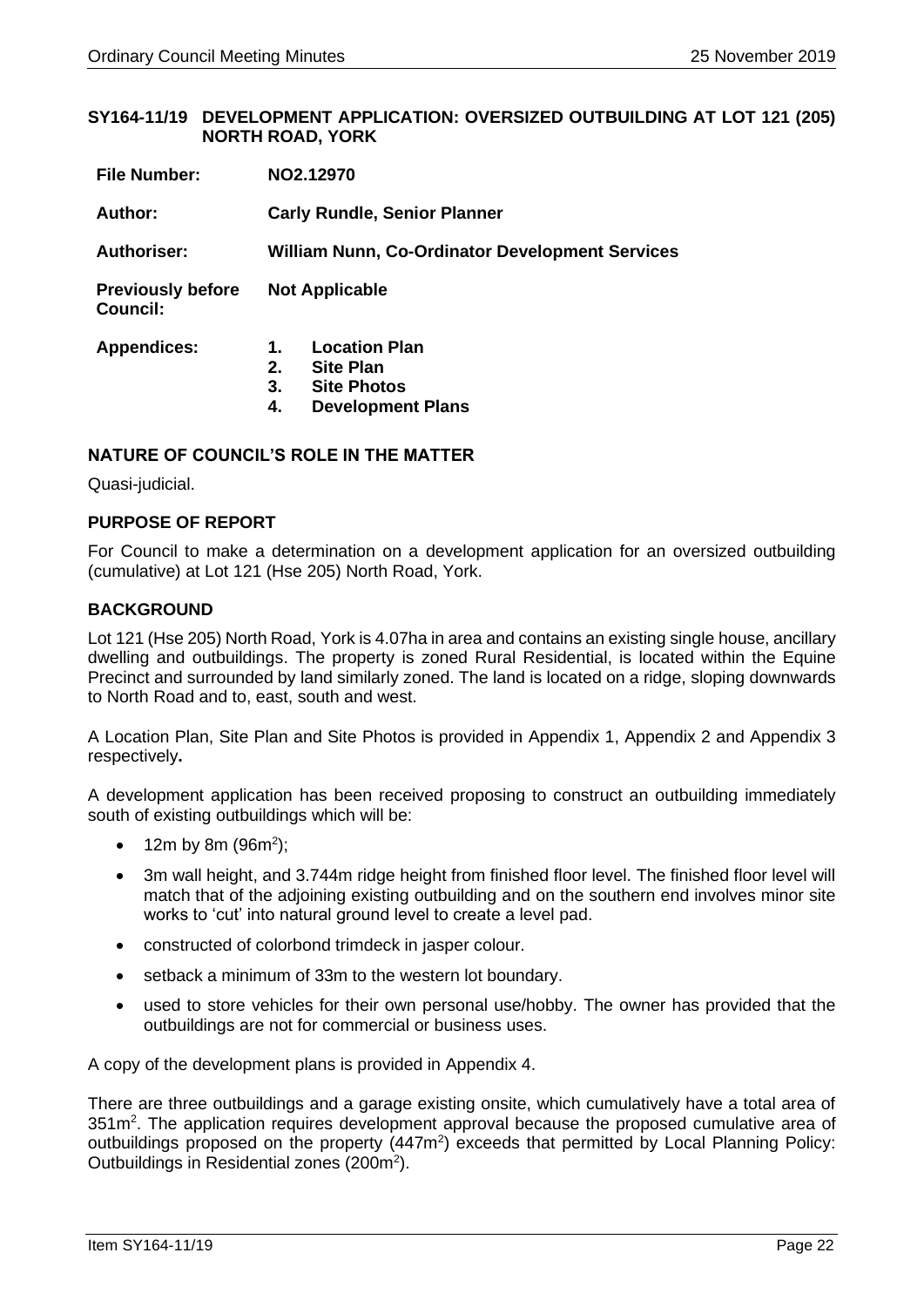## **COMMENTS AND DETAILS**

The application is required to be assessed in accordance with the Shire of York's Local Planning Scheme No. 2 (Scheme) and *Planning and Development (Local Planning Schemes) Regulations 2015* – Schedule 2 Deemed Provisions (Regulations).

In considering the proposed development (and variation), the Scheme and Regulations require consideration of the following:

| <b>Shire of York Town Planning Scheme</b><br><b>No. 2</b>                                                                                                                                                                                                                                                                                                                                                                                                                                                                                                                 | <b>Officer Comment</b>                                                                                                                                                                                                                                                                                                                                                                                                                                                                                                                                                                                     |
|---------------------------------------------------------------------------------------------------------------------------------------------------------------------------------------------------------------------------------------------------------------------------------------------------------------------------------------------------------------------------------------------------------------------------------------------------------------------------------------------------------------------------------------------------------------------------|------------------------------------------------------------------------------------------------------------------------------------------------------------------------------------------------------------------------------------------------------------------------------------------------------------------------------------------------------------------------------------------------------------------------------------------------------------------------------------------------------------------------------------------------------------------------------------------------------------|
| 4.13 Rural Residential Zone<br>4.13.1 Objectives:<br>(a) To provide for closer settlement for<br>residential use in a rural environment,<br>and such uses as hobby farms, horse<br>breeding, rural residential retreats.<br>(b) To make provision for retention of the<br>rural landscape and amenity in a<br>manner consistent with the orderly and<br>proper planning of such areas.                                                                                                                                                                                    | The<br>applicant has provided<br>that<br>the<br>outbuilding is to store vehicles and personal<br>assets ancillary to the residential/hobby farm<br>uses on the property and is not for use for<br>commercial or business purposes. Following<br>a site visit, officers are satisfied that the use<br>of the outbuildings on site are ancillary to the<br>existing uses on the property.<br>The outbuilding is located in a manner which<br>has no, to limited visibility, from adjoining<br>properties and is anticipated to maintain the<br>existing amenity of the locality and adjoining<br>landowners. |
|                                                                                                                                                                                                                                                                                                                                                                                                                                                                                                                                                                           | The development is considered consistent<br>with the objectives of the rural residential<br>zone.                                                                                                                                                                                                                                                                                                                                                                                                                                                                                                          |
| 4.1.3 Site Requirements<br>The following minimum building setbacks<br>shall apply:<br>Front: 20.0m, Rear: 10.0m, Side: 10.0m                                                                                                                                                                                                                                                                                                                                                                                                                                              | Complies. The outbuilding is setback a<br>minimum<br>of 33m from the<br>closest lot<br>boundary.                                                                                                                                                                                                                                                                                                                                                                                                                                                                                                           |
| 4.13.4 Development Requirements:<br>$(c)$ In<br>the<br>order<br>conserve<br>rural<br>to<br>environment or features of natural<br>beauty all trees shall be retained unless<br>their removal is authorized by the local<br>government.<br>(d) In order to enhance the rural amenity of<br>the land in areas the local government<br>considers deficient in tree cover it may<br>require as a condition of any planning<br>consent the planting of such trees<br>and/or groups of trees and species as<br>specified by the local government.<br>4.13.5 Proposed Development | Approximately 2-3 established olive trees are<br>proposed to be removed for the outbuilding.<br>The site is well vegetated with further olive<br>trees and remnant vegetation which does not<br>warrant further plantings being required for<br>this development.<br>The outbuilding is of an appropriate scale,                                                                                                                                                                                                                                                                                           |
| In considering an application for planning<br>consent for a proposed building (including<br>additions<br>alterations<br>existing<br>and<br>to                                                                                                                                                                                                                                                                                                                                                                                                                             | location<br>and<br>from<br>setback<br>adjoining<br>properties in a manner which will maintain the<br>amenity<br>of<br>the<br>locality<br>and<br>adjoining<br>landowners.                                                                                                                                                                                                                                                                                                                                                                                                                                   |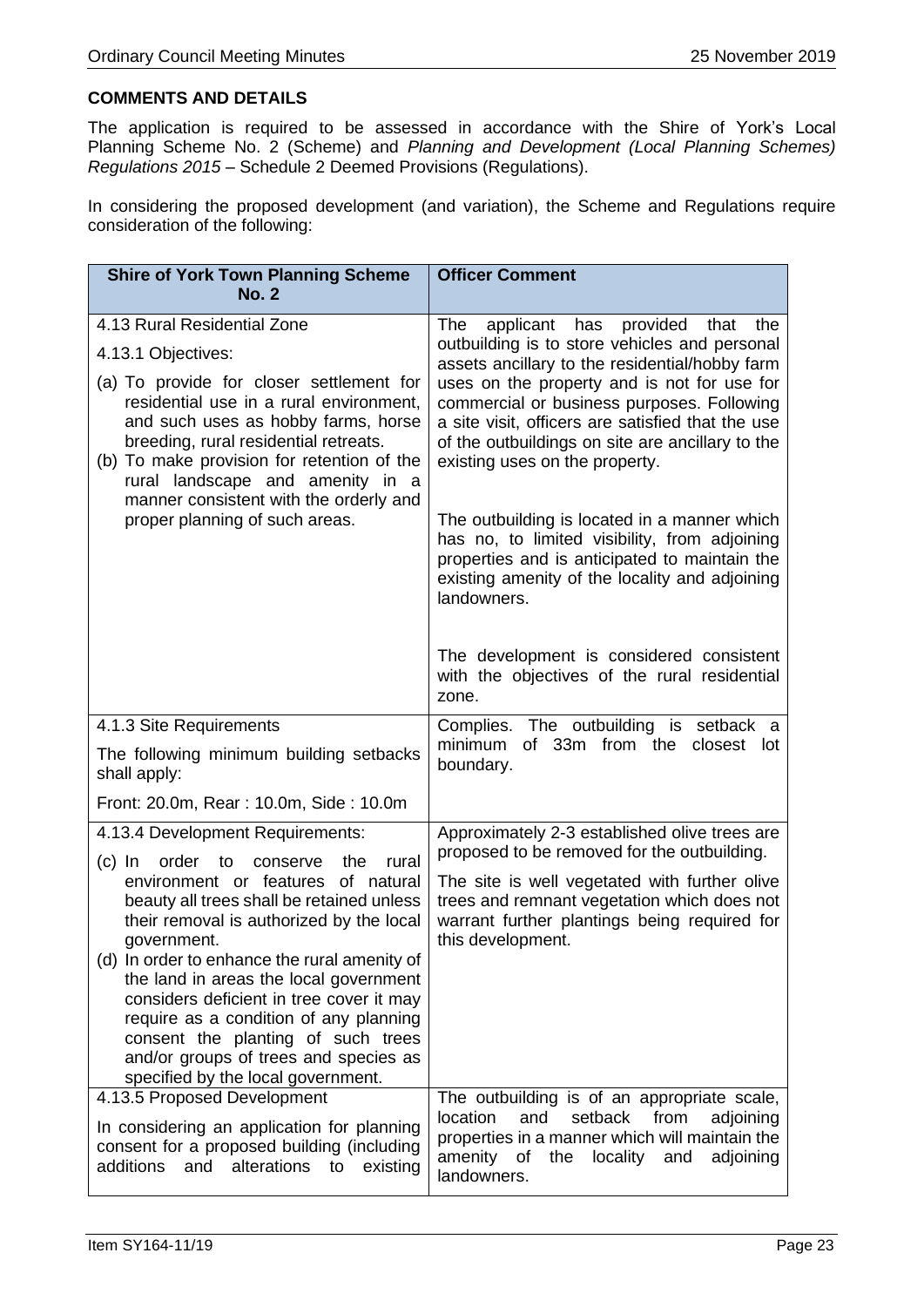| development) the local government shall<br>have regard to the following:                                                                                                                                                                                                                                                    |                                                                                                                                                                                                                                                                                                                                                                                                                                                                                                                                                                                                                                                                                                                                                                                                                                                                                                                                                                                                                                                    |
|-----------------------------------------------------------------------------------------------------------------------------------------------------------------------------------------------------------------------------------------------------------------------------------------------------------------------------|----------------------------------------------------------------------------------------------------------------------------------------------------------------------------------------------------------------------------------------------------------------------------------------------------------------------------------------------------------------------------------------------------------------------------------------------------------------------------------------------------------------------------------------------------------------------------------------------------------------------------------------------------------------------------------------------------------------------------------------------------------------------------------------------------------------------------------------------------------------------------------------------------------------------------------------------------------------------------------------------------------------------------------------------------|
| (a) the colour and texture of external<br>building materials;<br>(b) building size, height, bulk, roof pitch;<br>(c) setback and location of the building on<br>its lot;                                                                                                                                                    | External materials are colorbond trimdeck,<br>jasper which matches existing development,<br>and is an earthy tone and non-reflective<br>material which is compatible<br>with<br>its<br>surrounds and appropriate.                                                                                                                                                                                                                                                                                                                                                                                                                                                                                                                                                                                                                                                                                                                                                                                                                                  |
| (d) architectural style and design details of<br>the building;                                                                                                                                                                                                                                                              |                                                                                                                                                                                                                                                                                                                                                                                                                                                                                                                                                                                                                                                                                                                                                                                                                                                                                                                                                                                                                                                    |
| (e) relationship<br>to<br>surrounding<br>development; and<br>(f) other characteristics considered by the                                                                                                                                                                                                                    |                                                                                                                                                                                                                                                                                                                                                                                                                                                                                                                                                                                                                                                                                                                                                                                                                                                                                                                                                                                                                                                    |
| local government to be relevant.<br>Schedule 6 Rural Residential<br>Areas:<br><b>Equine Precinct</b>                                                                                                                                                                                                                        | Development<br>complies<br>with<br>relevant<br>provisions applicable to the Equine Precinct.                                                                                                                                                                                                                                                                                                                                                                                                                                                                                                                                                                                                                                                                                                                                                                                                                                                                                                                                                       |
| 9.8 Planning Policies<br>9.8.6. A Policy shall not bind the local<br>government in respect of any application<br>for planning consent, but the<br>local<br>government shall have due regard to the<br>provisions of the Policy and the objectives<br>which the Policy is designed to achieve<br>before making its decision. | The outbuilding complies with the provisions<br>of local planning policy Outbuildings in<br>Residential Zones, with the exception that the<br>proposed area exceeds the permitted total<br>cumulative area of 200m <sup>2</sup> . The proposed<br>the<br>outbuilding<br>will<br>result<br>in<br>existing<br>cumulative area being increased from 351m <sup>2</sup><br>to $441m2$ which is a larger area than other<br>properties in proximity to the site.                                                                                                                                                                                                                                                                                                                                                                                                                                                                                                                                                                                         |
| CI 67, Schedule 2 of Regulations, requires<br>local planning policies to be given due<br>regarding in assessment of a development<br>application.                                                                                                                                                                           | The objectives of the policy are listed as:<br>(a) To provide flexibility for outbuilding size,<br>construction and materials to meet the<br>needs of local residents.<br>that<br>(b) To<br>ensure<br>outbuildings<br>are<br>constructed and located in such a way as<br>to minimise their impact on the amenity of<br>the locality.<br>The outbuilding is located adjoining existing<br>structures and will not be visible from North<br>Road, or adjoining properties to the east or<br>south. The outbuilding will be visible from the<br>frontage of the dwelling on the adjoining lot to<br>the west, although is located in a manner<br>where visual impacts/amenity will not be<br>substantially altered from that existing. Whilst<br>the area is a substantial variation to the policy,<br>development is not anticipated<br>the<br>to<br>detrimentally impact amenity of adjoining<br>landowners or locality and the use is ancillary<br>to existing development on the property and<br>is consistent with the objectives of the policy. |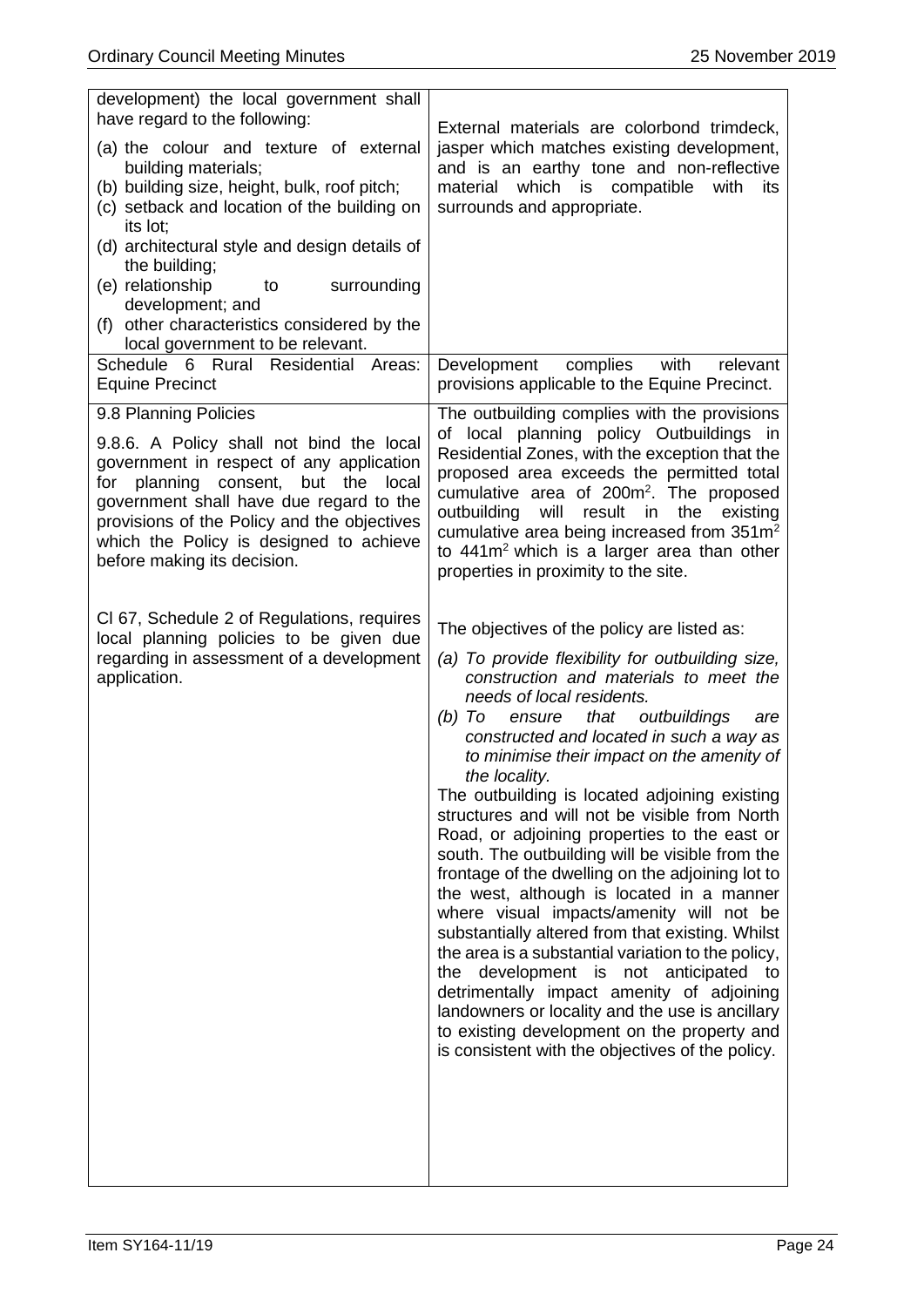| <b>Planning and Development (Local</b><br><b>Planning Schemes) Regulations 2015:</b><br>Schedule 2 Deemed Provisions - CI 67 -<br>Matters to be considered by local<br>government.                                                                                                                                        | <b>Officer Comment</b>                                                                                                                                                                                |
|---------------------------------------------------------------------------------------------------------------------------------------------------------------------------------------------------------------------------------------------------------------------------------------------------------------------------|-------------------------------------------------------------------------------------------------------------------------------------------------------------------------------------------------------|
| (m) the compatibility of the development<br>with its setting including the relationship of<br>the development to development on<br>adjoining land or on other land in the locality<br>including, but not limited to, the likely effect<br>of the height, bulk, scale, orientation and<br>appearance of the development; & | Refer comments above. Development is<br>considered compatible with it surrounds and<br>consistent with amenity of locality and<br>adjoining landowners.<br>No adverse environmental or social amenity |
| (n) the amenity of the locality including the<br>following $-$<br>impacts<br>(i) environmental<br>the<br>οf<br>development;<br>(ii) the character of the locality;                                                                                                                                                        | impacts are anticipated as a result of the<br>development.                                                                                                                                            |
| (iii) social impacts of the development;<br>(o) the likely effect of the development on<br>the natural environment or water resources<br>and any means that are proposed to protect<br>or to mitigate impacts on the natural<br>environment or the water resource.                                                        | Stormwater can be adequately managed<br>onsite which will be a condition of approval.                                                                                                                 |
| any submissions received<br>on the<br>(V)<br>application;                                                                                                                                                                                                                                                                 | Application was advertised to<br>adjoining<br>landowners for a period of 14 days. No<br>submissions were received.                                                                                    |

In summary the development is considered consistent with the objectives and provisions of Shire of York Town Planning Scheme No. 2 and *Planning and Development (Local Planning Schemes) Regulations 2015* and it is recommended that the application be approved subject to conditions.

## **OPTIONS**

Should Council disagree with the officer's recommendation, the following options are available:

- 1. Approve the development application subject to amended or alternate conditions.
- 2. Refuse the development application and list alternate reasons why.

## **IMPLICATIONS TO CONSIDER**

## **Consultative**

The application was referred to adjoining landowners for a period of 14 days for comment. No submissions were received.

## **Strategic**

The Shire of York 2018-2028 Strategic Community Plan provides the following desired outcome for development:

2.10 The scale, form and timing of development (including the release of development stages and the construction of infrastructure) is to an appropriate standard and minimises and avoids adverse effects and costs on the community and the natural and built environment.

## **Policy Related**

The recommendation does not result in any policy implications for the Shire.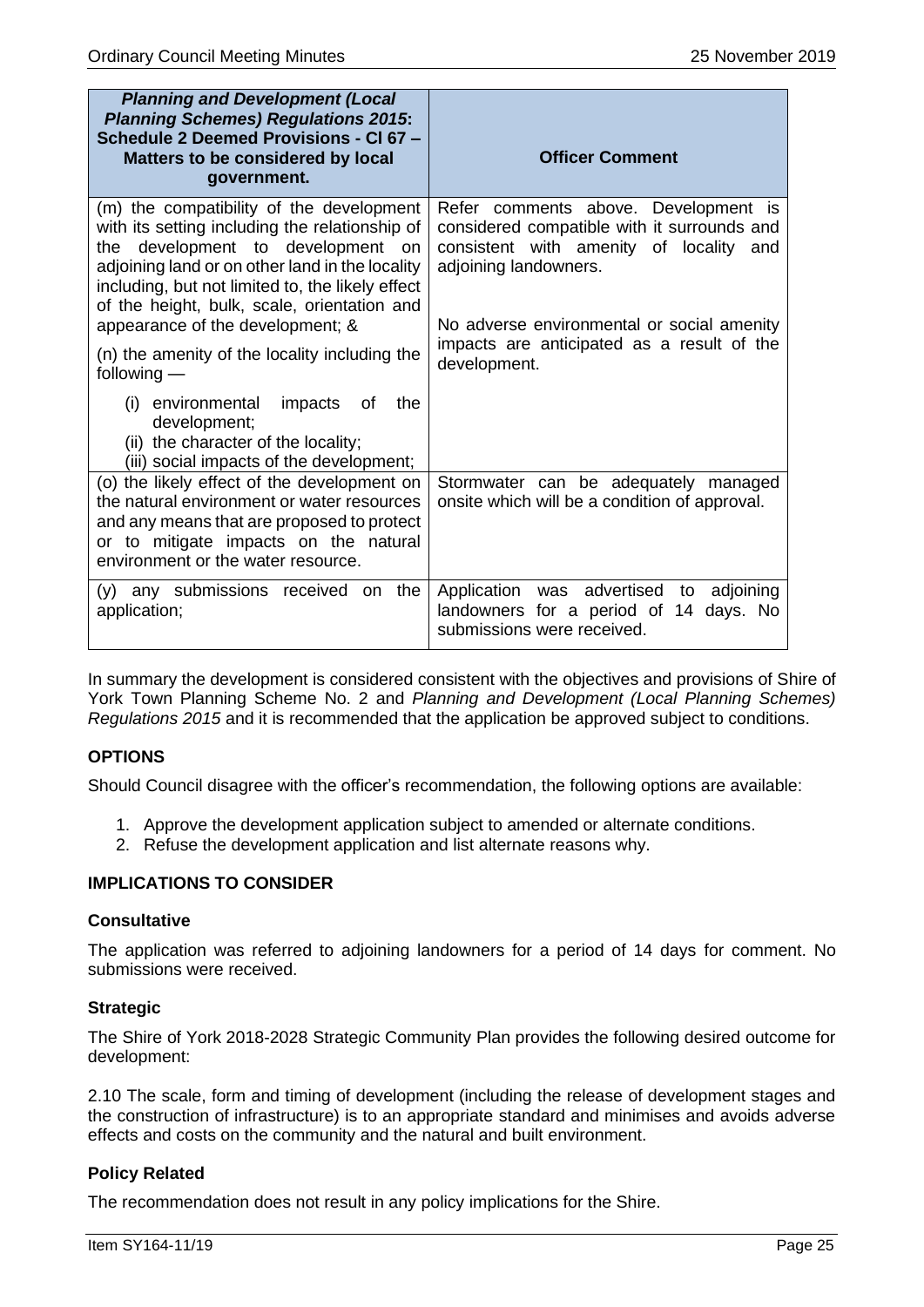## **Financial**

There are no financial implications associated with this proposal for the Shire.

## **Legal and Statutory**

The proposal has been assessed in accordance with the statutory framework set by the Scheme and Regulations.

## **Risk Related**

A risk assessment of the proposal has been undertaken, and there was no medium to high risks identified with the proposal that warrant further discussion. Standard appeal rights to the State Administrative Tribunal are available to the applicant.

## **Workforce**

No implications.

**VOTING REQUIREMENTS**

**Absolute Majority: No**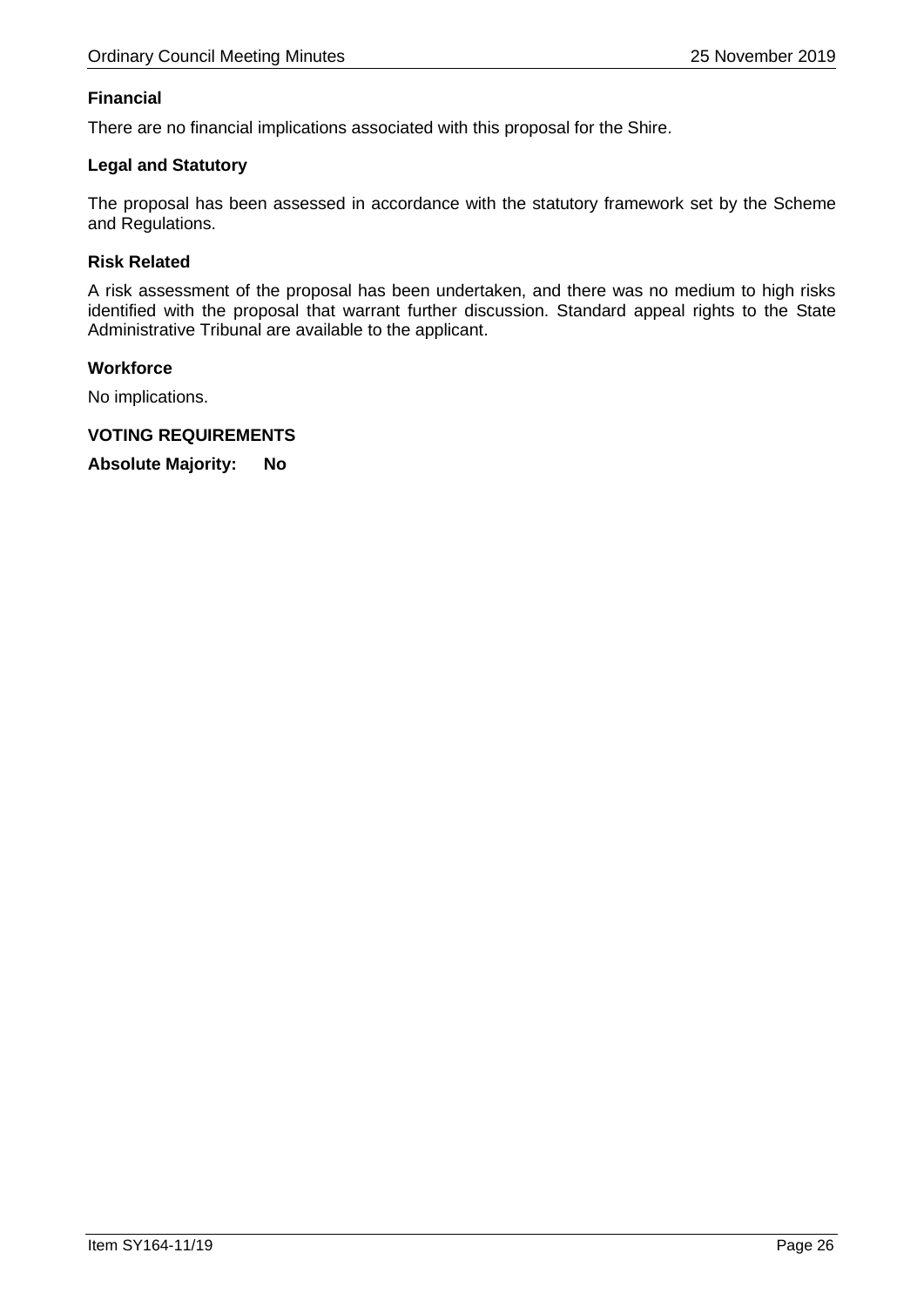## **RESOLUTION 081119**

**Moved: Cr Pam Heaton Seconded: Cr Denis Warnick**

**That Council approves the development application for an Oversized Outbuilding (cumulatively) at Lot 121 (205) North Road, York, subject to conditions:**

- **1. The development hereby approved shall be substantially commenced within two years of the date of this decision notice**
- **2. The development hereby approved shall be undertaken in accordance with the signed and stamped, Approved Development Plan(s) (enclosed), including any notes placed thereon in red by the Shire and except as may be modified by the following conditions.**
- **3. The shed is not to be used for habitable purposes (Advice Note 4).**
- **4. The shed is not to be used for commercial and/or industrial purposes.**
- **5. The use of any second-hand materials in the construction/external appearance of the outbuilding shall be in a good condition to ensure a consistent finish and requires prior approval of the Shire.**
- **6. All stormwater is to be managed on site by the landowner to the satisfaction of the local government.**

**Advice Notes:**

- **1. If the development the subject of this approval is not substantially commenced within a period of 2 years, or another period specified in the approval after the date of determination, the approval will lapse and be of no further effect.**
- **2. Where an approval has lapsed, no development must be carried out without the further approval of the local government having first been sought and obtained. Should the approval period lapse, a new planning application with relevant retrospective fees may be required by the Shire of York.**
- **3. If the applicant or owner is aggrieved by this determination, there is a right of review by the State Administrative Tribunal in accordance with the Planning and Development Act 2005 Part 14. An application must be made within 28 days of the determination.**
- **4. Note: Non-compliance against CONDITION 3 is an offence against the Public Health Act 1911.**
- **5. In accordance with the provisions of the Building Act 2011, and Building Regulations 2012, an application for a building permit must be submitted to, and approval granted by the Shire, prior to the commencement of the development hereby permitted. Please note any retaining over 0.5m in height will also require a building permit.**

*CARRIED: 7/0*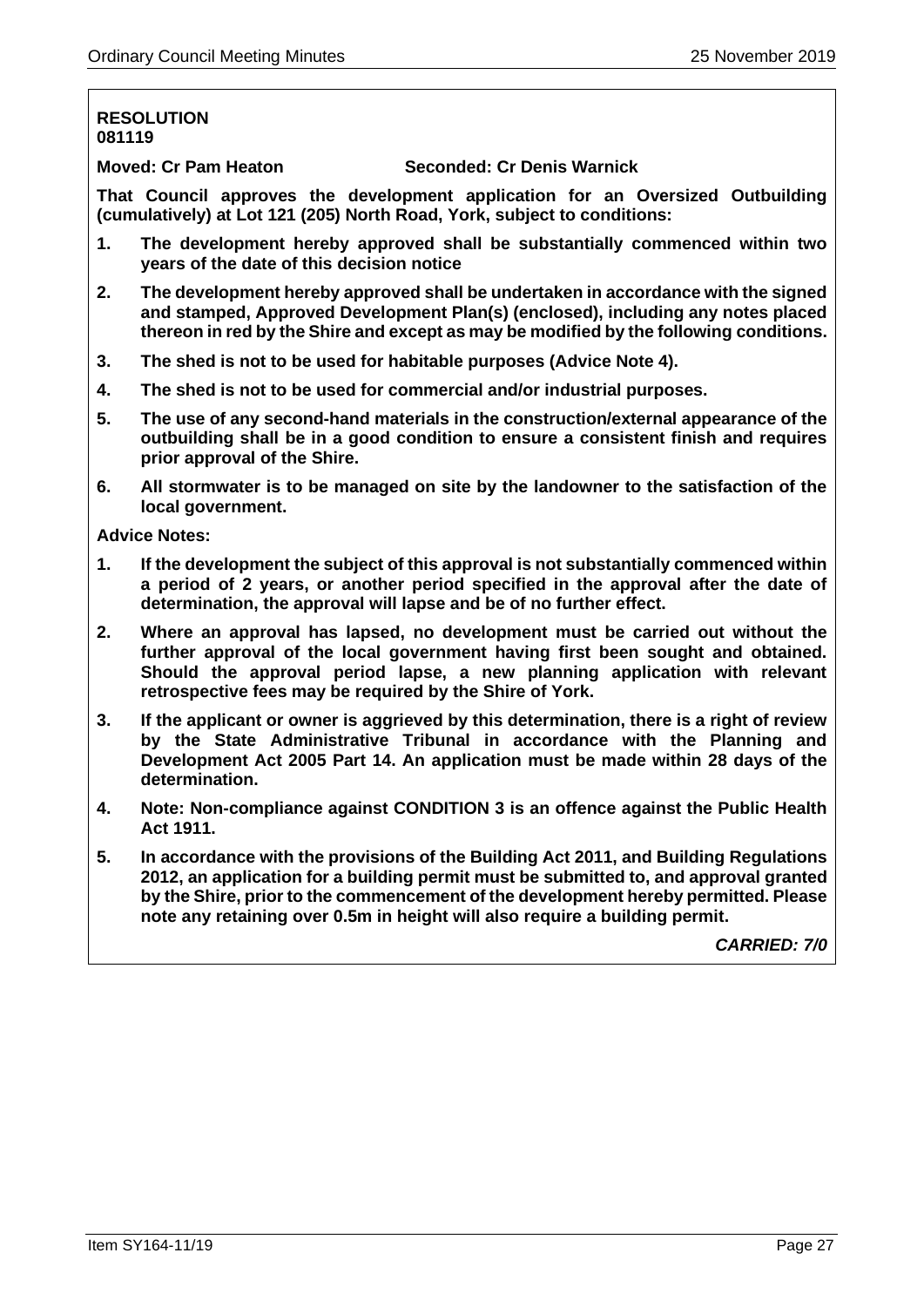## <span id="page-27-0"></span>**SY165-11/19 GRAVEL PURCHASE FOR ROAD BUILDING**

| <b>File Number:</b>                         | <b>WK.MAT</b>                                                                      |
|---------------------------------------------|------------------------------------------------------------------------------------|
| Author:                                     | Darren Wallace, Executive Manager, Infrastructure & Development<br><b>Services</b> |
| <b>Authoriser:</b>                          | Darren Wallace, Executive Manager, Infrastructure & Development<br><b>Services</b> |
| <b>Previously before</b><br><b>Council:</b> | <b>Not Applicable</b>                                                              |
| <b>Appendices:</b>                          | Nil                                                                                |

## **NATURE OF COUNCIL'S ROLE IN THE MATTER**

Executive

## **PURPOSE OF REPORT**

This report seeks endorsement for the Shire's purchase price of gravel.

## **BACKGROUND**

The Shire currently obtains gravel for public works, primarily road construction and maintenance, from land owners throughout the Shire.

The Shire is responsible for clearing and winning (pushing up with a dozer) the gravel as well as the cartage and pit reinstatement. The clearing and winning costs the Shire approximately \$1.10 including GST per cubic metre.

Currently, the Shire pays the landowner \$3.00 plus GST per cubic metre for the gravel. This rate has not increased since at least 2015.

In 2017 the Shire sought tenders for the supply of gravel, however it received no offers.

The Manager of Jonlorrie Farms, one of our major gravel suppliers, has contacted the Shire requesting an increase in the price of gravel from the \$3.00 plus GST per cubic metre to \$3.50 plus GST per cubic metre, citing increased Council rates and property values as the reason behind the requested increase.

The Shire has also had another, informal, request for a price increase.

## **COMMENTS AND DETAILS**

The GST inclusive price paid for gravel locally varies from Shire to Shire and is summarised below;

| Shire of Beverley | \$2.20 including GST per cubic metre. |
|-------------------|---------------------------------------|
|-------------------|---------------------------------------|

Shire of Quairading \$1.76 - \$2.20 including GST per cubic metre.

Shire of Toodyay \$4.50 including GST per cubic metre.

Shire of Goomalling \$3.30 including GST per cubic metre.

The Shire of Northam pays a commercial rate of approximately \$18.00 per tonne, delivered. This equated to approximately \$28.80 including GST per cubic metre.

The Shire of York's current rate of \$3.30 is about mid-range and the requested rate of \$3.85 would be in the higher range.

This request would see an increase of approximately \$1,500 per kilometre for road construction or \$600 per kilometre for a gravel re-sheet. It is always with reluctance that any increase in cost to the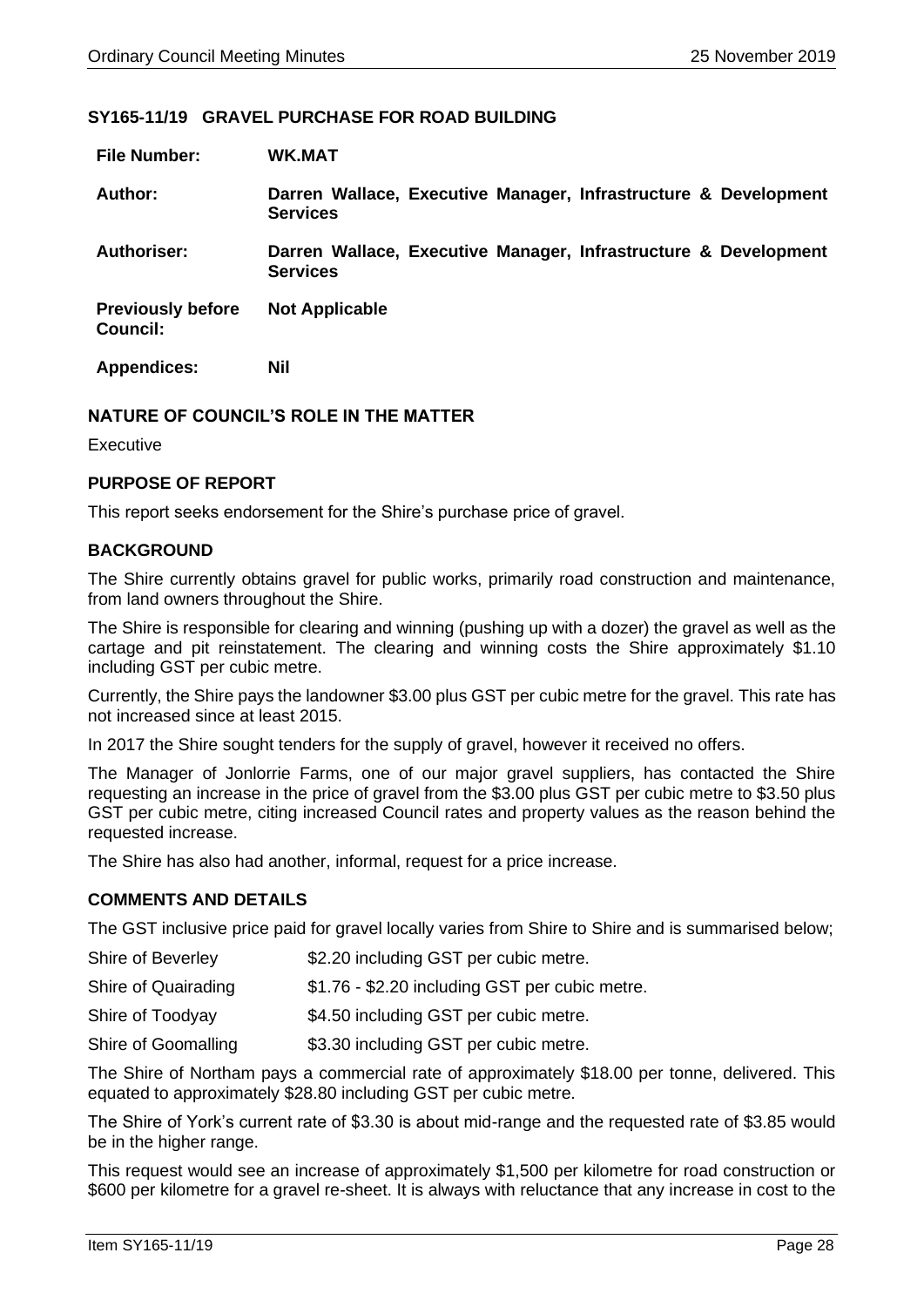Shire's operation is considered, however in this case it is minimal and has already been factored into the 2019/20 capital works program.

This would see an improved change of the Shire having access to gravel of the required standard at a number of locations throughout the Shire and therefore keep cartage costs to a minimum.

Therefore, to ensure a good supply of local gravel from a number of locations, it is recommended that Council approves the requested price of \$3.50 plus GST for on-farm gravel.

The new price, if approved by Council, would apply to all gravel sourced within the Shire and landowners would be informed of Council's resolution.

## **OPTIONS**

Council can agree to the requested price increase which increases the chance of the Shire having access to gravel of the required standard at a number of locations throughout the Shire which will in turn help keep cartage costs down.

Alternatively, Council could choose not to change the current purchase price for gravel, possibly reducing the sources of the required standard and increasing cartage costs.

## **IMPLICATIONS TO CONSIDER**

## **Consultative**

There has been consultation with local pit owners.

## **Strategic**

BUILDING RESILIENCE - 4.4 Rural roads are safe and easy to use.

## **Policy Related**

Nil

## **Financial**

The increase in the cost of gravel is minimal to total projects and has been factored into the current adopted budget. Not accepting the increase may lead to increased cartage costs for projects, which has not been provide for in current budgets.

## **Legal and Statutory**

Local Governments have access to gravel under section 3.27 of the *Local Government Act 1995*. Section 3.22 of the *Local Government Act 1995* requires a Local Government taking materials from land to pay compensation for damage if the owner or occupier requests such compensation. The amount paid is to include compensation for the value of material removed.

## **Risk Related**

Not being able to source gravel of the standard required from a number of locations throughout the Shire could result in increased cartage costs and increased road construction and maintenance costs.

## **Workforce**

There are no workforce implications as a result of the recommendation of this report.

## **VOTING REQUIREMENTS**

**Absolute Majority: No**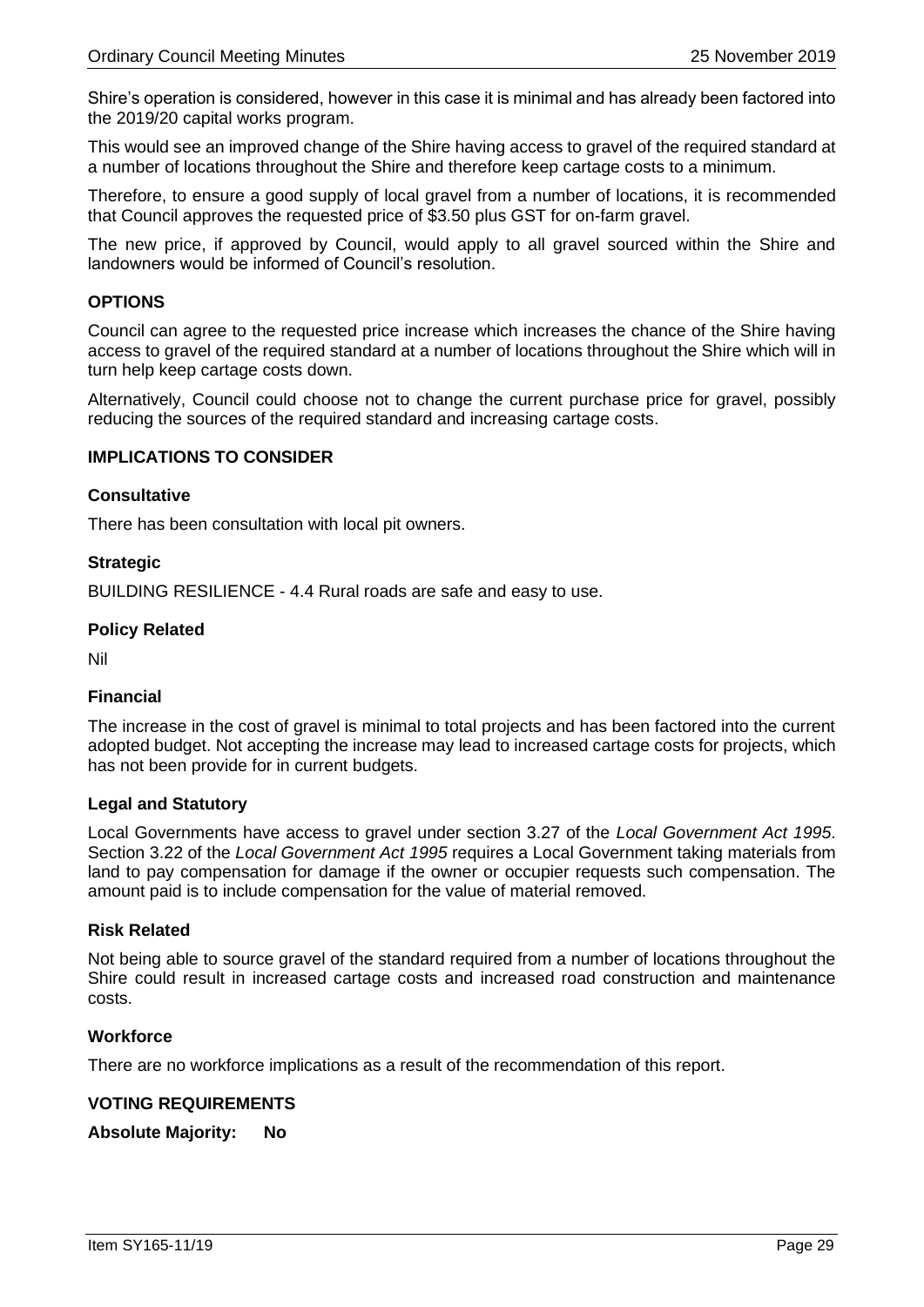## **RESOLUTION 091119**

**Moved: Cr David Wallace Seconded: Cr Kevin Trent**

**That Council agrees to:**

- **1. Continue to obtain gravel from land owners throughout the Shire;**
- **2. Pay landholders three dollars and fifty cents (\$3.50) plus GST per cubic metre of gravel taken from private land for use on public works.**

*CARRIED: 7/0*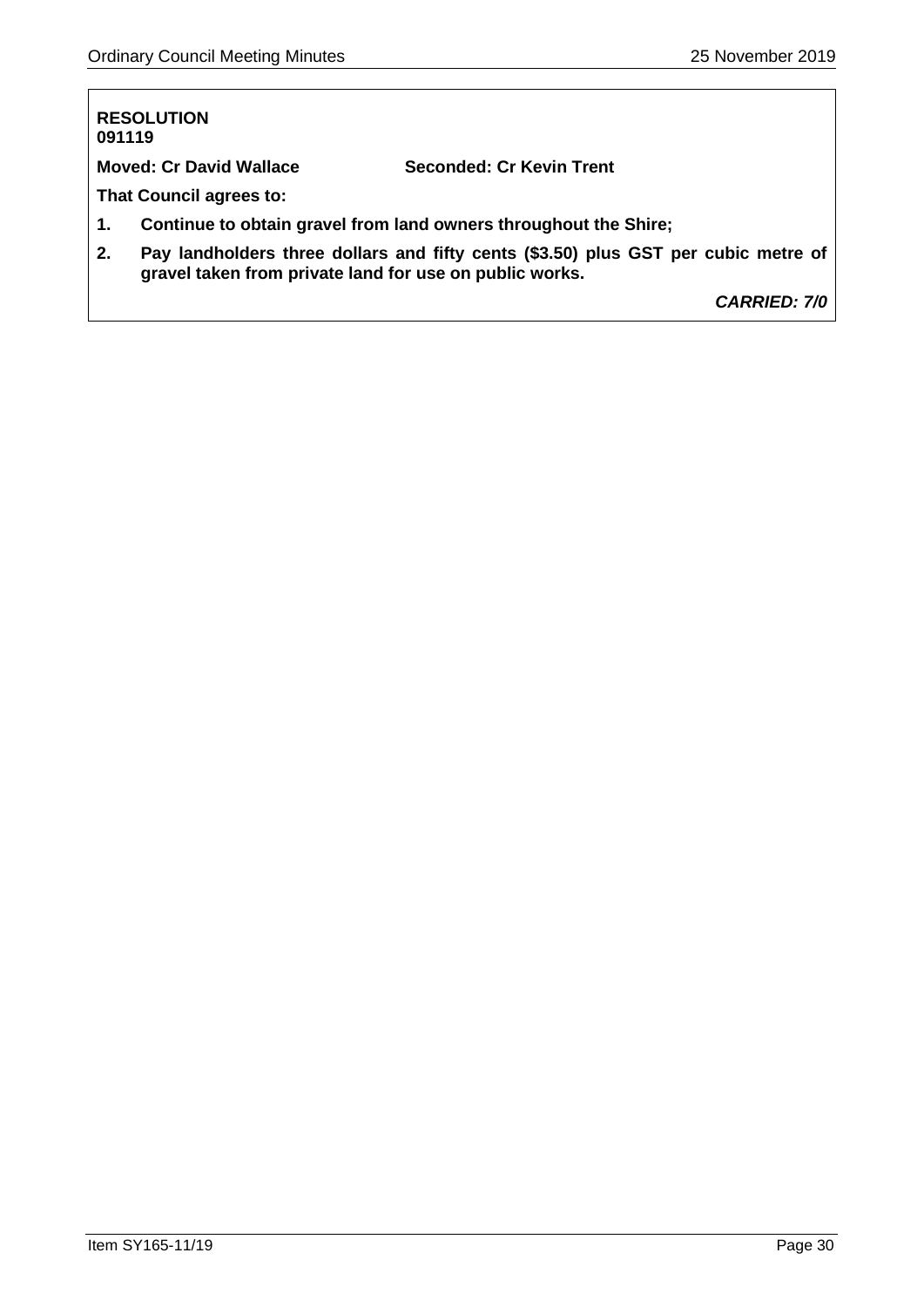## <span id="page-30-0"></span>**Declaration of Interest – Cr Denis Warnick – Financial – An affected party is in conversation with my business**

*Cr Denis Warnick declared an interest to this item and left the meeting at 5.26pm*

## **SY166-11/19 ACCESS OPTIONS, 961 TALBOT ROAD**

| <b>File Number:</b>                         | TA2 60726, TA2 627                                                                                     |
|---------------------------------------------|--------------------------------------------------------------------------------------------------------|
| Author:                                     | Darren Wallace, Executive Manager, Infrastructure & Development<br><b>Services</b>                     |
| <b>Authoriser:</b>                          | Darren Wallace, Executive Manager, Infrastructure & Development<br><b>Services</b>                     |
| <b>Previously before</b><br><b>Council:</b> | 15 April 1996<br>9.2.9 21 August 2006<br>SY116-09/18 25 September 2018<br>SY 152-10/19 28 October 2019 |
| <b>Appendices:</b>                          | <b>Right of Carriageway Easement</b><br>1.                                                             |

## **NATURE OF COUNCIL'S ROLE IN THE MATTER**

**Executive** 

## **PURPOSE OF REPORT**

Update the progress on the investigation into having the existing Right of Carriageway, from Talbot Road to the constructed section of Road Reserve No. 3979, being subdivided from the existing property and set aside as Road Reserve.

## **BACKGROUND**

Mr Vincent Green, 961 Talbot Road, on behalf of the affected landowners, has requested Shire assistance in the provision of access to their properties via a current gazetted road reserve, which is not open to the public, instead of the current mixture of "right of carriageway" and road reserve.

Currently, up to 5 properties use a "right of carriageway" easement off Talbot Road and then Road Reserve No. 3979 to access their properties. The map at Appendix 1 shows the existing access and 2 options. Option A: Develop the road reserve adjacent to the easement to where it meets the existing used Road Reserve 3979. Option B: Develop Road Reserve 3979 from Talbot Road to where it meets the existing used section of Road Reserve 3979. Mr Green has offered to sustainably build the new road access. Mr Green's preference is for Option B.

Mr Green believes that the landowners affected should not have to use a right of carriageway through private property to access their properties when there is a gazetted road that would more directly provide access.

There are other road reserve options that could be used, but they are a longer travel distance so are not considered in this report.

Mr Colin Luelf is the owner of the property either side of Road Reserve 3979 and is opposed to the development of the road reserve as a road.

Council at its ordinary meeting of 25 September 2018 resolved as follows;

## *"That Council*

*1. Agrees to progress the evaluation of options for access to 961 Talbot Road and requests officers, after obtaining a road reserve survey at the Shire's cost, to provide a further*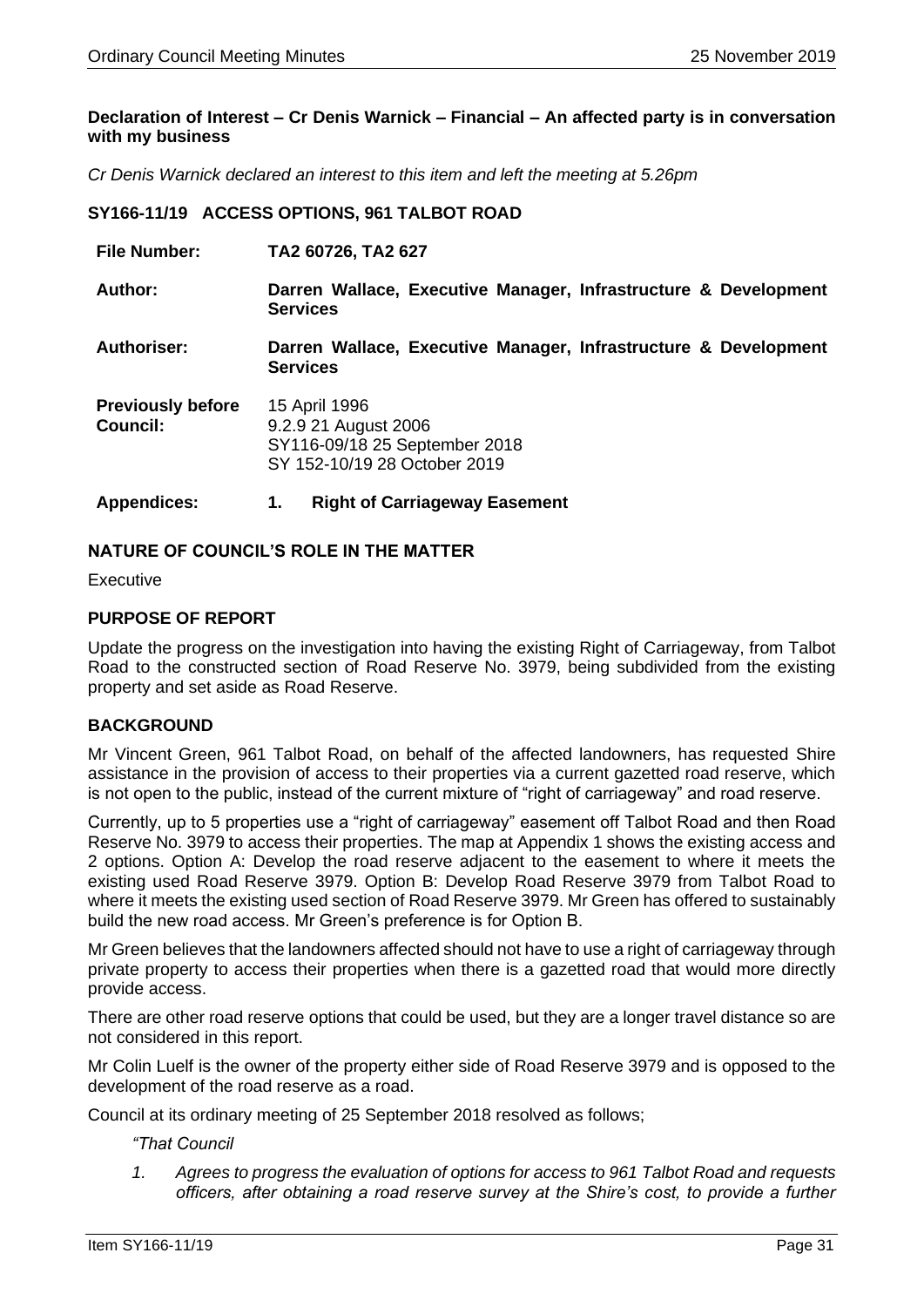*report to Council detailing the access options and the short term and long term cost and service implications of each option.* 

*2. The report on the options is to be presented to Council on or before the March 2019 Council Meeting."*

Council further considered the issue at its ordinary meeting 26 October 2019 and resolved as follows;

*"That Council investigates the option of having the existing Right of Carriageway, from Talbot Road to the constructed section of Road Reserve No. 3979, being subdivided from the existing property and set aside as Road Reserve."*

## **COMMENTS AND DETAILS**

The current owner of Lot 5804 has been contacted and is considering the possibility of the Shire subdividing the existing right of carriageway from his property.

The total area of the right of carriageway is approximately  $9,000m^2$ . The benefits to the property owner, of the Shire taking over the full maintenance of the right of carriageway have been explained to the current owner.

The right of carriageway, land title details are included as Appendix 1, is generally only 10m wide and is fenced accordingly. The constructed gravel access is approximately 6.5m wide. The access road is serviceable for the amount of traffic it receives, but has not been built to current road standards and has minimal table drains, although it does appear to have sufficient culverts.

There are two sections where the access road appears to leave the right of carriageway easement and enter into Lot 5804 proper. These sections will require further investigation, but if re-alignment and re-fencing is required, it is estimated to cost \$40,000.

At some stage, the existing access road may need to be upgraded. The existing 10m right of carriageway easement will not be of sufficient width. It is therefore considered prudent to leave the road reserve adjacent to the right of carriageway in place to allow for possible future upgrade of the road.

At this stage of the investigation there are no obvious impediments to the progressing of having the existing Right of Carriageway, from Talbot Road to the constructed section of Road Reserve No. 3979, being subdivided from the existing property and set aside as Road Reserve. Although further investigation/negotiation is required

## **OPTIONS**

Council's options include;

- Option A, outlined in the background, with the Shire being responsible for the full cost of the road construction.
- Option B, as outlined in the background, with the proponents paying the full cost of the road construction or with some cost sharing with the Shire.
- Option C, proceed with the option of having the existing Right of Carriageway, from Talbot Road to the constructed section of Road Reserve No. 3979, being subdivided from the existing property and set aside as Road Reserve.
- Take no action and retain the current access arrangements.

## **IMPLICATIONS TO CONSIDER**

## **Consultative**

Consultation with Mr Green and Mr Luelf has continued and consultation with the owner of Lot 5804 is ongoing.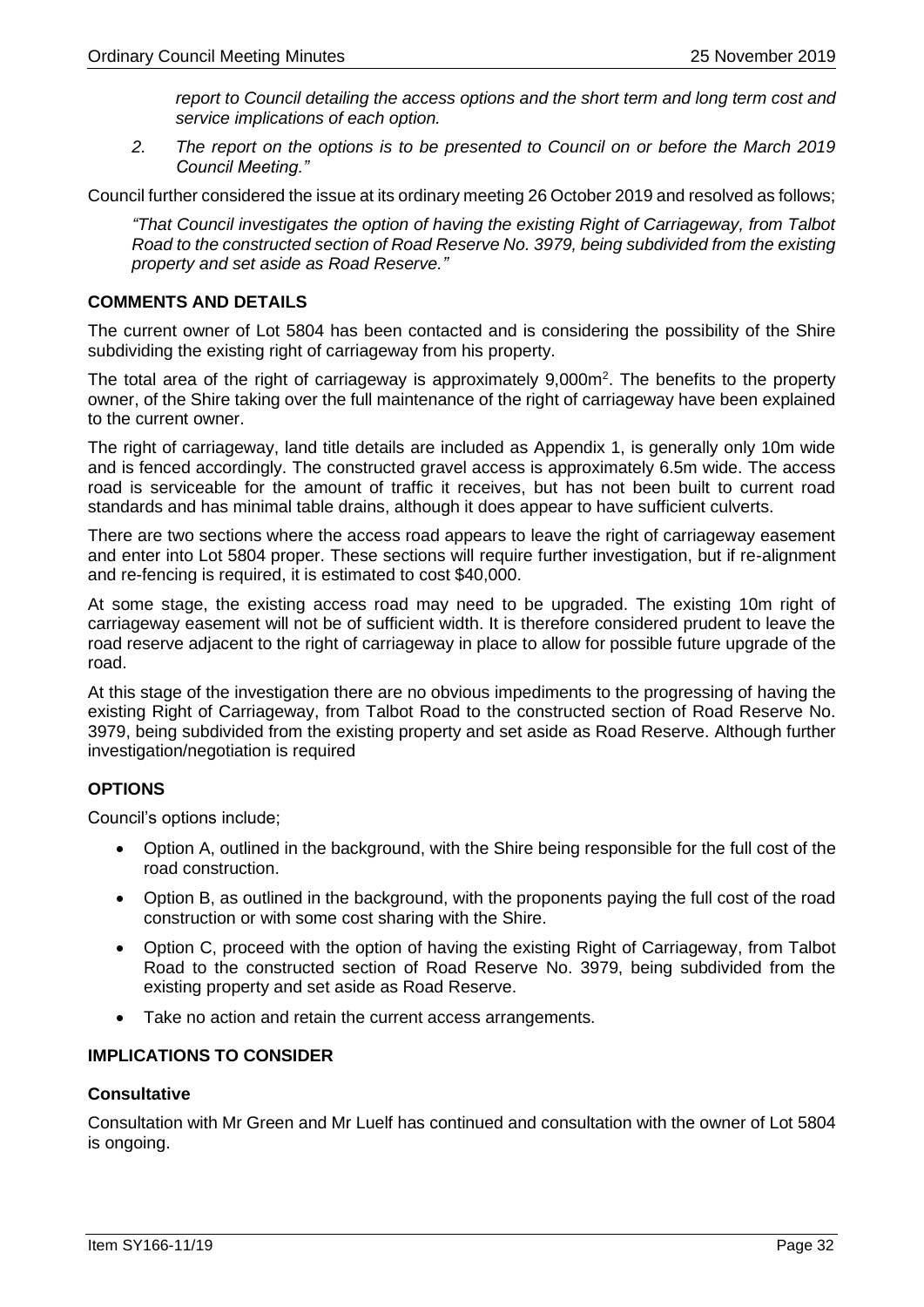Mr Luelf has indicated support for the proposal. Mr Green has indicated that he does not support the proposal and is still in favour of his original request. Mr Green has pointed out the deficiency of the width of the right of carriageway as mentioned in the body of this report.

## **Strategic**

The provision of Rural Roads would be consistent with the Shire of York Strategic Community Plan Theme 4: Building Resilience, and in particular theme 4.4 Rural roads are safe and easy to use.

## **Policy Related**

There are no policy implications as a result of the officer's recommendation.

## **Financial**

The cost of the subdivision process is approximately \$6,000. This does not include any purchase price for the land.

It is possible that an additional \$40,000 will be required to realign the current access road to ensure it is within the right of carriageway easement.

The Shire will gain a small amount of grant funds annually through the Federal Government "Financial Assistant Grant" road component and the Main Roads WA direct grant, both of which are based on the Shire's road inventory.

There will be no initial increase in maintenance cost as the Shire currently maintenance grades the access road, however the Shire will be responsible for all ongoing maintenance and resheeting/reconstruction.

## **Legal and Statutory**

There are two ways to create a road. Either by a road dedication process under *the Land Administration Act 1997* or as part of a subdivision under the *Planning and Development Act 2005*.

The Land Administration Act process is used when the land is Crown land. When the land is private land, a subdivision process is used to create a road.

## **Risk Related**

There are a significant number of properties in the Shire that only have access by way of a right of carriageway. There is also a significant number of road reserves that are either unconstructed and/ or closed to the public.

If the Shire were to consider taking the responsibility for and/or constructing roads on the right of carriageways or unconstructed roads, it would be a considerable financial burden on the Shire.

However, it proposed that each individual situation and or request would have to be considered on its own merits.

## **Workforce**

Short term there may be some works require to ensure the existing road is within the right of carriageway easement. These works could be undertaken by Shire staff, but have not been allowed for in current works schedules.

Ongoing maintenance grading is already undertaken by the Shire, however other maintenance, such as vegetation control and drainage maintenance will minimally increase the Shire's staff workload.

## **VOTING REQUIREMENTS**

**Absolute Majority: No**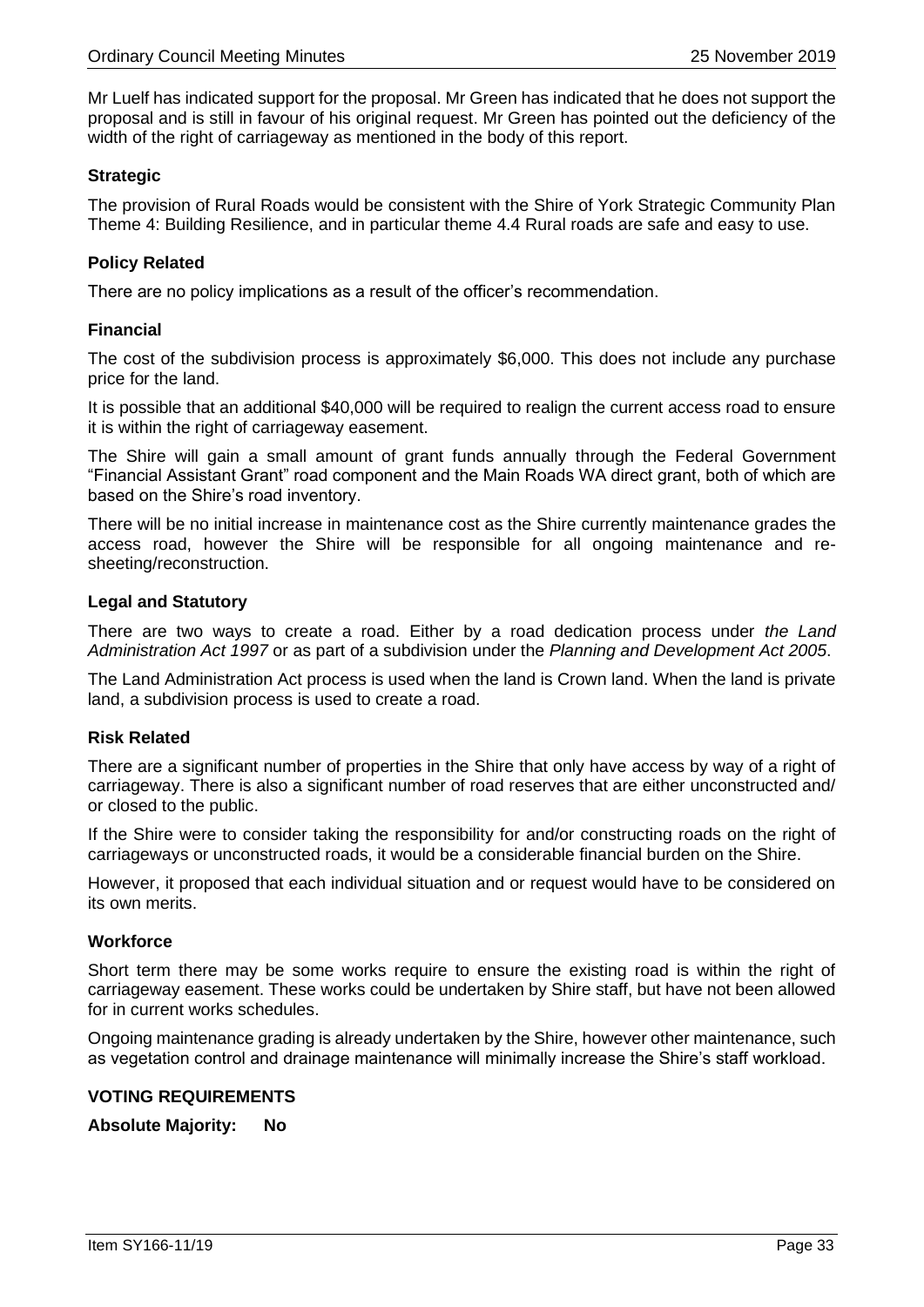## **RECOMMENDATION**

That there being no obvious impediment uncovered in initial investigations, Council requests the Chief Executive Officer to proceed with the option of having the existing Right of Carriageway, from Talbot Road to the constructed section of Road Reserve No. 3979, being subdivided from the existing property and set aside as Road Reserve.

## **MOTION**

**RESOLUTION 101119 Moved: Cr Kevin Trent Seconded: Cr Stephen Muhleisen That there being no obvious impediment uncovered in initial investigations, Council: 1. Requests the Chief Executive Officer to proceed with the option of having the existing Right of Carriageway, from Talbot Road to the constructed section of Road Reserve No. 3979, being subdivided from the existing property and set aside as Road Reserve. 2. Authorises the temporary closure of road reserve No 3979 where it runs through Mr C Luelf's property for 4 weeks as allowed under section 3.50(1) of the** *Local Government Act 1995***. 3. Authorises the advertising of its intention to close road reserve No 3979 for a further 3 months, to allow the progression of the right of carriageway conversion to a road reserve, under section 3.50(1a) and section 3.50(4) of the** *Local Government Act 1995* **and endorses the Chief Executive Officer to use the existing delegated authority to consider any submissions and enact the closure CARRIED: 4/2**

*Reason – Council considered this was a better option to access the properties as a constructed right of carriageway already exists.*

*Cr Denis Warnick returned to the meeting at 5.35pm*

*The Shire President advised Cr Warnick of the Council Resolution for this item.*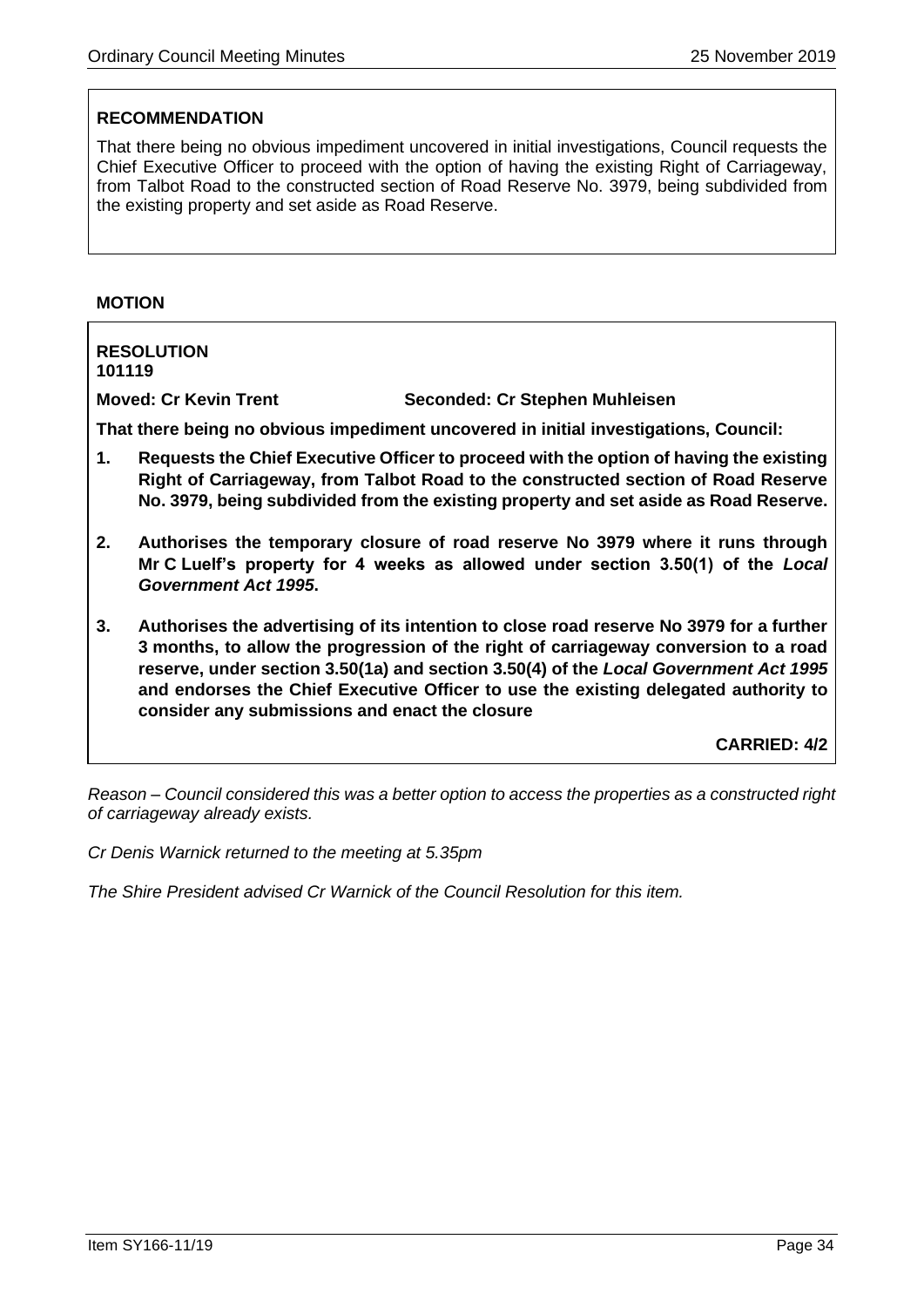## <span id="page-34-0"></span>**SY167-11/19 APPOINTMENT OF MEMBERS TO COUNCIL COMMITTEES AND WORKING GROUPS**

| Author: |                 |  |  | Suzie Haslehurst, Executive Manager, Corporate & Community |
|---------|-----------------|--|--|------------------------------------------------------------|
|         | <b>Services</b> |  |  |                                                            |

**Authoriser: Suzie Haslehurst, Executive Manager, Corporate & Community Services**

**Previously before Council: N/A** 

| <b>Appendices:</b> |  | <b>Draft Committee Booklet November 2019</b> |
|--------------------|--|----------------------------------------------|
|--------------------|--|----------------------------------------------|

- **2. Request from River Conservation Society** 
	- **3. RCS Public Gift Fund**
	- **4. York Hospital Advisory Group Request**

## **NATURE OF COUNCIL'S ROLE IN THE MATTER**

**Executive** 

Review

## **PURPOSE OF REPORT**

This report seeks Council's consideration of proposed Council Committees and Reference/Working Groups, and representation on external committees and working groups. The Draft Committee Booklet attached at Appendix 1 provides information and where applicable, Terms of Reference for these committees and reference/working groups.

## **BACKGROUND**

In accordance with Section 5.11 of the *Local Government Act 1995*, Council representatives on Committees (and subsequently, Shire of York Reference/Working Groups and externally administered Committees) are discontinued following a local government election and as such, nominations for Council representation are required.

## **COMMENTS AND DETAILS**

Shire officers have drafted the Committee Booklet (attached at Appendix 1) containing Terms of Reference for all active Shire of York Council Committees, Reference/Working Groups and external Committees requiring Council representation. Parts 1 and 2 of the Committee Booklet outline Council Committees and Reference/Working Groups and Part 3 outlines Council representation on external Committees.

There are a number of matters to note regarding appointments to Committees and Reference/Working Groups which are outlined below.

- Nominations to the Avon-Midland Country Zone of WALGA and the Development Assessment Panel were considered by Council as a late report at the Ordinary Council Meeting held on 28 October 2019 and therefore, do not require nominations.
- Council also resolved at the October OCM to maintain the current membership of the York Honours Reference Group until 26 January 2020 to ensure consistency and effectiveness in selecting recipients of Australia Day honours. Following this, expressions of interest will be sought for community representatives and a report presented to Council to appoint members to the York Honours Reference Group in accordance with Council's policy G2.5 *Reference Groups.*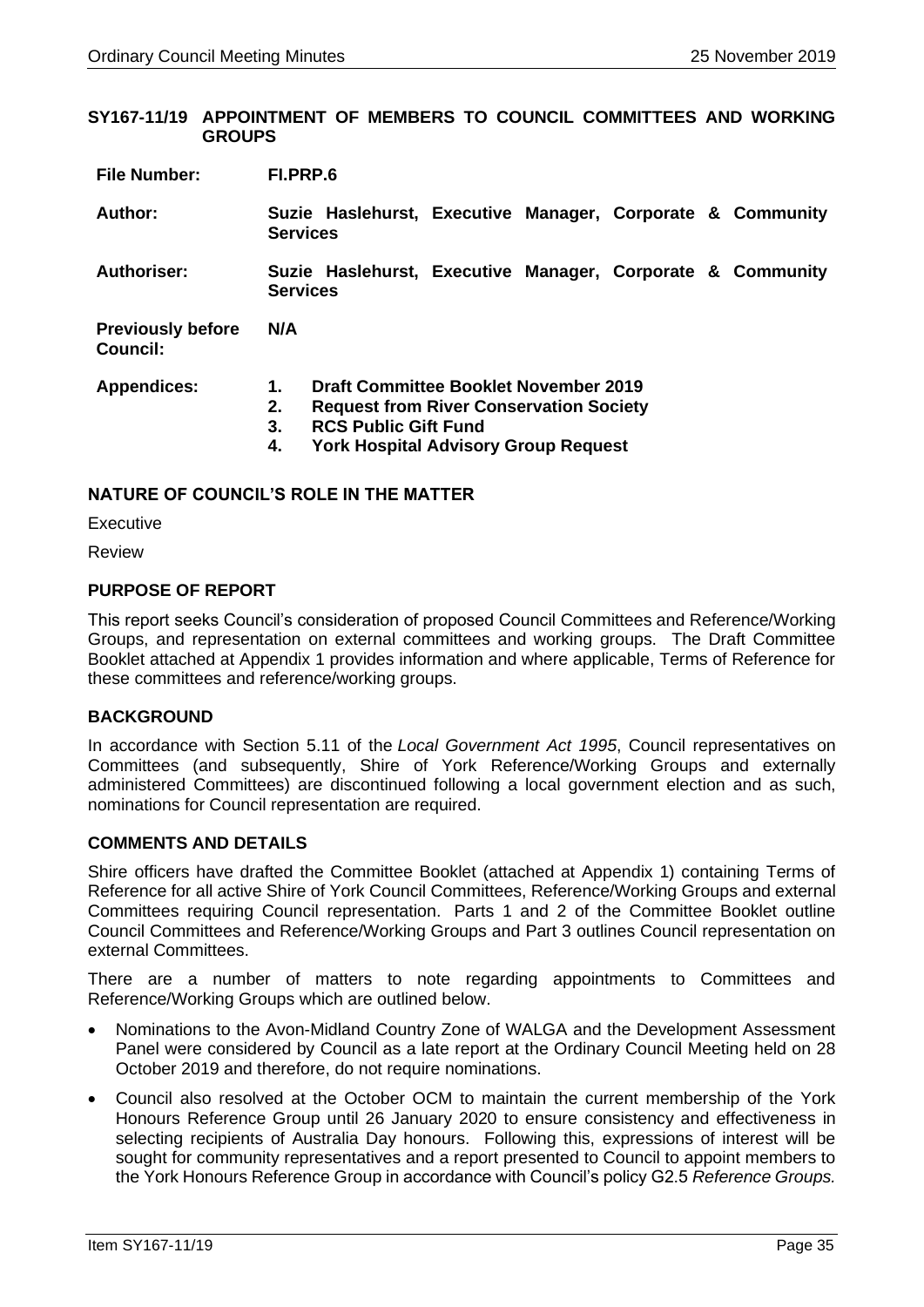- The Shire has received a request from the River Conservation Society for Cr Smythe to be a Shire representative on its committee. This membership was not previously considered by Council and is a new appointment.
- At the September 2019 OCM, Council endorsed the Terms of Reference for the Earthquake Mitigation Working Group which have been included in the Draft Committee Booklet.
- Committees and working groups that have not been included in the Committee Booklet are:
	- o YRCC Management Steering Group: This has transitioned to an incorporated association which held its inaugural general meeting in August 2019 where office bearers were elected. No Councillors were appointed to the Board.
	- o Christmas Decorations Working Group: This group has struggled to achieve a quorum for meetings. Officers recommend the group is disbanded as Christmas decorations are now an operational budget allocation and any major decisions could be brought to Council for decision.

Below is an outline of the committees and working groups that are currently active and require Council's determination of representation.

| <b>Committees of</b><br><b>Council</b>            | <b>Details</b>                                                                                                                                                                                                          | Membership                     |
|---------------------------------------------------|-------------------------------------------------------------------------------------------------------------------------------------------------------------------------------------------------------------------------|--------------------------------|
| Access & Inclusion<br><b>Advisory Committee</b>   | Provide oversight of matters relating to Disability,                                                                                                                                                                    | 2 Councillors                  |
|                                                   | Access & Inclusion in the Shire, including<br>development and monitoring of the Shire's DAIP.                                                                                                                           | 1 Deputy                       |
|                                                   |                                                                                                                                                                                                                         | 6 Community members            |
| <b>Audit and Risk</b><br>Committee                | Provide advice and information on matters relevant to<br>statutory audits, internal controls, compliance,<br>financial management and risk. Required in<br>accordance with Section 7.1A of the Local<br>Government Act. | <b>All Councillors</b>         |
| Local Emergency                                   | Section 38 of the Emergency Management Act 2005                                                                                                                                                                         | 1 Councillor                   |
| Management Committee                              | requires LGs to establish and appoint members to<br>LEMCs to oversee the district's Local Emergency<br>Management Arrangements.                                                                                         | 1 Deputy                       |
| <b>External</b>                                   | <b>Details</b>                                                                                                                                                                                                          | Membership                     |
| Avon Regional Roads<br>Sub-Group                  | A subgroup of the Wheatbelt North Regional Road<br>Group.                                                                                                                                                               | 1 Councillor                   |
| Avon Region                                       | Shires of Northam, Toodyay, York, Chittering,                                                                                                                                                                           | Shire President,               |
| <b>Organisation of Councils</b><br>(AROC)         | Dowerin, Goomalling and Victoria Plains work<br>together on one or more common issues, collaborate<br>and lobby on behalf of the region.                                                                                | CEO (ex-officio)               |
| Avon Valley Tourism<br>Association                | Formed as a peak body to market the Avon Valley to<br>domestic and international visitors.                                                                                                                              | 1 Councillor                   |
| <b>Earthquake Building</b>                        | Established to oversee the Earthquake Building                                                                                                                                                                          | 1 Councillor                   |
| <b>Mitigation Project</b><br><b>Working Group</b> | Mitigation Project in accordance with the funding<br>agreement for the project.                                                                                                                                         | CEO (ex officio)               |
| <b>River Conservation</b><br>Society              | Local community organisation that encourages<br>interest in, educates, and promotes awareness of the                                                                                                                    | Request for Shire<br>President |
| (Committee & Public Gift<br>Fund Committee)       | threats faced by the Avon River and remnant<br>bushland reserves and roadsides.                                                                                                                                         |                                |
| York By-Pass Working<br>Group                     | Convened by Main Roads WA as a<br>Reference/Working group for the development of the<br>York Heavy Haulage By-Pass                                                                                                      | Shire President, CEO           |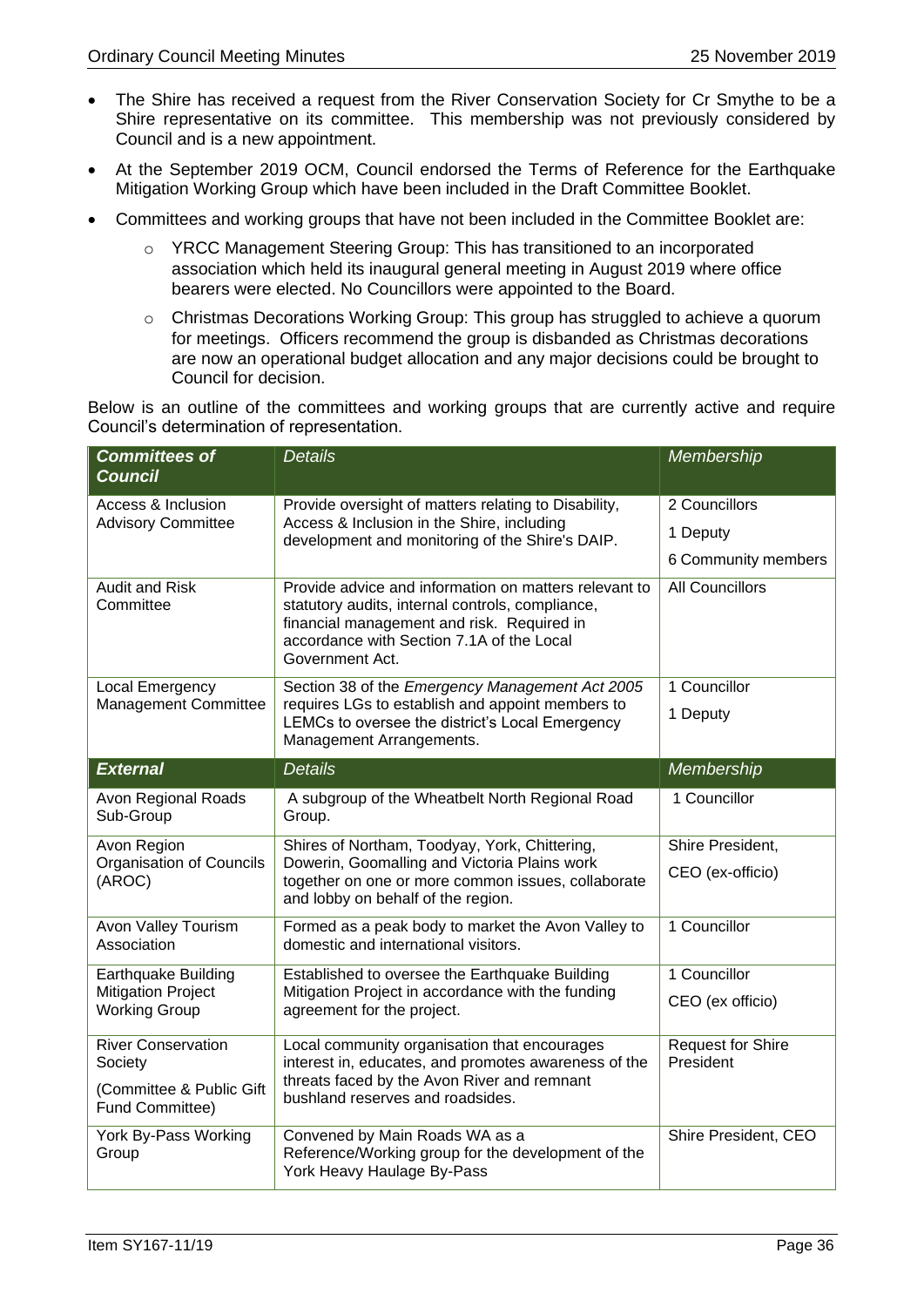| <b>York Community</b><br><b>Resource Centre</b> | Local community organisation that provides a<br>resource and information centre to the community<br>and to build capacity through economic, business<br>and social development. | 1 Councillor                                            |
|-------------------------------------------------|---------------------------------------------------------------------------------------------------------------------------------------------------------------------------------|---------------------------------------------------------|
| York District High<br>School Board              | Council representation on the Board at the request of<br>York DHS.                                                                                                              | 1 Councillor                                            |
| York Health Advisory<br>Group                   | Informal group established to work together to<br>improve the provision of health and allied services in<br>York through collaboration, communication and<br>lobbying.          | 1 Councillor - request<br>for Cr Wallace to<br>continue |
| York-Merredin Road<br><b>Working Group</b>      | Reference/Working Group convened by Main Roads<br>WA.                                                                                                                           | 1 Councillor<br><b>EMIDS</b>                            |

# *Access and Inclusion Advisory Committee*

The Access and Inclusion Advisory Committee of Council was established in 2017 to oversee the development of the Shire's new Disability Access and Inclusion Plan and to provide advice to Council on matters relating to disability access and inclusion. The Terms of Reference provide for 6 community members to be appointed to the Committee.

Following the local government elections, officers asked the existing community representatives to indicate their interest in being re-appointed to the Committee. All but one of the community members expressed their interest in remaining on the Committee. Officers are therefore proposing that Council re-appoints five of the existing community representatives and calls for nominations for the remaining vacancy.

## *Audit and Risk Committee*

Council has for the past four years at least, appointed all Councillors to the Audit and Risk Committee. Officers are proposing that this continues as it provides an opportunity for informed decision making by all elected members. In addition, the Shire President has historically presided over meetings of the Audit and Risk Committee. Officers are also proposing that the Deputy Shire President is appointed as Deputy Chair of the Committee.

# *River Conservation Society*

The Shire has received a request from the River Conservation Society (RCS) for Cr Smythe to become of Shire representative on the committee of the RSC (Appendix 2). As a registered Tax-Deductible Gift Recipient, the RCS is also required to operate a Public Gift Fund overseen by 3-5 members of the community that have a wider connection to the community and not just to the RCS (refer Appendix 3). The RCS has requested that Cr Smythe also be appointed to the RCS Public Gift Fund oversight committee.

## *York Hospital Advisory Group*

The York Hospital Advisory Group (YHAG) has requested that for the sake of continuity, Cr David Wallace continues to represent the Shire on the YHAG (refer Appendix 4).

# **OPTIONS**

Officers have provided suggestions regarding the number of nominations to be made which are consistent with the current TOR or operating procedures. Council could if it wished, change the number of elected member representatives on those committees and reference/working groups that are convened by the Shire of York. For those convened by external agencies or groups, Council would need to liaise with those groups if it wished to change the number of representatives nominated from the Shire of York or the nominees requested by those agencies or groups.

Where suggestions have been made regarding the presiding/ deputy presiding member, Council could choose to nominate an alternative if it wished.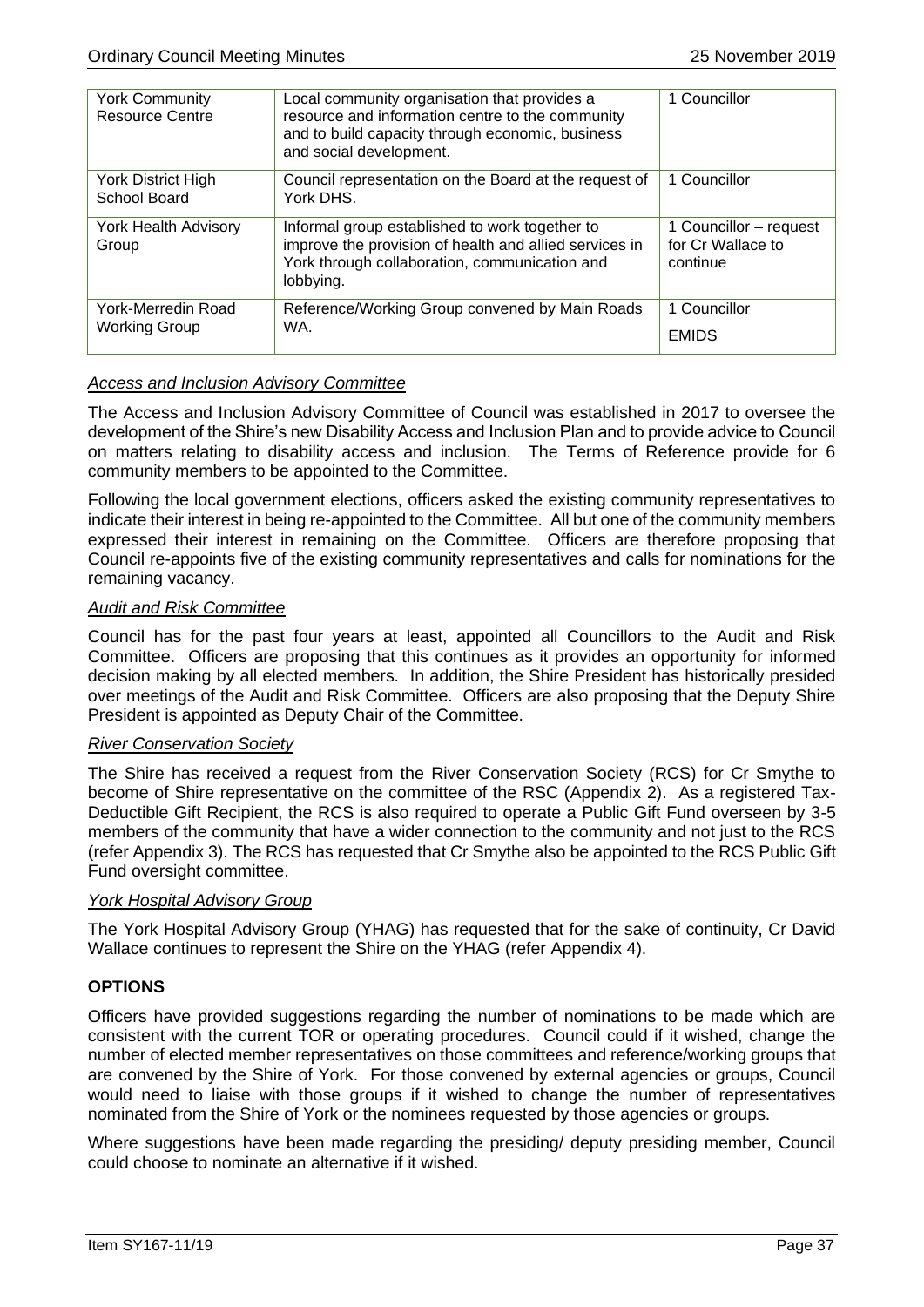Council could also choose to establish further Committees and or Working/Reference Groups. However, officers propose that membership of current groups is considered now and that any other groups are considered as part of the Major Strategic Review and in consultation with the new Chief Executive Officer.

# **IMPLICATIONS TO CONSIDER**

## **Consultative**

WA Local Government Association

Department of Local Government, Sport and Cultural Industries

Department of Planning, Lands and Heritage – Development Assessment Panels

River Conservation Society

Current community members of the Access & Inclusion Advisory Committee

York Hospital Advisory Group

# **Strategic**

*Strong and Effective Leadership*

- 5.1 Effective and informed governance and decision-making
- 5.5 A strong collective voice
- 5.6 High level of community engagement
- 5.7 Shire and community exhibit a can-do philosophy
- 5.8 Open, smart communication between Shire and the community
- 5.9 Community networks supported to increase civic involvement

# **Policy Related**

G 2.5*Reference Groups*

## **Financial**

Committees and reference/working groups do not have any decision-making authority and therefore can only make recommendations to Council. Therefore, any expenditure in relation to recommendations made by committee and working/reference groups would need to either be adopted as part of the annual budget process or considered as a budget amendment.

Consequently, the only financial implications are the internal costs to administer those committees and reference/working groups convened by the Shire which may include officers' time and in some cases, refreshments as required.

## **Legal and Statutory**

## *Local Government Act 1995*

## *Subdivision 2 — Committees and their meetings*

# *5.8. Establishment of committees*

*A local government may establish\* committees of 3 or more persons to assist the council and to exercise the powers and discharge the duties of the local government that can be delegated to committees.*

*\* Absolute majority required.*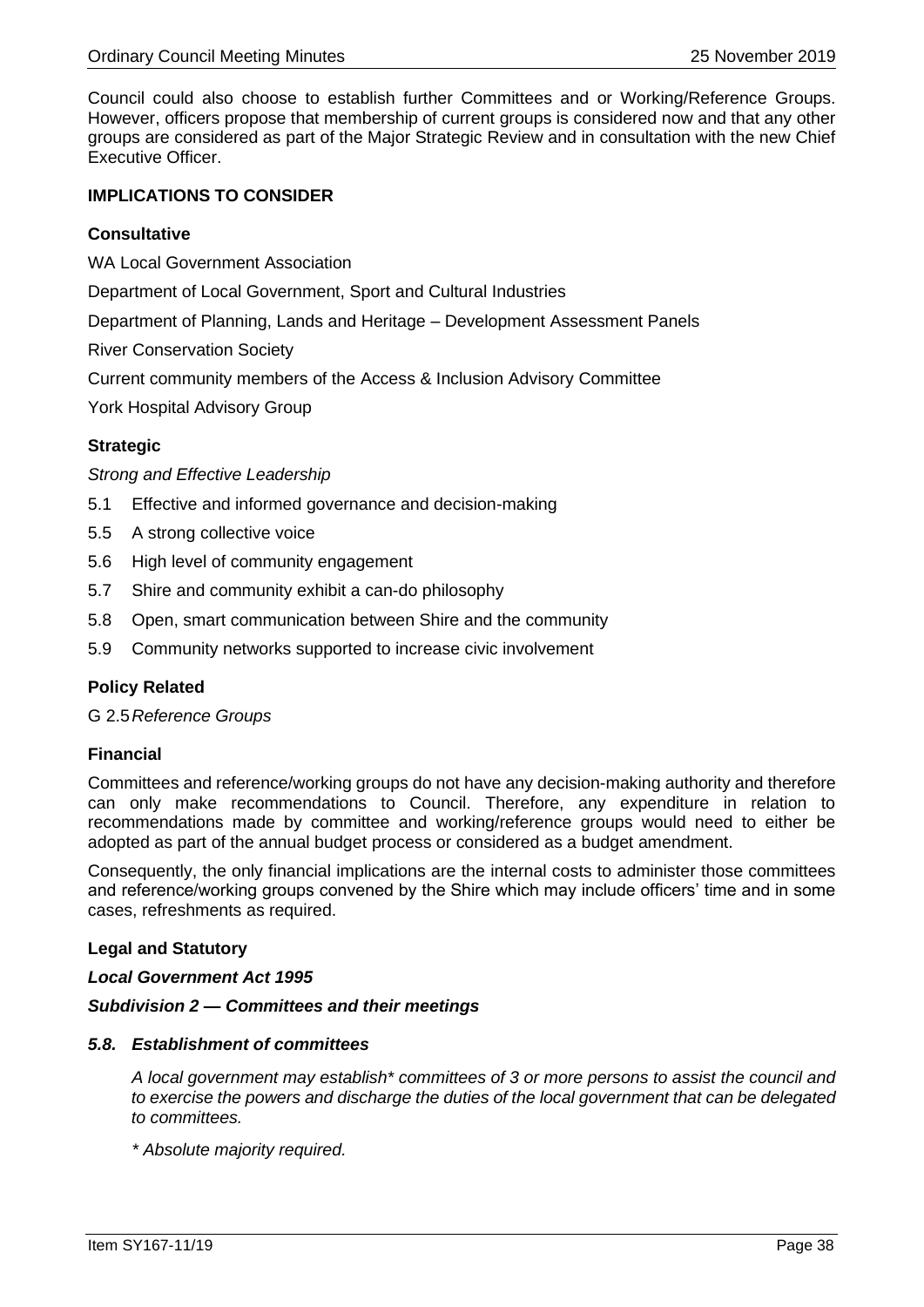## *5.9. Committees, types of*

- *(1) In this section other person means a person who is not a council member or an employee.*
- *(2) A committee is to comprise —*
	- *(a) council members only; or*
	- *(b) council members and employees; or*
	- *(c) council members, employees and other persons; or*
	- *(d) council members and other persons; or*
	- *(e) employees and other persons; or*
	- *(f) other persons only.*

## *5.10. Committee members, appointment of*

- *(1) A committee is to have as its members —*
	- *(a) persons appointed\* by the local government to be members of the committee (other than those referred to in paragraph (b)); and*
	- *(b) persons who are appointed to be members of the committee under subsection (4) or (5).*

*\* Absolute majority required.*

- *(2) At any given time each council member is entitled to be a member of at least one committee referred to in section 5.9(2)(a) or (b) and if a council member nominates himself or herself to be a member of such a committee or committees, the local government is to include that council member in the persons appointed under subsection (1)(a) to at least one of those committees as the local government decides.*
- *(3) Section 52 of the Interpretation Act 1984 applies to appointments of committee members other than those appointed under subsection (4) or (5) but any power exercised under section 52(1) of that Act can only be exercised on the decision of an absolute majority of the local government.*
- *(4) If at a meeting of the council a local government is to make an appointment to a committee that has or could have a council member as a member and the mayor or president informs the local government of his or her wish to be a member of the committee, the local government is to appoint the mayor or president to be a member of the committee.*
- *(5) If at a meeting of the council a local government is to make an appointment to a committee that has or will have an employee as a member and the CEO informs the local government of his or her wish —*
	- *(a) to be a member of the committee; or*
	- *(b) that a representative of the CEO be a member of the committee,*

*the local government is to appoint the CEO or the CEO's representative, as the case may be, to be a member of the committee.*

## *5.11A. Deputy committee members*

*(1) The local government may appoint\* a person to be a deputy of a member of a committee and may terminate such an appointment\* at any time.*

*\* Absolute majority required.*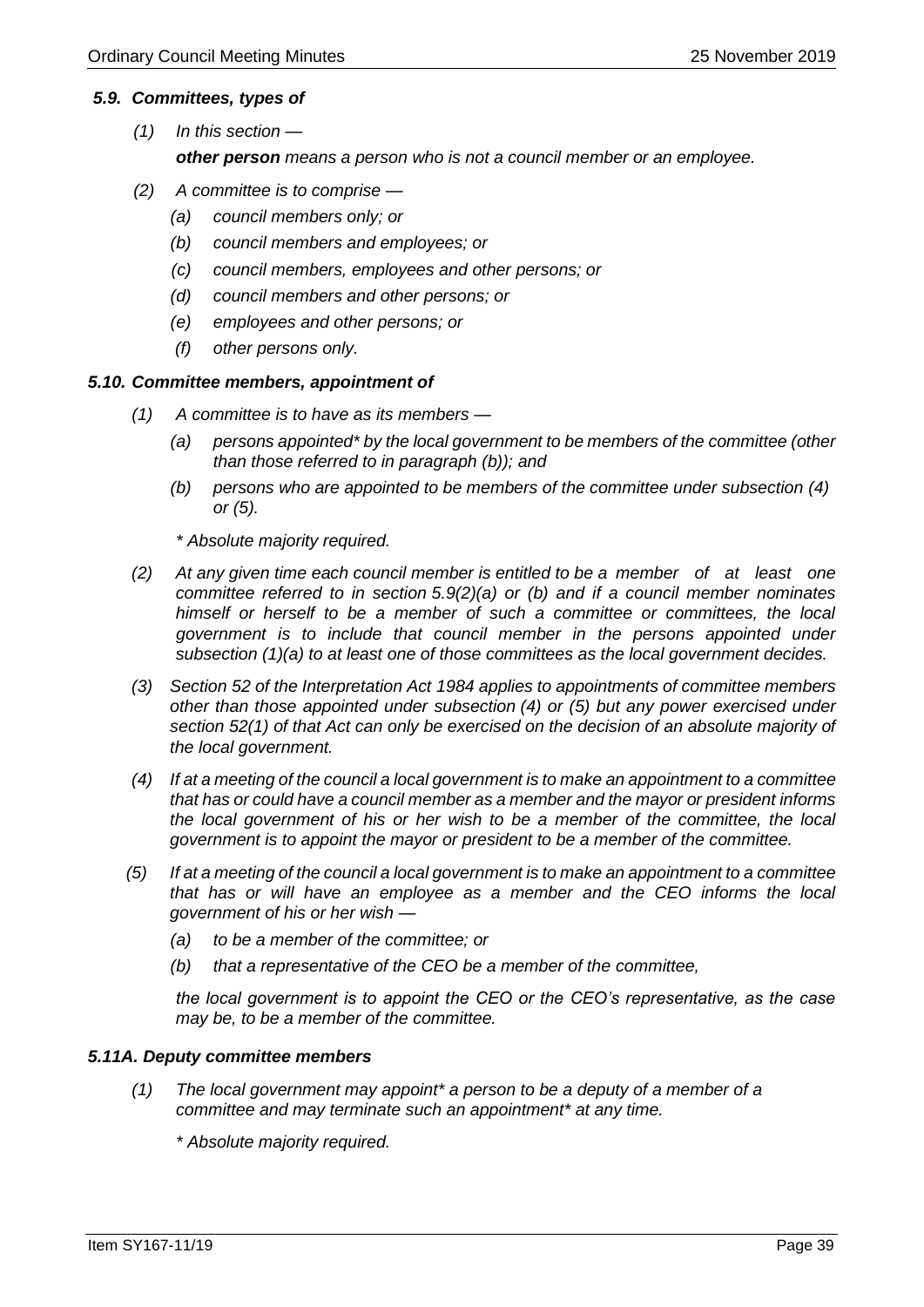- *(2) A person who is appointed as a deputy of a member of a committee is to be —*
	- *(a) if the member of the committee is a council member — a council member; or*
	- *(b) if the member of the committee is an employee — an employee; or*
	- *(c) if the member of the committee is not a council member or an employee — a person who is not a council member or an employee; or*
	- *(d) if the member of the committee is a person appointed under section 5.10(5) — a person nominated by the CEO.*
- *(3) A deputy of a member of a committee may perform the functions of the member when the member is unable to do so by reason of illness, absence or other cause.*
- *(4) A deputy of a member of a committee, while acting as a member, has all the functions of and all the protection given to a member.*

*[Section 5.11A inserted by No. 17 of 2009 s. 20.]*

## *5.11.Committee membership, tenure of*

- *(1) Where a person is appointed as a member of a committee under section 5.10(4) or (5), the person's membership of the committee continues until —*
	- *(a) the person no longer holds the office by virtue of which the person became a member, or is no longer the CEO, or the CEO's representative, as the case may be; or*
	- *(b) the person resigns from membership of the committee; or*
	- *(c) the committee is disbanded; or*
	- *(d) the next ordinary elections day,*

*whichever happens first.*

- *(2) Where a person is appointed as a member of a committee other than under section 5.10(4) or (5), the person's membership of the committee continues until —*
	- *(a) the term of the person's appointment as a committee member expires; or*
	- *(b) the local government removes the person from the office of committee member or the office of committee member otherwise becomes vacant; or*
	- *(c) the committee is disbanded; or*
	- *(d) the next ordinary elections day,*

*whichever happens first.*

## **Risk Related**

Tenure of Committee Membership is in accordance with the *Local Government Act 1995* Section 5.11 with previous appointments ceasing on 19 October 2019. Council is therefore required by legislation to review membership of Council Committees and Reference/Working Groups.

Should Council choose not to do this, the reputational risk to the Shire would be moderate.

## **Workforce**

The time to administer and participate in Committees and reference/working groups is the only workforce implication and currently, can be managed within existing resources.

## **VOTING REQUIREMENTS**

**Absolute Majority: Yes**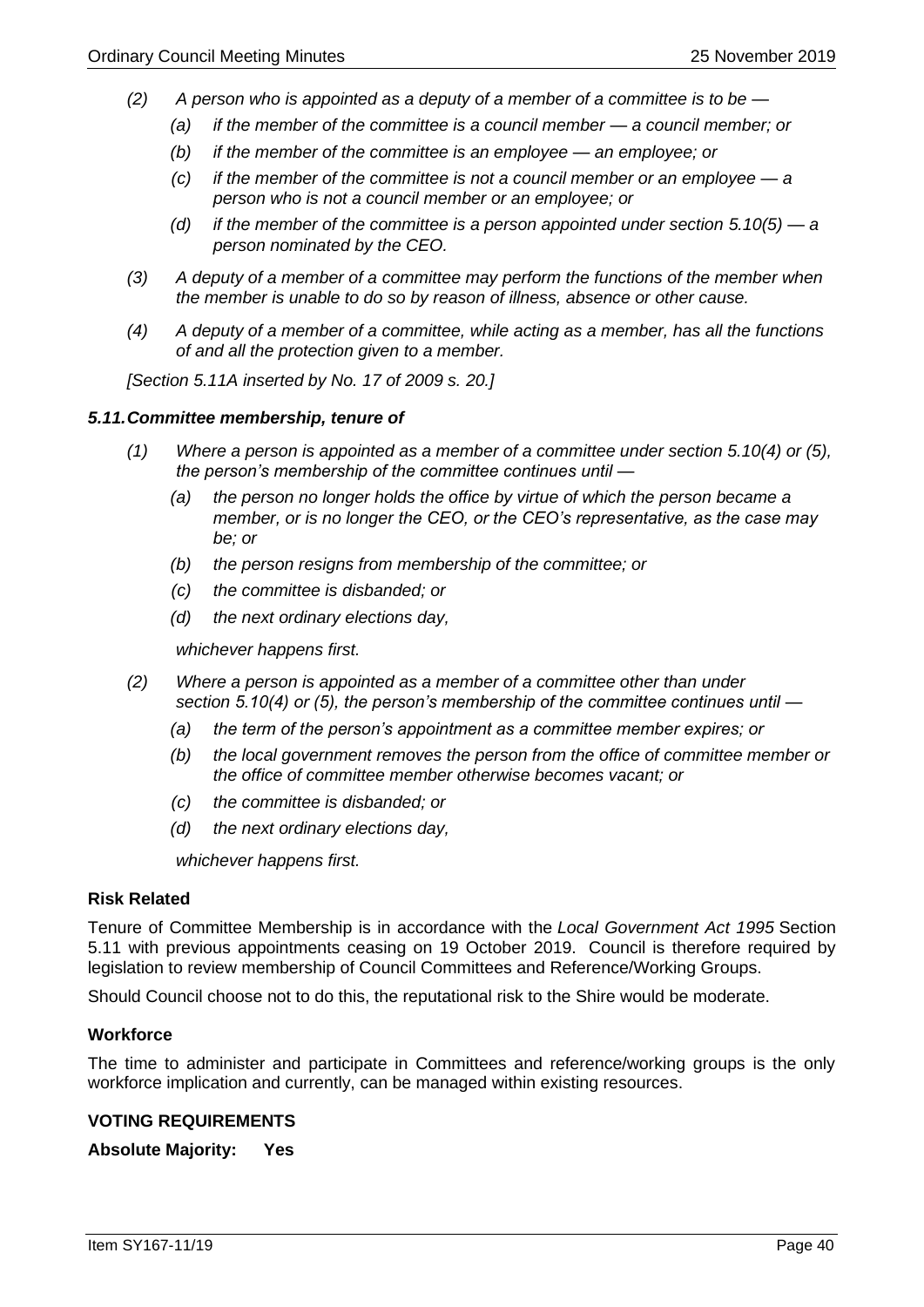# **AMENDMENT**

| 111119         | <b>RESOLUTION</b>              |                                                                     |
|----------------|--------------------------------|---------------------------------------------------------------------|
|                | <b>Moved: Cr David Wallace</b> | <b>Seconded: Cr Kevin Trent</b>                                     |
|                |                                | That Council appoints representatives to two additional Committees: |
| 1.             | The Rural Water Council, and   |                                                                     |
| 2 <sub>1</sub> | The Paint York REaD Committee. |                                                                     |
|                |                                | <b>CARRIED BY ABSOLUTE MAJORITY: 7/0</b>                            |

*Reason – Requests for representatives received after preparation of this report.*

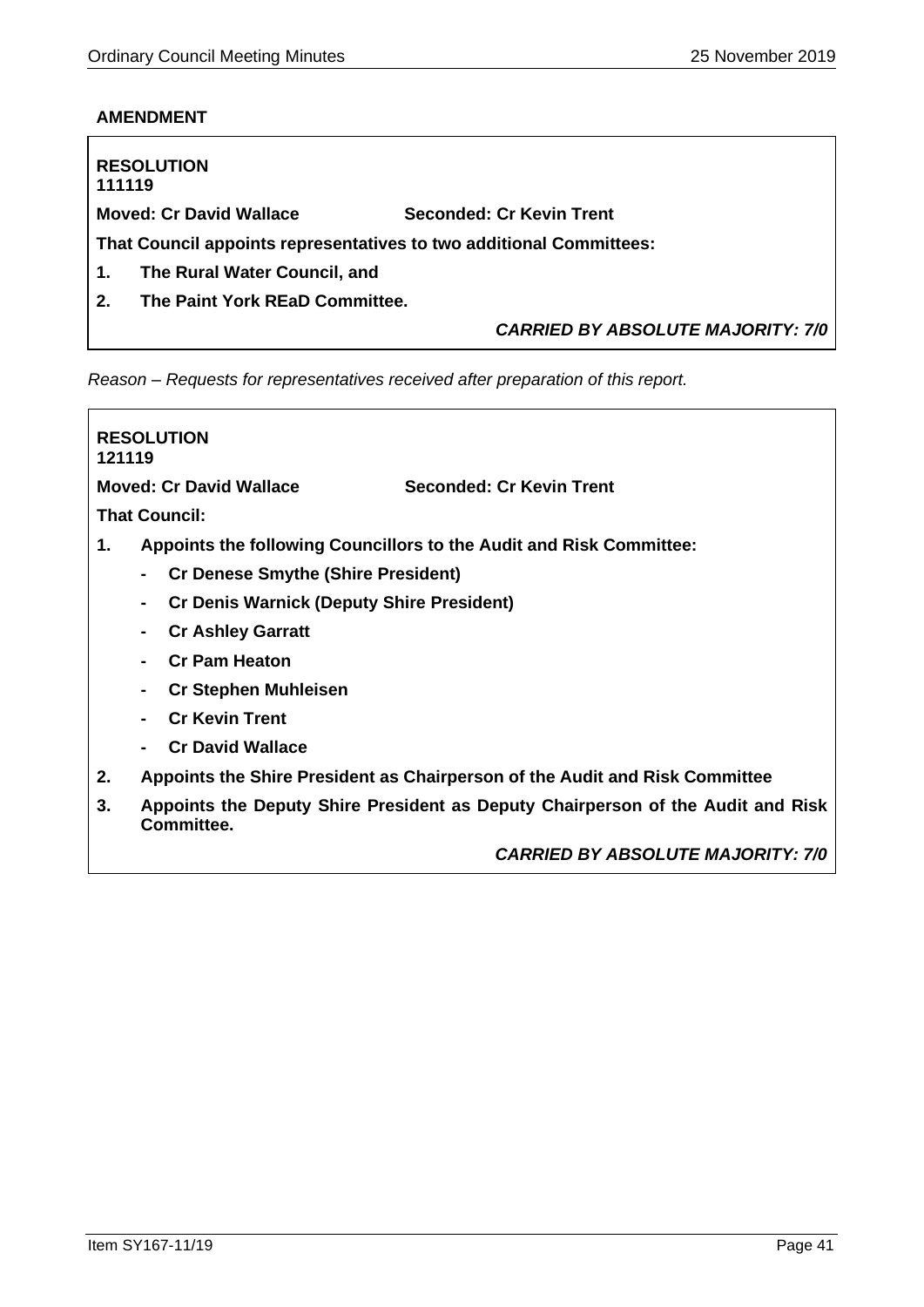**Moved: Cr Denis Warnick Seconded: Cr Kevin Trent**

**That Council;**

- **1. Appoints Cr Denese Smythe and Cr Stephen Muhleisen to the Access and Inclusion Advisory Committee with Cr Denis Warnick as Deputy.**
- **2. Appoints the following community representatives to the Access and Inclusion Advisory Committee;**
	- **- Ms Liz Christmas – Community Representative**
	- **- Ms Marie Forster – Community Representative**
	- **- Ms Rosemary Parker – Community Representative**
	- **- Ms Bev Penny – Community Representative**
	- **- Ms Tegan Walsh – Wanslea Early Learning & Development.**
- **3. Requests the Chief Executive Officer to call for expressions of interest for the remaining vacancy on the Access and Inclusion Advisory Committee and present a report to Council.**

*CARRIED BY ABSOLUTE MAJORITY: 7/0*

## **RESOLUTION 141119**

**Moved: Cr Kevin Trent Seconded: Cr Pam Heaton**

**That Council appoints Cr Denese Smythe to the Shire of York Local Emergency Management Committee with Cr Denis Warnick as Deputy.**

*CARRIED BY ABSOLUTE MAJORITY: 7/0*

## **RESOLUTION 151119**

**Moved: Cr Kevin Trent Seconded: Cr Denis Warnick** 

**That Council appoints the Shire President, Cr Denese Smythe and the Chief Executive Officer (ex-officio) to the Avon Regional Organisation of Councils (AROC).**

# *CARRIED BY ABSOLUTE MAJORITY: 7/0*

# **RESOLUTION 161119 Moved: Cr Kevin Trent Seconded: Cr Denis Warnick That Council appoints Cr Kevin Trent to the Avon Regional Roads Sub-Group.** *CARRIED BY ABSOLUTE MAJORITY: 7/0*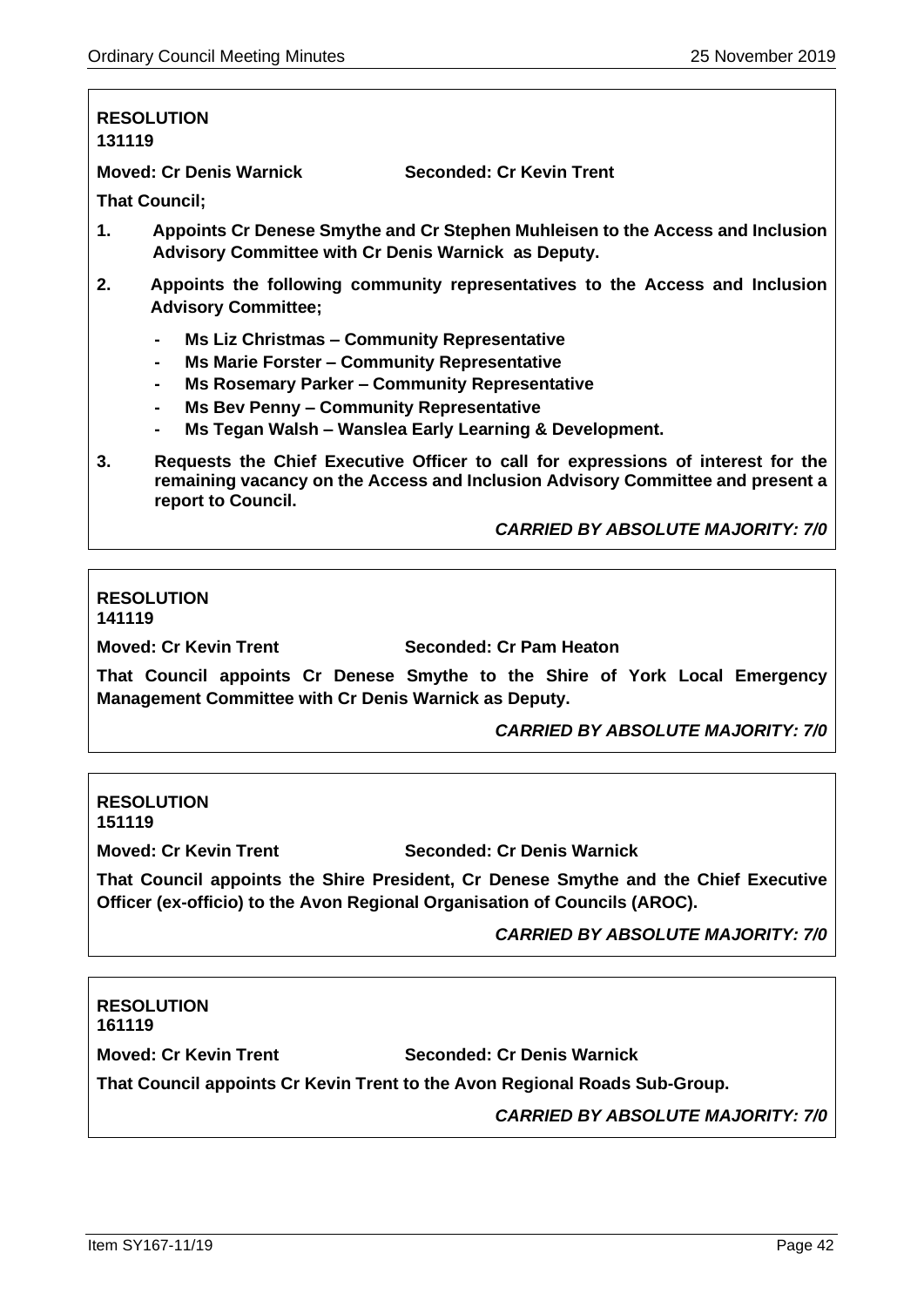**Moved: Cr Pam Heaton Seconded: Cr Kevin Trent** 

**That Council appoints Cr Ashley Garratt as the Shire's representative on the Board of Avon Tourism.**

*CARRIED BY ABSOLUTE MAJORITY: 7/0*

# **RESOLUTION 181119**

**Moved: Cr Kevin Trent Seconded: Cr Denis Warnick** 

**That Council appoints Cr Denese Smythe as the Shire's representative on the Earthquake Building Mitigation Working Group.**

*CARRIED BY ABSOLUTE MAJORITY: 7/0*

**RESOLUTION 191119**

**Moved: Cr Denis Warnick Seconded: Cr Ashley Garratt**

**That Council appoints Cr David Wallace as the Shire's representative on the River Conservation Society Committee.**

*CARRIED BY ABSOLUTE MAJORITY: 7/0*

# **RESOLUTION 201119**

**Moved: Cr Kevin Trent Seconded: Cr Ashley Garratt** 

**That Council appoints Cr Denese Smythe and the Chief Executive Officer to the York By-Pass Working Group and appoints Cr Denese Smythe as Chairperson of the Group.**

*CARRIED BY ABSOLUTE MAJORITY: 7/0*

**RESOLUTION 211119 Moved: Cr Denese Smythe Seconded: Cr Ashley Garratt That Council appoints Cr Pam Heaton as the Shire's representative on the Board of the York Community Resource Centre.** *CARRIED BY ABSOLUTE MAJORITY: 7/0*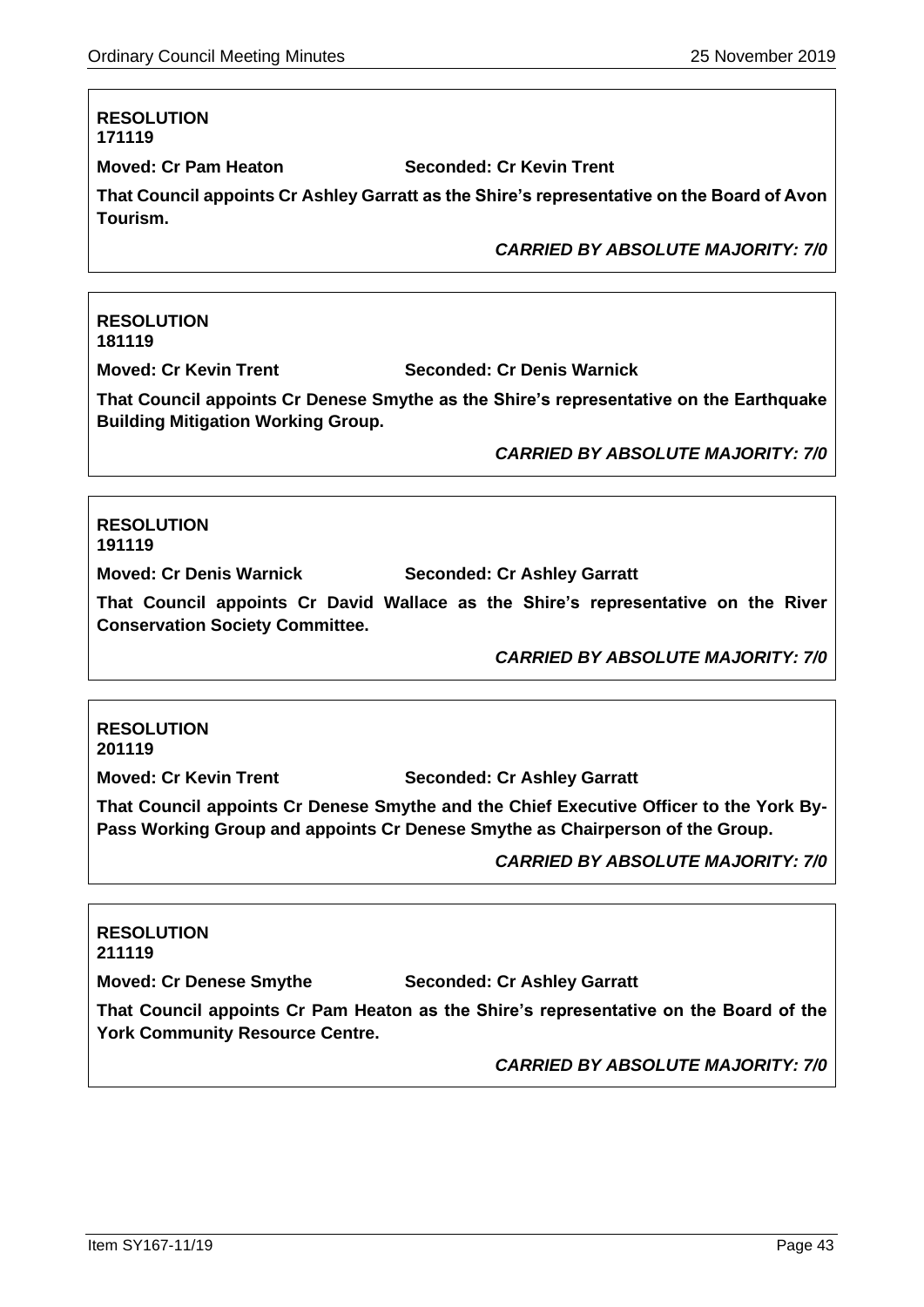**Moved: Cr Pam Heaton Seconded: Cr Denese Smythe** 

**That Council appoints Cr Pam Heaton as the Shire's representative on the Board of the York District High School.**

*CARRIED BY ABSOLUTE MAJORITY: 7/0*

# **RESOLUTION 231119**

**Moved: Cr Kevin Trent Seconded: Cr Denese Smythe** 

**That Council appoints Cr David Wallace as the Shire's representative on the York Hospital Advisory Group.**

*CARRIED BY ABSOLUTE MAJORITY: 7/0*

**RESOLUTION 241119**

**Moved: Cr Kevin Trent Seconded: Cr Ashley Garratt** 

**That Council appoints Cr Kevin Trent to the York-Merredin Road Working Group.**

*CARRIED BY ABSOLUTE MAJORITY: 7/0*

# **RESOLUTION 251119**

**Moved: Cr Kevin Trent Seconded: Cr Denese Smythe**

**That Council appoints Cr Denis Warnick to the Rural Water Council with Cr David Wallace as Deputy.**

*CARRIED BY ABSOLUTE MAJORITY: 7/0*

# **RESOLUTION 261119 Moved: Cr Kevin Trent Seconded: Cr Pam Heaton That Council appoints Cr Ashley Garratt as the Shire's representative on the Paint York REaD Committee.**

*CARRIED BY ABSOLUTE MAJORITY: 7/0*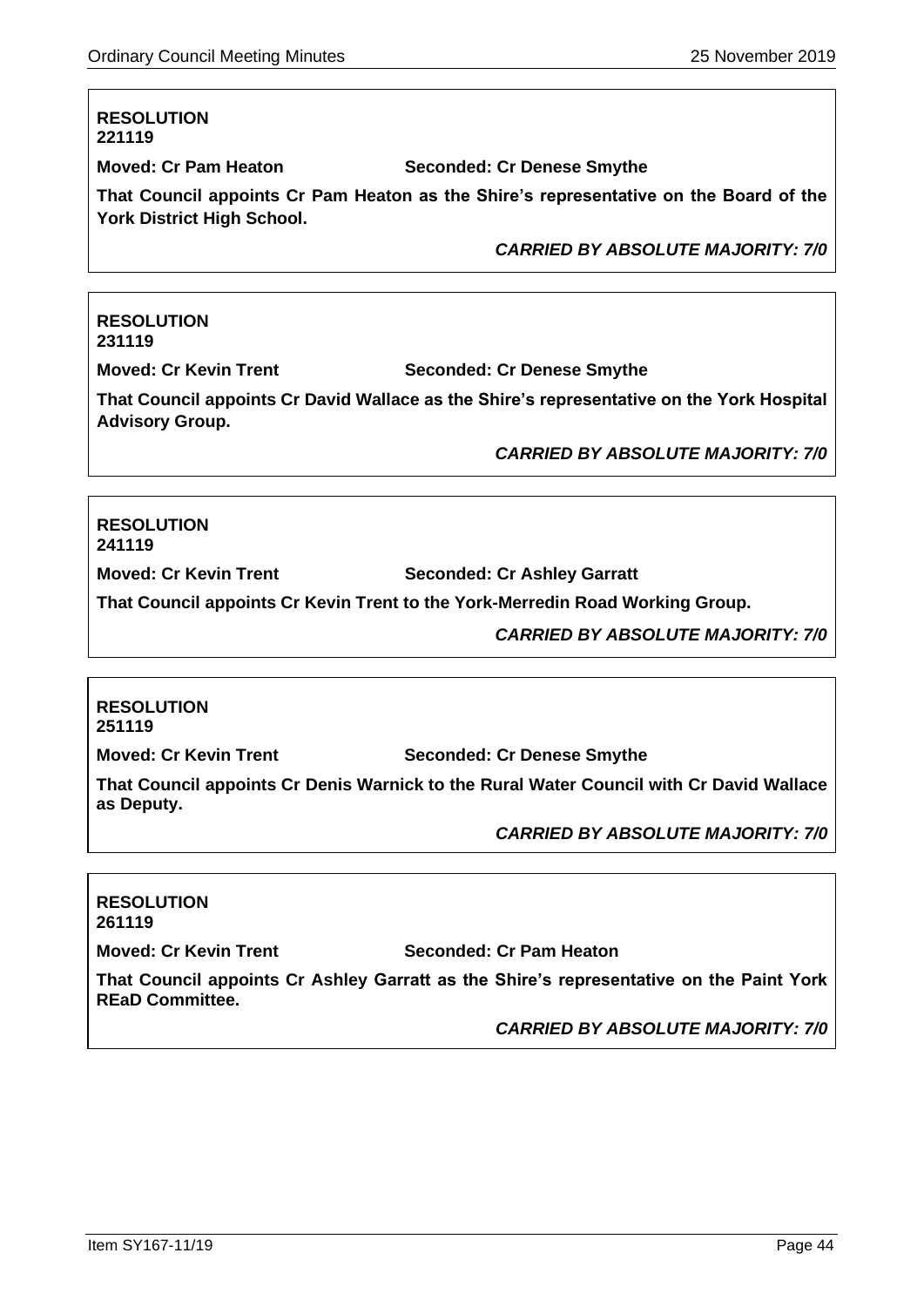# **RESOLUTION 271119 Moved: Cr Kevin Trent Seconded: Cr Denis Warnick That Council: 1. Adopts the Committee Booklet as attached at Appendix 1 to this report which outlines the Terms of Reference for the Committees and Reference/Working Groups convened by the Shire of York and information regarding external Committees and Working Groups. 2. Requests the Chief Executive Officer to; a) update the Committee Booklet to reflect the appointment of members by Council; b) make any minor editorial amendments as required; and c) place a copy of the booklet on the Shire's website when updated.** *CARRIED BY ABSOLUTE MAJORITY: 7/0*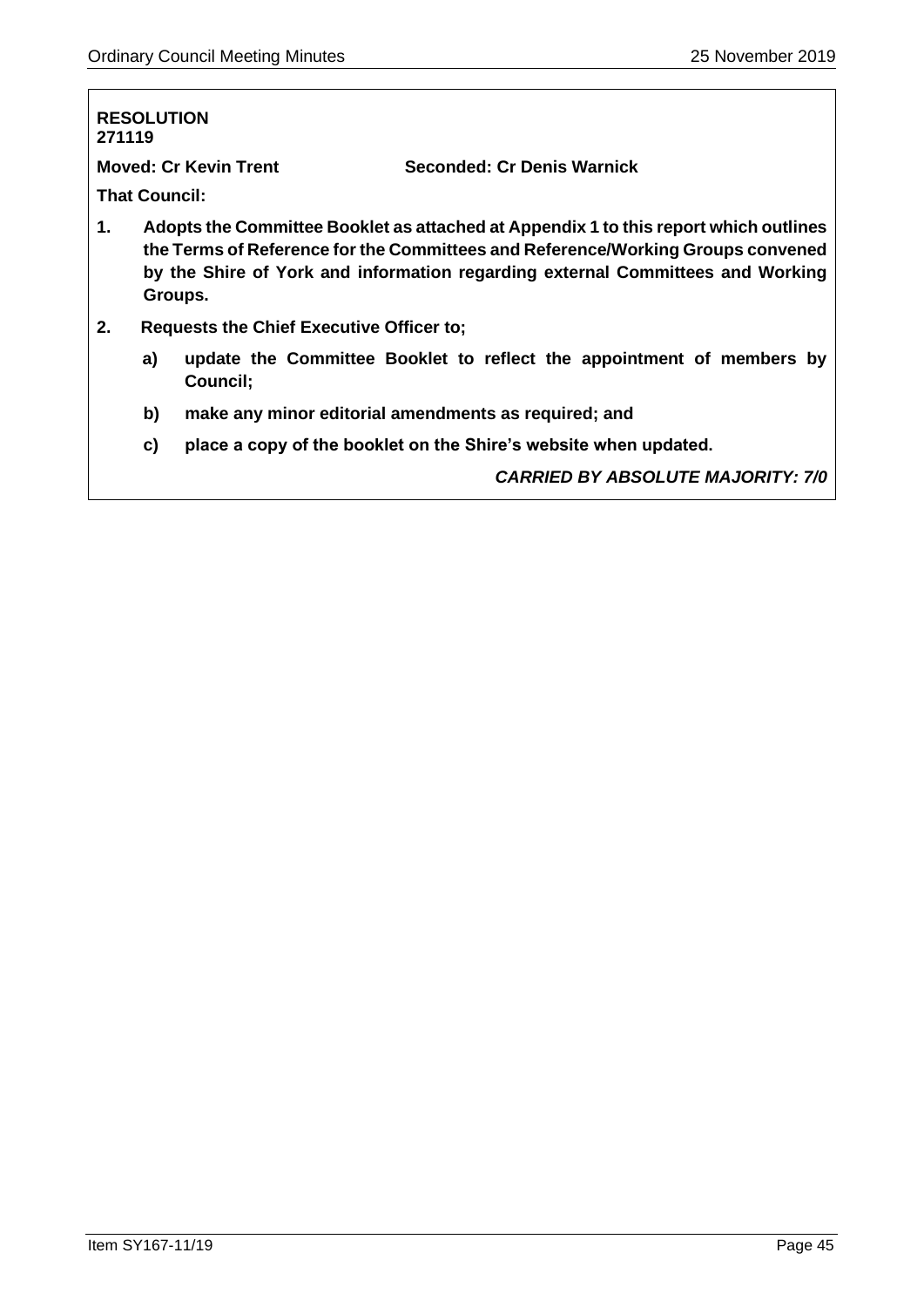## **SY168-11/19 COUNCIL MEETING DATES 2020**

| <b>File Number:</b>                         | <b>OR.MTG</b>                                                                 |  |
|---------------------------------------------|-------------------------------------------------------------------------------|--|
| Author:                                     | Suzie Haslehurst, Executive Manager, Corporate & Community<br><b>Services</b> |  |
| Authoriser:                                 | Suzie Haslehurst, Executive Manager, Corporate & Community<br><b>Services</b> |  |
| <b>Previously before</b><br><b>Council:</b> | <b>Not Applicable</b>                                                         |  |
| <b>Appendices:</b>                          | <b>Meeting Dates 2020</b><br>1.                                               |  |

## **NATURE OF COUNCIL'S ROLE IN THE MATTER**

- Executive
- Legislative

## **PURPOSE OF REPORT**

This report seeks Council approval for advertising of the proposed dates and times for Ordinary Council Meetings to be held during 2020 in accordance with the *Local Government (Administration) Regulations 1996.* 

## **BACKGROUND**

Council has previously held its Ordinary Meetings generally on the fourth or last Monday of each month with an agenda briefing held during the week prior to the meeting. The agenda is distributed generally ten days but no later than a week prior to the meeting. The dates for the Ordinary Council Meetings are advertised via:

- Local print media
- Shire noticeboards
- Shire website

Since May 2016, Council has also met monthly at a Council forum to provide Officers with the opportunity to bring to Council's attention any emerging issues and to seek guidance regarding Council's strategic direction in accordance with the Corporate Business Plan and Strategic Community Plan. Council forums have generally been held on the first Monday of the month.

Ordinary Council Meetings are usually held in Council Chambers. However, where an issue or report is likely to attract more than 16 members in the public gallery, the Shire President may determine to hold the Ordinary Council Meeting in the Lesser Hall of the York Town Hall.

Council has historically held a meeting once a year in Talbot and Greenhills respectively. Council has, for the past three years, not held an Ordinary Council Meeting in January.

Council has also established three Committees of Council. These are:

- Audit and Risk Committee established in accordance with Section 7.1A(1) of the *Local Government Act 1995.*
- Access and Inclusion Advisory Committee (AIAC) established to provide advice to Council regarding matters relating to Disability Access and Inclusion.
- Local Emergency Management Committee (LEMC) established in accordance with Section 38(1) of the *Emergency Management Act 2005.*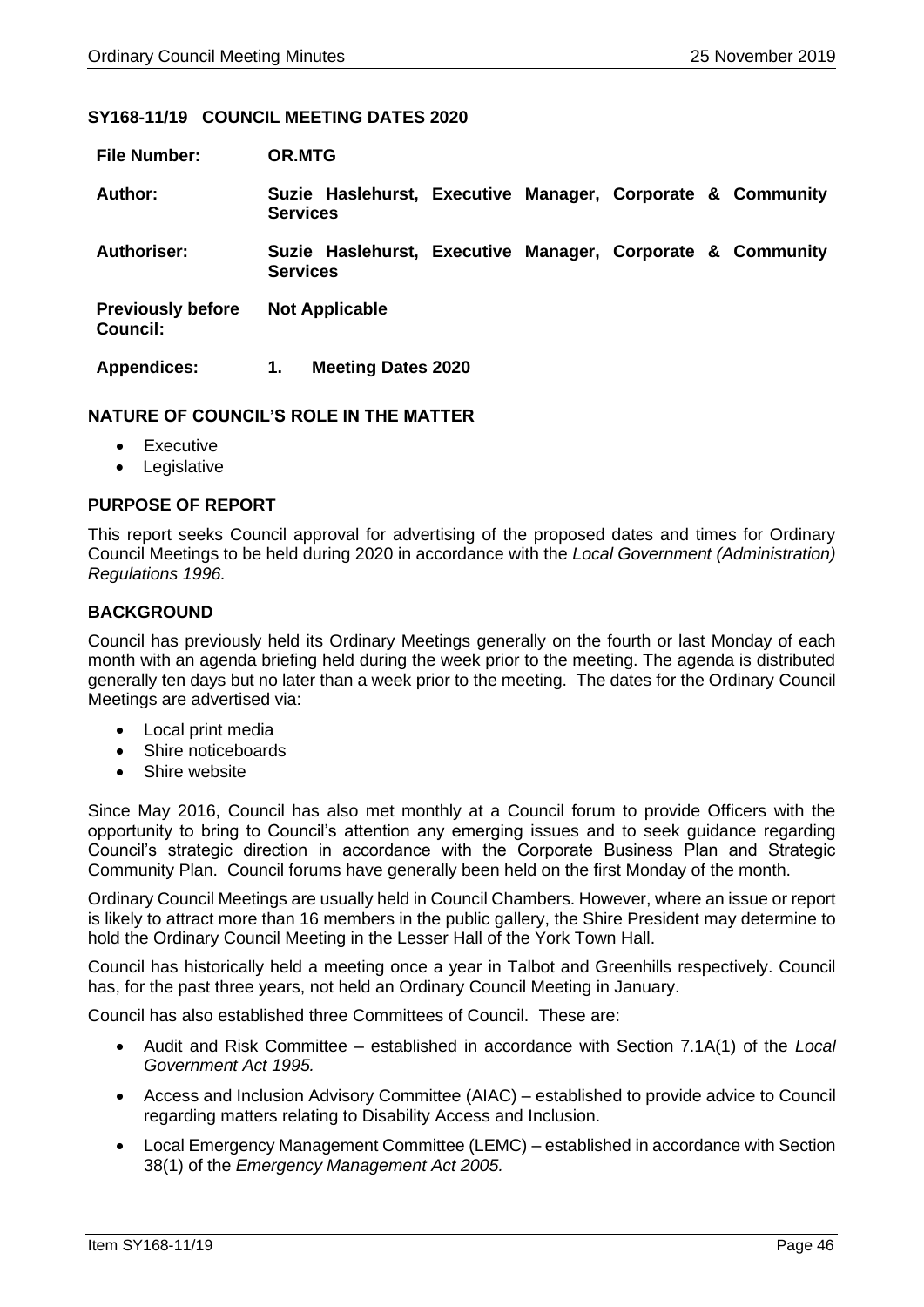None of the above Committees have any authority delegated by Council. Therefore, meetings are not open to the public and any recommendations made by a Committee are presented to the next Ordinary Council Meeting for consideration and adoption.

# **COMMENTS AND DETAILS**

Following canvassing of Council after the 2019 local government elections, Officers are proposing that concept forums, agenda briefings and ordinary Council meetings are held monthly on the last **Tuesday** of the month in 2020. Ordinary Council Meetings are scheduled to commence at 5.00pm to give members of the public an opportunity to attend.

Historically, no Ordinary Council Meeting is held in January, providing an opportunity for staff and Councillors to take annual leave. However, comment has been received that, given the December meeting is early, the period between the December meeting and the February meeting (10 weeks) is too long, resulting in a backlog of issues to be considered by Council in February. Officers have therefore included a proposed meeting date in January 2020 for Council's consideration.

Council has historically held an Ordinary Council Meeting once per year in Talbot and Greenhills. In 2020, it proposed that the meeting in Talbot is held in April and the meeting at Greenhills is held in September.

Attached at Appendix 1 is a calendar indicating the proposed dates for:

- Concept Forums
- Close and release of agendas for Ordinary Council Meetings
- Agenda briefings
- Ordinary Council Meetings; and
- Meetings of the Audit and Risk Committee and the AIAC.

# **OPTIONS**

Council could choose to select another day, date and/or time to hold Ordinary Council Meetings. However, meeting dates and times have been proposed in accordance with what appears to be convenient for the community and current Councillors.

Council could consider not holding an Ordinary Council meeting in January and if any urgent matter arises prior to the February meeting, a Special Council Meeting is convened.

## **IMPLICATIONS TO CONSIDER**

## **Consultative**

Officers have sought feedback from Councillors regarding preferred dates and times for meetings.

The dates of Ordinary Council Meetings and Committee meetings that are open to the public are required to be advertised publicly in accordance with Regulation 12 of the *Local Government (Administration) Regulations 1996.* Given that the Committees established by Council have no delegated authority, they are not required to be open to the public and therefore, Committee meeting dates do not have to be publicly advertised (refer part 1(b) of the above regulation).

# **Strategic**

*Strong and Effective Leadership*

*5.8 Open, smart communication between Shire and the community*

# **Policy Related**

*G2.7 Conduct of Council Forums*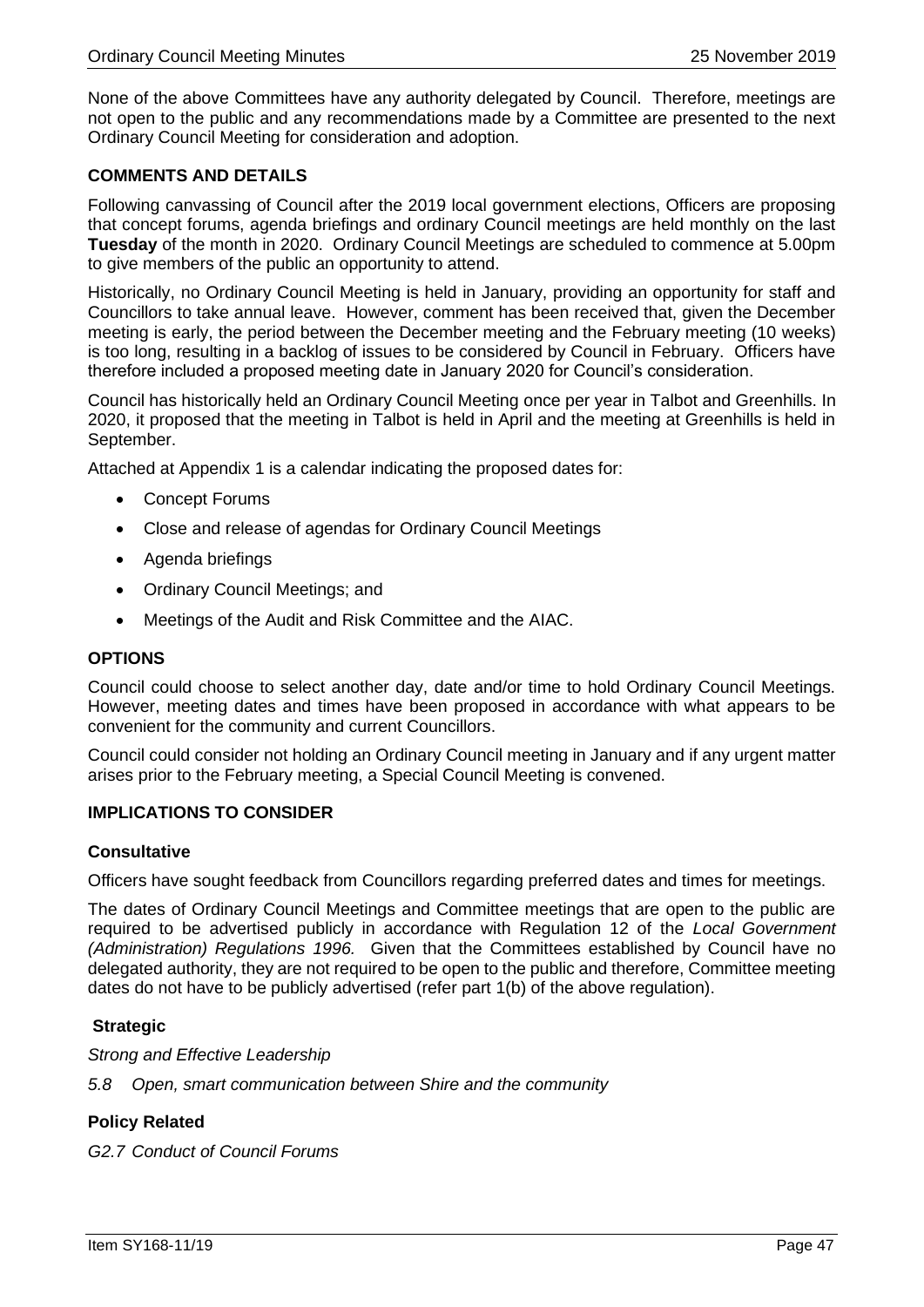# **Financial**

Nil

# **Legal and Statutory**

# *Local Government Act 1995*

*5.23. Meetings generally open to public*

- *(1) Subject to subsection (2), the following are to be open to members of the public —*
	- *(a) all council meetings; and*
	- *(b) all meetings of any committee to which a local government power or duty has been delegated.*
- *5.25 Regulations about council and committee meetings and committees*
- *(1) Without limiting the generality of section 9.59, regulations may make provision in relation to —*
	- *(g) the giving of public notice of the date and agenda for council or committee meetings; and*
	- *(j) the circumstances and time in which notice papers and agenda relating to any council or committee meeting and reports and other documents which could be —*
		- *(i) tabled at a council or committee meeting; or*
		- *(ii) produced by the local government or a committee for presentation at a council or committee meeting,*

*are to be made available for inspection by members of the public.*

# *Local Government (Administration) Regulations 1996*

- *12. Meetings, public notice of (Act s. 5.25(1)(g))*
- *(1) At least once each year a local government is to give local public notice of the dates on which and the time and place at which —*
	- *(a) the ordinary council meetings; and*
	- *(b) the committee meetings that are required under the Act to be open to members of the public or that are proposed to be open to members of the public,*

*are to be held in the next 12 months.*

- *14. Notice papers, agenda etc., public inspection of (Act s. 5.25(1)(j))*
- *(1) A local government is to ensure that notice papers and agenda relating to any council or committee meeting and reports and other documents which —*
	- *(a) are to be tabled at the meeting; or*
	- *(b) have been produced by the local government or a committee for presentation at the meeting,*

*and which have been made available to members of the council or committee for the meeting are available for inspection by members of the public from the time the notice papers, agenda or documents were made available to the members of the council or committee.*

*(2) Nothing in subregulation (1) entitles members of the public to inspect the information referred to in that subregulation if, in the CEO's opinion, the meeting or that part of the meeting to which the information refers is likely to be closed to members of the public under section 5.23(2).*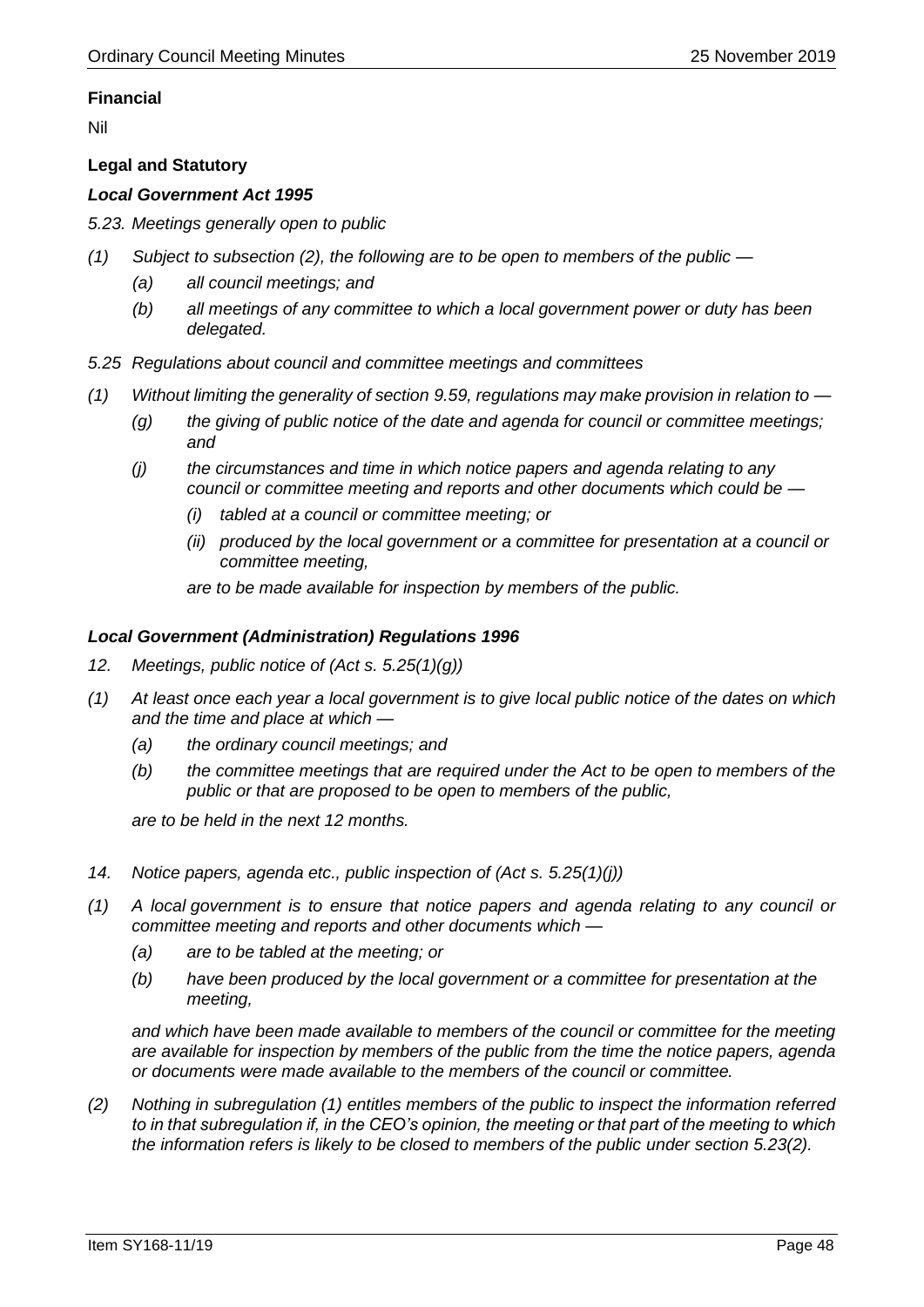# **Risk Related**

Outlined below are the identified risks related to the Officer recommendations contained in this report.

| <b>Identified Risk</b>                                                        | Risk type    | Level of<br><b>Risk</b> | Mitigation                                                                                                                                                                                                                    |
|-------------------------------------------------------------------------------|--------------|-------------------------|-------------------------------------------------------------------------------------------------------------------------------------------------------------------------------------------------------------------------------|
| Community<br>criticism<br>regarding<br>transparency                           | Reputational | Moderate/<br>High       | In order to increase the opportunity for community<br>input, public distribution of meeting agendas is at<br>least seven days prior to Ordinary Council Meetings<br>and at least 72 hours prior to meetings of<br>Committees. |
| Contravention<br>of Department<br>of Local<br>Government<br><b>Guidelines</b> | Compliance   | Low                     | DLGSC guidelines state that local governments<br>should implement a system that best suits their<br>needs. Policy G 2.7 outlines the Shire's framework<br>for conducting Council Forums.                                      |

# **Workforce**

Nil

# **VOTING REQUIREMENTS**

**Absolute Majority: No**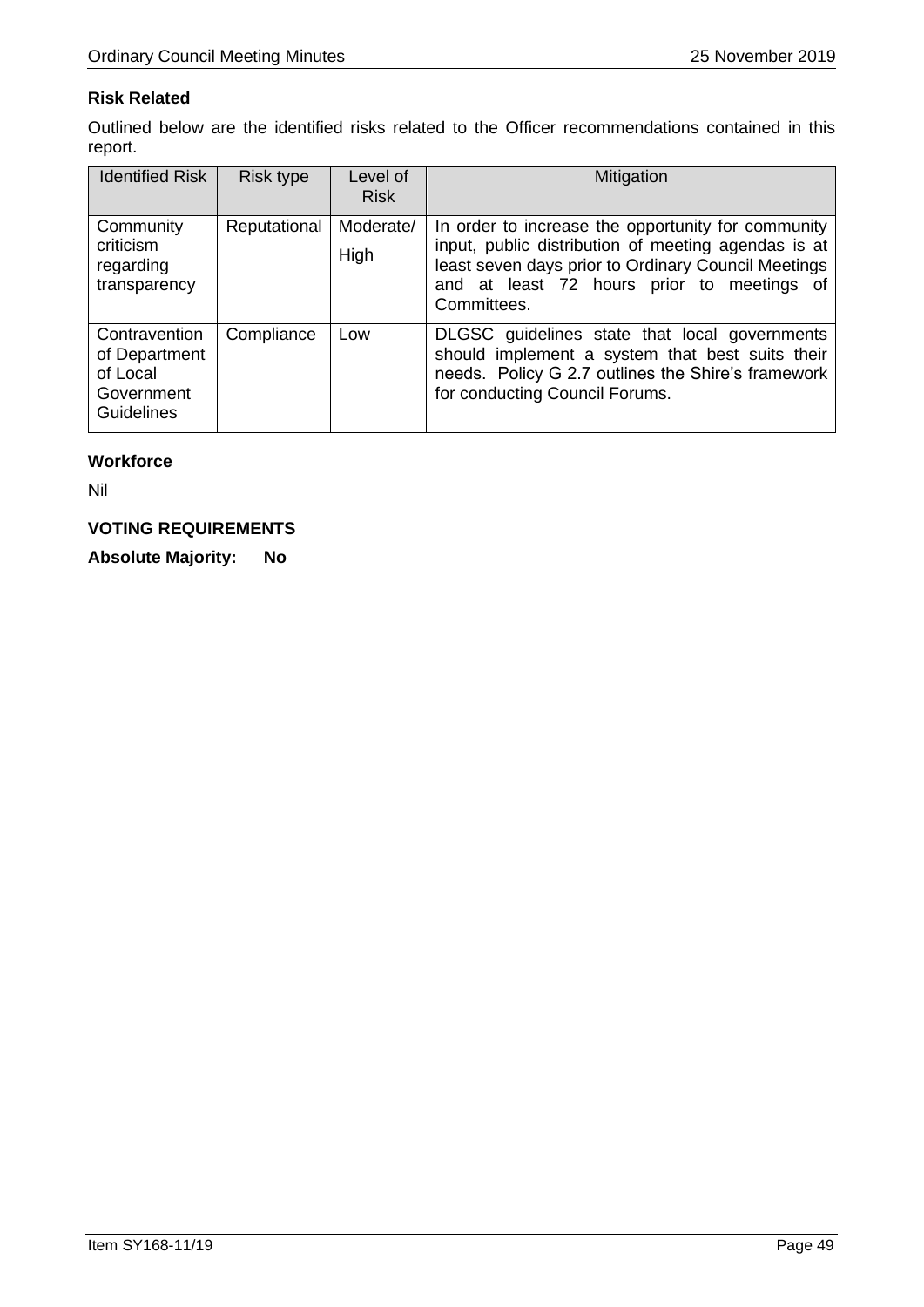# **RECOMMENDATION**

That Council;

- 1. Adopts for the purposes of public advertising the following dates, times and venues for the 2020 Ordinary Council Meetings:
	- 28 January 2020 at 5.00pm
	- 25 February 2020 at 5.00pm
	- 31 March 2020 at 5.00pm
	- 28 April 2020 at 5.00pm, Talbot Hall, Talbot
	- 26 May 2020 at 5.00pm
	- 30 June 2020 at 5.00pm
	- 28 July 2020 at 5.00pm
	- 25 August 2020 at 5.00pm
	- 29 September 2020 at 5.00pm, Greenhills Hall, Greenhills
	- 27 October 2020 at 5.00pm
	- 24 November 2020 at 5.00pm
	- 22 December\* 2020 at 5.00pm

\* This meeting to be held on the fourth Tuesday of the month due to proposed Christmas closure.

- 2. Notes that:
	- (a) All meetings of Council and Committees are held in Council Chambers, York Town Hall except where indicated;
	- (b) Agendas for Ordinary Meetings of Council will generally be distributed ten days but no later than one week prior to the Ordinary Council Meeting
- 3. Requests the Chief Executive Officer to advertise the above meeting details in accordance with Regulation 12 of the *Local Government (Administration) Regulations 1996.*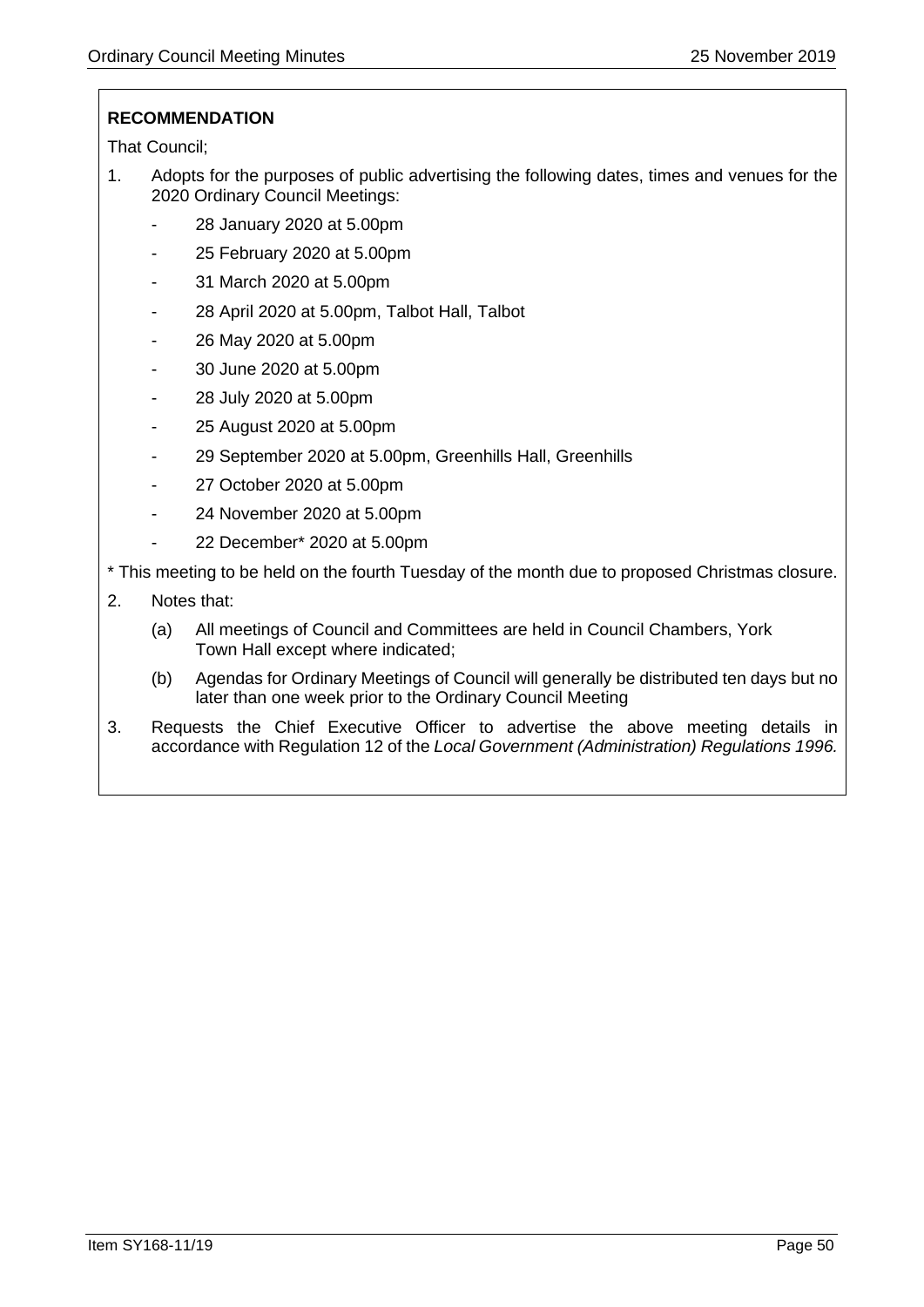**Moved: Cr David Wallace Seconded: Cr Pam Heaton**

**That Council;**

- **1. Adopts for the purposes of public advertising the following dates, times and venues for the 2020 Ordinary Council Meetings:** 
	- **- 25 February 2020 at 5.00pm**
	- **- 31 March 2020 at 5.00pm**
	- **- 28 April 2020 at 5.00pm, Talbot Hall, Talbot**
	- **- 26 May 2020 at 5.00pm**
	- **- 30 June 2020 at 5.00pm**
	- **- 28 July 2020 at 5.00pm**
	- **- 25 August 2020 at 5.00pm**
	- **- 29 September 2020 at 5.00pm, Greenhills Hall, Greenhills**
	- **- 27 October 2020 at 5.00pm**
	- **- 24 November 2020 at 5.00pm**
	- **- 22 December\* 2020 at 5.00pm**

**\* This meeting to be held on the fourth Tuesday of the month due to proposed Christmas closure.**

- **2. Notes that:**
	- **(a) All meetings of Council and Committees are held in Council Chambers, York Town Hall except where indicated;**
	- **(b) Agendas for Ordinary Meetings of Council will generally be distributed ten days but no later than one week prior to the Ordinary Council Meeting**
- **3. Requests the Chief Executive Officer to advertise the above meeting details in accordance with Regulation 12 of the Local Government (Administration) Regulations 1996.**

# *CARRIED: 5/2*

*Reason – To remove the proposed January meeting from the list of meeting dates as January is traditionally a quiet period.*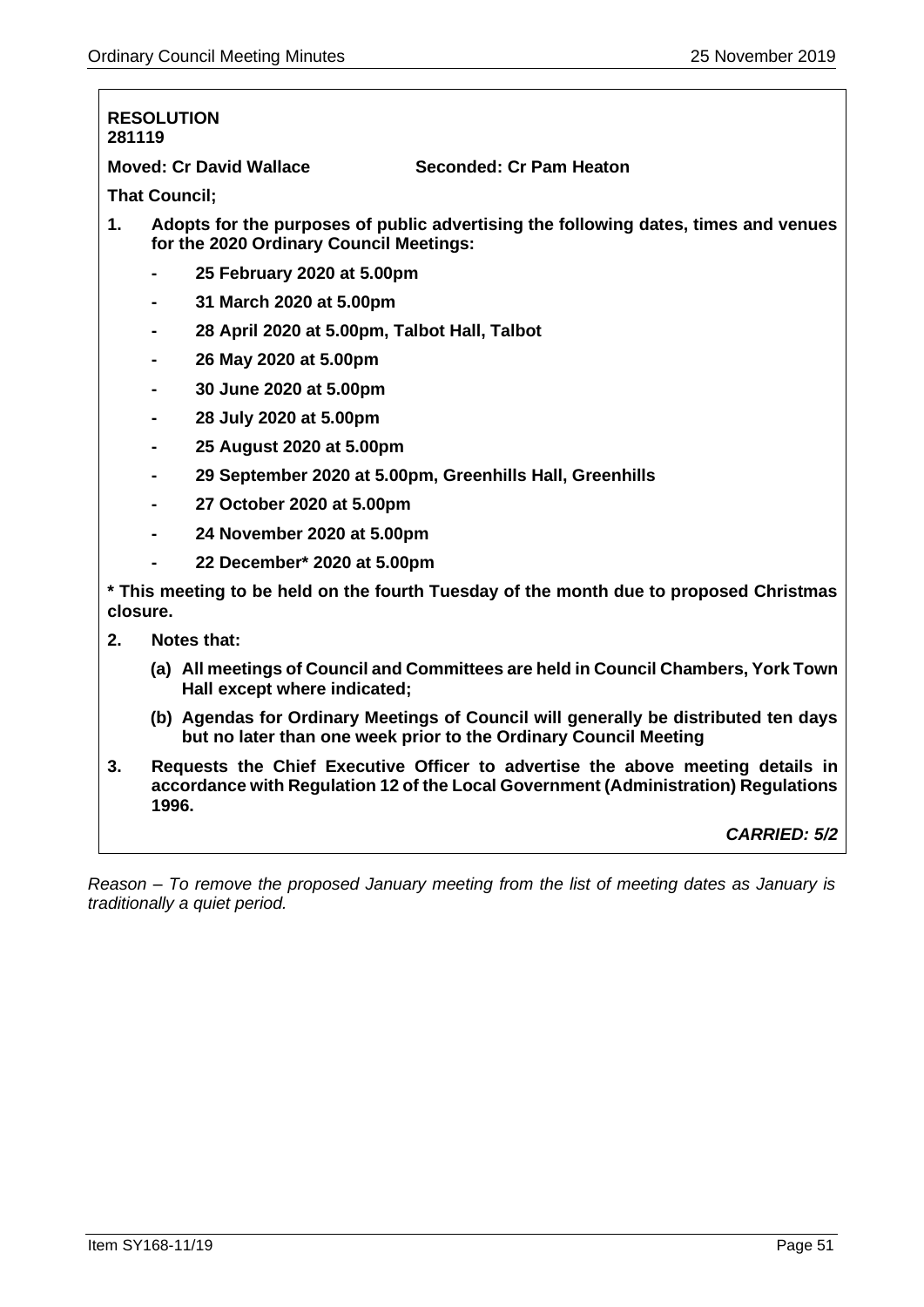**Declaration of Interest – Cr Kevin Trent – Impartial – I am President of the York Sub-Branch of the RSL and civic functions and hospitality G1.21 ANZAC Day Support**

## **SY169-11/19 ADOPTION OF POLICY MANUAL WITH MINOR AMENDMENTS - 2019**

| <b>File Number:</b>                         | OR.CMA.4                                                                      |  |
|---------------------------------------------|-------------------------------------------------------------------------------|--|
| Author:                                     | Natasha Brennan, Administration and Governance Coordinator                    |  |
| <b>Authoriser:</b>                          | Suzie Haslehurst, Executive Manager, Corporate & Community<br><b>Services</b> |  |
| <b>Previously before</b><br><b>Council:</b> | <b>24 October 2016</b>                                                        |  |
| <b>Appendices:</b>                          | <b>Policy Manual with Proposed Amendments</b><br>1.                           |  |

## **NATURE OF COUNCIL'S ROLE IN THE MATTER**

Legislative

## **PURPOSE OF REPORT**

A role of Council is to determine Local Government policies. The development and management of Council policy is an ongoing process. It is important that Council policies are kept up to date and are reviewed on a regular basis under the direction of the Chief Executive Officer. If any changes or amendments are required these are brought to Council for endorsement.

## **BACKGROUND**

In accordance with Section 2.7(2) of the *Local Government Act 1995*, Council is to determine the Shire's policies.

The Council undertook major policy development work in 2016 and adopted the current Policy Manual on 24 October 2016. This policy manual has since had new policies added and existing policies amended, following endorsement by Council.

This report presents to Council the reviewed Policy Manual for adoption (Appendix 1).

## **COMMENTS AND DETAILS**

Staff have conducted a minor review of the Shire's Policy Manual and propose a number of amendments for Council's consideration. A majority of the proposed changes are minor in nature. However, the comments below summarise changes that are proposed to better reflect the intent of the policy. Appendix 1 provides the Policy Manual with tracked changes to enable Councillors to consider the proposed amendments.

## Corporate & Community Services

Community Policies

| Policy | Title                | Proposed Amendments / Comments                                            |
|--------|----------------------|---------------------------------------------------------------------------|
| C1.2   | Australia Day Awards | Changes made to reflect correct name of awards and<br><b>Position Tab</b> |

## Corporate Policies

| Policy | <b>Title</b> | <b>Proposed Amendments / Comments</b> |
|--------|--------------|---------------------------------------|
|--------|--------------|---------------------------------------|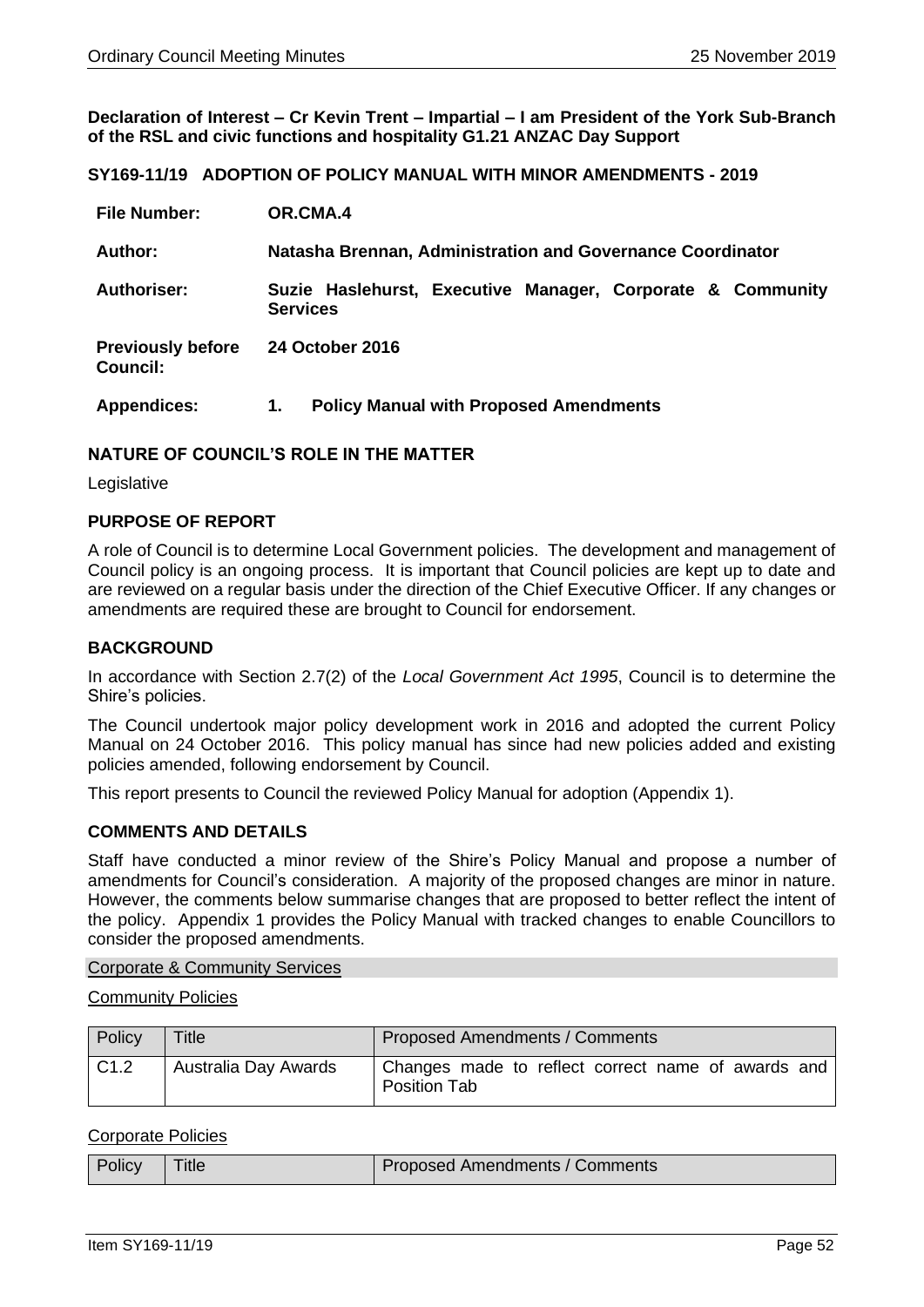|                | CP1.2   Use of the Shire of York   Minor Amendments to change Contact Officer Position and |
|----------------|--------------------------------------------------------------------------------------------|
| Crest and Logo | Delegation Tab                                                                             |

# Finance Policies

| Policy           | <b>Title</b>              | <b>Proposed Amendments / Comments</b>                                                                                                                                                                                                                                 |
|------------------|---------------------------|-----------------------------------------------------------------------------------------------------------------------------------------------------------------------------------------------------------------------------------------------------------------------|
| F1.1             | <b>Revenue Collection</b> | Minor formatting & changes to invoice payable date                                                                                                                                                                                                                    |
| F1.2             | Procurement               | Changes to wording to Chief Executive Officer's signing<br>thresholds for authorisation of orders and invoices as a<br>result of findings from the 2018/19 annual audit.                                                                                              |
| F <sub>1.6</sub> | Corporate Credit Card     | Removed wording under the heading.<br>Chief Executive Officer's credit card has been made<br>inactive until permanent CEO commences. Credit Card for<br>Executive Manager Corporate and Community Services<br>activated in accordance with Council Resolution 040919. |

# Governance Policies

| Policy           | Title                                     | <b>Proposed Amendments / Comments</b>                                                     |
|------------------|-------------------------------------------|-------------------------------------------------------------------------------------------|
| G <sub>1.8</sub> | <b>Councillors Record</b><br>Keeping      | Significant changes to incorporate both Elected Members<br>and Staff into the one policy. |
| G <sub>2.2</sub> | <b>Community Access to</b><br>Information | Changes made to include reference to the Local<br>Government Act 1995                     |

The remaining Community, Corporate, Finance & Governance Policies have had new policies added and existing policies amended since their adoption in October 2016.

## Town Planning

It is intended that these policies will be reviewed to account for changes and updates under the Local Planning Strategy and in the new Town Planning Scheme once approved by the Department of Planning.

- Heritage Precincts & Places
- Restriction on Building Materials (PPI)
- Sea Containers
- Advertising Signage
- Retrospective Planning Applications
- Outbuildings in Residential Zones
- Relocated Second-Hand Dwellings
- Heritage Management –Interpretative Signage
- Extractive Industries Road Maintenance Contribution
- Developer Contributions for Road & Footpath Upgrading
- Barn Style Shed Houses
- SEAVROC Tree Cropping
- Temporary Alfresco Dining Areas

## Miscellaneous Policies

These policies still require further review to be undertaken.

- Vandalism of Council Property
- Gates Across Road Reserves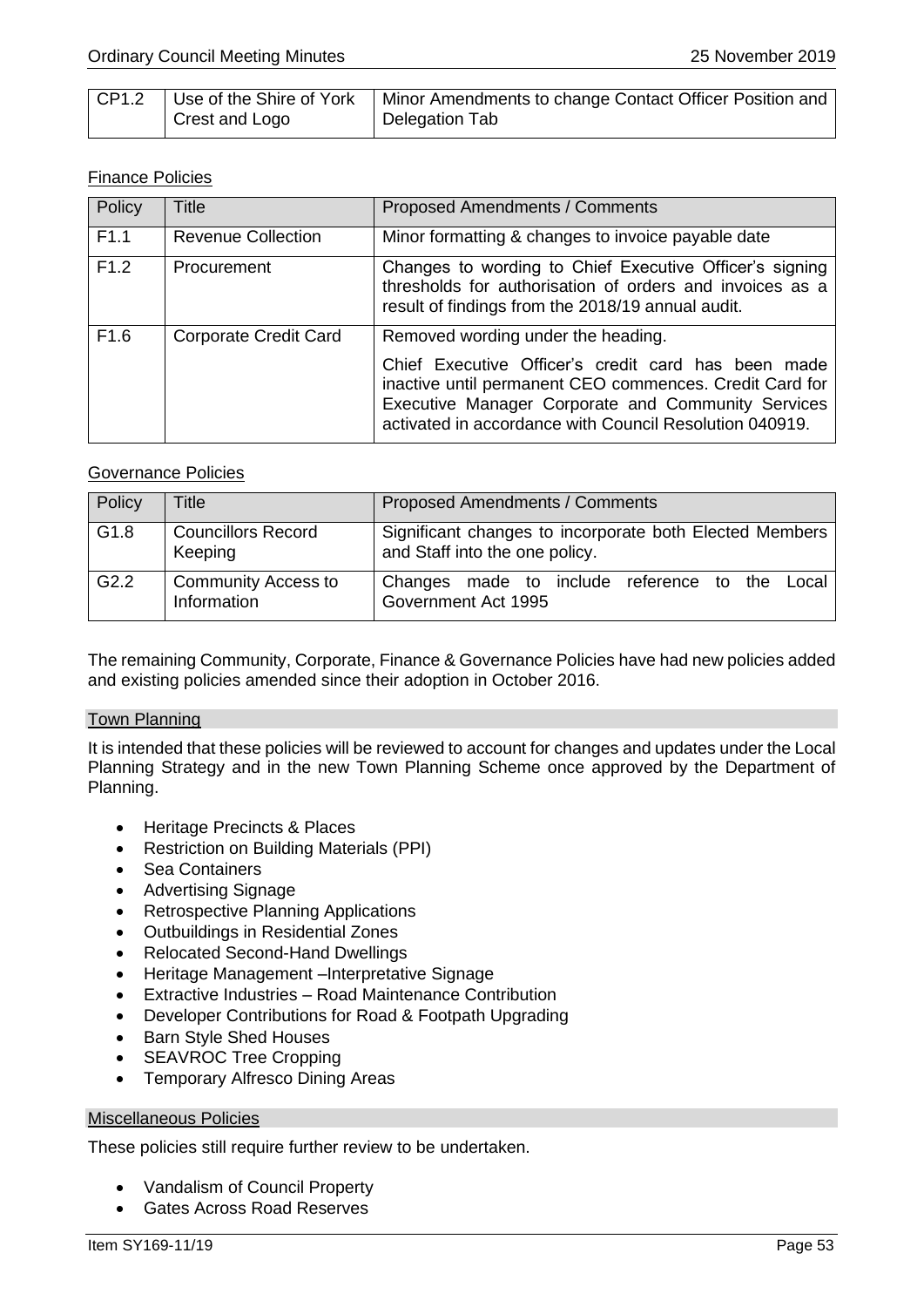- Western Power Distribution Power Lines Clearances at Road Crossings & Over Land
- Onsite Effluent Disposal Facility
- Staff Superannuation WA Local Government Superannuation Plan Contribution
- Temporary Accommodation Policy
- Contractor Management Policy
- Volunteer Management

## OSH Policies

Staff are currently working on the OHS Policies with the assistance of Local Government Insurance **Services** 

These polices are near completion and will be reviewed by the new Occupational Health & Safety Committee which is to be formed shortly.

## **OPTIONS**

Council could choose not to adopt the proposed amendments and request a major review is undertaken. However, the recommended amendments are to ensure the effectiveness and efficiency of the Shire's operations whilst still remaining accountable to Council and acknowledging that policy review is on-going.

## **IMPLICATIONS TO CONSIDER**

## **Consultative**

All staff have been given the opportunity to review the Policy Manual.

## **Strategic**

Theme 5: Strong Leadership and Governance

- 5.1 The Council supported by the administration of the Shire of York is effective and informed in its decision making and exhibits good practice in its governance role.
- 5.4 Open and accountable systems.
- 5.8 Open, smart communication between Shire and community.

# **Policy Related**

CP1.5 Compliance G4.6 Risk Assessment and Management

## **Financial**

Nil.

# **Legal and Statutory**

*Local Government Act 1995, Part 2, Division 2 'Role of Council'*

# **2.7. Role of council**

- *(1) The council –*
	- *(a) governs the local government's affairs; and*
	- *(b) is responsible for the performance of the local government's functions.*
- *(2) Without limiting subsection (1), the council is to –*
	- *(a) oversee the allocation of the local government's finances and resources; and*
	- *(b) determine the local government's policies.*

# **Risk Related**

There is a moderate risk to the Council if it does not regularly review its Policy Manual.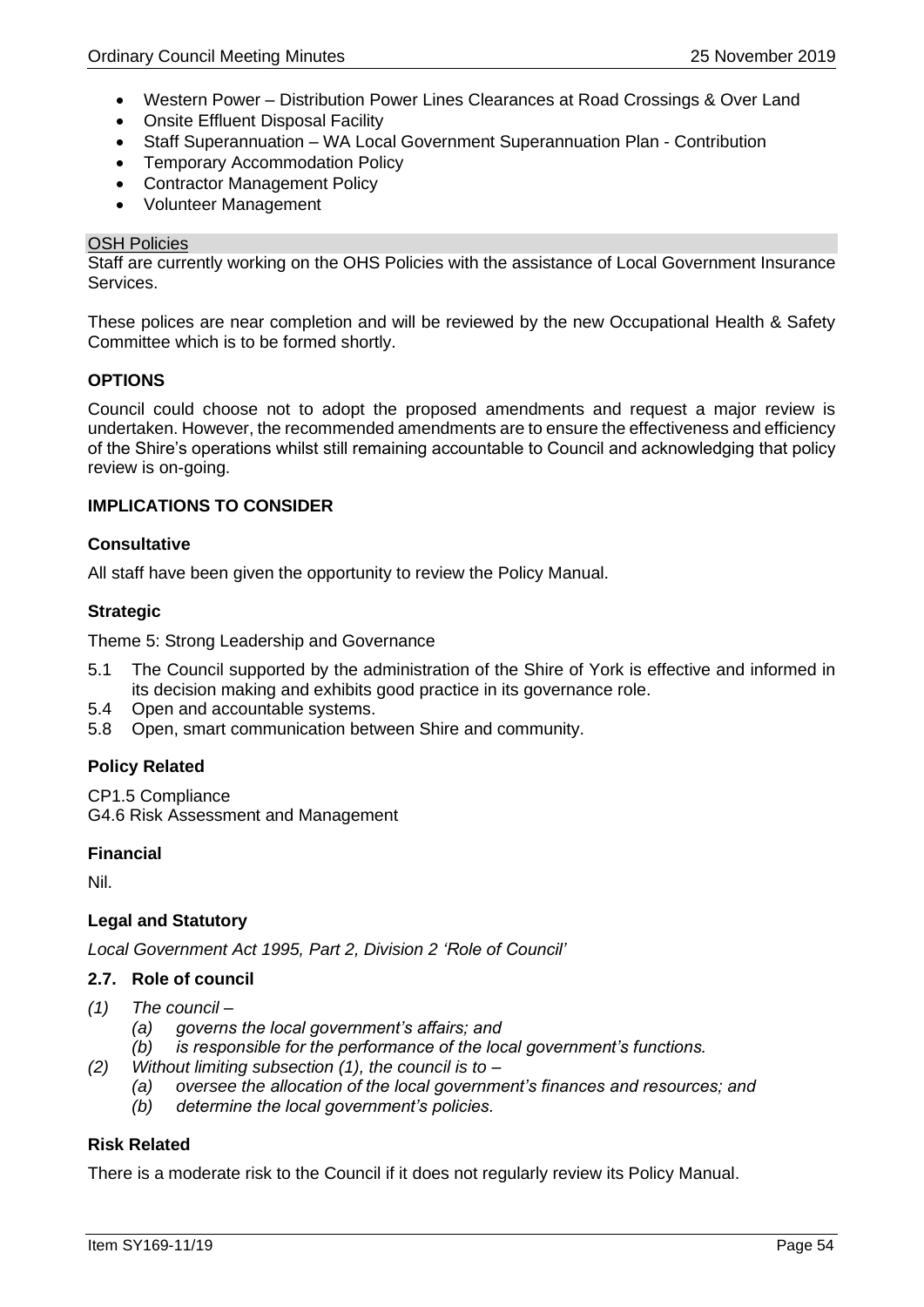# **Workforce**

Nil

# **VOTING REQUIREMENTS**

**Absolute Majority: Yes**

**RESOLUTION 291119**

**Moved: Cr Denis Warnick Seconded: Cr Pam Heaton**

**That Council:**

- **1. Adopts the Shire of York Policy Manual amended and attached to this report;**
- **2. Notes that policy development work is ongoing, and the Chief Executive Officer will continue to discuss policy priorities with the Council; and**
- **3. Authorises the Chief Executive Officer to make any necessary minor typographical changes prior to publication.**

*CARRIED BY ABSOLUTE MAJORITY: 7/0*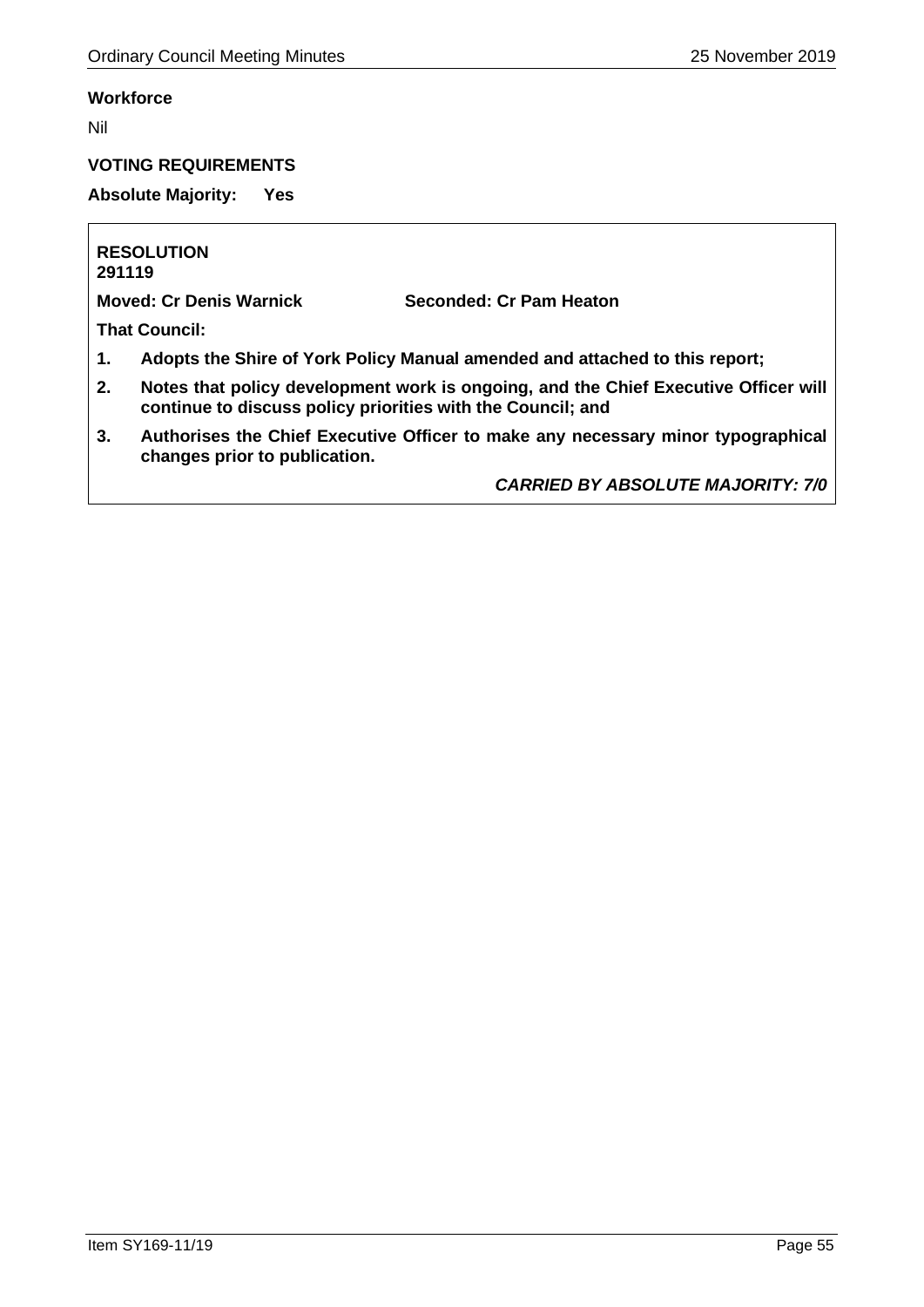## **SY170-11/19 ANNUAL REVIEW OF THE SHIRE OF YORK REGISTER OF DELEGATED AUTHORITY**

| <b>File Number:</b>                         | OR.CMA.1                                                                      |  |
|---------------------------------------------|-------------------------------------------------------------------------------|--|
| Author:                                     | Natasha Brennan, Administration and Governance Coordinator                    |  |
| Authoriser:                                 | Suzie Haslehurst, Executive Manager, Corporate & Community<br><b>Services</b> |  |
| <b>Previously before</b><br><b>Council:</b> | 17 December 2018 - SY180-12/18                                                |  |
| <b>Appendices:</b>                          | <b>Amended Register of Delegations</b><br>1.                                  |  |

## **NATURE OF COUNCIL'S ROLE IN THE MATTER**

- Review
- Legislative

# **PURPOSE OF REPORT**

The annual review of the delegation's register has been undertaken and is attached and presented to Council for endorsement.

## **BACKGROUND**

Sections 5.18 and 5.46 of the *Local Government Act 1995* (the Act) require that a delegation's register be maintained and reviewed at least once each financial year. The delegations register was last reviewed by Council in December 2018.

Section 5.18 relates to Register of Delegations to Committees and it is noted that Council does not currently delegate any powers or duties to Committees.

The current delegations provide an appropriate level of authority to the Chief Executive Officer to enable effective and timely consideration of day to day statutory functions.

They promote accountability and facilitate efficient service delivery to the community. They allow Council to focus on strategic planning and community leadership.

The Register of Delegated Authority is a comprehensive document that also includes delegations made under legislation other than the *Local Government Act 1995.*

All delegations made by Council must be carried by an Absolute Majority and be in accordance with section 5.42 of the Act.

## **COMMENTS AND DETAILS**

Proposed amendments to existing delegations are listed in the table below.

It is noted that the review only proposes three (3) changes to the delegations register. One being minor in nature ie: typographical, clarification, one extending the delegation to a second officer and the other being a new delegation in relation to the keeping of cats.

Appendix 1 provides a 'tracked changes' version of the Shire's Register of Delegated Authority for Council's review and consideration.

| Delegation No: | Title                                                    | <b>Proposed Amendments</b>                                                            |
|----------------|----------------------------------------------------------|---------------------------------------------------------------------------------------|
| <b>DE3-2</b>   | Invest Money Held in<br><b>Municipal and Trust Funds</b> | Extend the power or duty to the Executive Manager<br>Corporate and Community Services |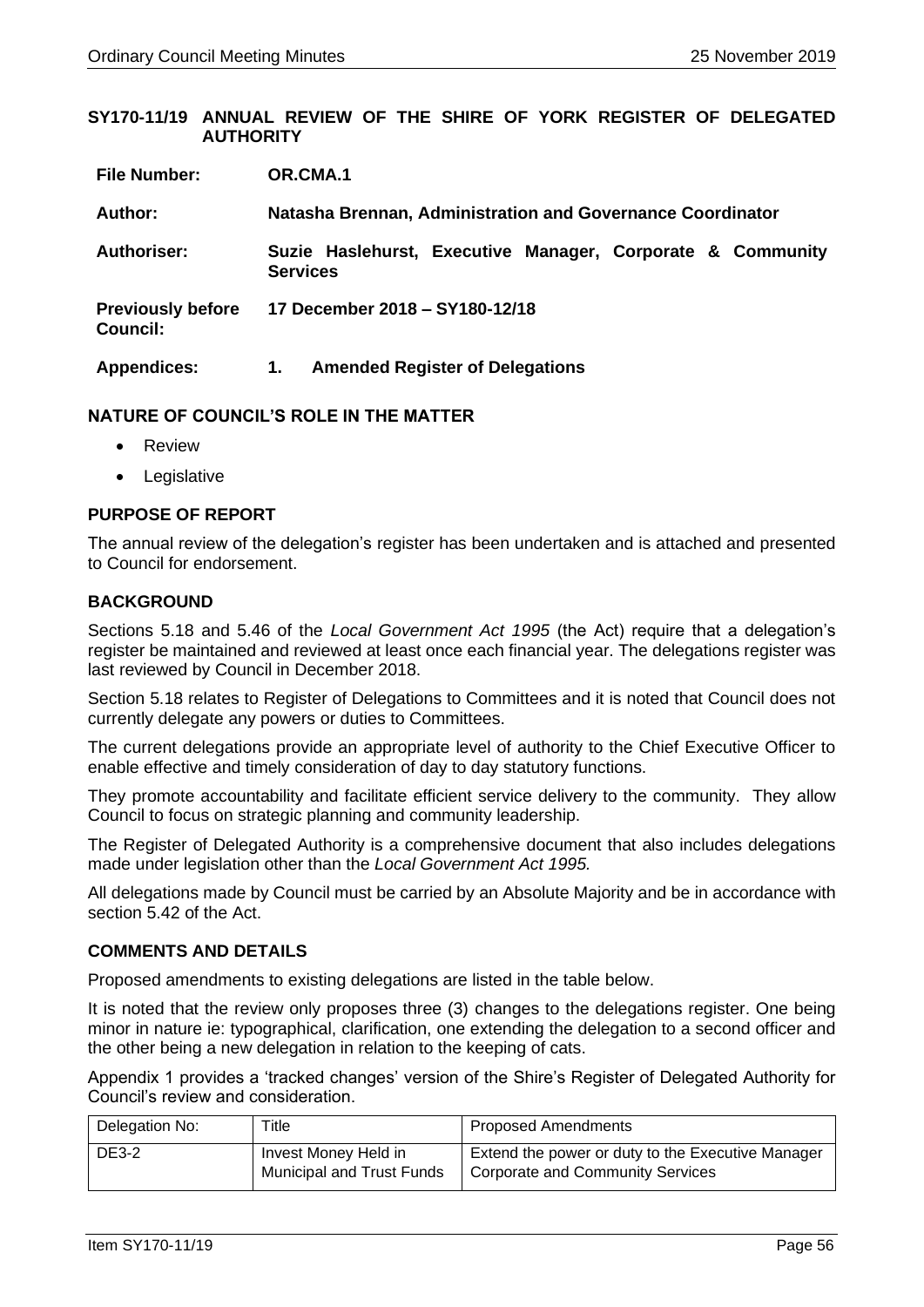| <b>DE7-1</b> | Town Planning                          | Page 85 Changed Senior Planner Sections from<br>1.14, 1.15 and 1.16 to 1.1.4, 1.1.5 and 1.1.6 |
|--------------|----------------------------------------|-----------------------------------------------------------------------------------------------|
| DE6-19       | Approval to Keep More<br>Than Two Cats | New Delegation                                                                                |

# **OPTIONS**

Council could choose to limit the delegations to the Chief Executive Officer and sub-delegations made to officers. However, the proposed delegations are recommended to ensure the effectiveness and efficiency of the Shire's operations whilst still remaining accountable to Council.

# **IMPLICATIONS TO CONSIDER**

# **Consultative**

Executive Management Group

# **Strategic**

- *5 Strong and Effective Leadership*
- 5.1 Effective and informed governance and decision-making
- 5.4 Open and accountable systems

# **Policy Related**

Several delegations are subject to compliance with Council's policy on the matter.

This is noted in the policy section of each Delegation and under Conditions and Exceptions.

# **Financial**

Nil

# **Legal and Statutory**

# *Local Government Act 1995*

# *5.42. Delegation of some powers and duties to CEO*

- *(1) A local government may delegate\* to the CEO the exercise of any of its powers or the discharge of any of its duties under —*
	- *(a) this Act other than those referred to in section 5.43; or*
	- *(b) the Planning and Development Act 2005 section 214(2), (3) or (5).*
	- *\* Absolute majority required.*
- *(2) A delegation under this section is to be in writing and may be general or as otherwise provided in the instrument of delegation.*

*[Section 5.42 amended by No. 1 of 1998 s. 13; No. 28 of 2010 s. 70.]*

Under Section 5.42 of the *Local Government Act 1995* (the Act), a local government may delegate to the Chief Executive Officer any of its powers or the discharge of any of its duties under the *Local Government Act 1995*, other than those prescribed under Section 5.43 and any of its duties under the *Planning and Development Act 2005* Section 214(2), (3) or (5).

# *5.43. Limits on delegations to CEO*

*A local government cannot delegate to a CEO any of the following powers or duties —*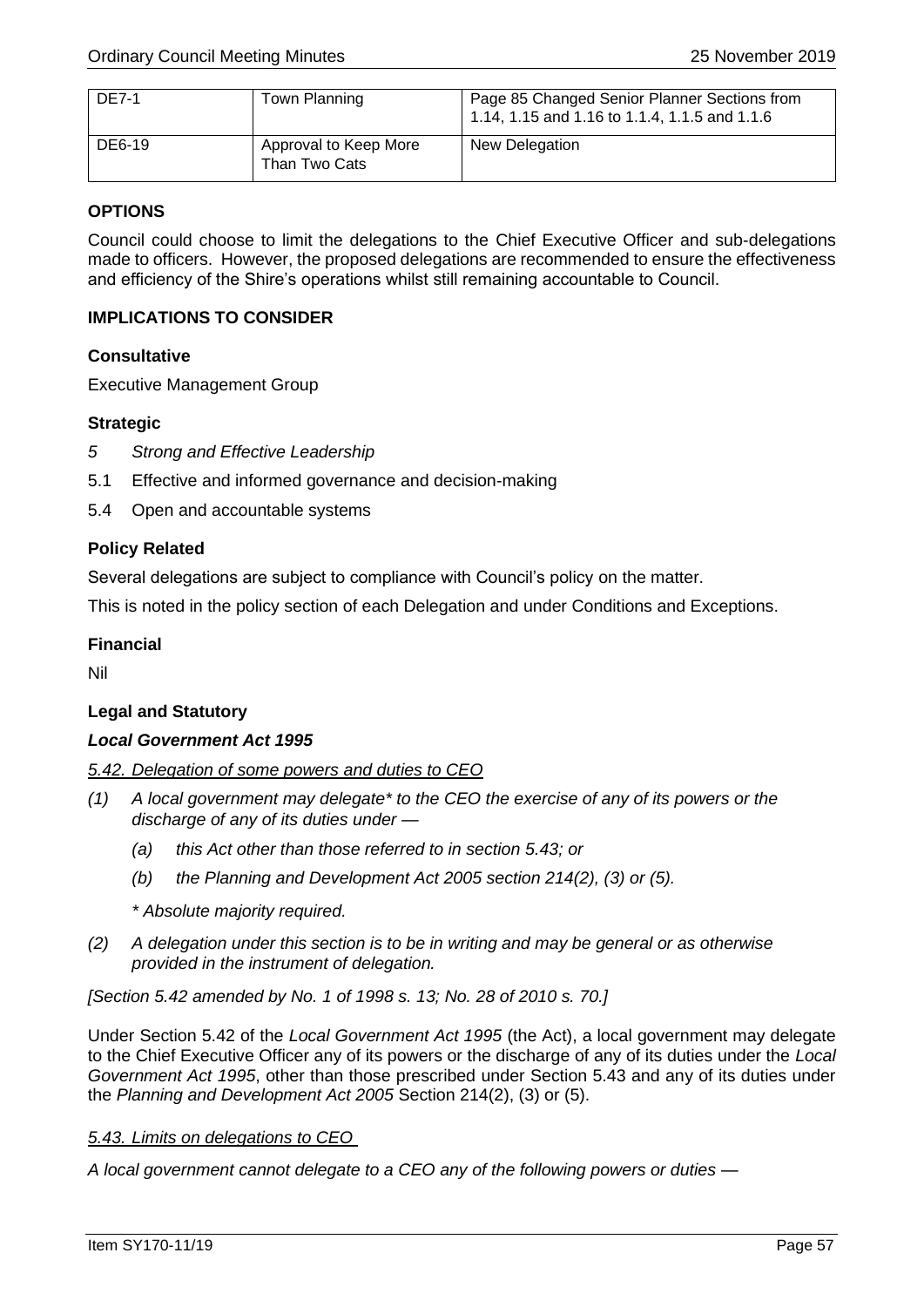- *(a) any power or duty that requires a decision of an absolute majority or a 75% majority of the local government;*
- *(b) accepting a tender which exceeds an amount determined by the local government for the purpose of this paragraph;*
- *(c) appointing an auditor;*
- *(d) acquiring or disposing of any property valued at an amount exceeding an amount determined by the local government for the purpose of this paragraph;*
- *(e) any of the local government's powers under section 5.98, 5.98A, 5.99, 5.99A or 5.100;*
- *(f) borrowing money on behalf of the local government;*
- *(g) hearing or determining an objection of a kind referred to in section 9.5;*
- *(ha) the power under section 9.49A(4) to authorise a person to sign documents on behalf of the local government;*
- *(h) any power or duty that requires the approval of the Minister or the Governor;*
- *(i) such other powers or duties as may be prescribed.*

*[Section 5.43 amended by No. 49 of 2004 s. 16(3) and 47; No. 17 of 2009 s. 23.]*

## *5.44. CEO may delegate powers and duties to other employees*

- *(1) A CEO may delegate to any employee of the local government the exercise of any of the CEO's powers or the discharge of any of the CEO's duties under this Act other than this power of delegation.*
- *(2) A delegation under this section is to be in writing and may be general or as otherwise provided in the instrument of delegation.*
- *(3) This section extends to a power or duty the exercise or discharge of which has been delegated by a local government to the CEO under section 5.42, but in the case of such a power or duty —*
	- *(a) the CEO's power under this section to delegate the exercise of that power or the discharge of that duty; and*
	- *(b) the exercise of that power or the discharge of that duty by the CEO's delegate,*

*are subject to any conditions imposed by the local government on its delegation to the CEO.*

- *(4) Subsection (3)(b) does not limit the CEO's power to impose conditions or further conditions on a delegation under this section.*
- *(5) In subsections (3) and (4) —*

*conditions includes qualifications, limitations or exceptions.*

*[Section 5.44 amended by No. 1 of 1998 s. 14(1).]*

## *5.45. Other matters relevant to delegations under this Division*

- *(1) Without limiting the application of sections 58 and 59 of the Interpretation Act 1984 —*
	- *(a) a delegation made under this Division has effect for the period of time specified in the delegation or where no period has been specified, indefinitely; and*
	- *(b) any decision to amend or revoke a delegation by a local government under this Division is to be by an absolute majority.*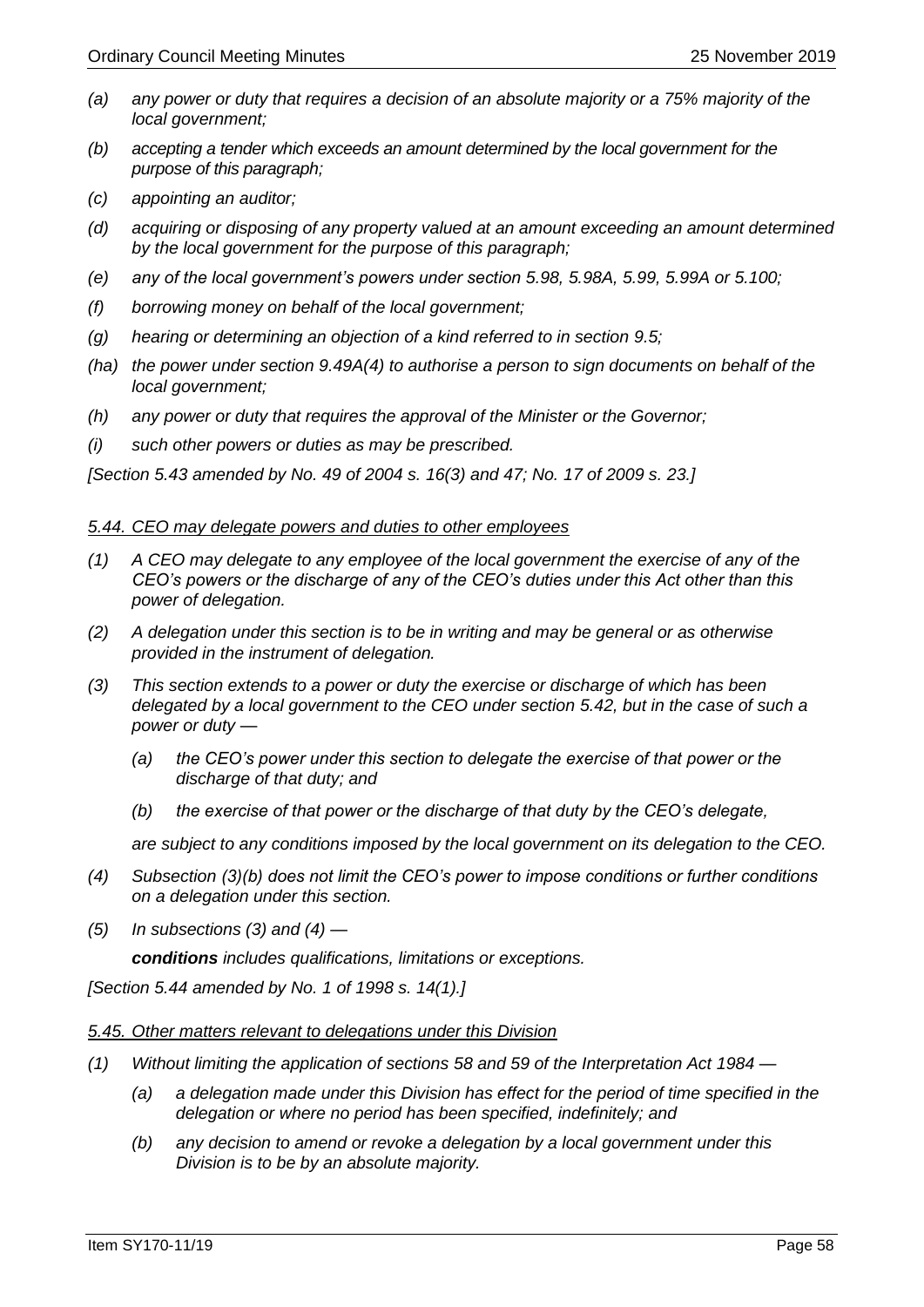- *(2) Nothing in this Division is to be read as preventing —*
	- *(a) a local government from performing any of its functions by acting through a person other than the CEO; or*
	- *(b) a CEO from performing any of his or her functions by acting through another person.*

## *Other Applicable Legislation*

*Other legislation that is administered by local governments and facilitate delegation of specific functions and powers include;*

- *Planning and Development Act 2005*
- *Building Act 2011*
- *Health Act 1911*
- *Food Act 2008*
- *Cat Act 2011*
- *Dog Act 1975*
- *Caravan Parks and Camping Grounds Regulations 1997*
- *Liquor Control Act 1988*
- *Bush Fires Act 1954*
- *Strata Titles Act 1985*

Sections 5.74 to 5.76 of the Act require than an employee whom a duty of power has been delegated under the Act must lodge an Annual Return by 31 August each year.

## **Risk Related**

The *Local Government Act 1995* requires that a local government reviews its register of delegations at least once every financial year. Council is therefore required to adopt the reviewed delegations prior to 30 June 2020 to ensure compliance. The risk is moderate if this date is not met as it results in non-compliance. However, the likelihood of this is rare given the review is being presented to Council well before the due date. Therefore, the overall risk is low.

An appropriate framework of delegations:

- Ensures accountability;
- Adequately manages risk;
- Increases efficiency and effectiveness of processes and practices;
- Ensures decisions are implemented; and
- complies with relevant legislation, policies and guidelines.

## **Workforce**

Where an officer is delegated or sub-delegated authority, he/she is required to complete a primary and annual return in accordance with Sections 5.75 and 5.76 of the *Local Government Act 1995.*

## **VOTING REQUIREMENTS**

**Absolute Majority: Yes**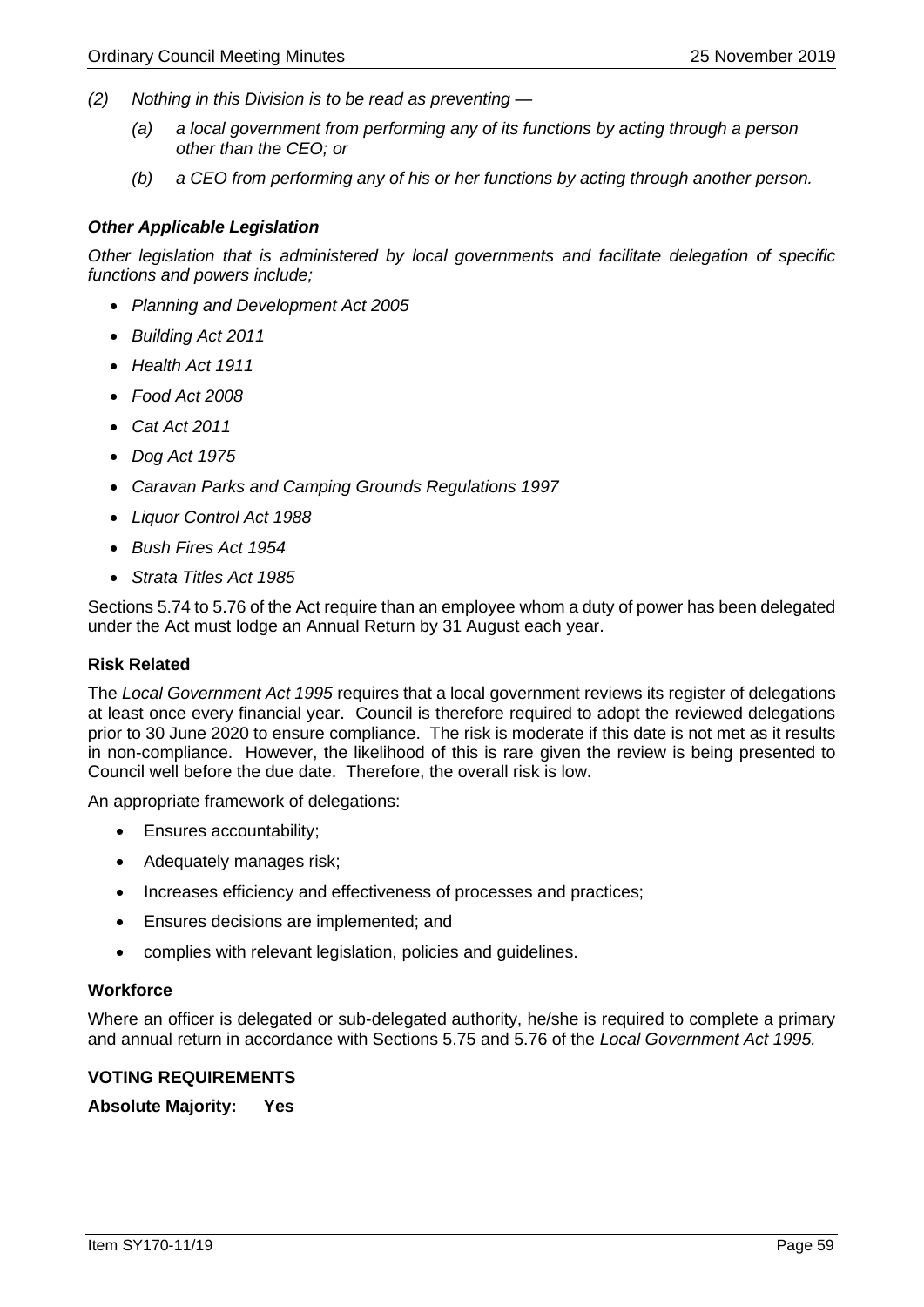| 301119 | <b>RESOLUTION</b>            |                                                                                                                                                                            |
|--------|------------------------------|----------------------------------------------------------------------------------------------------------------------------------------------------------------------------|
|        | <b>Moved: Cr Kevin Trent</b> | Seconded: Cr Denis Warnick                                                                                                                                                 |
|        | <b>That Council:</b>         |                                                                                                                                                                            |
| 1.     |                              | Notes that the last annual review of its Delegations of Authority in accordance with<br>Section 5.46 (2) of the Local Government Act 1995, was conducted in December 2018. |
| 2.     |                              | Adopts the amended Register of Delegations attached as Appendix 1 to this report.                                                                                          |
|        |                              | <b>CARRIED BY ABSOLUTE MAJORITY: 7/0</b>                                                                                                                                   |
|        |                              |                                                                                                                                                                            |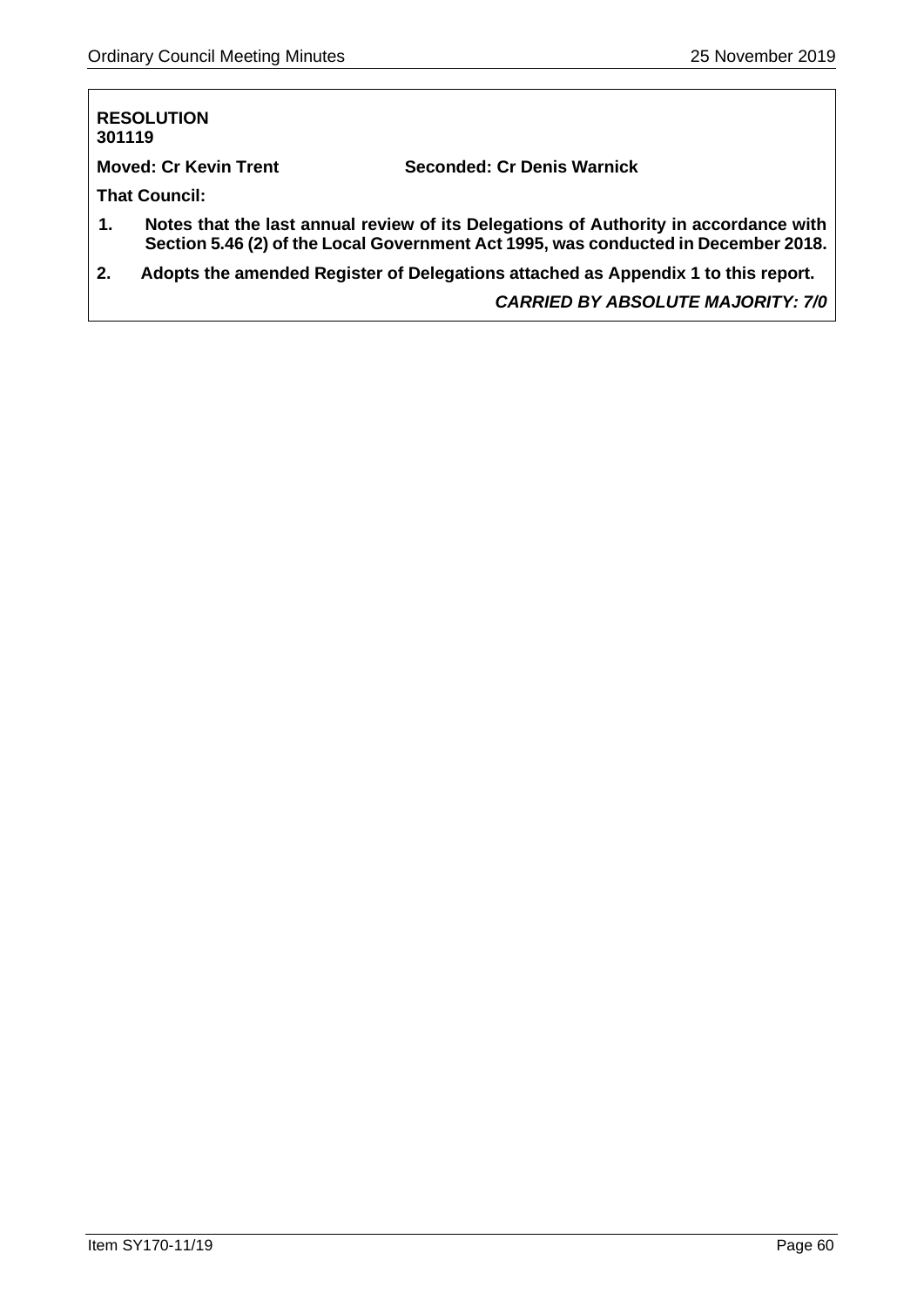## **Declaration of Interest –**

**Cr Ashley Garratt – Financial – Robin Garratt (wife) is co-ordinator of the CRC and applicant for funding request**

**Cr Pam Heaton – Impartial – I am the Shire Rep on the CRC Committee and CRC Secretary**

## **Cr Kevin Trent – Impartial – Member of the York Men's Shed. Member of the York Sub-Branch RSL**

## **Cr Denese Smythe – Impartial – Secretary of York Garden Club**

*The Shire President read the following letter received from the Department of Local Government, Sport and Cultural Industries dated 25 November 2019:*

*Dear Mr Cooper – I refer to your correspondence dated 19 November 2019 and advise that, in accordance with authority delegated by the Minister for Local Government, the Deputy Director General – Regulation has approved your application, under section 5.69(3)(a) of the Local Government Act 1995 (the Act)..*

*This approval allows disclosing members Cr Denese Smythe, Cr Ashley Garratt, Cr Kevin Trent and Cr Pam Heaton to fully participate in the discussion and decision making relating to the following agenda item at the Shire's Ordinary Council Meeting on 25 November 2019:*

## *SY171-11/19 – Community Funding Applications*

*Subject to the following conditions"*

- *1. The approval is only valid for the 25 November 2019 Ordinary Council Meeting when agenda item SY171-11/19 is considered:*
- *2. The abovementioned Councillors must declare the nature and extent of their interests at the abovementioned meeting when the matter is considered, together with the approval provided;*
- *3. The CEO is to provide a copy of the Department's letter of approval to the abovementioned Councillors;*
- *4. The CEO is to ensure that the declarations, including the approval given and any conditions imposed, are recorded in the minutes of the abovementioned meeting, when the item is considered;*
- *5. The CEO is to provide a copy of the confirmed minutes of the abovementioned meeting to the Department, to allow the Department to verify compliance with the conditions of this approval, and*
- *6. The approval granted is based solely on the interests disclosed by the abovementioned Councillors, made in accordance with the application. Should other interests be identified, these interests will not be included in this approval and the financial interest provisions of the Act will apply.*

*Michael Connolly, Deputy Director General - Regulation*

Councillors can now consider the item.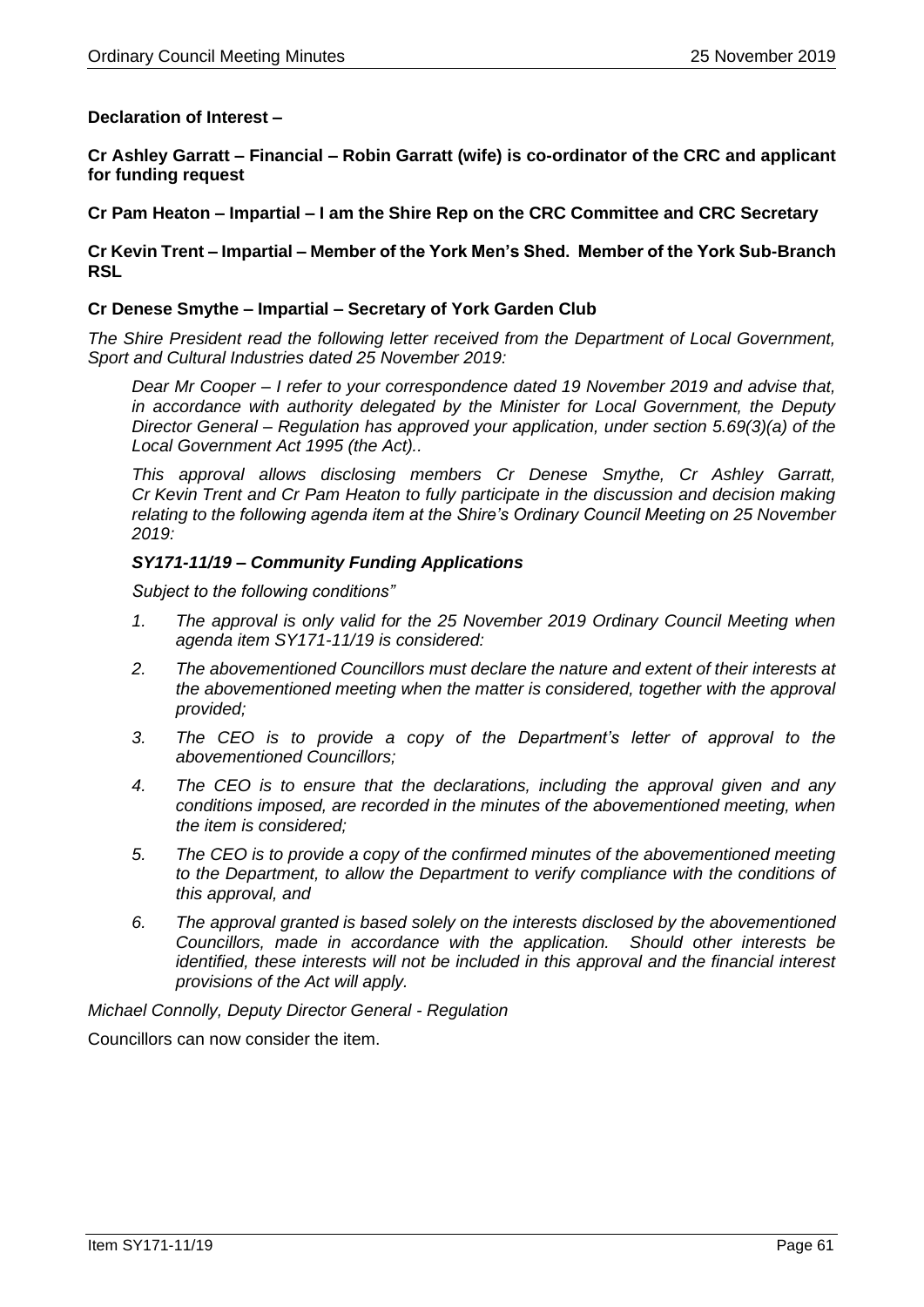# **SY171-11/19 COMMUNITY FUNDING APPLICATIONS**

| <b>File Number:</b>                         | <b>CS.CEV / FI.DON.2</b>                                         |  |
|---------------------------------------------|------------------------------------------------------------------|--|
| Author:                                     | <b>Esmeralda Harmer, Events and Economic Development Officer</b> |  |
| <b>Authoriser:</b>                          | <b>Allen Cooper, Acting CEO</b>                                  |  |
| <b>Previously before</b><br><b>Council:</b> | <b>Not Applicable</b>                                            |  |
| <b>Appendices:</b>                          | <b>Community Funding Applications - Confidential</b><br>1.       |  |

## **2. Schedule of Requests & Recommendations - Confidential**

# **NATURE OF COUNCIL'S ROLE IN THE MATTER**

## Executive

# **PURPOSE OF REPORT**

Council is requested to consider funding applications received in the recent round of Community Funding; Grants & Sponsorship Program to support community events and activities occurring before 1 July 2020.

Council is also requested to consider the financial obligations of the requests received and determine the budget allocations remaining in the Community Funding pool to consider these requests.

# **BACKGROUND**

The Shire of York supports the collective and economic benefit of its community and businesses and provides financial assistance through the Community Funding; Grants & Sponsorship Program to consider these proposals.

Grant funding rounds are offered twice yearly and are open for a four-week application period to all eligible organisations.

Council's policies *C1.3 Community Funding; Grants & Sponsorship* and *C1.4 Sponsorship of Tourism Events* policies are designed to set out the parameters for Council's support of one off community activities and events in an equitable and accountable way.

At Council's Ordinary Meeting held in May 2019 eight applications totalling \$28,448 were received and Council resolved:

That Council:

1. Approves the following funding requests as cash contributions as part of the 2019/20 financial year:

| York Veteran Car Club | \$6,000 |
|-----------------------|---------|
|                       |         |

- York True Country Scooters \$500
- Talbot Brook Community Group \$948
- York Christmas Festival \$12,000
- York Friendship Club \$5,000
- **Friumph Riders Group 51,500**
- **Profit Boot Scooters** \$1,500
- Wheatbelt Endurance Riders \$1,000
- 2. Notes all activities funded will be delivered after July 1, 2019;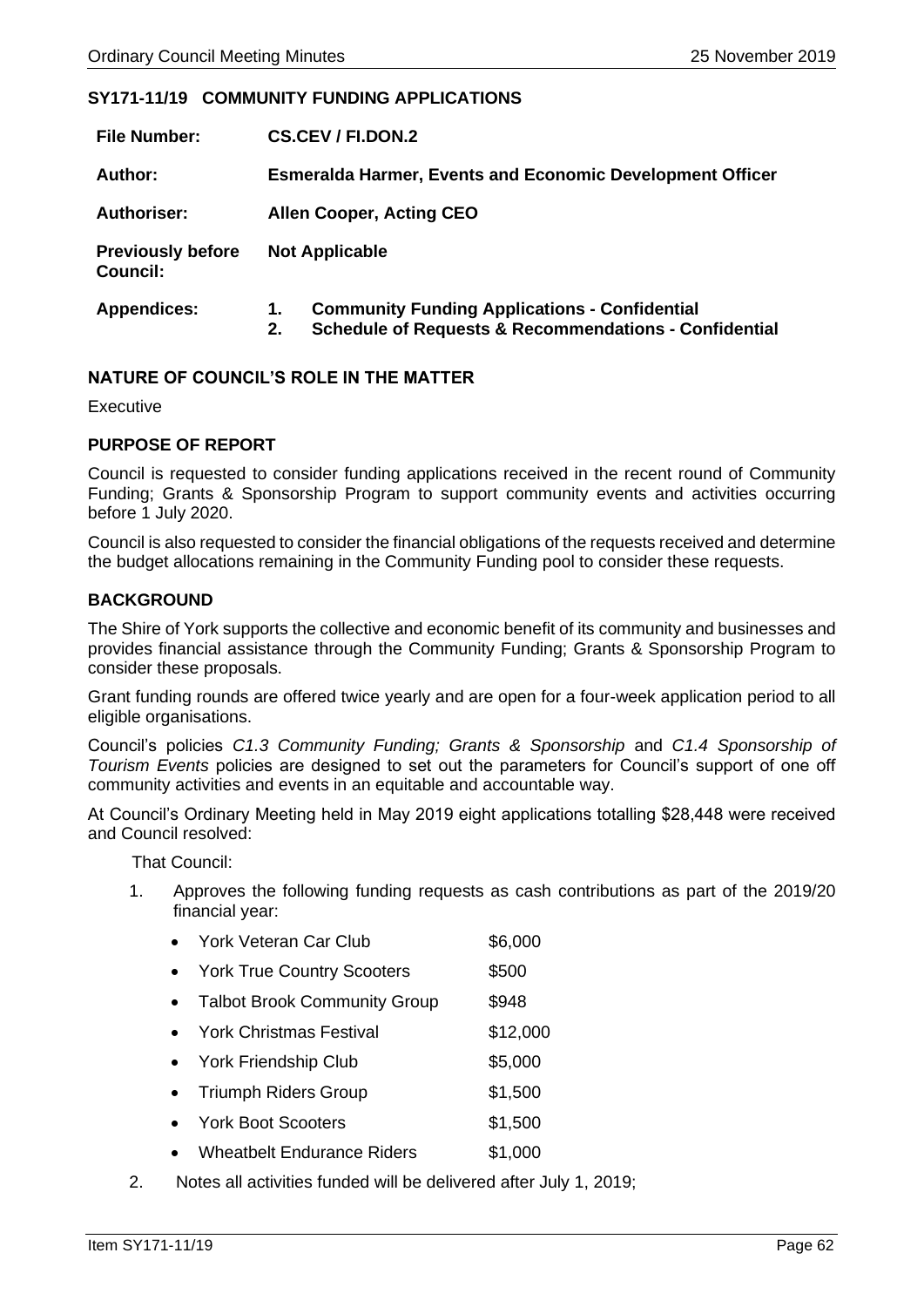3. Requests the Chief Executive Officer to negotiate the terms of the cash & in-kind balances with applicants where required.

# **COMMENTS AND DETAILS**

The Shire's recent round of Community Funding; Grants & Sponsorship opened 30 September for a period of four weeks. The grant round was advertised utilising the following methods;

- Community Matters Newspaper
- Shire's website
- Email database distribution
- Shire's social media
- Face to face communications with potential applicants
- Noticeboard advertising

At the closing date, ten applications totalling \$31,165 were received. A summary of the requests received is included below;

| Applicant                                    | Request                                                                                                                       | Funding  |
|----------------------------------------------|-------------------------------------------------------------------------------------------------------------------------------|----------|
| <b>York District High School</b>             | Assistance to deliver the 2019 End of Year<br><b>School Award Presentations</b>                                               | \$2,000  |
| York Rose Patch workers<br>&<br>Quilters     | Assistance to deliver the 2020 Avon Valley<br><b>Quilting Day</b>                                                             | \$750    |
| <b>York Men's Shed</b>                       | Funding to purchase materials for the<br>construction of a tool and machinery shed<br>at the York Men's Shed                  | \$3,500  |
| York RSL                                     | Assistance to deliver the 2020 ANZAC day<br>memorial service/s                                                                | \$400    |
| <b>York Family Playgroup</b>                 | Financial support to purchase shade sails<br>and materials to install to the Early Years<br>Hub play area                     | \$7,933  |
| <b>York Swimming Club</b>                    | Financial support for the club to attend<br>2020 country pennants swim meet and<br>upgrade the club's portable sun shades     | \$3,263  |
| <b>York Community Resource Centre</b>        | Financial<br>deliver<br>assistance<br>the<br>to<br>December Shop Local Campaign and<br>some January School Holiday activities | \$4,819  |
| <b>York Garden Club</b>                      | Assistance to deliver the 2020 York Flower<br>Show                                                                            | \$500    |
| <b>York Netball Club</b>                     | Assistance to purchase new club uniforms                                                                                      | \$3,000  |
| Gooda<br>Aboriginal<br>Judder<br>Corporation | Assistance to deliver the 2020 Palace of the<br>Stars Event (Performance)                                                     | \$5,000  |
| <b>Total Funding Requested</b>               |                                                                                                                               | \$31,165 |

Officers have used the following criteria to assess each application in accordance with Council's *C1.3 Community Funding: Grants & Sponsorship Policy and Community Funding guidelines* and provided a rating score based on this assessment.

Criteria for assessment:

• Benefits to the Shire of York community arising from the activity; open and accessible to all community members and participation costs are at low cost or free to the public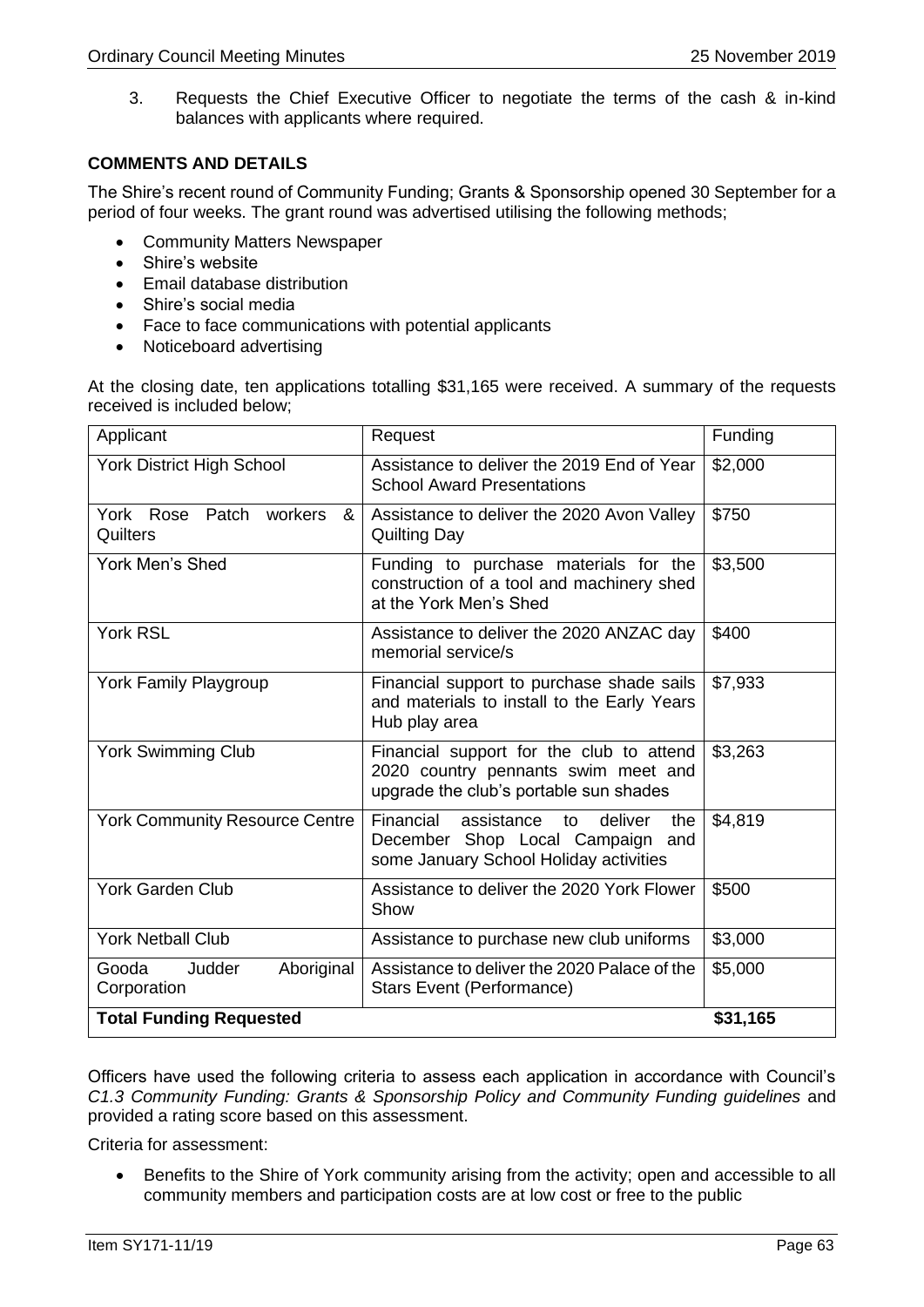- Level of investment and in-kind contribution from the applicant; funding provided by the applicant is commensurate to the level of funding requested from Council and level of funding provided by the applicant
- Ability of the applying body to financially manage the grant monies; applicant has provided financial acquittal reports for previous funding in accordance with the funding policy, budget details are clear and supporting documents are included to reflect a well-managed project
- Proposed projects reach and participation levels; application demonstrates clear community benefits and has the potential to increase and promote active community participation in the proposed project
- Proposals, particularly for events, are well thought through and the application for support is well ahead of any final decision to proceed; funding requested is for future projects, commensurate to the scale of the event proposed and funding support provided from any named partners or external funding sources.
- Level of dedication and proven commitment demonstrated by the applicant: previous funding history with Council, other community beneficial activities undertaken by the proponent not funded by Council, stakeholder trust, merits of the application and/or project proposed.

In consideration of the assessment criteria detailed against each application, Officers recommended Council consider reduced funding support for some of the applications to:

- Consider as many suitable applications as possible within the available budget allocations
- Equal funding contributions to those provided by either the proponent or external funding bodies
- Consider the application on its merits and weighting against the existing assessment criteria

Applications recommended for reduced funding have indicated in the application that the projects can proceed if partial funding is granted.

Should Council choose to support the York Men's Shed and York Family Playgroup funding applications, Officers recommend the funding be subject to the approval of the relevant building and planning applications prior to the release of any approved funds.

Officers have included all applications received as a confidential document for Council's review at **Appendix 1** and prepared a schedule of requests and recommendations as a confidential attachment for Council's review as attached at **Appendix 2.**

The schedule includes details of the funding requests and comment from Officers on the assessment and merits of each request in accordance with Council's *C 1.3 Community Funding; Grants & Sponsorship Policy & Community Funding Guidelines.*

# **IMPLICATIONS TO CONSIDER**

# **Consultative**

Further to the advertising methods used to announce the funding pool opening, Officers have engaged with applicants throughout the funding round period and provided review and comment of the applications received prior to the funding round closing date.

Additional supporting documents were requested from the following applicants to clarify elements of the application received;

- York Men's Shed: Images of the shed to determine the suitability for re-erection on site
- York CRC: Supporting quotes and confirmation of financial budget details
- Gooda Judder Aboriginal Corporation: Supporting documentation and confirmation of budget details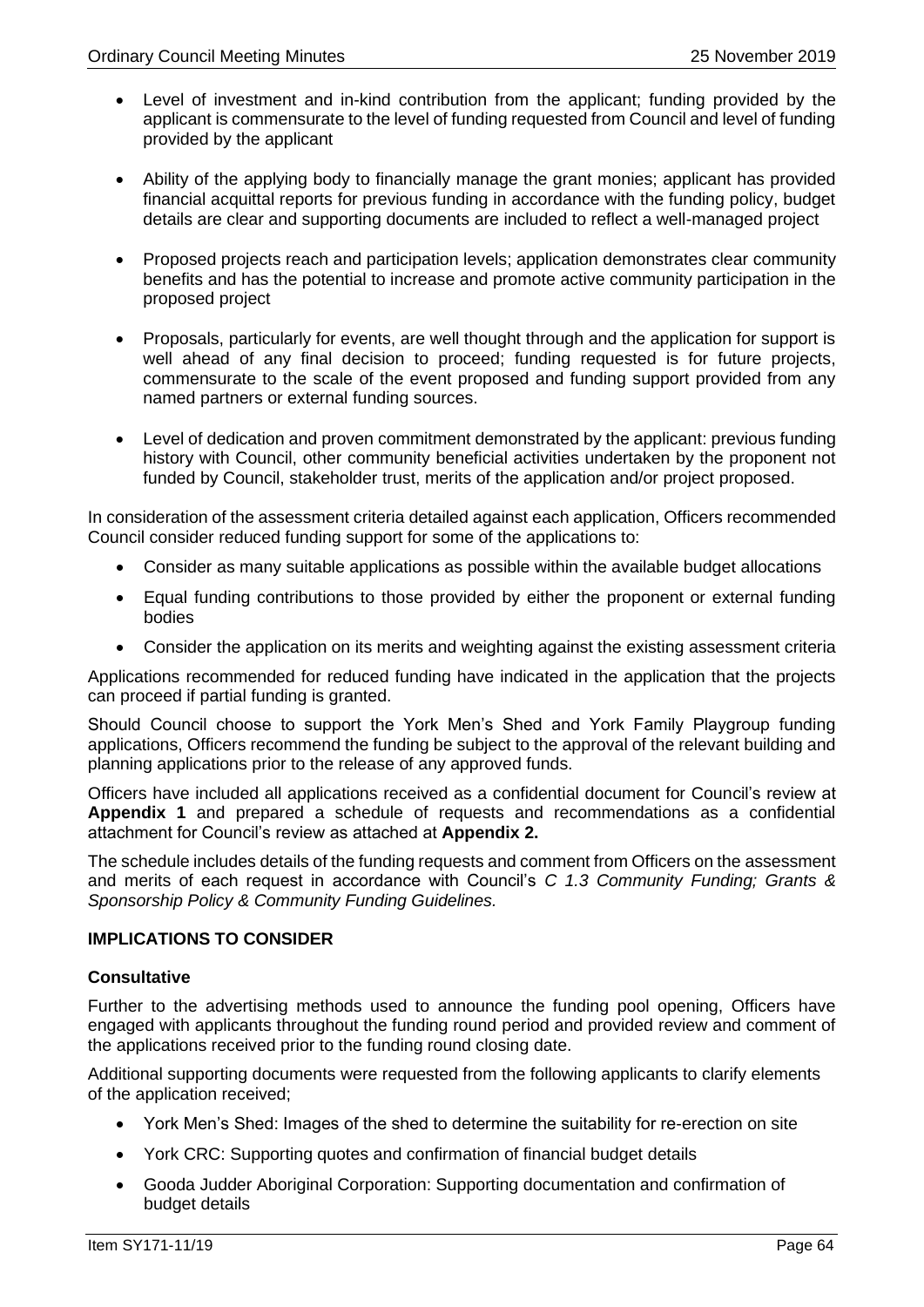Since this time, Officers received supporting documentation from York Men's Shed & Gooda Judder Aboriginal Corporation.

Further consultation with each proponent will take place following Council's resolution as the projects and events progress to delivery.

# **Strategic**

Strategic Community Plan 2018 – 2028

*The Council's strategic priorities over the next ten years are:*

- *Advancing selected community partnership-based projects*
- *Achieving change via strong community networks and action*

# **Policy Related**

*C1.3 Community Funding; Grants & Sponsorship Policy*

*Clause 3.1 The Council will consider applications made under the following general headings for projects which:*

- *encourage general involvement in local activities including sport.*
- *assist a community group to expand their ability to provide support for community and individual health and wellbeing.*
- *events which have been developed for local community enjoyment. Note: these are events not developed to leverage tourism or economic development benefit but having more of a purely community enjoyment focus.*

# **Financial**

The total eligible community funding requests received through this round is \$31,165.

Applications can be considered from the following Community Funding pools which have a combined available budget allocation of \$34,450:

| <b>Budget</b>                  | <b>GL Account</b> | Available Budget | <b>Funding Requested</b> |
|--------------------------------|-------------------|------------------|--------------------------|
| Youth                          | 109158            | \$4,250          | \$7,933                  |
| Sporting                       | 113167            | \$5,900          | \$6,263                  |
| Area Promotion                 | 132145            | \$10,800         | \$3,500                  |
| <b>Festivals Assistance</b>    | 132150            | \$10,500         | \$11,469                 |
| <b>Education &amp; Welfare</b> | 69101             | \$3,000          | \$2,000                  |
| <b>Totals</b>                  |                   | \$34,450         | \$31,165                 |

Since the last round of community funding in May 2019, funding support of \$5,330 has been provided to six different groups and businesses for initiatives and projects that have occurred prior to the opening of the second round of funding.

These requests have been small in monetary value and often the request includes in kind use of a Shire facility or reserve, with funding approved in accordance with the applicable CEO delegated authority. The equivalent in kind value costs and cash contributions made have been deducted from the above budget allocations, with a remaining available balance in the funding pool of \$34,450.

Officers acknowledge in future years, work to develop and include in the community funding program an ad hoc / quick response grant application process could be beneficial to capture these small grant requests that occur outside funding rounds and often require a quick response. This approach could also allow the Shire to nominate and/or allocate a nominated budget from the above funding pools to consider these one-off requests.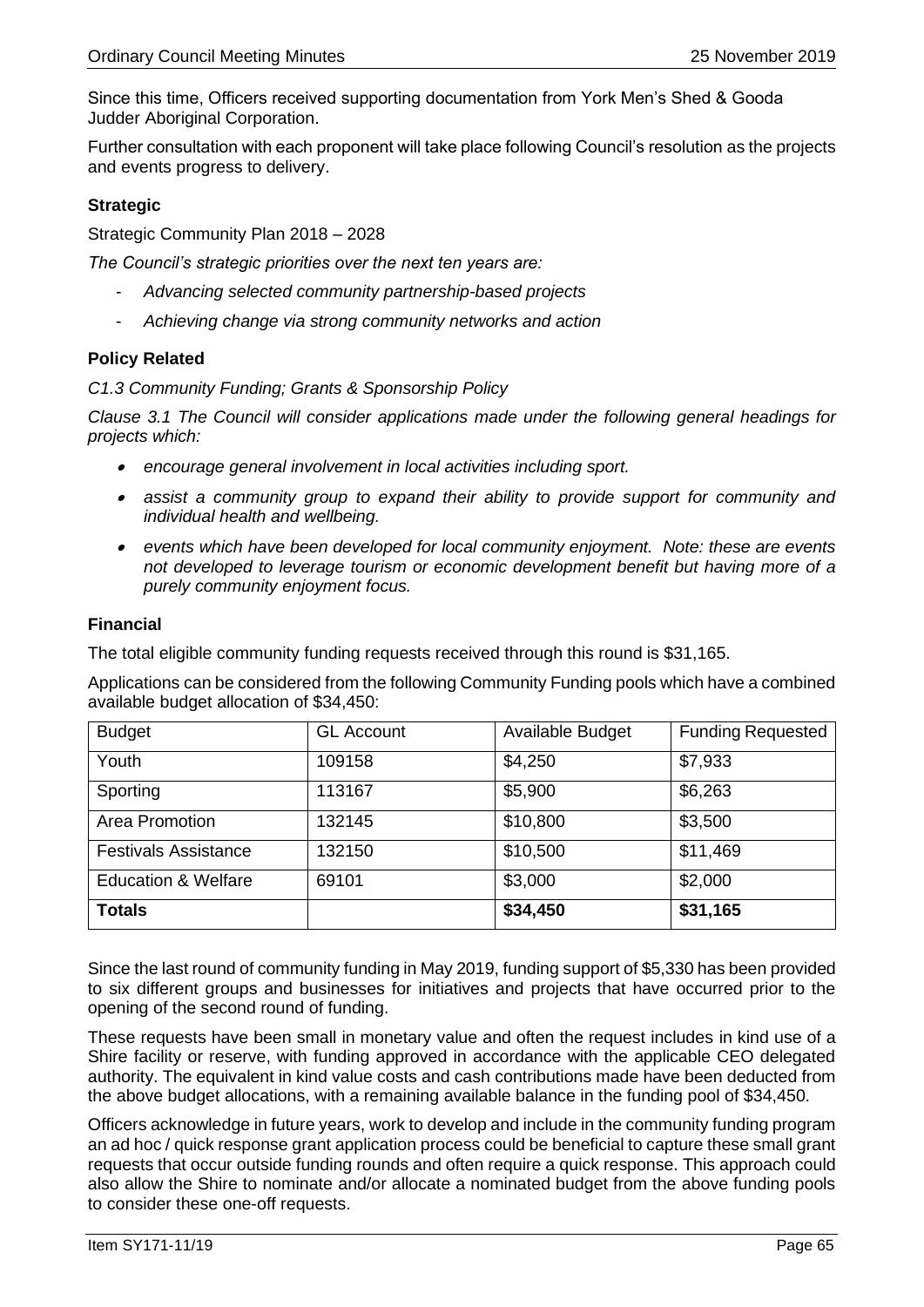All successful applicants will be required to provide financial acquittals detailing how the monies were spent in accordance with Council's *C 1.3 Community Funding: Grants & Sponsorship Policy*.

# **Legal and Statutory**

Officers note applications received from the York Men's Shed and York Family Playgroup require both development and building applications prior to any works commencing and have advised both applicants of the same.

Officers have also requested supporting images from the York Men's Shed to accompany their funding application to reflect the current condition of the shed donated to determine its suitability for re- assembling on site. Officers have also requested York Family Playgroup provide supporting information to detail the site proposed for the shade sails to assist determine the areas suitability for the project proposed.

All Council supported events would still need to comply with and be assessed against any statutory policies and legislations.

# **Risk Related**

Should Council resolve to support the proposed Officer recommendation, the community funding pool and its available budget/s will be significantly reduced for the remainder of the financial year. This could impact the Shire's reputational risk and its ability to fund significant projects that may be presented later in the 2020 year.

Officers consider this reputational risk as low in consideration of the significant support Council has provided to a range of community activities and projects across the financial year to date.

# **Workforce**

Some works assistance may be required to support some requests to prepare sites for event use however can be managed within the recommended funding amounts detailed in this report.

# **VOTING REQUIREMENTS**

**Absolute Majority: Yes**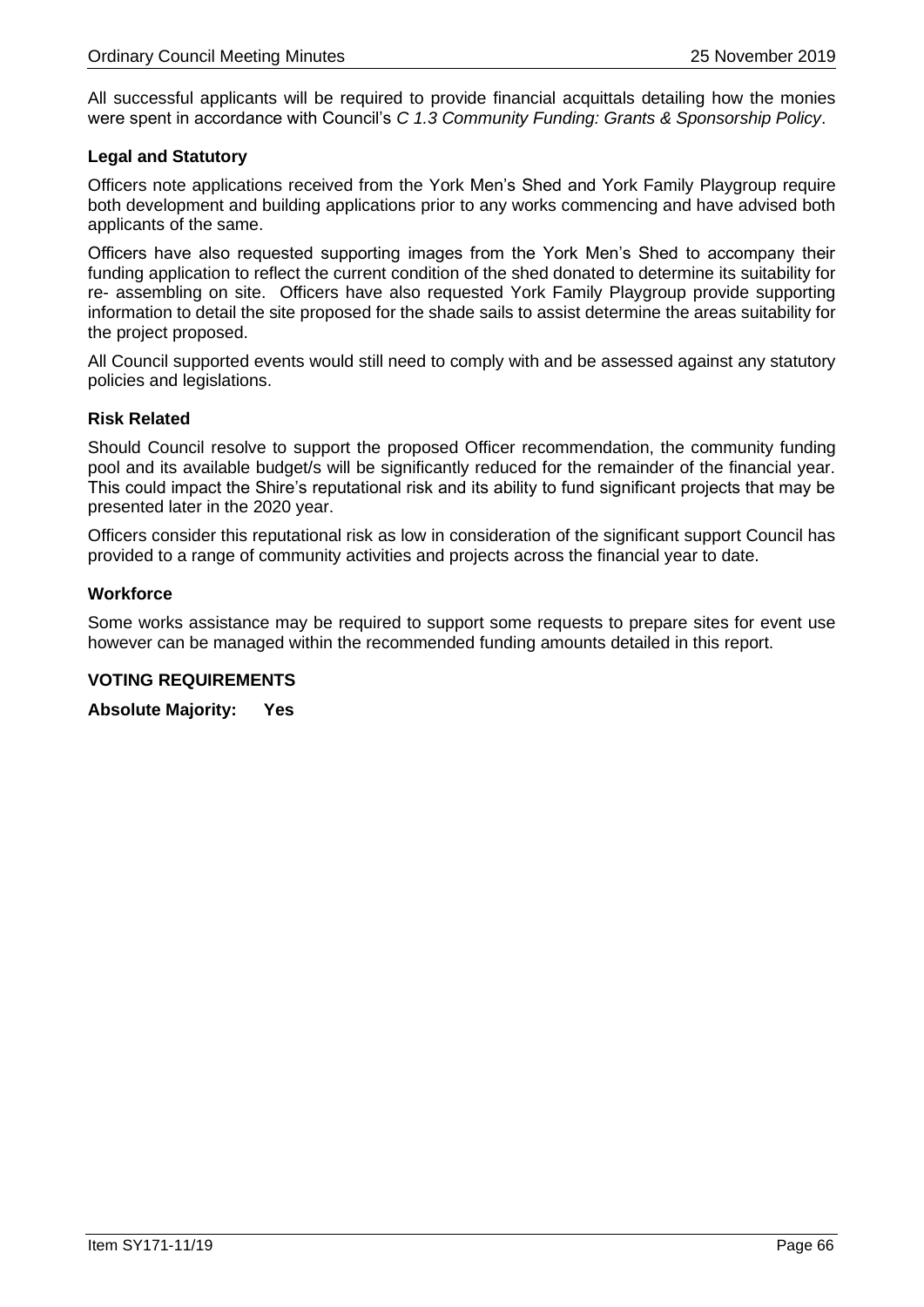| 311119                                                                                                        | <b>RESOLUTION</b>                                                             |                                          |
|---------------------------------------------------------------------------------------------------------------|-------------------------------------------------------------------------------|------------------------------------------|
|                                                                                                               | <b>Moved: Cr Denese Smythe</b>                                                | Seconded: Cr Pam Heaton                  |
|                                                                                                               | <b>That Council:</b>                                                          |                                          |
| Approves the following funding requests as cash contributions as part of the 2019/20<br>1.<br>financial year: |                                                                               |                                          |
|                                                                                                               | <b>York District High School</b>                                              | \$2,000                                  |
|                                                                                                               | <b>York Rose Patchwork &amp; Quilters</b><br>$\bullet$                        | \$750                                    |
|                                                                                                               | York Men's Shed                                                               | \$2,000                                  |
|                                                                                                               | <b>York RSL</b><br>$\bullet$                                                  | \$400                                    |
|                                                                                                               | <b>York Family Playgroup</b><br>$\bullet$                                     | \$3,000                                  |
|                                                                                                               | <b>York Swimming Club</b><br>$\bullet$                                        | \$2,500                                  |
|                                                                                                               | <b>York Community Resource Centre</b><br>$\bullet$                            | \$2,790                                  |
|                                                                                                               | <b>York Garden Club</b><br>$\bullet$                                          | \$500                                    |
|                                                                                                               | <b>York Netball Club</b>                                                      | \$2,028                                  |
|                                                                                                               | <b>Gooda Judder Aboriginal Corporation</b>                                    | \$2,000                                  |
| 2.                                                                                                            | Notes all activities funded will be delivered before July 1, 2020.            |                                          |
| 3.                                                                                                            | Notes that relevant legislative requirements are to be met by the applicants. |                                          |
|                                                                                                               |                                                                               | <b>CARRIED BY ABSOLUTE MAJORITY: 7/0</b> |

*Reason – To ensure that construction projects are approved under the relevant legislative requirements.*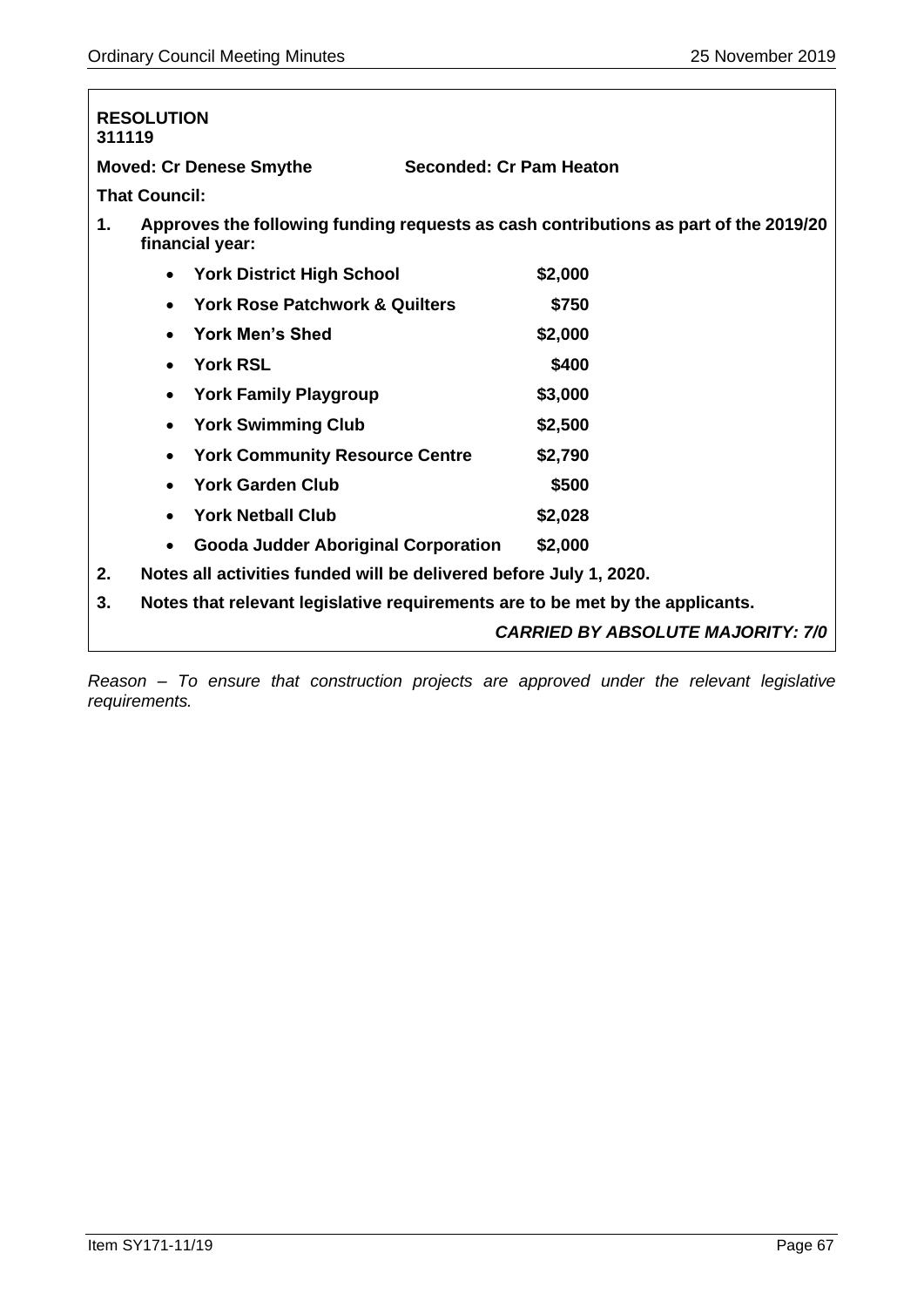# **SY172-11/19 LGIS 2019 SURPLUS DISTRIBUTION**

| <b>File Number:</b>                         | <b>FI.INS</b>                                                                 |  |
|---------------------------------------------|-------------------------------------------------------------------------------|--|
| Author:                                     | Tabitha Bateman, Finance Manager                                              |  |
| <b>Authoriser:</b>                          | Suzie Haslehurst, Executive Manager, Corporate & Community<br><b>Services</b> |  |
| <b>Previously before</b><br><b>Council:</b> | <b>Not Applicable</b>                                                         |  |
| <b>Appendices:</b>                          | <b>Correspondence - LGIS Surplus Distribution 2019</b><br>1.                  |  |

## **NATURE OF COUNCIL'S ROLE IN THE MATTER**

Executive

## **PURPOSE OF REPORT**

The purpose of this report is to provide Council with details regarding the Local Government Insurance Services (LGIS) surplus distribution for 2019 and seeks Council's approval regarding the allocation of the funds.

## **BACKGROUND**

LGIS is a member-owned self-insurance scheme which provides insurance services to the majority of local governments in Western Australia including the Shire of York. When performance results exceed target levels, whether as a result of good claims management and risk mitigation or a lower than anticipated number of claims throughout the year, the surplus is returned to participating members.

In previous years, the surplus was deposited into the Shire's bank and allocated to risk mitigation projects. For the 2019/20 financial year however, it was the decision of the LGIS board that each Local Government, by determination of an ordinary Council meeting, should be given the opportunity to decide how they wished to apply any surplus share.

## **COMMENTS AND DETAILS**

In August 2019, the Western Australian Local Government Association (WALGA) wrote to the Shire of York on behalf of the LGIS Board to advise of the likely surplus to be reported for the 2018/19 year and requested the Shire to formalise use of the funds by Council Resolution prior to utilising the surplus funds. The options available to Council were either receiving the refund as an electronic transfer or opting for LGIS to retain the funds to offset insurance premiums for next year.

On 22 October 2019, following final determination of the surplus, LGIS advised that the Shire of York was due to receive \$23,528 and confirmed that prior to payment, a resolution of Council would be required.

# **OPTIONS**

## *Receive the refund as an electronic transfer*

It is recommended that the annual surplus distribution be received as cash via electronic transfer and that following receipt of the funds, the Chief Executive Officer be authorised to determine an appropriate allocation of the funds and report back to Council at either the midyear budget review or the finance and costing review.

In previous years, any surplus received has been receipted into municipal revenue and any necessary budget amendments were included as part of the midyear budget review. Council has the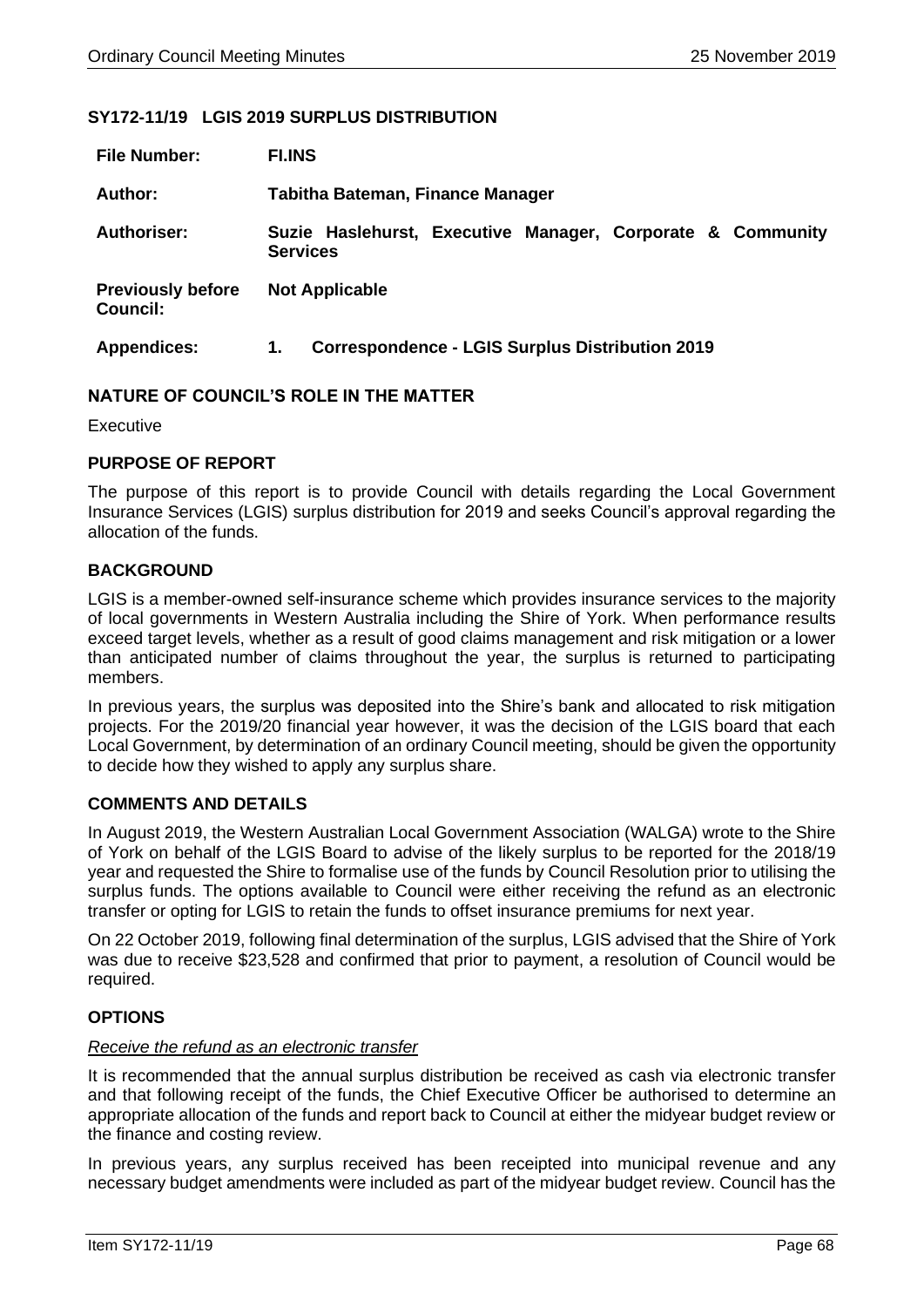option of again receiving the full amount and allocating the funds to a specific project either already funded in the budget, resulting in year end savings, or to a new project.

# *Request LGIS to hold the amounts in trust for risk mitigation activities*

Council can, if it chooses, request LGIS to hold the funds for allocation to future risk mitigation activities. In the past, the Shire has utilised funds from the members' funding pool for projects such as risk management training and the development of a Risk Management Plan and review process, updating emergency evacuation plans for Shire facilities, purchase and installation of the chemical eyewash at the swimming pool, annual flu vaccinations and health checks including skin cancer screening for staff.

## *Request LGIS retain the funds to offset future insurance costs*

Council could choose to forego payment of the surplus funds this year and instead use the funds to offset insurance costs in the 2020/21 budget. While the payment represents less than half a percent of this year's rates, the offset could reduce the impact of the rate rise for 2020/21.

Officers are proposing that the refund is received and the funds are quarantined for the purpose of risk initiatives and improvements.

# **IMPLICATIONS TO CONSIDER**

## **Consultative**

LGIS Board

WALGA

## **Strategic**

Theme 5 Strong and Effective Leadership

5.1 Effective and informed governance and decision-making 5.4 Open and accountable systems

# **Policy Related**

G 4.3 Financial Planning and Sustainability

# **Financial**

The determination of the LGIS surplus funds could mean an increase to income of \$23,528 which can either be receipted as additional revenue in the 2019/20 financial year or used to offset the costs of an unfunded project to be determined. The surplus distribution, while not large in comparison to the overall budget, could assist in meeting any unbudgeted and/or over expenditures. Alternatively, Council could decide to use these funds to offset insurance costs in the 2020/21 financial year.

Officers are recommending a full refund of the surplus via electronic transfer which would be allocated to GL 42221 – Reimbursements. The adopted budget allocated \$500 to this account. Pending Council's decision, a budget amendment will be included as part of the midyear budget review if required.

## **Legal and Statutory**

Not applicable

# **Risk Related**

There appears to be no risk implications associated with this report however, openness and accountability are imperative in day to day activities of the Shire and in Council's decision-making processes, especially when pertaining to the expenditure of public money. The regular finance and costing reviews and the statutory Midyear Budget Review, the results of which are reported to the Audit and Risk Committee and Council, assist in control over the Shire's finances.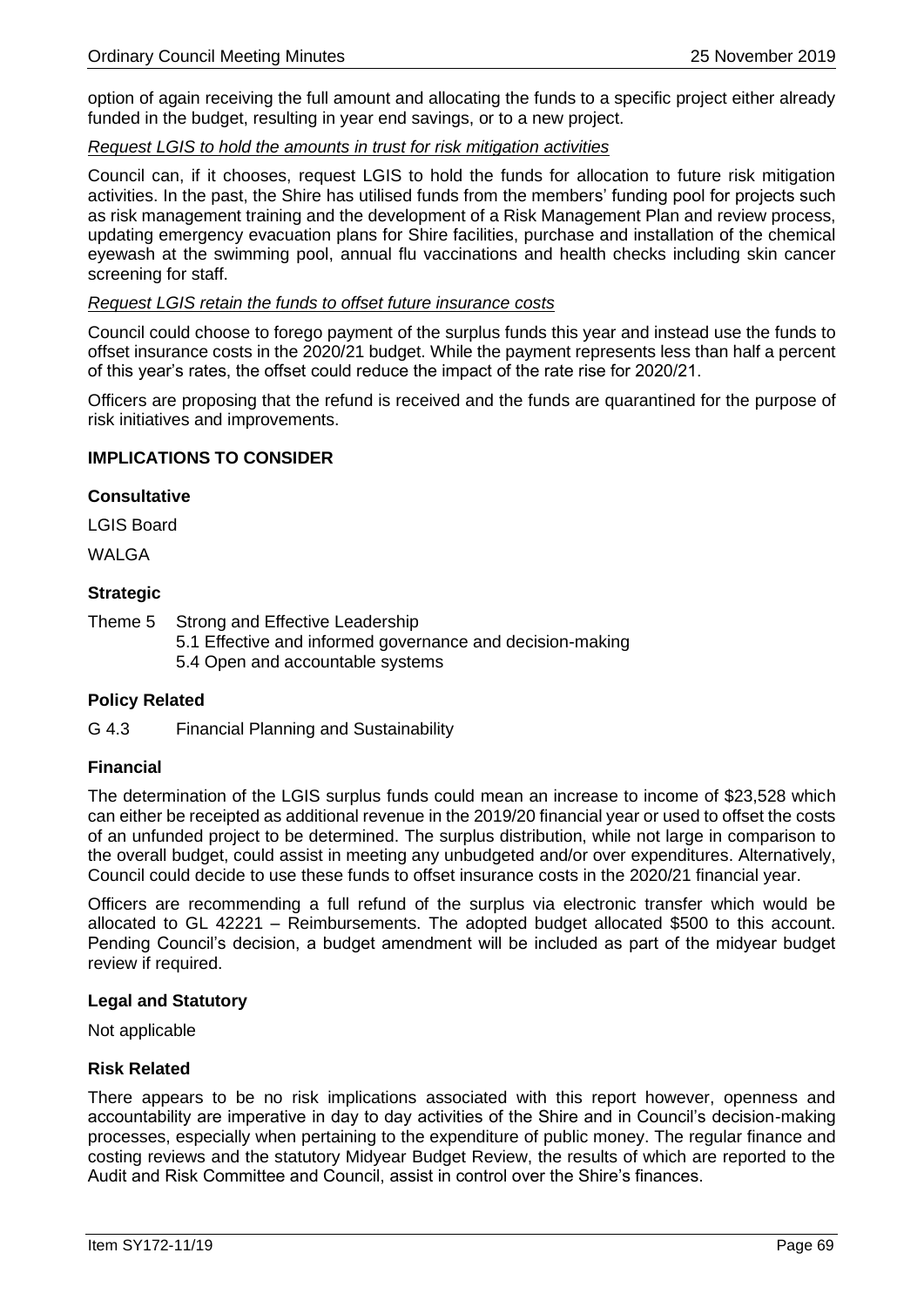# **Workforce**

There are no immediate implications as a result of the recommendation.

# **VOTING REQUIREMENTS**

**Absolute Majority: No**

**RESOLUTION 321119**

**Moved: Cr Kevin Trent Seconded: Cr David Wallace**

**That Council:**

- **1. Receives the advice from the LGIS Board and accepts \$23,528 to be refunded via electronic transfer, being the Shire of York's share of the LGIS surplus for 2019.**
- **2. Requests the surplus funds to be quarantined for the purpose of risk initiatives and improvements to be determined by the Chief Executive Officer.**

*CARRIED: 7/0*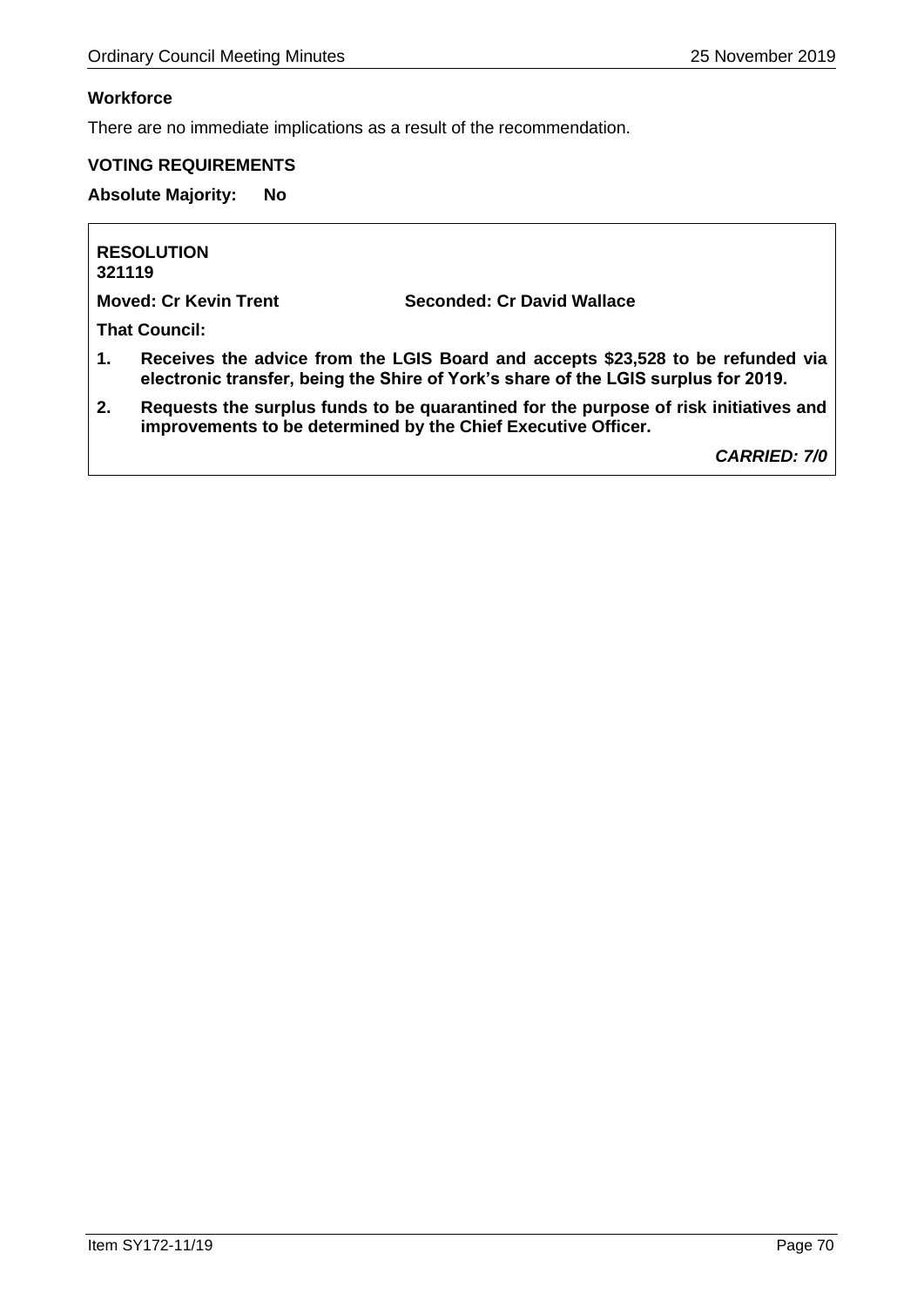## **SY173-11/19 OUTSTANDING RATES AND CHARGES - PAYMENT AGREEMENTS**

| <b>File Number:</b>                         | <b>FI.DRS.3.1</b>                                                                |  |
|---------------------------------------------|----------------------------------------------------------------------------------|--|
| Author:                                     | Anneke Birleson, Finance Officer (Rates & Debtors)                               |  |
| Authoriser:                                 | Suzie Haslehurst, Executive Manager, Corporate & Community<br><b>Services</b>    |  |
| <b>Previously before</b><br><b>Council:</b> | 28 October 2019                                                                  |  |
| <b>Appendices:</b>                          | Summary of Agreement Applications - November 2019 -<br>1.<br><b>Confidential</b> |  |

## **NATURE OF COUNCIL'S ROLE IN THE MATTER**

Executive

# **PURPOSE OF REPORT**

The purpose of this report is to provide Council with details regarding three payment arrangement applications the Shire has received, that do not qualify under Delegation DE3-3.

This report seeks Council's approval to accept the officer recommendations regarding the proposed arrangements, as detailed in Confidential Appendix 1.

## **BACKGROUND**

At the Ordinary Council Meeting held on 25 February 2019, Council resolved to accept a revised Finance Policy F1.1 Revenue Collection.

The Policy and Delegation 3-3 authorises the Chief Executive Officer to accept payment arrangements, for outstanding rates and charges where there are no arrears and the balance will be paid in full by 30 June of the relevant financial year. Any applications outside this scope must be presented to Council for review and acceptance or rejection. Any application for a payment arrangement relating to sundry debtor charges must be referred to Council as there is currently no delegation.

# **COMMENTS AND DETAILS**

Council has considered fifteen (15) applications for the 2019/20 financial year.

The Shire has received a further seven applications for the 2019/20 financial year that do not qualify under DE3-3 and therefore, require Council consideration.

The applicants are claiming financial difficulties as a result of their current circumstances.

Confidential Appendix 1 details the current debts and a brief reason why the debtor cannot meet the standard payment options. The table also provides an officer recommendation for each application.

Applications are assessed on a case by case basis, taking into consideration people's circumstances, in accordance with policy F1.1 Principle (c).

Any application that is approved is subject to the condition where any default may result in legal action for debt recovery without further notice. Debtors (excluding pensioners and sundry debts) are also made aware that interest continues to accrue.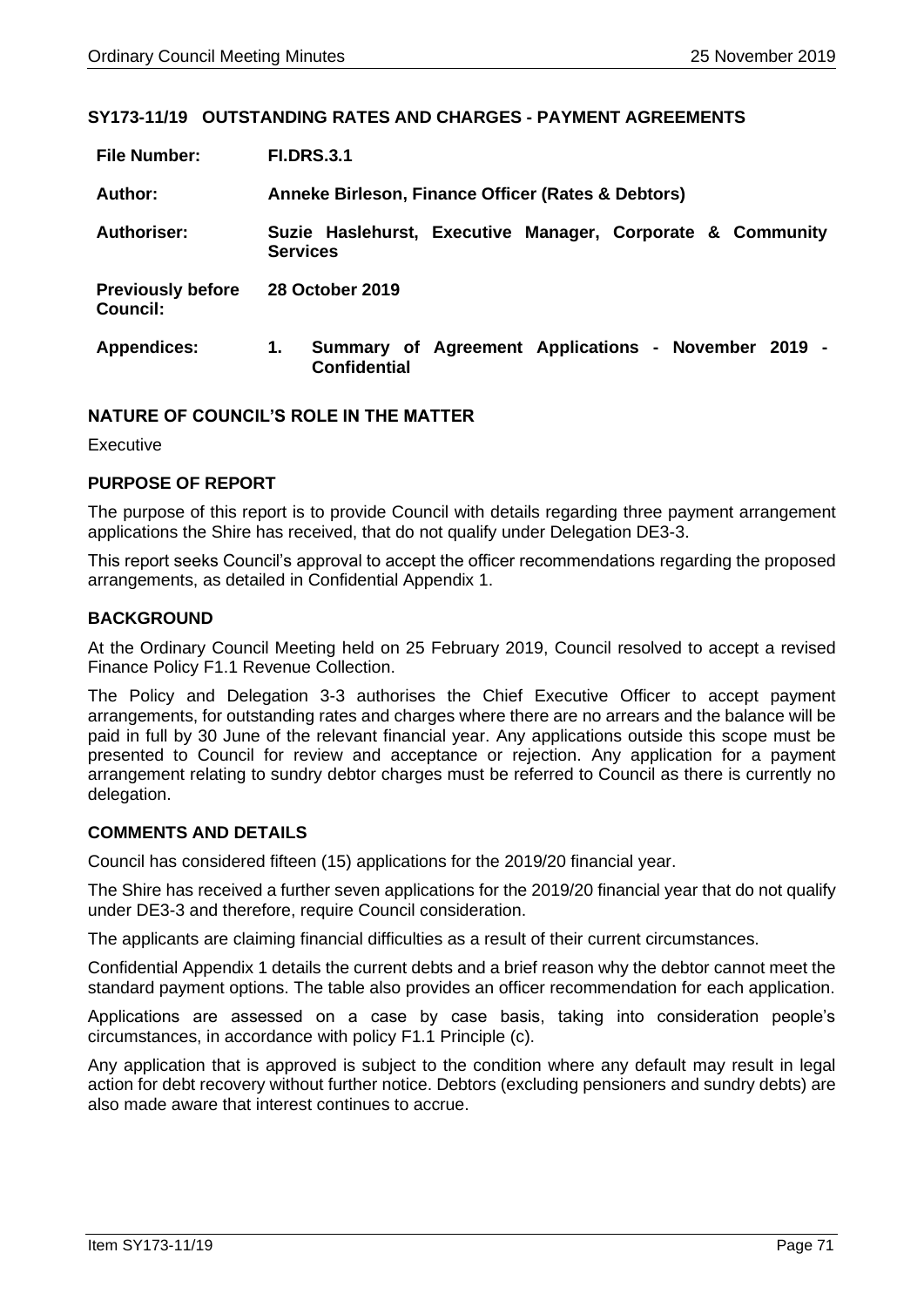# **OPTIONS**

Council could elect to approve or reject the officer recommendation. However, officers have worked with the applicants regarding their current financial circumstances and ability to pay. One of the principles of the revenue collection policy is that people's circumstances are taken into account.

## **IMPLICATIONS TO CONSIDER**

## **Consultative**

Not Applicable

# **Strategic**

Theme 5: Strong Leadership and Governance

5.3 The Shire's public finances are sustainable in the short and long-term.

## **Policy Related**

F1.1 Revenue Collection

DE3-3 Agreement as to Payment of Rates and Service Charges

## **Financial**

The total debt associated with the payment arrangements relating to rates and charges, as at 31 October 2019 is \$29,916.90.

This represents approximately 0.89% of the outstanding rates and charges as at 31 October 2019.

## **Legal and Statutory**

## *Local Government Act 1995*

## *6.49. Agreement as to payment of rates and service charges*

*A local government may accept payment of a rate or service charge due and payable by a person in accordance with an agreement made with the person.*

## **Risk Related**

The Financial Risk is Minor (2).

The Likelihood of Recurrence is Possible (3).

The overall risk rating is Moderate (6).

The risk can be considered acceptable as there is a policy in place to control and manage the risk. Should any debtors default on their arrangement, legal action can be taken to recover the due amounts.

The financial risk reduces as debts are paid.

# **Workforce**

The scope of this report will have a minor impact on the workforce, relating to ongoing monitoring of payments.

## **VOTING REQUIREMENTS**

**Absolute Majority: No**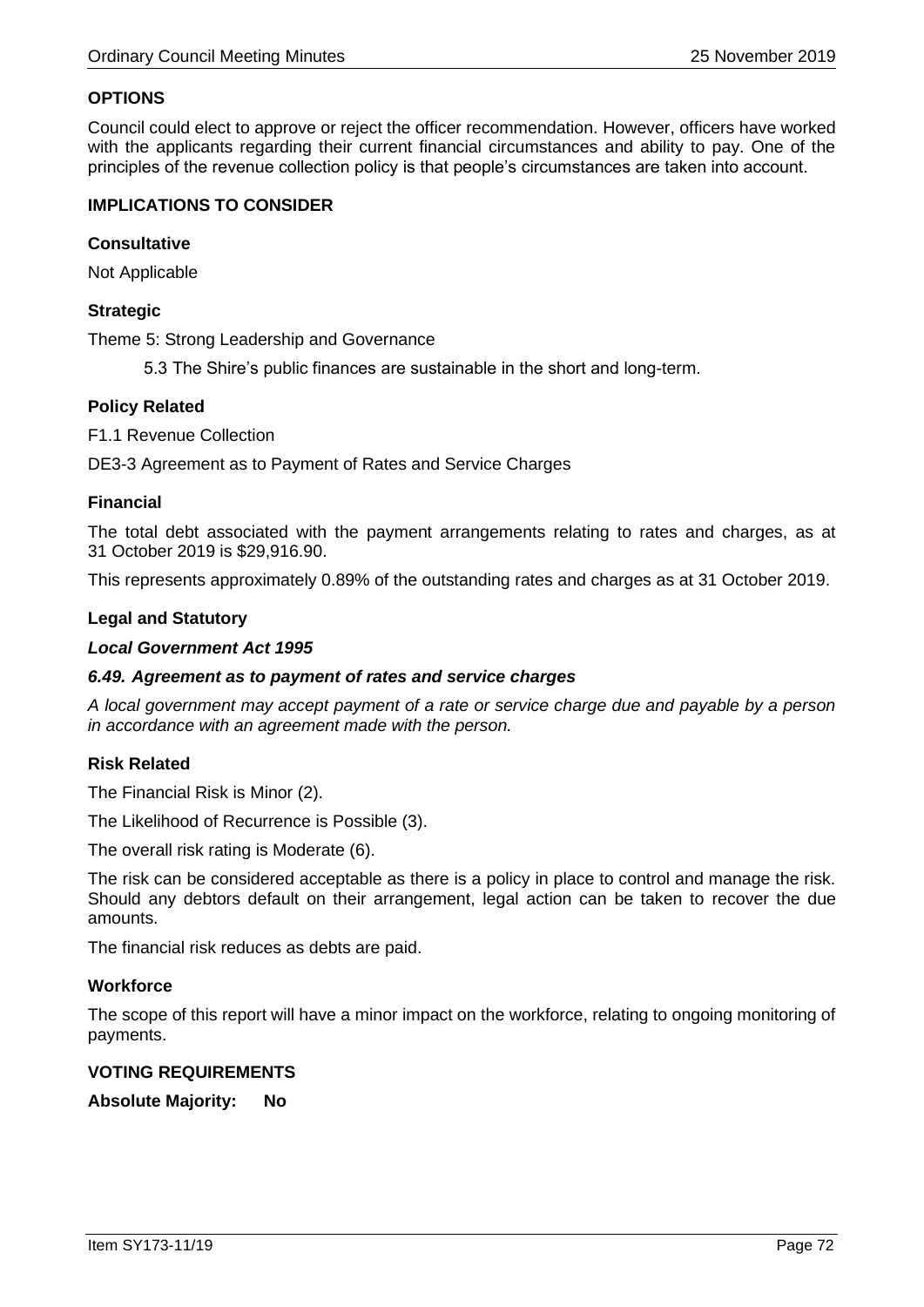## **RESOLUTION 331119**

**Moved: Cr Kevin Trent Seconded: Cr Pam Heaton**

**That Council approves the applications for a payment agreement as detailed within Confidential Appendix 1, with the condition that any default may result in legal action.**

*CARRIED: 7/0*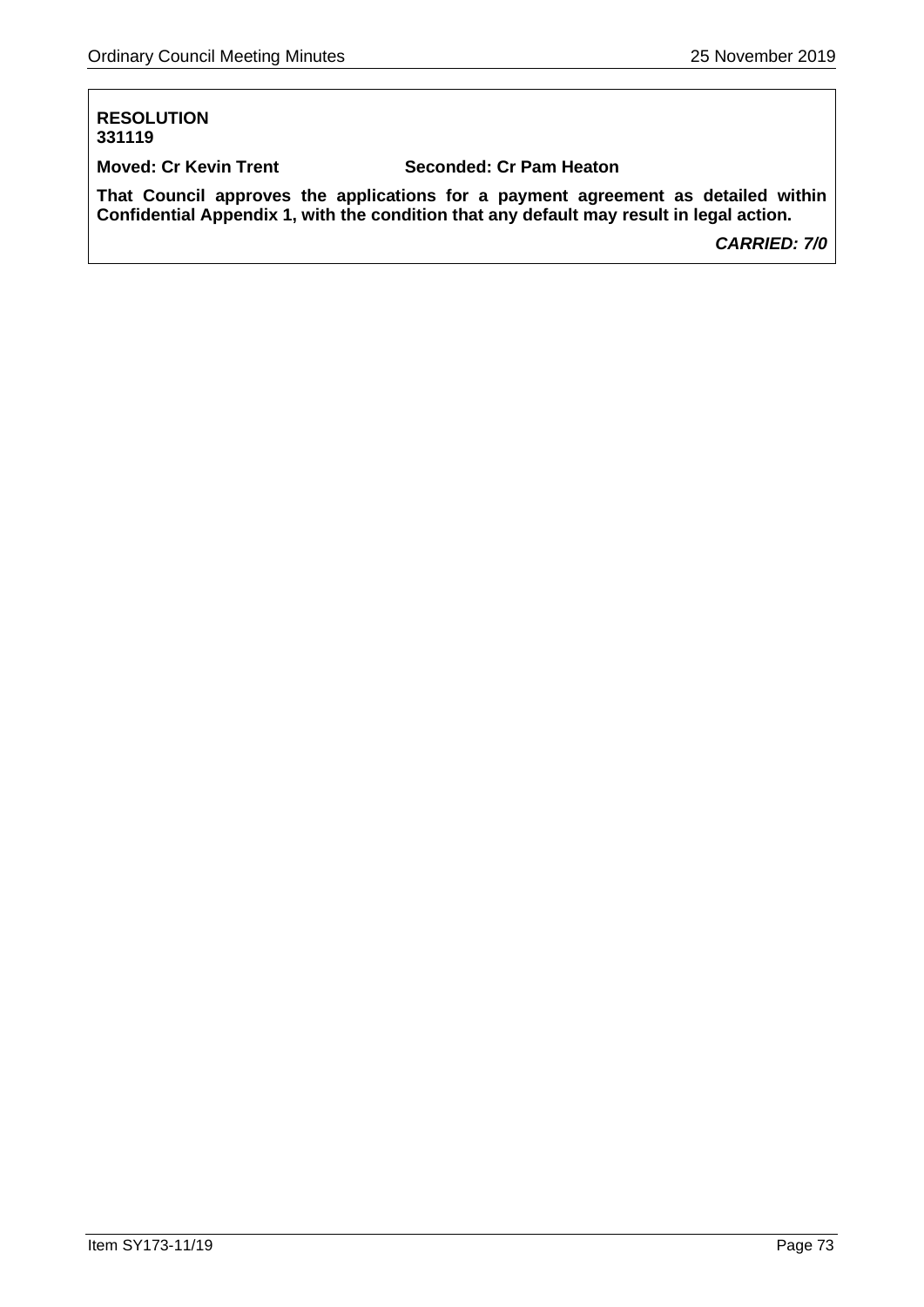## **SY174-11/19 REQUEST FOR WRITE OFF - RATES AND CHARGES**

| <b>File Number:</b>                         | <b>FI.RTS.13</b>                                                              |  |  |  |  |
|---------------------------------------------|-------------------------------------------------------------------------------|--|--|--|--|
| Author:                                     | Anneke Birleson, Finance Officer (Rates & Debtors)                            |  |  |  |  |
| <b>Authoriser:</b>                          | Suzie Haslehurst, Executive Manager, Corporate & Community<br><b>Services</b> |  |  |  |  |
| <b>Previously before</b><br><b>Council:</b> | <b>Not Applicable</b>                                                         |  |  |  |  |
| <b>Appendices:</b>                          | <b>Nil</b>                                                                    |  |  |  |  |

## **NATURE OF COUNCIL'S ROLE IN THE MATTER**

Executive

### **PURPOSE OF REPORT**

The purpose of this report is to provide Council with background information in relation to rates for one (1) property.

This report seeks approval for the amount to be written off.

### **BACKGROUND**

The 2019/20 rates and charges were issued on 26 July 2019. The rate notice for A13101 was mailed to a local real estate agent that was managing the property as a rental.

Neither the owner nor the agent informed the Shire prior to the issue date, that the property was no longer under their management.

On 5 August 2019, the real estate agent contacted the Shire and confirmed they were no longer the managing agent. Officers requested they forward the notice to the owner, which they stated they would.

On 24 September 2019, a final notice was issued to the owner at their last known postal address. Payment was made on 15 October 2019. The interest that had accrued prior to payment totalled \$12.59.

On 1 November 2019, officers received a call from the owner requesting the interest be written off. The reasons being he did not receive the first notice and paid as soon as he received the final notice, after he returned from a long work project. He has always previously paid on time.

## **COMMENTS AND DETAILS**

Considering the owner's circumstances, the possibility that he may not have received the first notice and that he usually pays on time, it could be considered a reasonable request to write off the small amount of interest that accrued.

Given the immaterial amount requested to be written off and the inefficiency of bringing such small amounts to Council for consideration, officers are proposing that a new delegation be explored to allow the Chief Executive Officer to write off amounts under a certain limit.

## **OPTIONS**

Council could choose to approve or reject the proposed write off.

The write off could be considered an insignificant amount, where the write off, if approved, will result in the ratepayer having a positive experience with the Shire and likely continue to pay his rates on time.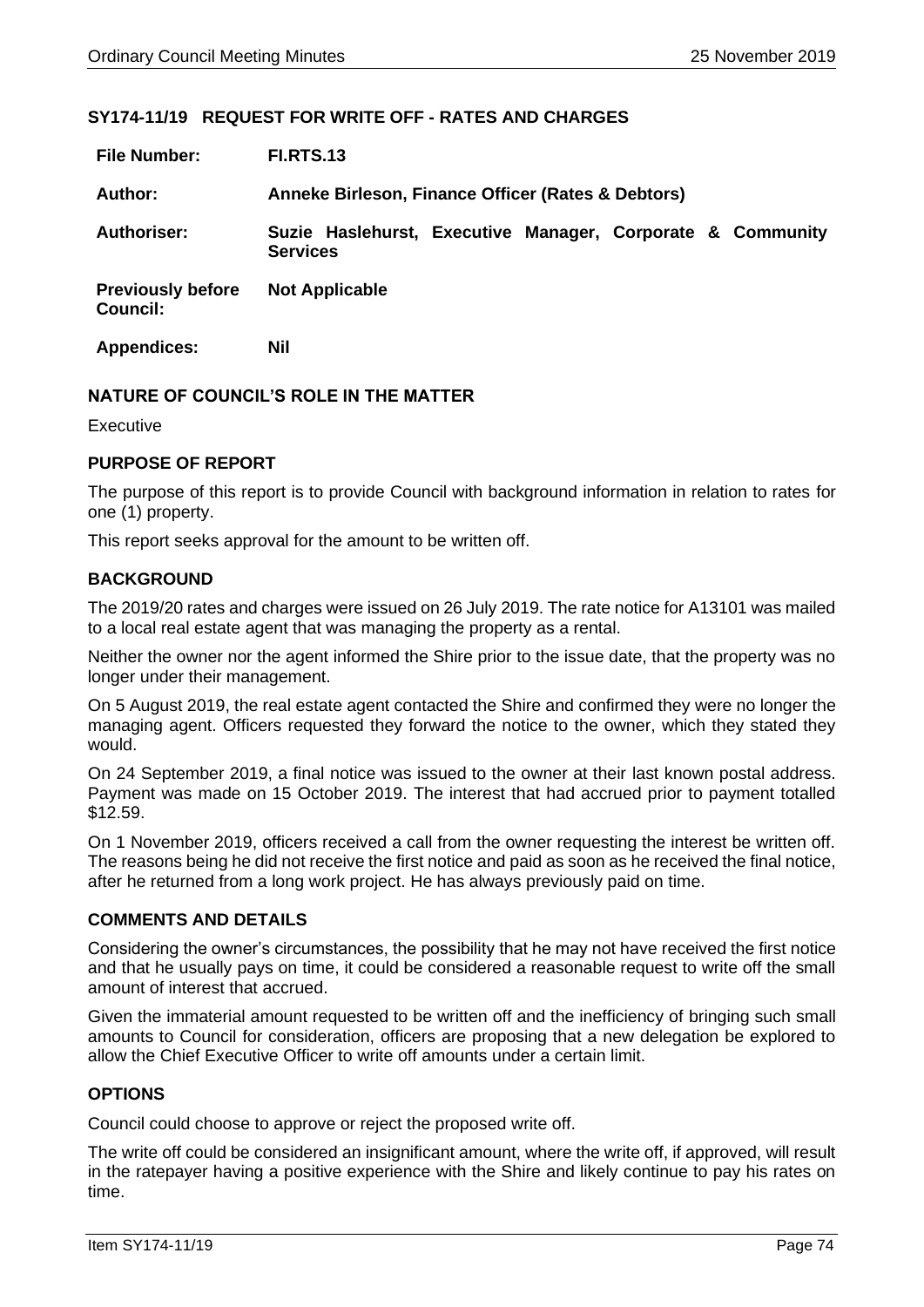## **IMPLICATIONS TO CONSIDER**

## **Consultative**

Not Applicable

## **Strategic**

Theme 5: Strong Leadership and Governance

- 5.3 The Shire's public finances are sustainable in the short and long-term.
- 5.4 There is a major focus on systems which improve and maintain accountability and transparency.

## **Policy Related**

There is currently no policy or delegation for the write off of rates and charges.

## **Financial**

If Council approves the write off it would result in a reduction in income of approximately \$12.59 and is considered immaterial.

## **Legal and Statutory**

Section 6.12(1)(c) of the Local Government Act permits the Council to write off any amount of money, which is owed to the local government.

## *6.12. Power to defer, grant discounts, waive or write off debts*

- *(1) Subject to subsection (2) and any other written law, a local government may —*
	- *(a) when adopting the annual budget, grant\* a discount or other incentive for the early payment of any amount of money; or*
	- *(b) waive or grant concessions in relation to any amount of money; or*
	- *(c) write off any amount of money, which is owed to the local government.*
	- *\* Absolute majority required.*
- *(2) Subsection (1)(a) and (b) do not apply to an amount of money owing in respect of rates and service charges.*
- *(3) The grant of a concession under subsection (1)(b) may be subject to any conditions determined by the local government.*
- *(4) Regulations may prescribe circumstances in which a local government is not to exercise a power under subsection (1) or regulate the exercise of that power.*

*[Section 6.12 amended by No. 64 of 1998 s. 39.]*

## *6.27. Multiple rating*

*Where —*

- *(a) under the Mining Act 1978 or a Government agreement a person holds in respect of land a mining tenement within the meaning given to that term by that Act or agreement; or*
- *(b) in accordance with the Mining Act 1978 a person holds, occupies, uses or enjoys in respect of land a mining tenement within the meaning given to that term by the Mining Act 1904 3; or*
- *(c) under the Petroleum and Geothermal Energy Resources Act 1967 a person holds in respect of land a permit, drilling reservation, lease or licence, the land the subject of that tenement, permit, drilling reservation, lease or licence is rateable land under this Act notwithstanding that the land may be rateable under this Act in the hands of the holder of another estate in that land.*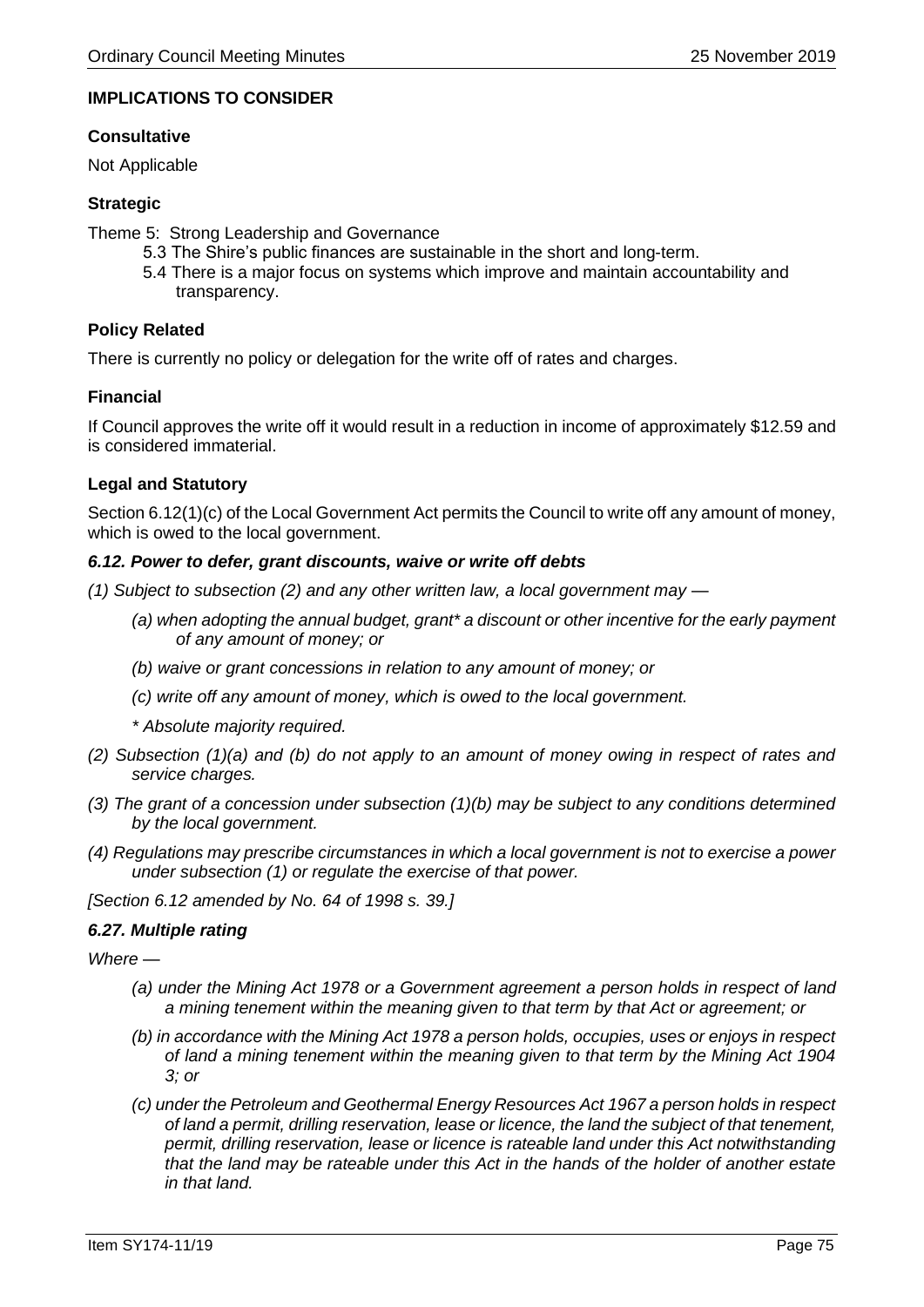*[Section 6.27 amended: No. 35 of 2007 s. 99(3).]*

## **Risk Related**

The Financial Impact is Insignificant (1)

The Likelihood of recurrence is Rare (1)

The Overall Risk Rating is Low (1)

## **Workforce**

The process to carry out the write off has no impact on the existing workforce.

## **VOTING REQUIREMENTS**

## **Absolute Majority: Yes**

**RESOLUTION 341119**

**Moved: Cr Ashley Garratt Seconded: Cr Kevin Trent**

**That Council:**

- **1. Approves the write off amount of \$12.59 for A1310; and**
- **2. Requests the Chief Executive Officer to explore a new delegation to allow write offs by the Chief Executive Officer under delegation, for amounts of interest to a prescribed limit and report back to Council.**

*CARRIED BY ABSOLUTE MAJORITY: 7/0*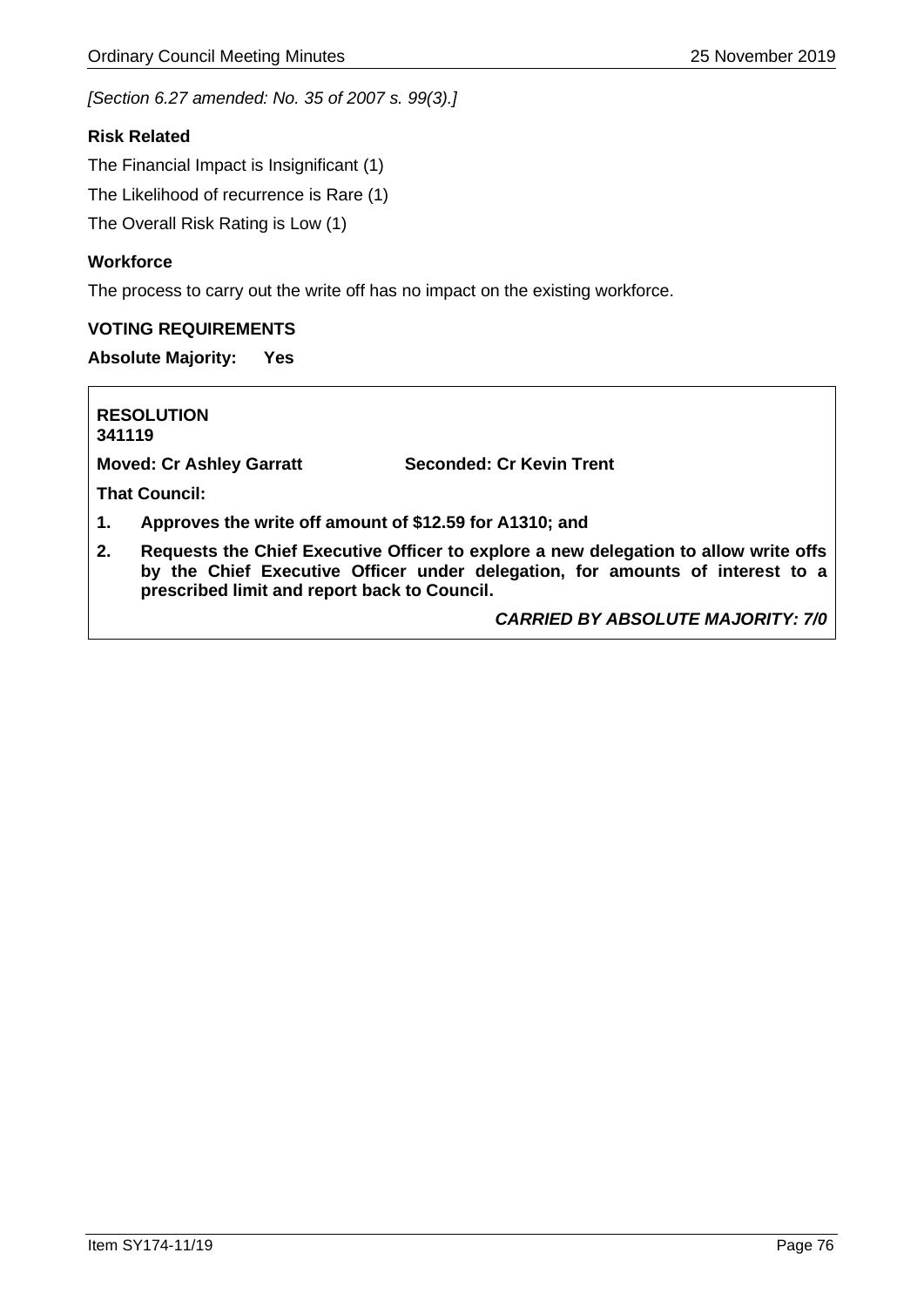### **SY175-11/19 FINANCIAL REPORT FOR OCTOBER 2019**

| <b>File Number:</b>                         | <b>FI.FRP</b>                                                                                                                                      |  |  |  |  |
|---------------------------------------------|----------------------------------------------------------------------------------------------------------------------------------------------------|--|--|--|--|
| Author:                                     | Tabitha Bateman, Finance Manager                                                                                                                   |  |  |  |  |
| Authoriser:                                 | Suzie Haslehurst, Executive Manager, Corporate & Community<br><b>Services</b>                                                                      |  |  |  |  |
| <b>Previously before</b><br><b>Council:</b> | <b>Not Applicable</b>                                                                                                                              |  |  |  |  |
| <b>Appendices:</b>                          | <b>Monthly Financials - October 2019</b><br><b>Creditors Payments Listing - October 2019</b><br><b>Business Card Transactions - September 2019</b> |  |  |  |  |

### **NATURE OF COUNCIL'S ROLE IN THE MATTER**

- Legislative
- Review

## **PURPOSE OF REPORT**

The purpose of financial reporting and the preparation of monthly financial statements is to communicate information about the financial position and operating results of the Shire of York to Councillors and the community and monitors the local government's performance against budgets.

## **BACKGROUND**

Local governments are required to prepare general purpose financial reports in accordance with the *Local Government Act 1995*, the *Local Government (Financial Management) Regulations 1996* and the *Australian Accounting Standards*.

A statement of financial activity and any accompanying documents are to be presented to the Council at an ordinary meeting of the Council within two months after the end of the month to which the statement relates. The Statement of Financial Activity summarises the Shire's operating activities and non-operating activities.

It should be noted that the 2018/19 figures reflected in the following reports are an estimate of the end of year position only and are subject to audit adjustments for the 2018/19 Annual Financial Report.

## **COMMENTS AND DETAILS**

The Financial Report for the period ending 31 October 2019 is presented for Council's consideration and includes the following;

- Monthly Statements for the period ended 31 October 2019
- List of Creditor Payments
- Business Card Statement and Transaction Summary

The following information provides balances for key financial areas for the Shire of York's financial position as at 31 October 2019;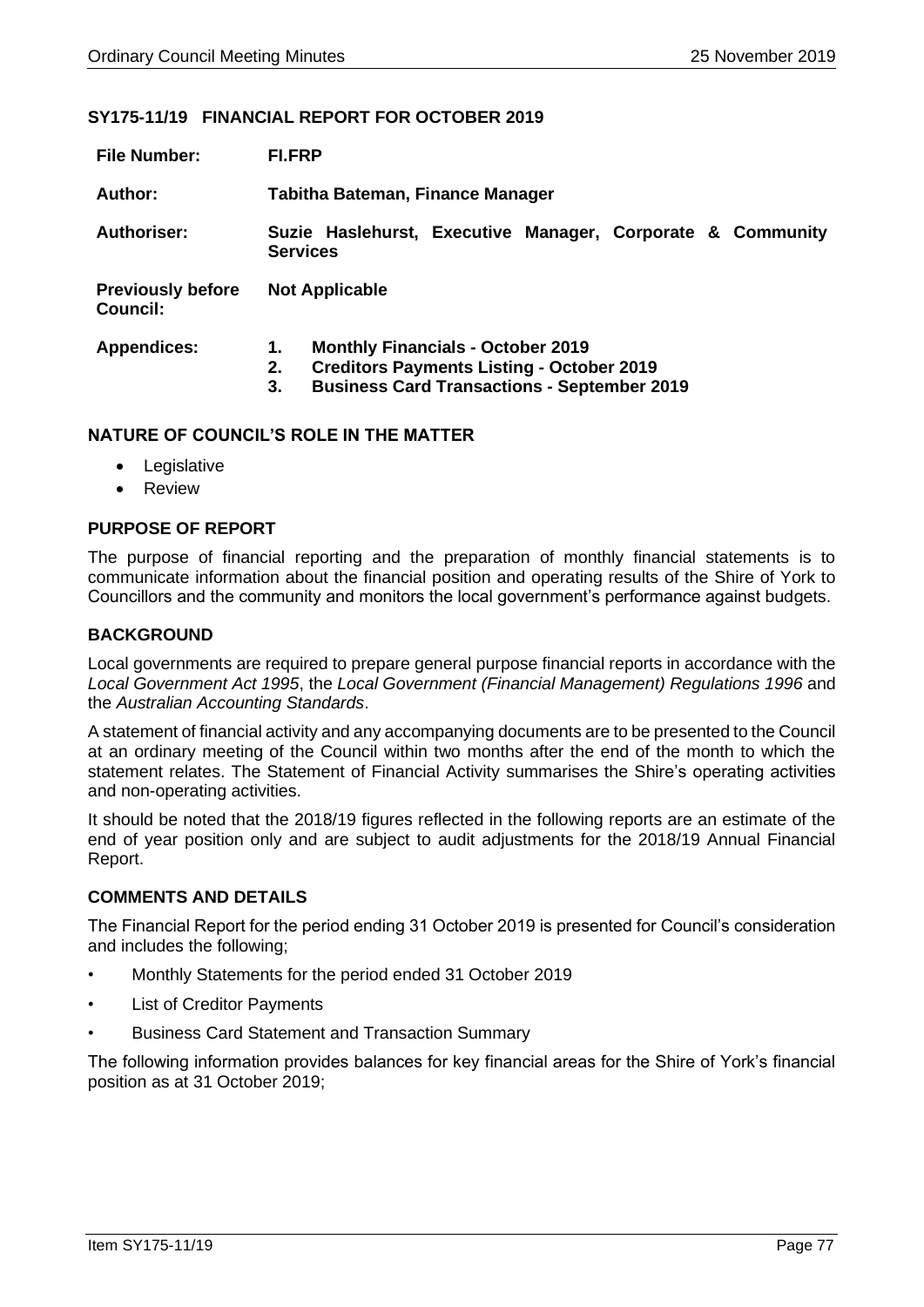## *Outstanding Rates and Services*

The total outstanding rates balance at the end of October was \$3,373,840 compared to \$3,864,460 as at 30 September 2019.

| <b>Current Year</b>                  | <b>Properties</b> | 31/10/2019     | %   | <b>Properties</b> | 31/10/2018     | $\%$ |
|--------------------------------------|-------------------|----------------|-----|-------------------|----------------|------|
| 3 years and over                     | 93                | \$514,010.20   | 15% | 73                | \$473,888.65   | 14%  |
| 2 years and over                     | 105               | \$196,311.00   | 6%  | 112               | \$245,893.32   | 7%   |
| 1 year and over                      | 199               | \$303,912.38   | 9%  | 214               | \$333,932.41   | 10%  |
| <b>Total Prior Years outstanding</b> |                   | \$1,014,233.58 | 30% |                   | \$1,053,714.38 | 30%  |
| <b>Current Rates</b>                 | 1395              | \$2,359,606.81 | 70% | 1369              | \$2,456,371.96 | 70%  |
| <b>Total Rates Outstanding</b>       |                   | \$3,373,840.39 |     |                   | \$3,510,086.34 |      |

A review of outstanding debtors is regularly conducted. In the case of outstanding rates, balances are normally recoupable as the debt is a charge against the property. However, officers are currently dealing with a number of complex issues that require further legal advice. This confidential information and details of the collection process is the subject of a separate report to be presented to Council.

### *Outstanding Sundry Debtors*

Total outstanding sundry debtors as at 31 October 2019 were \$65,774 compared to \$128,475 reported at 30 September 2019. The movement relates to a grant payment received from Department of Fire and Emergency Services during the month. The significant variation from the previous year relates largely to a long outstanding debt written off by Council resolution in June 2019.

| <b>Current Year</b>              | 31/10/2019  | $\%$ | 31/10/2018   | $\frac{9}{6}$ |
|----------------------------------|-------------|------|--------------|---------------|
| 90 days and over                 | \$35,265.22 | 54%  | \$267,737.47 | 42%           |
| 60 days and over                 | \$8,884.70  | 14%  | \$3,907.53   | 0%            |
| 30 days and over                 | \$2,202.56  | 3%   | \$4.48       | $1\%$         |
| Current                          | \$19,421.34 | 30%  | \$154,686.13 | 57%           |
| <b>Total Debtors Outstanding</b> | \$65,773.82 |      | \$426,335.61 |               |

## **OPTIONS**

Not applicable

## **IMPLICATIONS TO CONSIDER**

### **Consultative**

Not applicable

## **Strategic**

Theme 5: Strong and Effective Leadership

- 5.1 Effective and informed governance and decision-making
- 5.3 A financially sustainable Shire
- 5.4 Open and accountable systems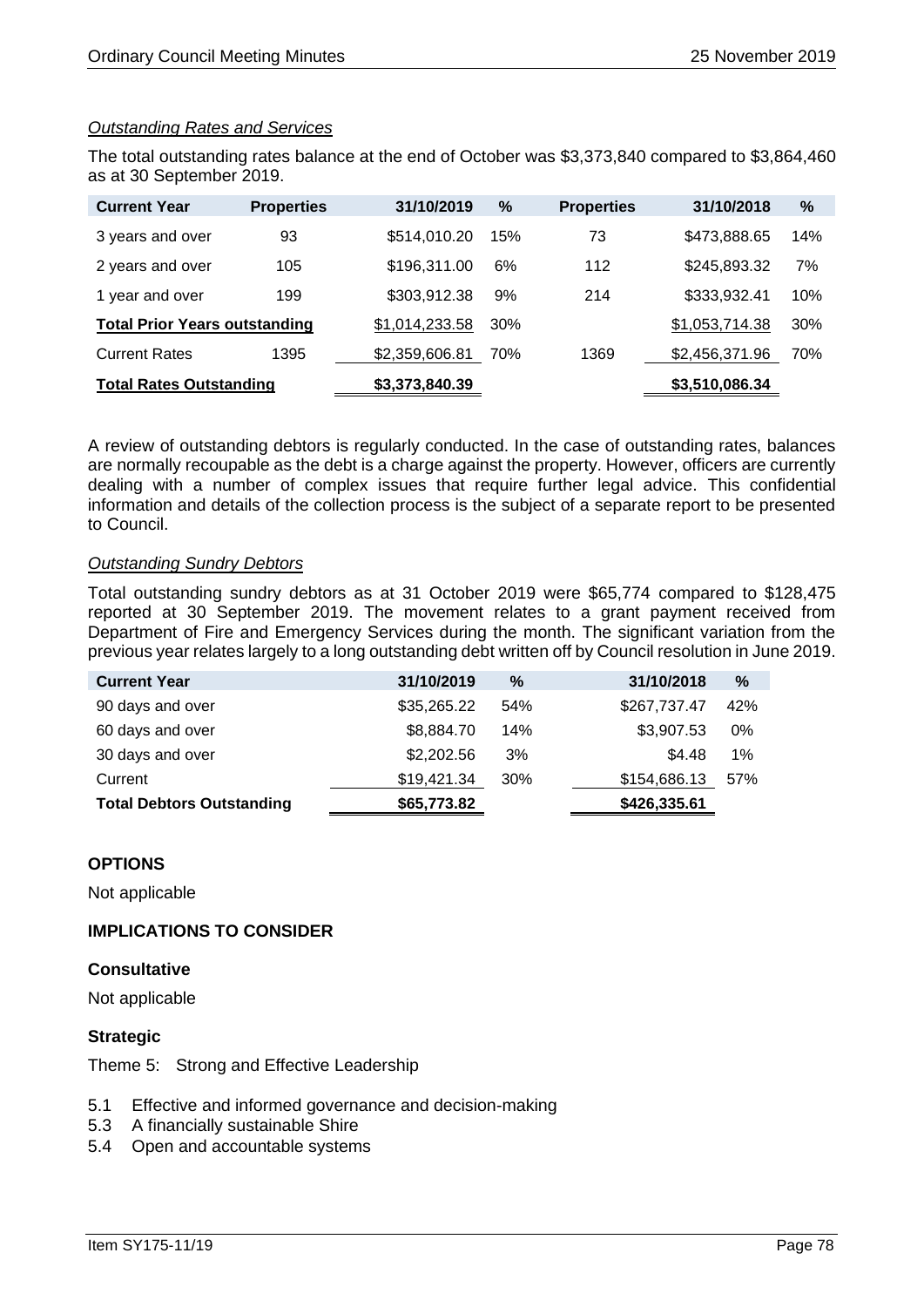## **Policy Related**

Policy F1.2 Procurement Policy F1.6 Credit Cards Policy F1.5 Authority to make payments from Trust and Municipal Funds DE 3.1 Authority to make Payments from Trust and Municipal Funds

## **Financial**

This report and its appendices provides a summary of the financial position of the Shire at the end of the reporting period.

### **Legal and Statutory**

### *Local Government Act 1995*

*6.10. Financial Management Regulations may provide for —*

- *(a) the security and banking of money received by a local government; and*
- *(b) the keeping of financial records by a local government; and*
- *(c) the management by a local government of its assets, liabilities and revenue; and*
- *(d) the general management of, and the authorisation of payments out of —*
	- *(i) the municipal fund; and*
	- *(ii) the trust fund, of a local government.*

### *Local Government (Financial Management) Regulations 1996*

- *13. Payments from municipal fund or trust fund by CEO (Act s. 6.10)*
	- *(1) If the local government has delegated to the CEO the exercise of its power to make payments from the municipal fund or the trust fund, a list of accounts paid by the CEO is to be prepared each month showing for each account paid since the last such list was prepared —*
		- *(a) the payee's name; and*
		- *(b) the amount of the payment; and*
		- *(c) the date of the payment; and*
		- *(d) sufficient information to identify the transaction.*
- *34. Financial activity statement required each month (Act s. 6.4)*
	- *(1A) In this regulation —*

*committed assets means revenue unspent but set aside under the annual budget for a specific purpose.*

- *(1) A local government is to prepare each month a statement of financial activity reporting on the revenue and expenditure, as set out in the annual budget under regulation 22(1)(d), for that month in the following detail —*
	- *(a) annual budget estimates, taking into account any expenditure incurred for an additional purpose under section 6.8(1)(b) or (c); and*
	- *(b) budget estimates to the end of the month to which the statement relates; and*
	- *(c) actual amounts of expenditure, revenue and income to the end of the month to which the statement relates; and*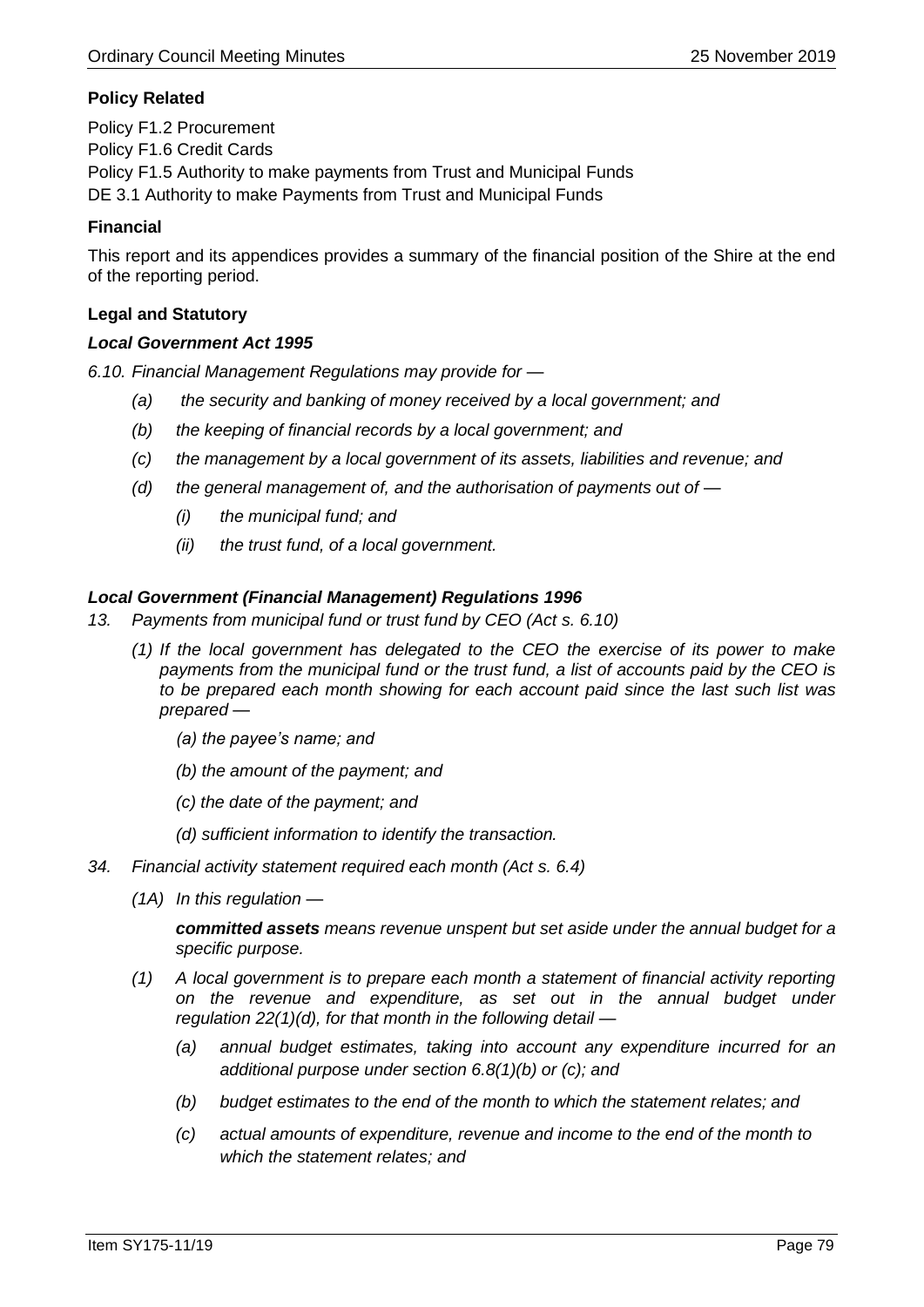- *(d) material variances between the comparable amounts referred to in paragraphs (b) and (c); and*
- *(e) the net current assets at the end of the month to which the statement relates.*
- *(2) Each statement of financial activity is to be accompanied by documents containing —*
	- *(a) an explanation of the composition of the net current assets of the month to which the statement relates, less committed assets and restricted assets; and*
	- *(b) an explanation of each of the material variances referred to in subregulation (1)(d); and*
	- *(c) such other supporting information as is considered relevant by the local government.*
- *(3) The information in a statement of financial activity may be shown —*
	- *(a) according to nature and type classification; or*
	- *(b) by program; or*
	- *(c) by business unit.*
- *(4) A statement of financial activity, and the accompanying documents referred to in subregulation (2), are to be —*
	- *(a) presented at an ordinary meeting of the council within 2 months after the end of the month to which the statement relates; and*
	- *(b) recorded in the minutes of the meeting at which it is presented.*
- *(5) Each financial year, a local government is to adopt a percentage or value, calculated in accordance with the AAS, to be used in statements of financial activity for reporting material variances.*

#### **Risk Related**

It is a requirement of the *Local Government (Financial Management) Regulations 1996* that local governments prepare a Statement of Financial Activity within two months after the end of the reporting period. This report mitigates the risk of non-compliance with the regulations.

#### **Workforce**

Not applicable

**VOTING REQUIREMENTS** 

**Absolute Majority: No**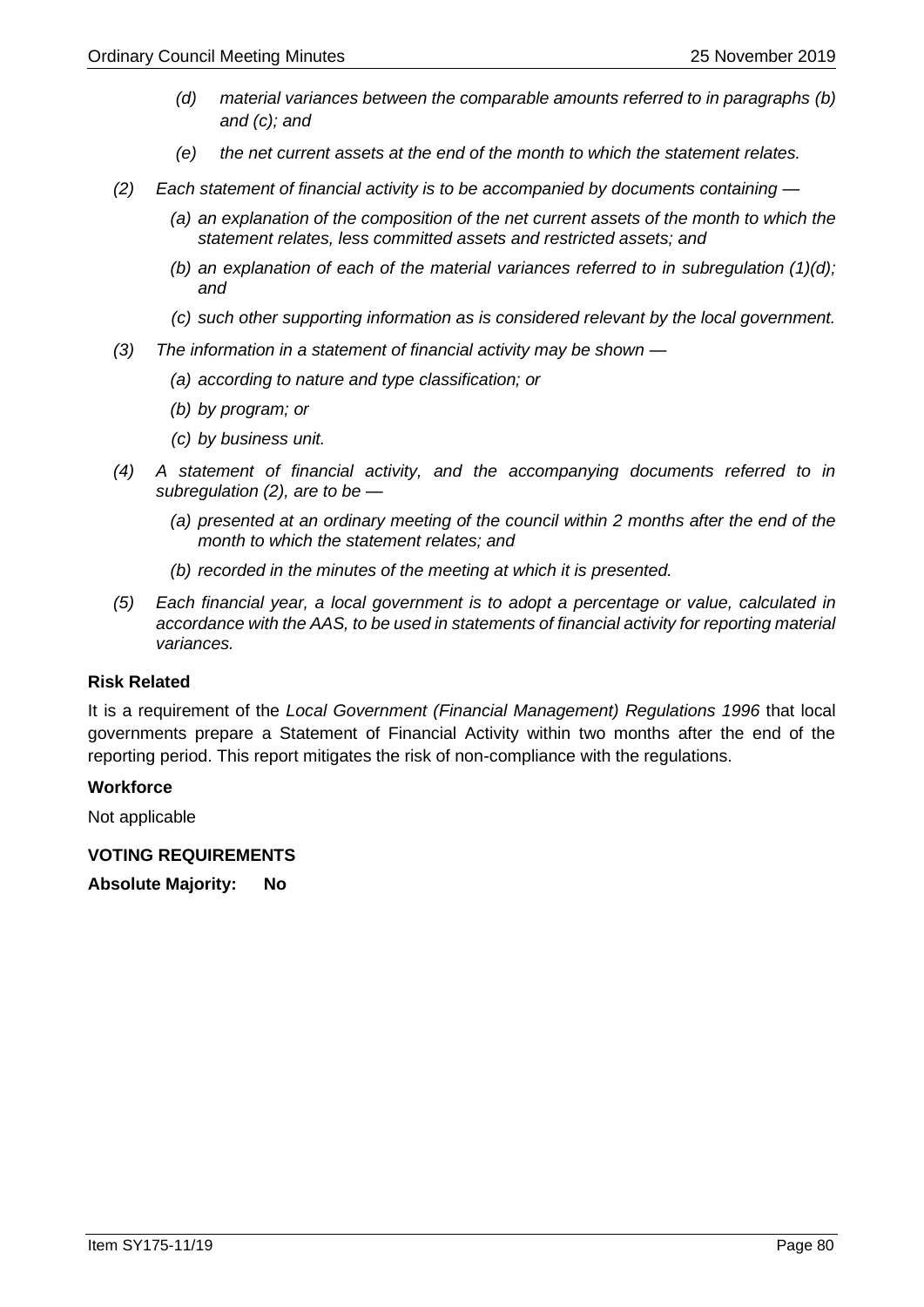| <b>RESOLUTION</b><br>351119            |                                                                                                                                                                                |
|----------------------------------------|--------------------------------------------------------------------------------------------------------------------------------------------------------------------------------|
| <b>Moved: Cr David Wallace</b>         | <b>Seconded: Cr Denis Warnick</b>                                                                                                                                              |
| below:                                 | That Council receives the Monthly Financial Report and the list of payments drawn from<br>the Municipal and Trust accounts for the period ending 31 October 2019 as summarised |
| <b>Oct-19</b>                          |                                                                                                                                                                                |
| <b>MUNICIPAL FUND</b>                  | <b>AMOUNT</b>                                                                                                                                                                  |
| <b>Cheque Payments</b>                 | 39,278.61                                                                                                                                                                      |
| <b>Payroll Debits</b>                  | 199,544.74                                                                                                                                                                     |
| <b>Electronic Funds Payments</b>       | 2,034,394.24                                                                                                                                                                   |
| <b>Payroll Debits - Superannuation</b> | 41,988.60                                                                                                                                                                      |
| <b>Bank Fees</b>                       | 3,919.37                                                                                                                                                                       |
| <b>Corporate Cards</b>                 | 226.38                                                                                                                                                                         |
| <b>Fuji Xerox Equipment Rental</b>     | 236.62                                                                                                                                                                         |
| <b>Fire Messaging Service</b>          | 82.50                                                                                                                                                                          |
| Sub total - Municipal                  | 2,319,671.06                                                                                                                                                                   |
| <b>TRUST FUND</b>                      |                                                                                                                                                                                |
| <b>Electronic Funds Payments</b>       | 3,256.43                                                                                                                                                                       |
| <b>Cheque Payments</b>                 |                                                                                                                                                                                |
| <b>Direct Debits Licensing</b>         | 137,929.45                                                                                                                                                                     |
| <b>Sub total - Trust</b>               | 141,185.88                                                                                                                                                                     |
| <b>TOTAL DISBURSEMENTS</b>             | 2,460,856.94                                                                                                                                                                   |
|                                        | <b>CARRIED: 7/0</b>                                                                                                                                                            |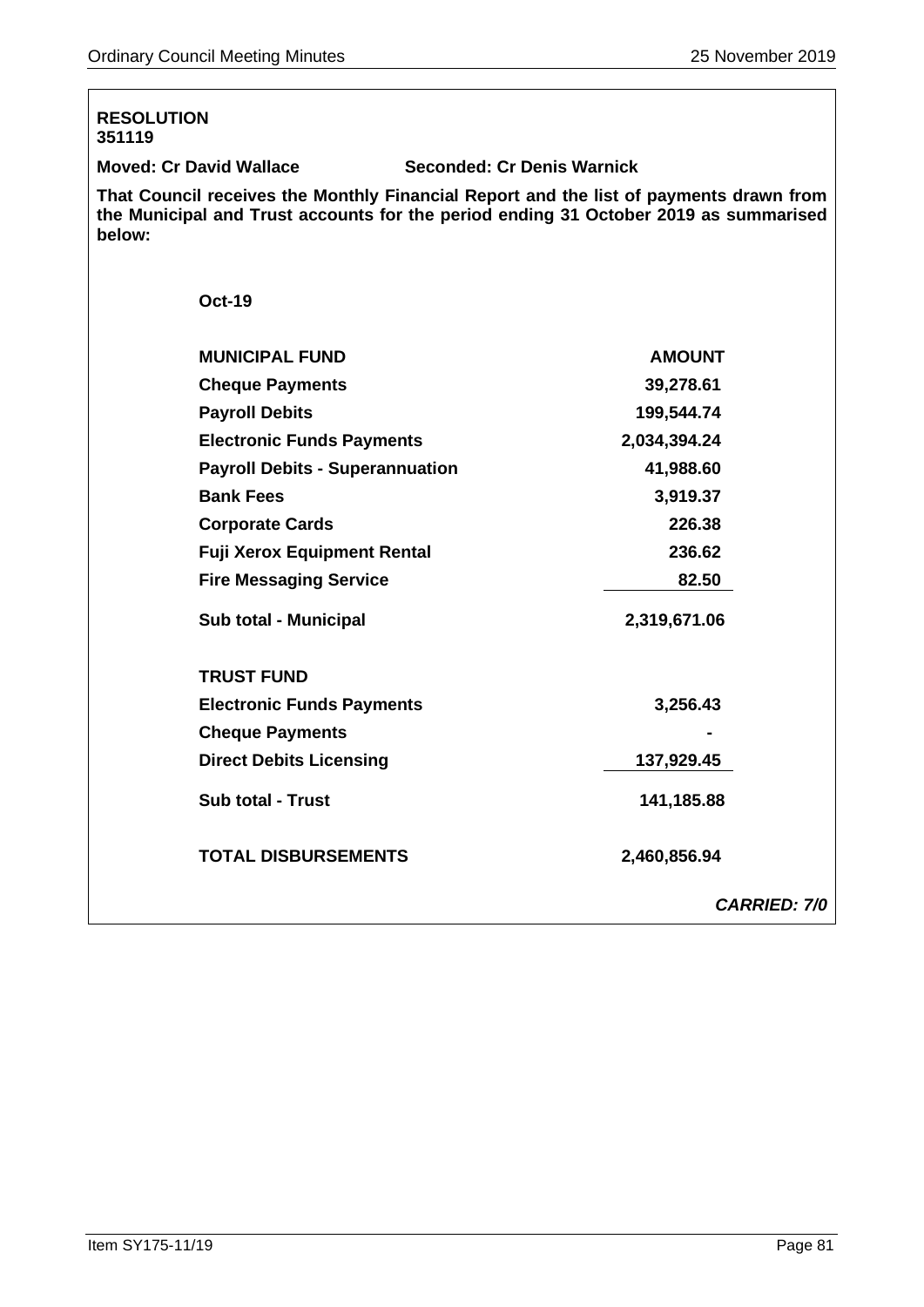### **SY176-11/19 INVESTMENTS - OCTOBER 2019**

| <b>File Number:</b>                         | <b>FI.FRP</b>                                                                 |  |  |  |
|---------------------------------------------|-------------------------------------------------------------------------------|--|--|--|
| Author:                                     | Tabitha Bateman, Finance Manager                                              |  |  |  |
| <b>Authoriser:</b>                          | Suzie Haslehurst, Executive Manager, Corporate & Community<br><b>Services</b> |  |  |  |
| <b>Previously before</b><br><b>Council:</b> | Not applicable                                                                |  |  |  |
| <b>Appendices:</b>                          | <b>Investment Register - October 2019</b><br>1.                               |  |  |  |

### **NATURE OF COUNCIL'S ROLE IN THE MATTER**

- Legislative
- Review

## **PURPOSE OF REPORT**

To report to Council the balance and distribution of investments held by the Shire of York as at 31 October 2019.

### **BACKGROUND**

Council's policy F1.4 - *Investment* requires Council to review the performance of its investments on a monthly basis. In accordance with the policy, a report of investments is presented to Council to provide a summary of investments held by the Shire of York.

#### **COMMENTS AND DETAILS**

The Shire of York Investment Portfolio includes the following items that highlight Council's investment portfolio performance:

- a) Council's Investments as at 31 October 2019
- b) Application of Investment Funds
- c) Investment Performance

### **OPTIONS**

Not applicable

#### **IMPLICATIONS TO CONSIDER**

#### **Consultative**

Standard and Poor's Australia - Global ratings Financial institutions

**Strategic** Not applicable

## **Policy Related**

Policy F1.4 *Investment* DE 3-2 Invest Money Held in Municipal and Trust Funds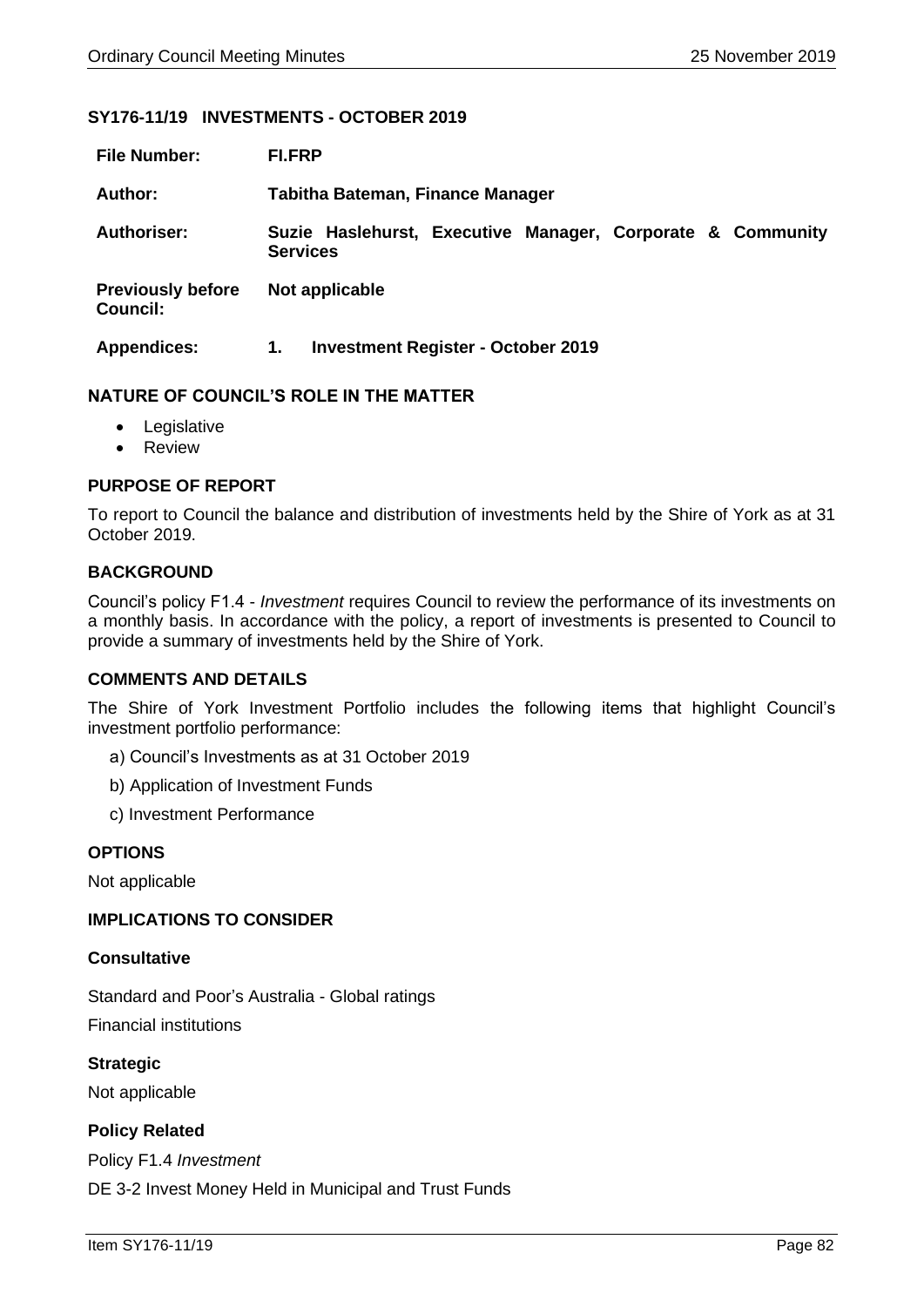## **Financial**

Revenue from investments is a funding source for the Shire and assists in maintaining the value of reserve funds. Policies and procedures are in place to ensure appropriate, responsible and accountable measures are in place to protect the Shire's funds.

## **Legal and Statutory**

### *Local Government Act 1995*

### *6.14. Power to invest*

- *(1) Money held in the municipal fund or the trust fund of a local government that is not, for the time being, required by the local government for any other purpose may be invested as trust funds may be invested under the Trustees Act 1962 Part III.*
- *(2A) A local government is to comply with the regulations when investing money referred to in subsection (1).*
- *(2) Regulations in relation to investments by local governments may —*
	- *(a)make provision in respect of the investment of money referred to in subsection (1); and*
	- *[(b) deleted]*
	- *(c) prescribe circumstances in which a local government is required to invest money held by it; and*
	- *(d) provide for the application of investment earnings; and*
	- *(e) generally provide for the management of those investments.*

### *Local Government (Financial Management) Regulations 1996*

#### *19. Investments, control procedures for*

- *(1) A local government is to establish and document internal control procedures to be followed by employees to ensure control over investments.*
- *(2) The control procedures are to enable the identification of —*
	- *(a) the nature and location of all investments; and*
	- *(b) the transactions related to each investment.*

## *19C. Investment of money, restrictions on (Act s. 6.14(2)(a))*

*(1) In this regulation —*

*authorised institution means —*

- *(a) an authorised deposit-taking institution as defined in the Banking Act 1959 (Commonwealth) section 5; or*
- *(b) the Western Australian Treasury Corporation established by the Western Australian Treasury Corporation Act 1986;*

*foreign currency means a currency except the currency of Australia.*

- *(2) When investing money under section 6.14(1), a local government may not do any of the following —*
	- *(a) deposit with an institution except an authorised institution;*
	- *(b) deposit for a fixed term of more than 3 years;*
	- *(c) invest in bonds that are not guaranteed by the Commonwealth Government, or a State or Territory government;*
	- *(d) invest in bonds with a term to maturity of more than 3 years;*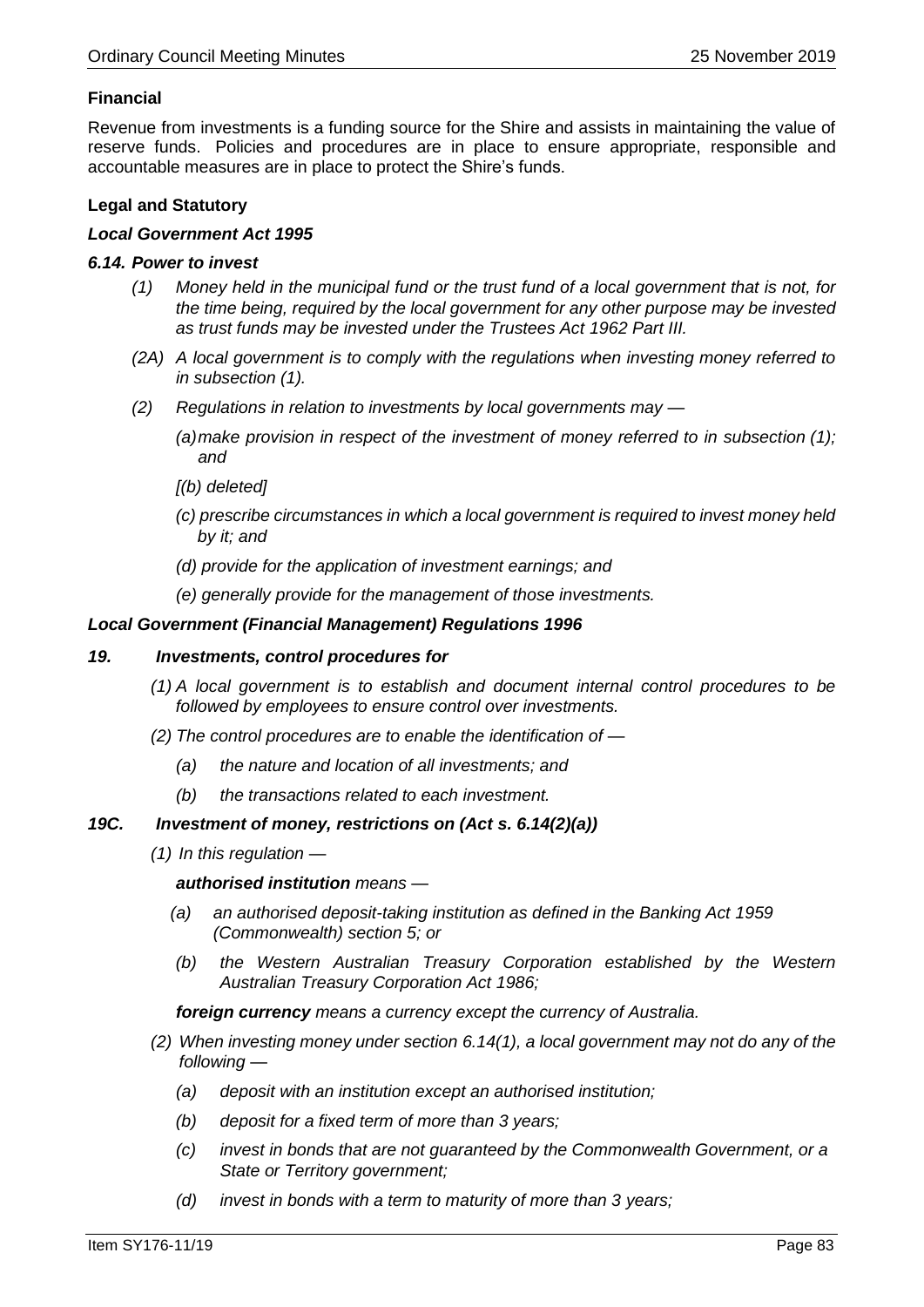*(e) invest in a foreign currency.*

### **Risk Related**

Funds are invested with various financial institutions in accordance with the global credit framework outlined in the Shire's investment policy to reduce risk.

### **Workforce**

Not applicable

### **VOTING REQUIREMENTS**

**Absolute Majority: No**

**RESOLUTION 361119 Moved: Cr Kevin Trent Seconded: Cr Pam Heaton That Council receives and notes the Shire of York Investment Portfolio attached to this report.** *CARRIED: 7/0*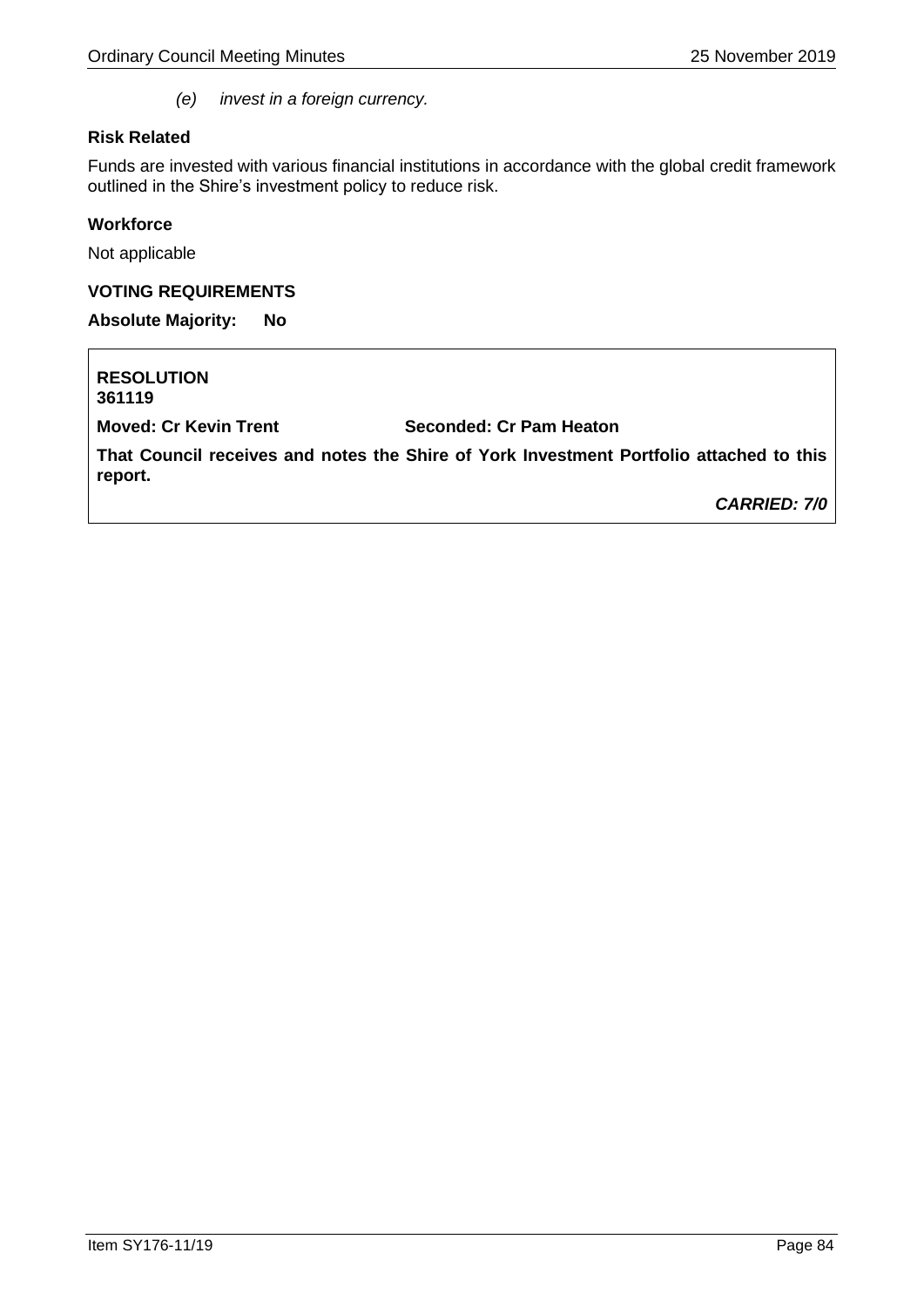## **10 MOTIONS OF WHICH PREVIOUS NOTICE HAS BEEN GIVEN**

*Nil*

## **11 QUESTIONS FROM MEMBERS WITHOUT NOTICE**

*Nil*

**12 BUSINESS OF AN URGENT NATURE INTRODUCED BY DECISION OF THE MEETING**

**MOTION**

**RESOLUTION 371119**

**Moved: Cr Kevin Trent Seconded: Cr Ashley Garratt**

**That Council agrees to accept and consider the Late Report – SY178-11/19 - Australia Day Awards 2020 & Request for Free Entry to the York Memorial Swimming Pool & Moving the Australia Day Community BBQ Breakfast to the YRCC.**

*CARRIED: 7/0*

**Declaration of Interest – Cr Pam Heaton – Impartial – I am a member of the York Seniors Mobility Group**

**SY178-11/19 AUSTRALIA DAY AWARDS 2020 & REQUEST FOR FREE ENTRY TO THE YORK MEMORIAL SWIMMING POOL & MOVING THE AUSTRALIA DAY COMMUNITY BBQ BREAKFAST TO THE YRCC**

**File Number: CS.CCS.3**

**Author: Helen D'Arcy -Walker, Council and Executive Support Officer**

**Authoriser: Allen Cooper, Acting CEO**

**Previously before Awards are Presented Each Year**

**Council:**

**Appendices: 1. Minutes of the York Honours Reference Group Meeting Held on 14 November 2019 - Confidential** 

## **NATURE OF COUNCIL'S ROLE IN THE MATTER**

Executive

### **PURPOSE OF REPORT**

The York Honours Reference Group has assessed nominations for the Community Citizen of the Year, Community Citizen of the Year – Youth (under 25), Community Citizen of the Year – Senior (65 years or over), Active Citizenship Award (for a community group or event) and the York Community Bank Awards for Junior and Senior Sports Star. This report recommends the recipients for these awards for Council's consideration.

This report is also to request Council to approve free entry for York residents to the York Memorial Swimming Pool on Australia Day, 26 January 2020 from 10.00am.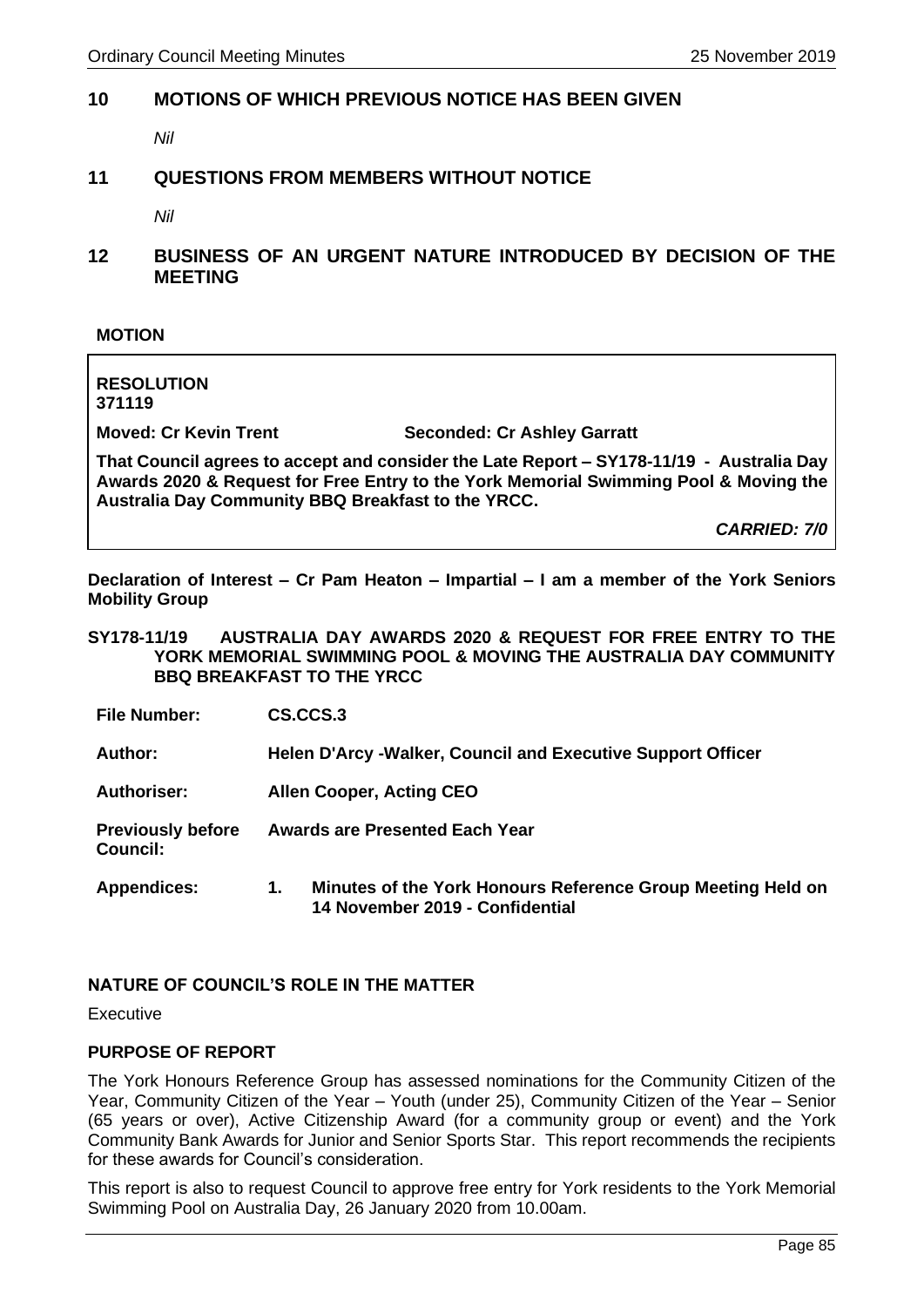## **BACKGROUND**

The Awards are held every year in conjunction with Australia Day WA. The York Honours Reference Group assesses nominations received for each category of the Australia Day WA Awards and the Junior and Senior Sports Star Awards and makes recommendations to Council.

The Awards Ceremony has in the past been held in Avon Park, however it is proposed that Australia Day 2020 is held at the York Recreation & Convention Centre (YRCC) due to the commencement of the upgrading to Avon Park. Opening the swimming pool from 10.00am on Australia Day will be an extension of these celebrations and residents can move from the YRCC at the conclusion of the formal presentations to the swimming pool if they desire.

In previous years the swimming pool has been opened at 12noon which for anyone wishing to partake in both activities can make the day disjointed. By opening the swimming pool at 10.00am residents can move from the YRCC to the swimming pool.

### **COMMENTS AND DETAILS**

Recognition of individuals and organisation achievements is important in the community.

Opening the swimming pool also gives residents additional activities to do on Australia Day within the town. To improve community participation on this day, Officers are recommending Council provides free public access to the pool on Australia Day.

It is noted that the transition of the management of the hospitality functions at the YRCC is currently being negotiated. Should this process be completed prior to Australia Day, it is acknowledged that the Shire will need to liaise with the York Community Social Centre Inc. regarding arrangements for the Awards Ceremony to be held at the YRCC.

## **OPTIONS**

### **Awards -**

Council could choose not to accept the recommendations of the York Honours Reference Group and determine to award different members of the community.

However, the York Honours Reference Group was established to provide recommendations to Council regarding community awards.

### **Swimming Pool -**

Council could choose either to not open the swimming pool on Australia Day, charge a gold coin entry fee or charge the normal entry fee.

## **IMPLICATIONS TO CONSIDER**

#### **Consultative**

York Honours Reference Group

Swimming Pool Manager

#### **Strategic**

Corporate Business Plan – Civic and Community Events – Direct and regular support of specified community events with a civic focus for general community enjoyment

## **Policy Related**

Policy C1.2 – Australia Day Awards

Policy C1.3 – Community events with a civic focus for general community enjoyment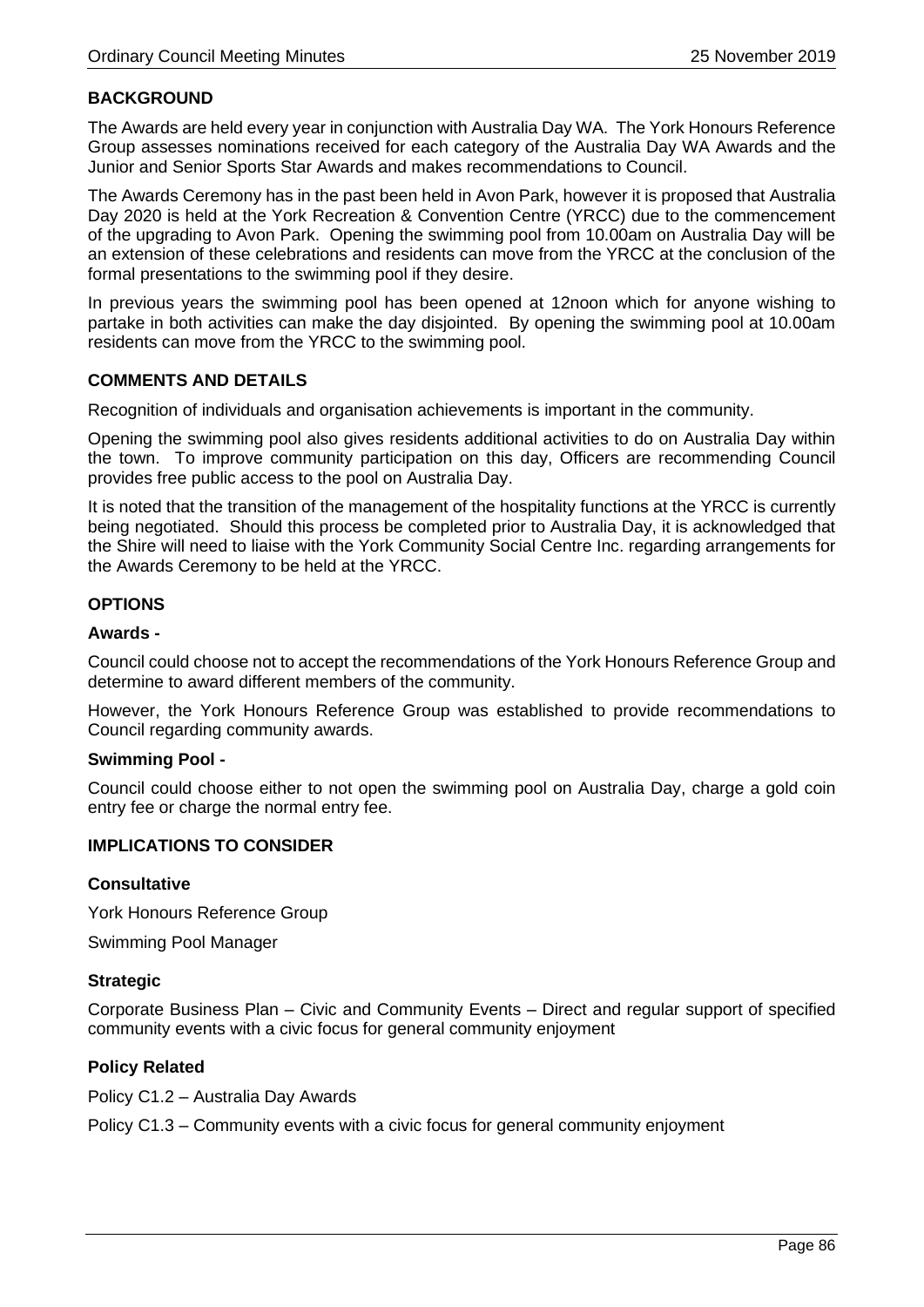## **Financial**

Council allocates an amount of \$10,000 each year for the Australia Day Community BBQ celebrations as part of the annual budget process. Providing free access to the pool for this day would result in loss of income for the day of approximately \$350.00.

### **Legal and Statutory**

Nil

**Risk Related**

Nil

## **Workforce**

Nil

## **VOTING REQUIREMENTS**

**Absolute Majority: Yes**

| <b>RESOLUTION</b> |  |
|-------------------|--|
| 381119            |  |

**Moved: Cr Kevin Trent Seconded: Cr Ashley Garratt**

**That Council:**

- **1. Receives the Notes from the York Honours Reference Group meeting held on Thursday, 14 November, 2019.**
- **2. Accepts the recommendation by the York Honours Reference Group for the Junior Sports Star of the Year Award and the Senior Sports Star of the Year Award for the Year 2019.**
- **3. Accepts the recommendation by the York Honours Reference Group for the Australia Day Community Citizen of the Year Awards – Community Citizen of the Year; Community Citizen of the Year – Youth (under 25), Community Citizen of the Year – Senior (65 years or over), Active Citizenship Award (for a community group or event).**
- **4. Approves the 2020 Australia Day Community BBQ Breakfast and Awards Ceremony being held at the YRCC rather than Avon Park.**
- **5. Waives the entry fee to the York Memorial Swimming Pool on Australia Day 2020, noting that the pool will open at 10.00am on that day.**

*CARRIED BY ABSOLUTE MAJORITY: 7/0*